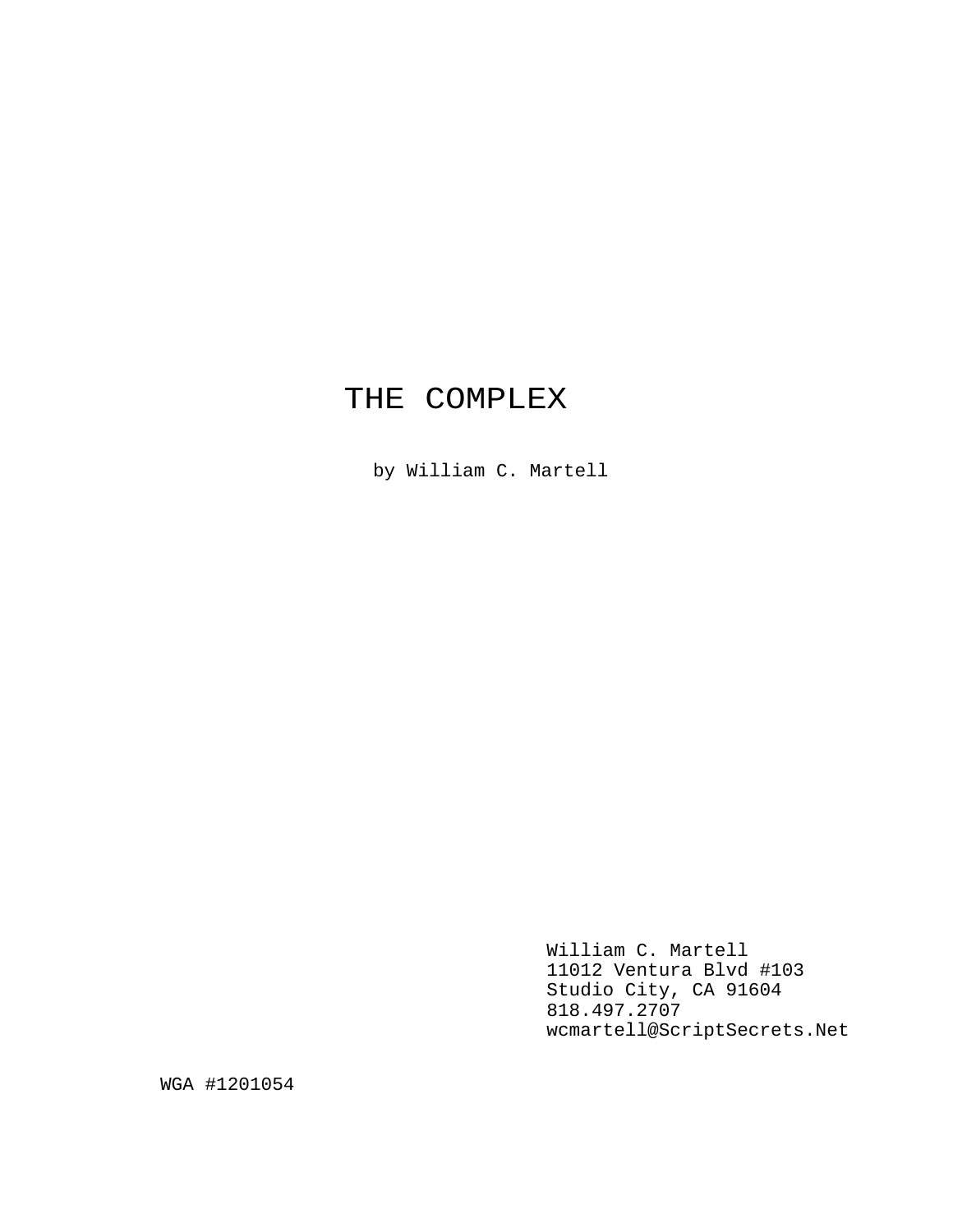FADE IN:

#### **INT. APARTMENT LIVING ROOM -- NIGHT**

PRESTON This marriage is over.

ANNA sets her glass of Chardonnay on a table, giving her husband, BOYD PRESTON, her full attention.

ANNA

Boyd...

PRESTON Listen to me... When we moved here, I had a new job, better pay. (beat) I thought it would change everything. And it did... Just not for the better.

A spacious two bedroom apartment, beautifully decorated.

PRESTON Things have happened since then. Bad things. Most of them my fault.

ANNA I don't want to lose you...

PRESTON Anna. This marriage has got to end. (long beat) Tomorrow, we start fresh. Newlyweds. The last seven years forgotten.

ANNA I don't want to forget.

PRESTON

I know.

They kiss. Passionately. The clock strikes midnight, and Preston laughs.

> PRESTON Let's go swimming.

ANNA It's late, what about the neighbors?

PRESTON Screw the neighbors.

He grabs her hand, starts out of the apartment. She stops.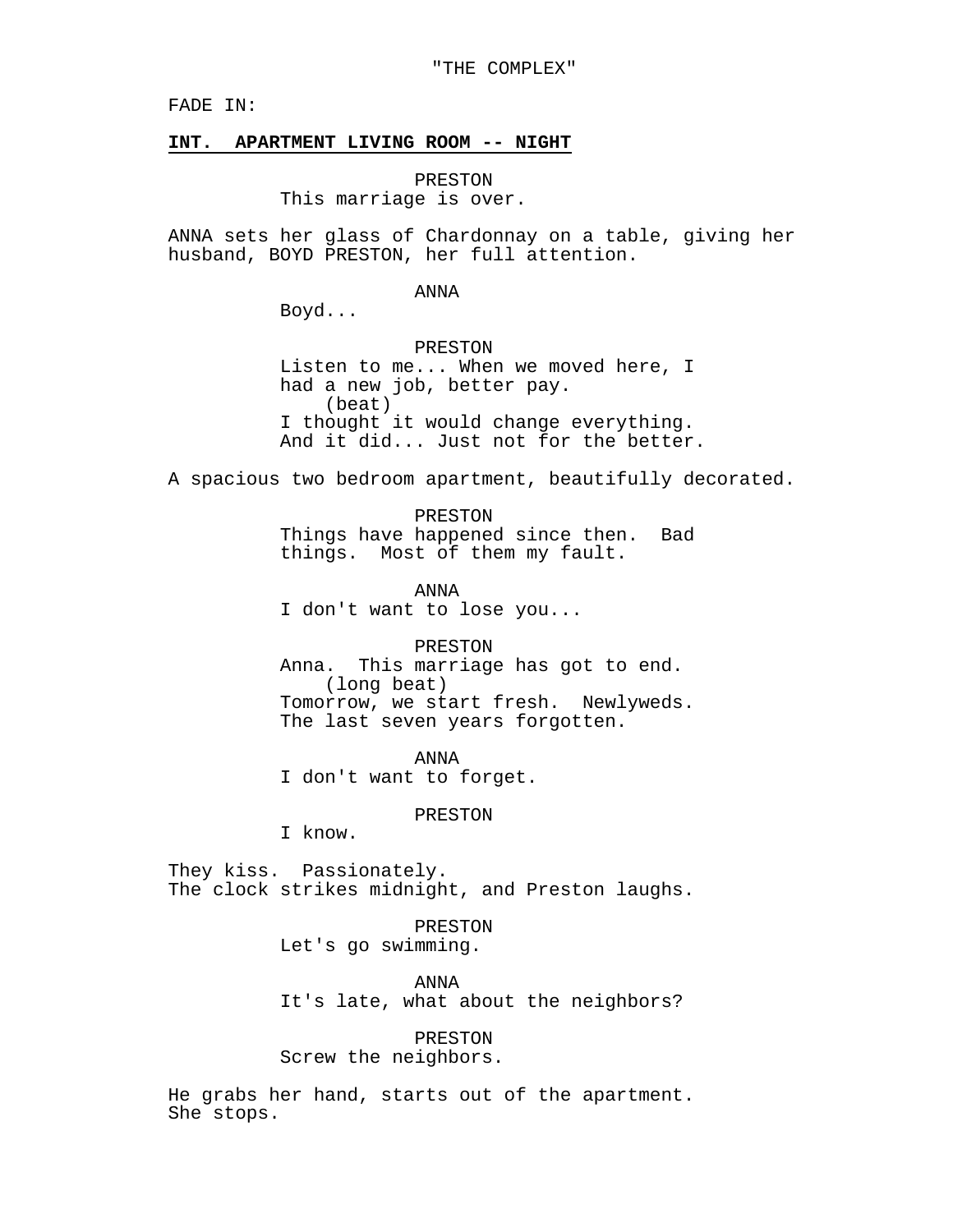ANNA My bathing suit...

PRESTON You won't need it. We're newlyweds, remember?

Preston laughs and runs out the door.

# **EXT. WOOLRICH ARMS COMPLEX -- NIGHT**

Preston runs down the stairs to the pool in the center of the complex. Taking off his tie, his shirt.

Anna reluctantly follows, finishing her wine, first.

ANNA

Honey? Honey.

#### PRESTON

Come on!

Preston opens the wooden gate top the pool, takes off the rest of his clothes, and dives into the water naked.

# UNDERWATER

Preston swims to the end of the pool, surfaces for a quick breath, swims back to the deep end.

Through the rippled water, he can see the silhouette of Anna, standing at the edge of the pool. Haloed by patio lights.

SWIMMING POOL AREA

Preston bursts to the surface of the pool, laughing at Anna...

Except it's not Anna.

PRESTON What are you.....?

Is all he gets out before a steel pipe wrapped in a towel SLAMS into his head. Preston struggles until his lungs empty.

Dead in the water.

The SILHOUETTE blends with the shadows as Anna opens the wooden gate and sees her husband floating in the pool.

She SCREAMS so loud, windows in the complex rattle.

#### **TITLES OVER NEWSPAPER CLASSIFIED ADS**

Pages and pages of ads. Homes for rent. Rooms for rent. Townhouses for rent. Trailers for rent.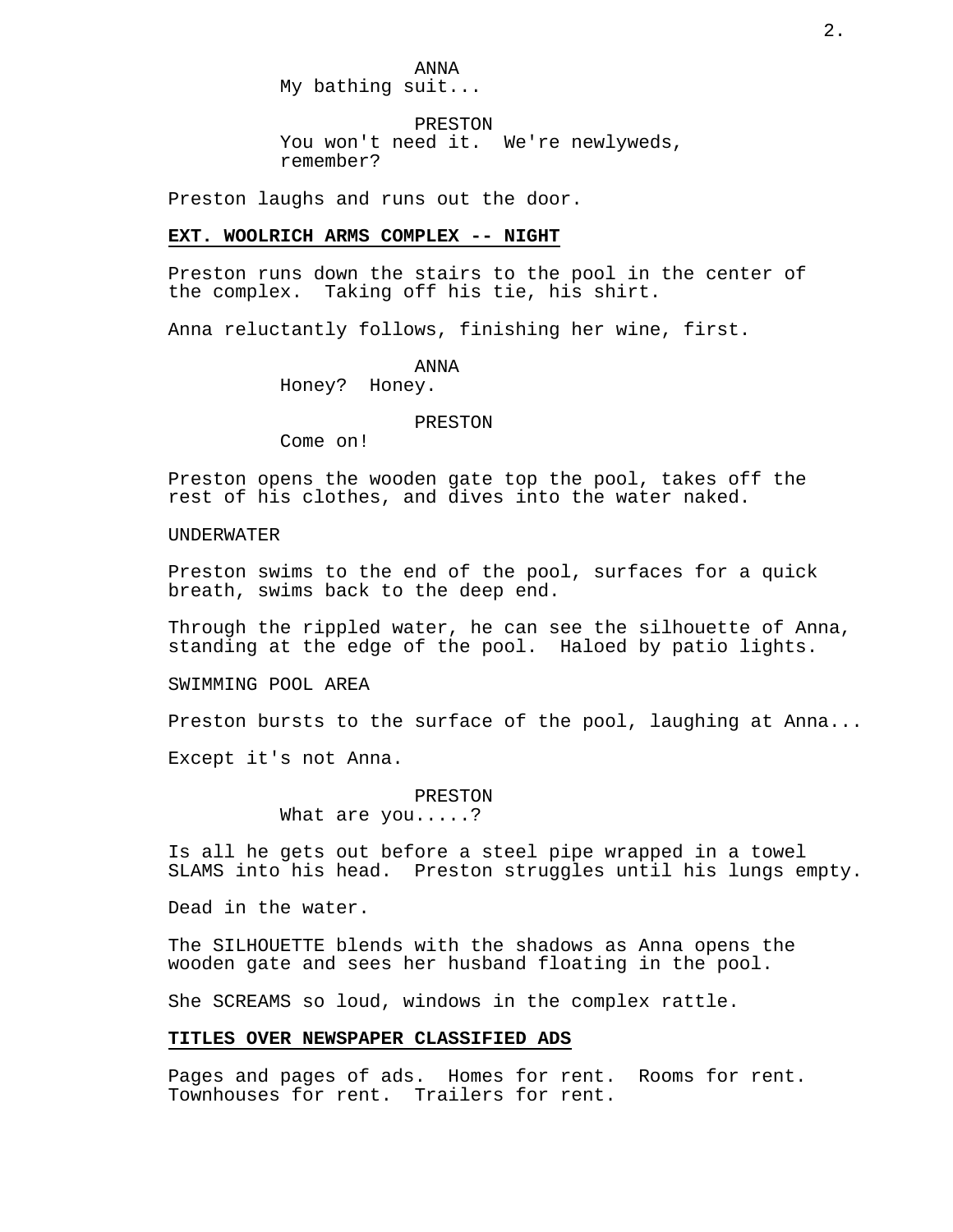APARTMENT ADS. Hundreds of them. Some circled in red ink. Some have Thomas Guide page numbers next to them in red ink.

Circled three times: Woolrich Arms, Spacious One and Two Bedrooms, Security Building, Quiet, Freeway close, Great Neighborhood...

# **EXT. WOOLRICH ARMS APARTMENTS -- DAY**

Car doors close behind ROBERT and GINNY TOWNSEND, an attractive couple in their early thirties. They've been married for a decade, still act like newlyweds.

> ROBERT Easy to find from the freeway.

**GINNY** A pretty good neighborhood.

ROBERT On a cul-de-sac. Not much traffic.

GINNY

Lots of trees. Looks like they keep up the grounds, that's a good sign. And it IS quiet.

ROBERT (sinister) Too quiet.

They laugh, cross to the intercom box at the front gates.

THE WOOLRICH ARMS consists of two dozen units surrounding a swimming pool. An older building, with a fresh coat of paint and new landscaping. The ideal place to live.

Robert hits the buzzer.

# **EXT. WOOLRICH ARMS COMPLEX -- DAY**

The building manager smiles, offers his hand.

JEFFRIES Sam Jeffries, I'm the manager.

JEFFRIES is a ruggedly handsome ex-contractor, dressed casually in jeans and work shirt. He exudes a masculine self confidence. Never goes anywhere without his tool belt.

> ROBERT Rob Townsend, my wife, Ginny.

> > JEFFRIES

Nice to meet you.

Jeffries shakes her hand, a hint of flirtation in his eyes.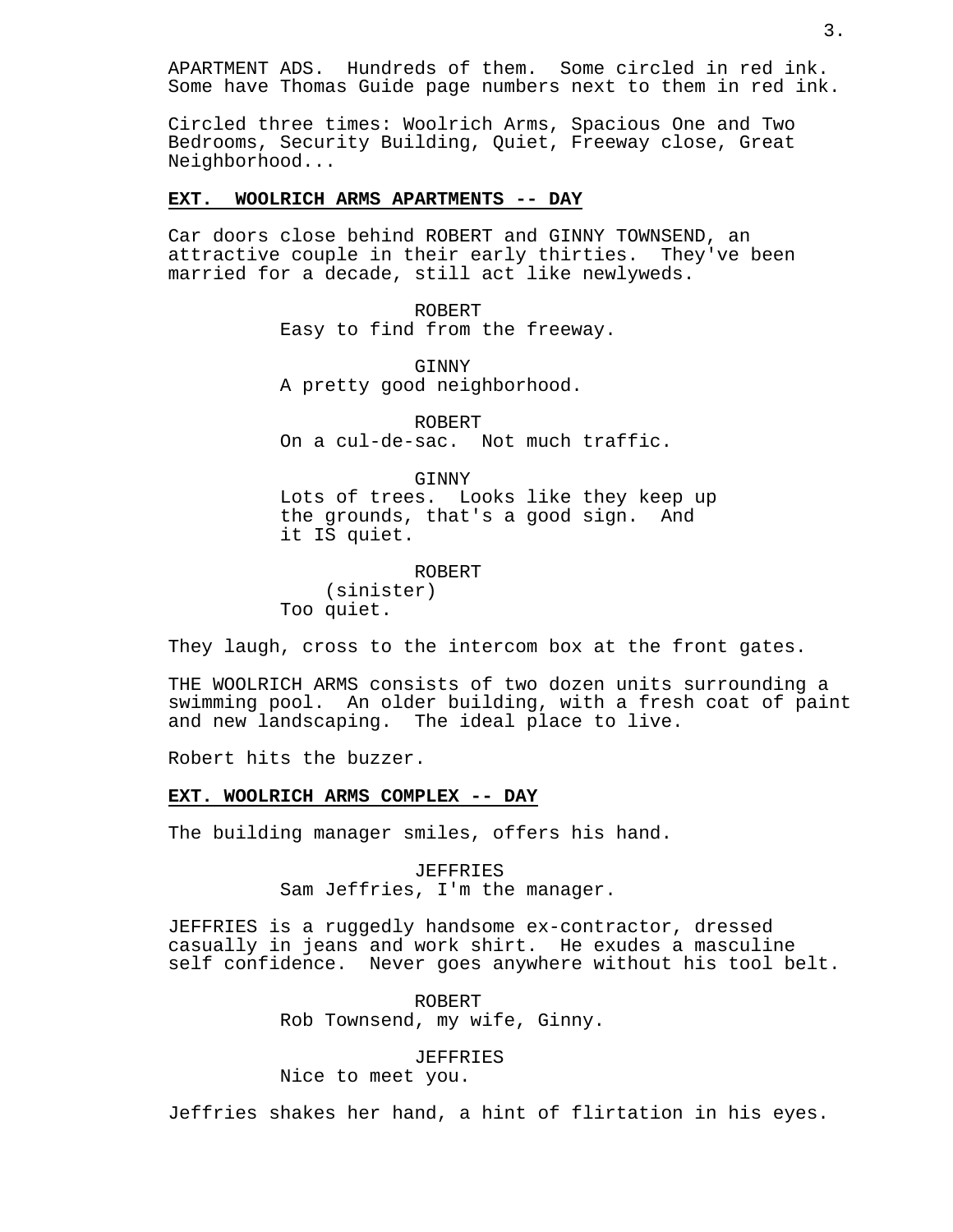JEFFRIES What are you folks looking for? One bedroom? Two bedroom?

ROBERT A large two bedroom.

# JEFFRIES

(jokes) He must snore something awful if you sleep in separate rooms.

ROBERT We're going to use the other bedroom as an office. Ginny's been working at home for the past few months.

Ginny looks away from Jeffries. She hasn't worked in months.

JEFFRIES Just so happens I have a nice big two bedroom with a fresh coat of paint...

Jeffries gives them the nickle tour.

JEFFRIES The pool is right through here.

Jeffries opens a small wooden gate to...

#### **EXT. SWIMMING POOL AREA -- DAY**

In one of the chaise lounges, a hot divorcee who doesn't look over forty (HELEN BAILY) in dark glasses and a sexy bikini sips a martini while chain smoking menthol cigarettes.

> JEFFRIES How are you, today, Mrs. Baily?

HELEN Couldn't be better.

JEFFRIES (to Robert and Ginny) There's no lifeguard, so you have to be careful.

Ginny nods, they leave the pool area and enter...

# **EXT. PATIO AREA -- DAY**

Lots of shade trees and deck chairs.

JEFFRIES Our patio. A great place to read the paper Sunday morning.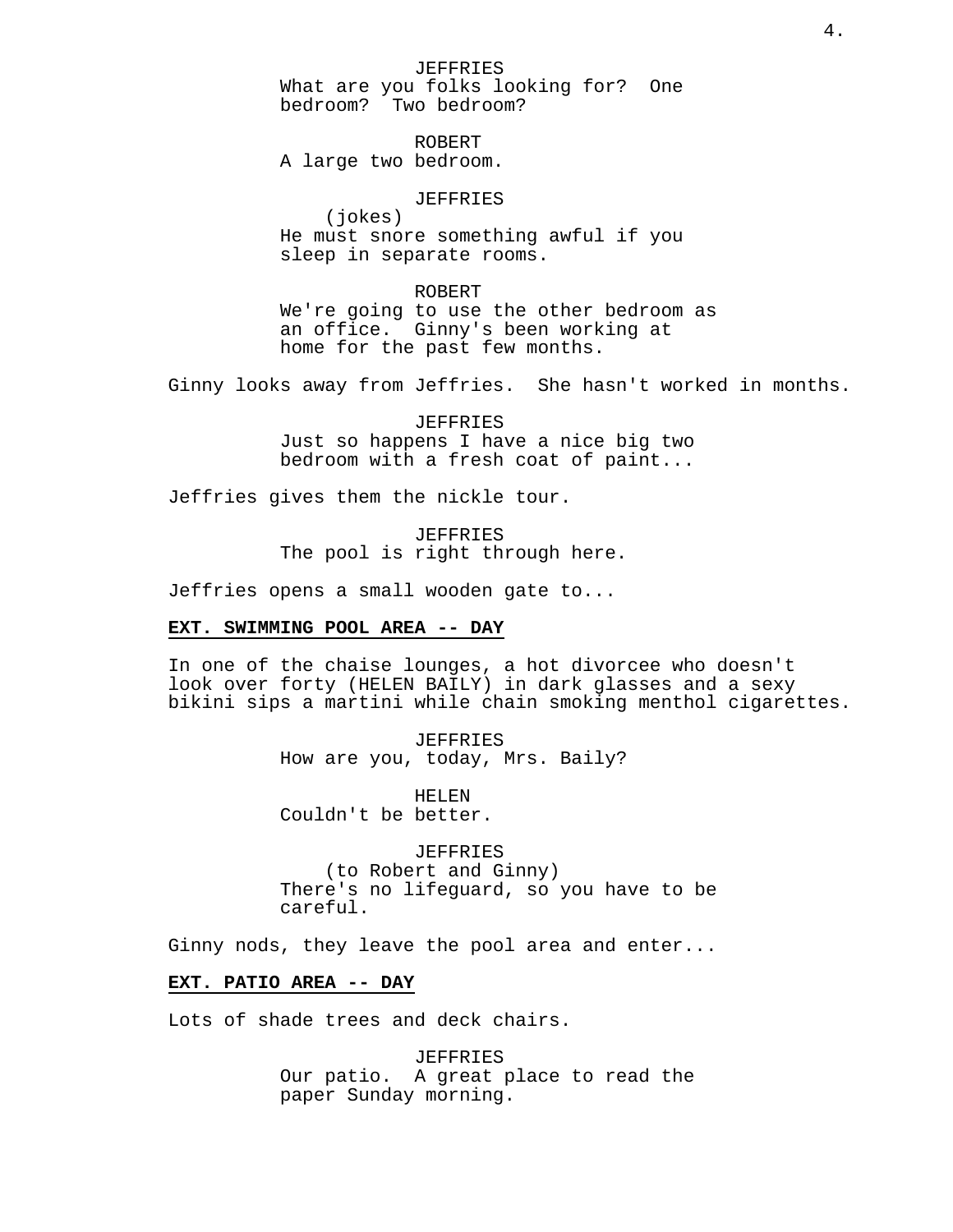# GINNY

I like the trees.

# **JEFFRIES**

Thanks. Planted them myself. Wanted to give my tenants a rest from the concrete look of the city.

#### GINNY

So you garden?

### JEFFRIES

I do everything. See, I'm not just a tenant, I'm the owner as well.

#### ROBERT

Really?

# **EXT. WOOLRICH ARMS COMPLEX -- DAY**

Jeffries leads them out of the patio to the stairs.

#### JEFFRIES

I used to be in construction. General contracting. Saw this place one day driving around after the real estate crash. Bought it for a song... (beat) Rebuilt the place myself. Some of the units still aren't finished. (smiles) The idea was to retire, but it's become my life's work.

ROBERT No rest for the wicked, huh?

Jeffries laughs, takes them up the stairs.

### JEFFRIES

Think of it as having a repairman on sight. My apartment is over there. (points) But please don't call me after ten unless it's an emergency.

Ginny and Robert smile.

JEFFRIES Laundry room is through there. (opens door) And your unit's right here.

# **INT. EMPTY APARTMENT -- DAY**

A spacious two bedroom with MANY luxurious additions. A built-in side board, real wood trim around the windows.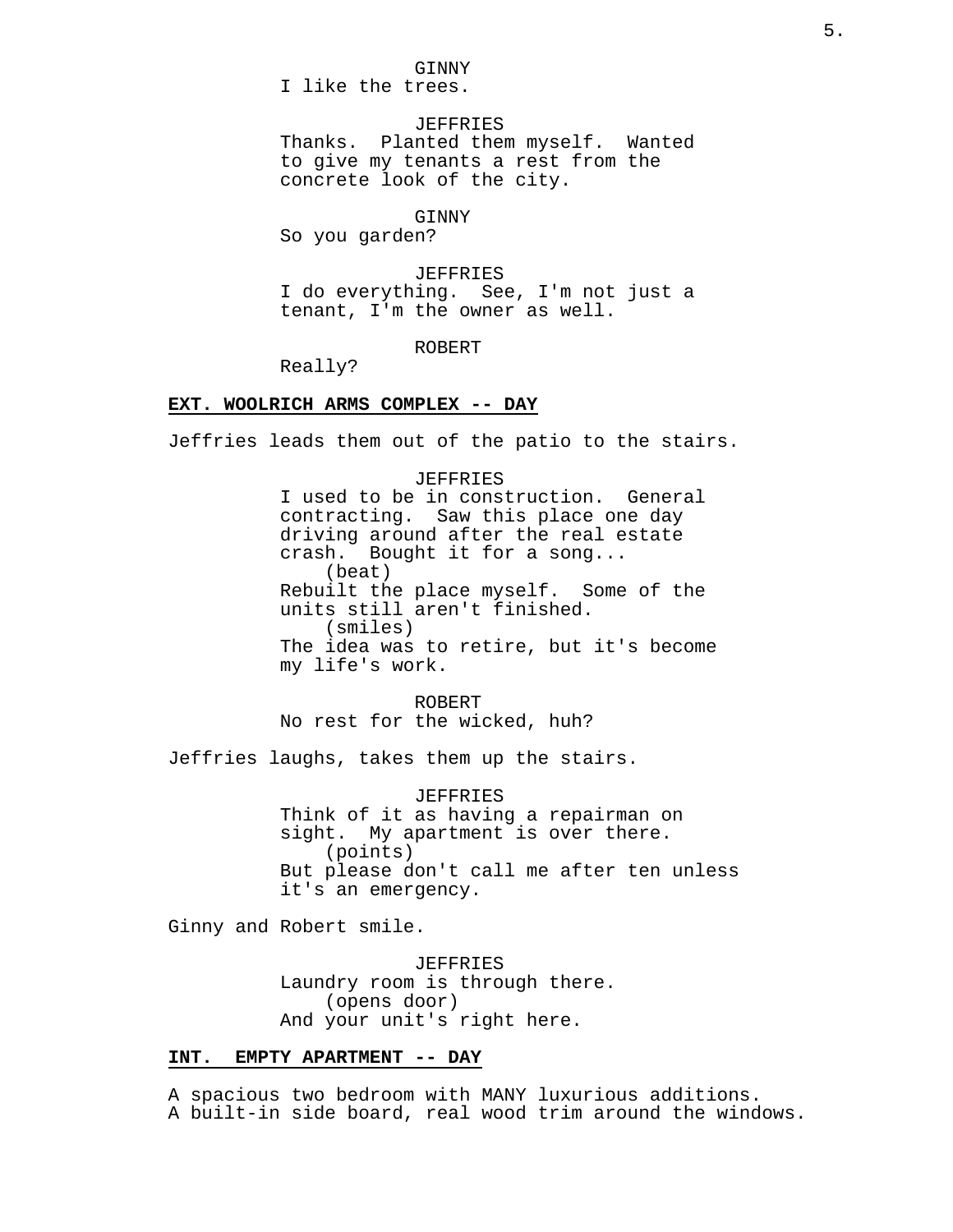This is the prime unit in the complex.

GINNY Look at the wood work.

While Ginny moves from room to room, imagining furniture, Robert and Jeffries hang back a few steps.

> JEFFRIES Sprinklers and smoke detectors in every room...

GINNY Rob, look at the fireplace.

ROBERT (smiles) Perfect for those hundred degree L.A. winters.

Ginny moves into the bedrooms.

JEFFRIES What kind of work do you do?

ROBERT Stock broker for Webb-Paymer. Just transferred down from San Francisco.

JEFFRIES

Promotion?

ROBERT More of a lateral move.

Robert makes sure Ginny is out of range.

ROBERT We had to get out of the city. See, Ginny quit her job when she got pregnant. Turned our spare room into a nursery. Really fixed it up. (beat) Then she had a miscarriage. She was pretty depressed, and having to look at that nursery every day didn't help.

Jeffries puts a hand on Robert's shoulder.

JEFFRIES Sometimes it's good to get a fresh start. Let go of the past. (smiles) Hell, that's what this place was supposed to be for me. A fresh start. I swear, sometimes I think it'll be the end of me.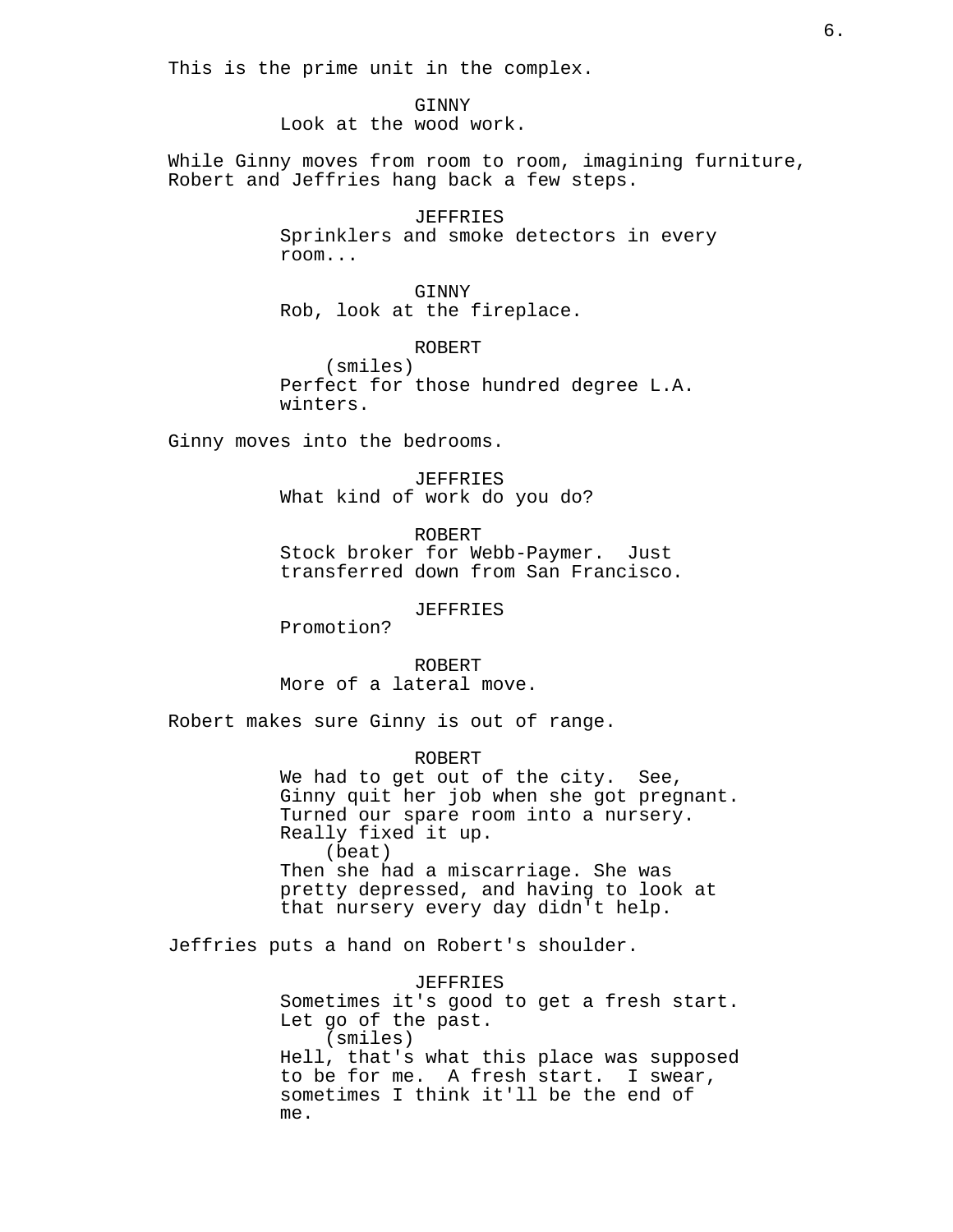When Ginny enters, Robert and Jeffries are laughing.

GINNY And what's so funny?

JEFFRIES

Just man talk.

ROBERT What do you think?

### GINNY

I like it.

ROBERT

What are the terms?

### JEFFRIES

Fifteen hundred a month, which is two hundred less than the place next door. First and last.

### ROBERT

Deposit?

# JEFFRIES

I trust you.

(beat)

Don't tell the rent board this, but I'm kind of picky about who I let into this place. No gang bangers, no conspicuous tattoos, no face jewelry, no college kids. I like young couples.

# GINNY

We aren't exactly young...

JEFFRIES

But you're married, stable, employed. Just like the people who were here before.

ROBERT

What happened to them? You raise the rent?

Jeffries turns serious.

### JEFFRIES

No. The husband died in an accident. She moved out a couple of weeks later. A tragedy. He was like, in his late twenties.

# GINNY

Wow.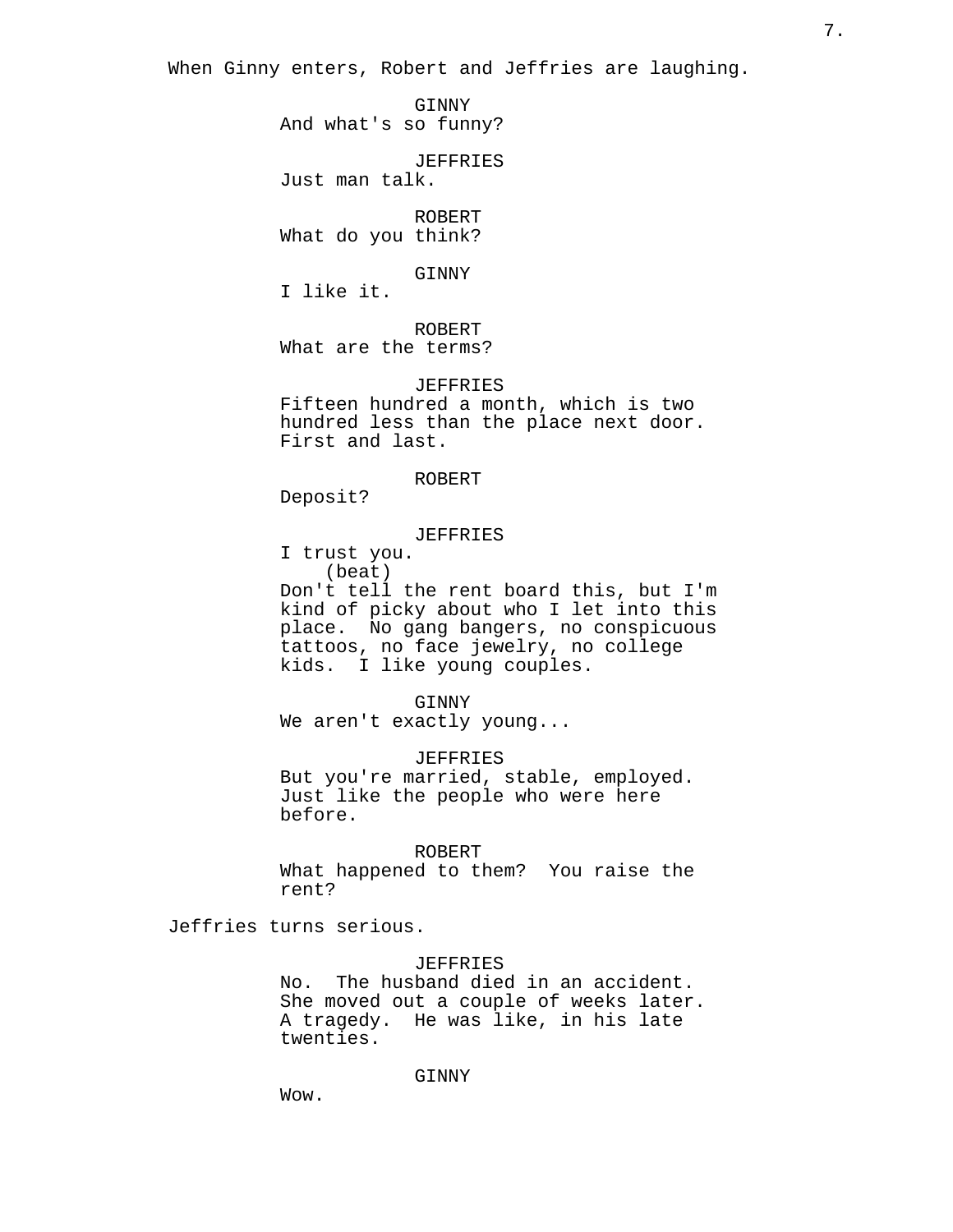JEFFRIES Someone you see every day... You just don't think things like that could happen to them. It's scary.

Jeffries tries a smile.

JEFFRIES I assure you the place is not haunted.

He moves to the front door.

JEFFRIES Tell you what. I've got some work to do on the patio. Why don't you two look around, think about it, come see me when you decide.

He points to the door knob.

JEFFRIES This button, here, locks the door.

ROBERT

Thanks.

When Jeffries leaves, Robert and Ginny look at each other.

ROBERT What do you think. It's a one year lease. Could you stay here that long?

She wanders around, looking at walls, a feel for the room.

GINNY It feels... safe.

ROBERT

Good.

She comes back to him, and they kiss.

# **EXT. PATIO AREA -- DAY**

Jeffries transplanting a tree, shirt off and sweaty, when Robert and Ginny approach.

> JEFFRIES So? What'd you two decide?

ROBERT We're going to take it.

JEFFRIES I've got some paperwork in the office. Give me a minute, I'll be right there.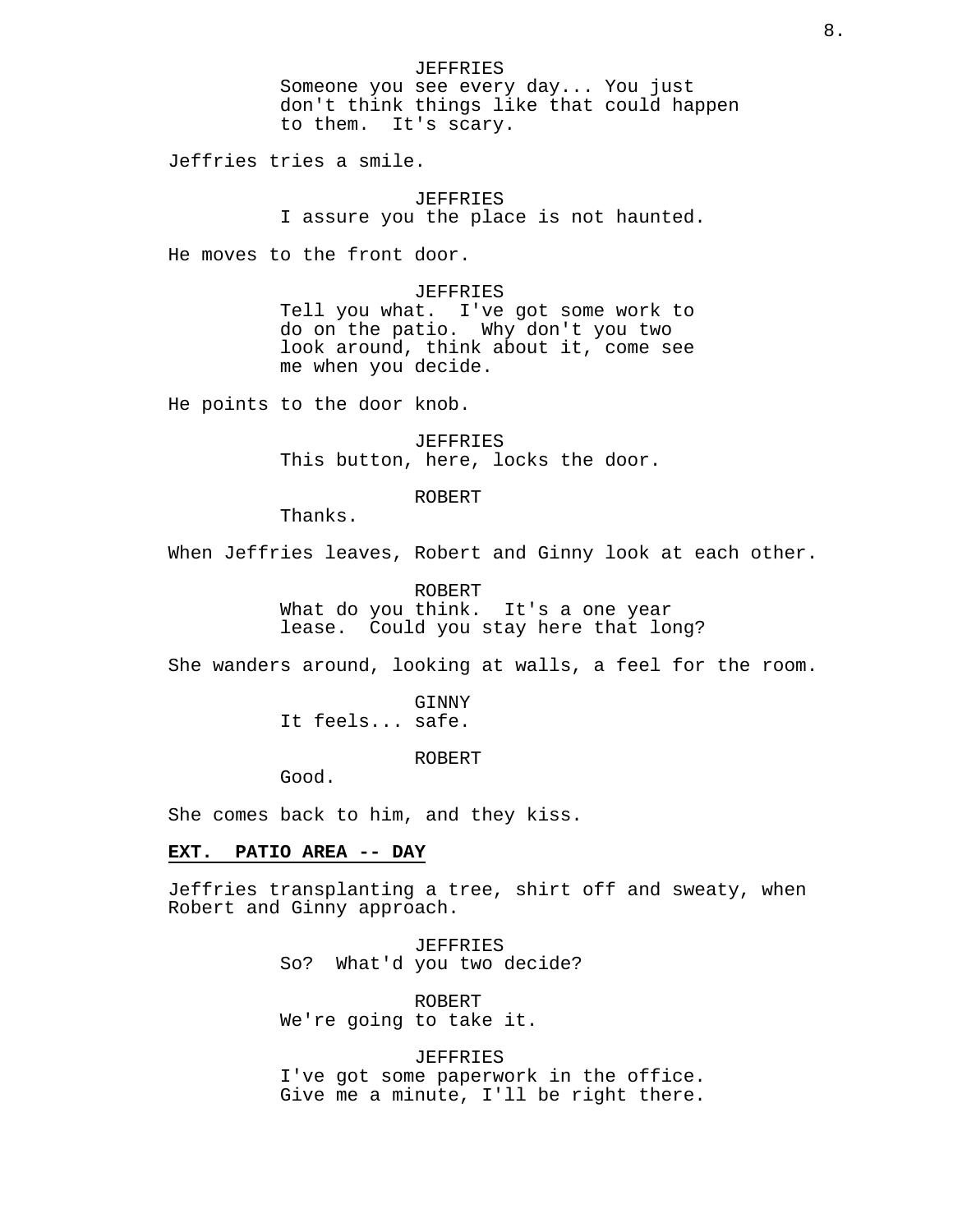Robert and Ginny cross to the office.

### **EXT. CITY STREETS -- DAY**

Robert and Ginny's car at a stop light...

A huge MOVING VAN behind them, almost touching their bumper.

#### **INT. ROBERT'S CAR -- DAY**

Robert and Ginny sing along with a cassette.

ROBERT It's too late, to turn back, now...

GINNY I believe, I believe, I believe I'm falling in love...

The light changes and they go, moving van right behind them.

# **INT. ROB & GINNY'S APARTMENT -- DAY**

A pair of MOVING MEN bring in furniture.

**GINNY** 

I think the sofa should go over there.

ROBERT Why don't we just have them set it down and we'll place it later?

MOVING #1 Sounds good to me.

They practically drop the sofa were they're standing and hustle out of the room.

DISSOLVE TO:

# **INT. ROB & GINNY'S APARTMENT -- EVENING**

The apartment is full of furniture and cardboard boxes. Robert and Ginny sit on the floor eating Chinese food from cartons. Robert sets his carton down and gives her a kiss.

> GINNY Mmmmm. You taste like Mu Shu Pork.

Robert dips his finger in the sweet & sour sauce, rubs some on Ginny's chest, then licks it off.

> ROBERT Sweet and sour chick.

She laughs.

They begin taking off each other's clothes, kissing, licking.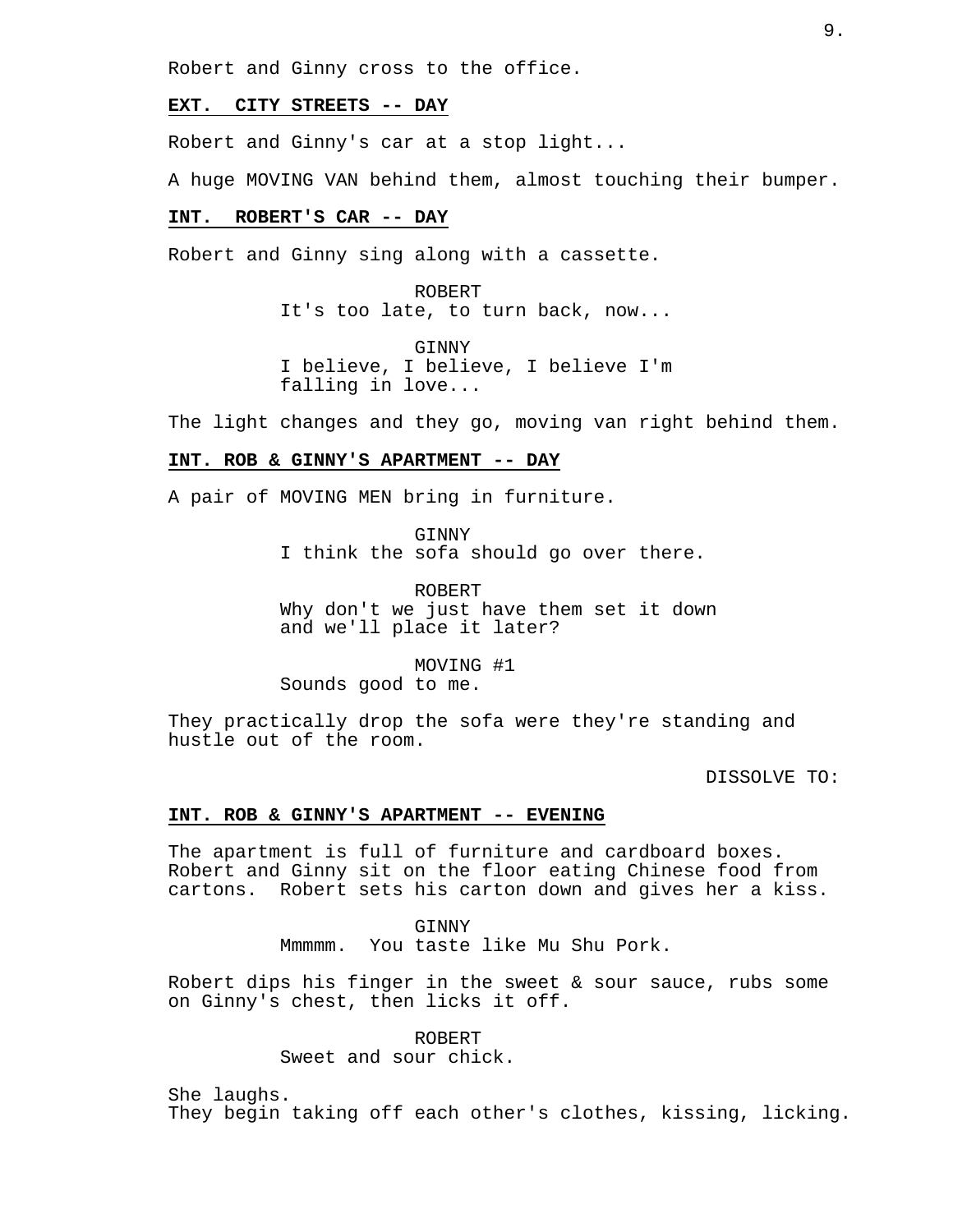#### GINNY

Keep that hot mustard away from me.

They make love on the living room floor. Passionate, fun. Afterwards, Robert is licking sweet and sour off his fingers.

> ROBERT Think we should test every room?

GINNY Why? Think an hour from now you'll be horny again?

ROBERT (laughs) I'm not sure I can wait an hour.

Ginny jumps up and runs into the bedroom. Robert follows.

GINNY (O.S.) My mother always told me no strenuous exercise for an hour after eating...

ROBERT Afraid I'll drown?

GINNY (O.S.) (laughs) Going down once, twice, three times...

Cut off by the sounds of passion from the bedroom.

# **INT. ROB & GINNY'S APARTMENT -- NIGHT**

Dressed in matching robes, Robert and Ginny place furniture.

Robert sets down an end table and sees something between the carpet and the wall... an un-fired pistol shell. Weird.

He studies it for a moment, before pocketing it. Never mentions it to Ginny.

> GINNY Maybe the sofa should go over there?

ROBERT You'll have all day tomorrow to find better places for the sofa. Let's just see if we can find the floor.

Ginny nods, and they continue placing furniture.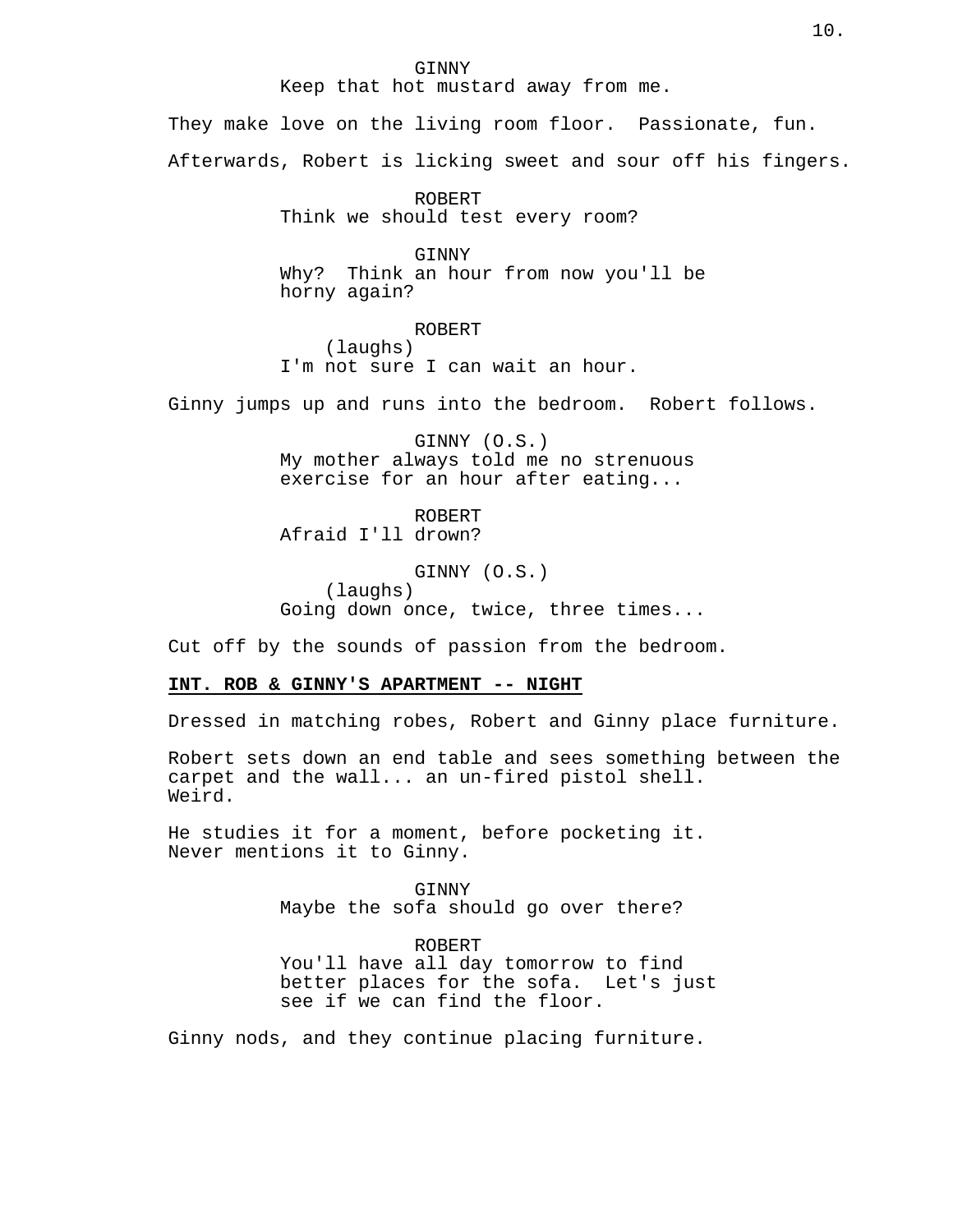### **INT. ROB & GINNY'S BATHROOM -- NIGHT**

An old piece of brownish paper masks the medicine cabinet mirror. Ginny tears it off, almost throws it away, then notices the hieroglyphics printed on the back. Strange.

# **INT. ROB & GINNY'S LIVING ROOM -- NIGHT**

Robert finds their wedding photo in a box, puts it on the mantle. Smiles, remembering the day ten years ago.

GINNY

Robert. What do you make of this?

ROBERT I can make a hat, I can make a swan... (sees the hieroglyphics) Weird.

GINNY Do you think the previous tenants were mummies?

Robert shakes his head, carefully folds the paper, and puts it in his pocket... With the bullet.

#### **INT. ROB & GINNY'S MASTER BEDROOM -- NIGHT**

ROBERT Any thought about going back to work?

GINNY Maybe after a while. When we get settled.

ROBERT I just don't want this to turn into a full blown depression, you know?

GINNY

I know.

ROBERT A new beginning doesn't work unless it's for both of us.

Ginny nods. Robert takes her in his arms and kisses her. They end up in the freshly made bed.

FADE OUT.

### **EXT. WOOLRICH ARMS APARTMENTS -- EVENING**

The NO VACANCY sign is up.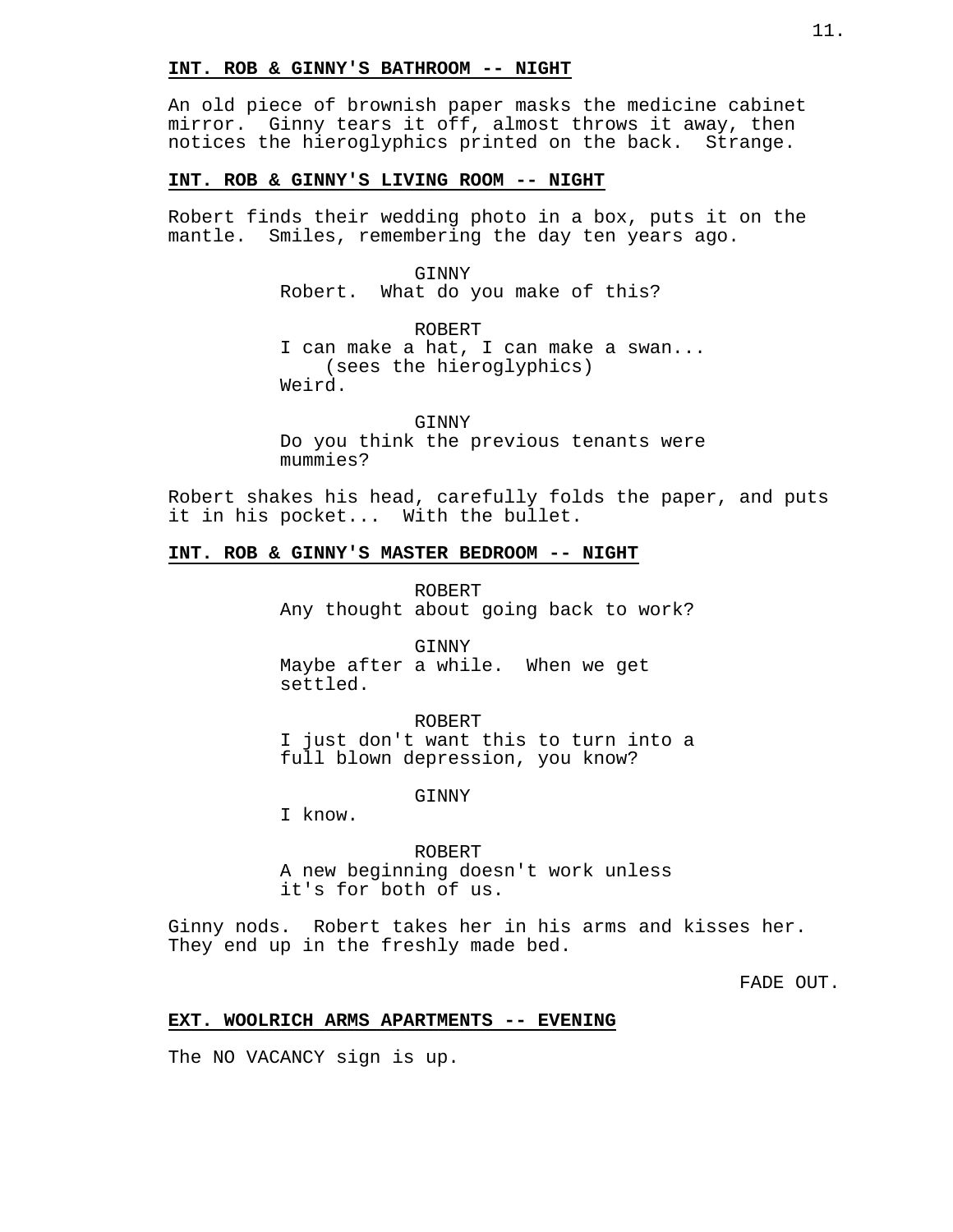### **EXT. PATIO AREA -- EVENING**

Flames in the night sky. From a barbecue, cooking chicken, hamburgers, hot dogs.

A banner across the patio area offers a generic WELCOME, but it's obvious that Robert and Ginny are the guests of honor.

Just over a dozen tenants mill around, eating burgers and drinking keg beer, welcoming the new couple.

ALICE RICHMOND, a bird-like woman with a patch over her left eye, has had one too many beers.

> RICHMOND You moved HERE from San Francisco?

ROBERT Looking for our place in the sun.

RICHMOND They don't have sun in northern California?

GINNY Actually, Robert got transferred.

RICHMOND I wish my office would transfer me someplace... Far away from here.

GINNY You don't like Los Angeles?

RICHMOND The filth? The crime? The smog? What's not to like?

ROBERT At least it's not raining.

### RICHMOND

Someday a real rain will come and wash all of this filth away. I keep trying to move, but there's no escape. (beat) I just hope I get out before I end up like Mr. Preston, the last tenant...

ROBERT What happened to him? Mr. Jeffries said there was some kind of accident...

ON THE OTHER SIDE OF THE PATIO

Robert and Ginny talk with BYRON CRANE, a soft, pudgy man with traces of polish on his fingernails.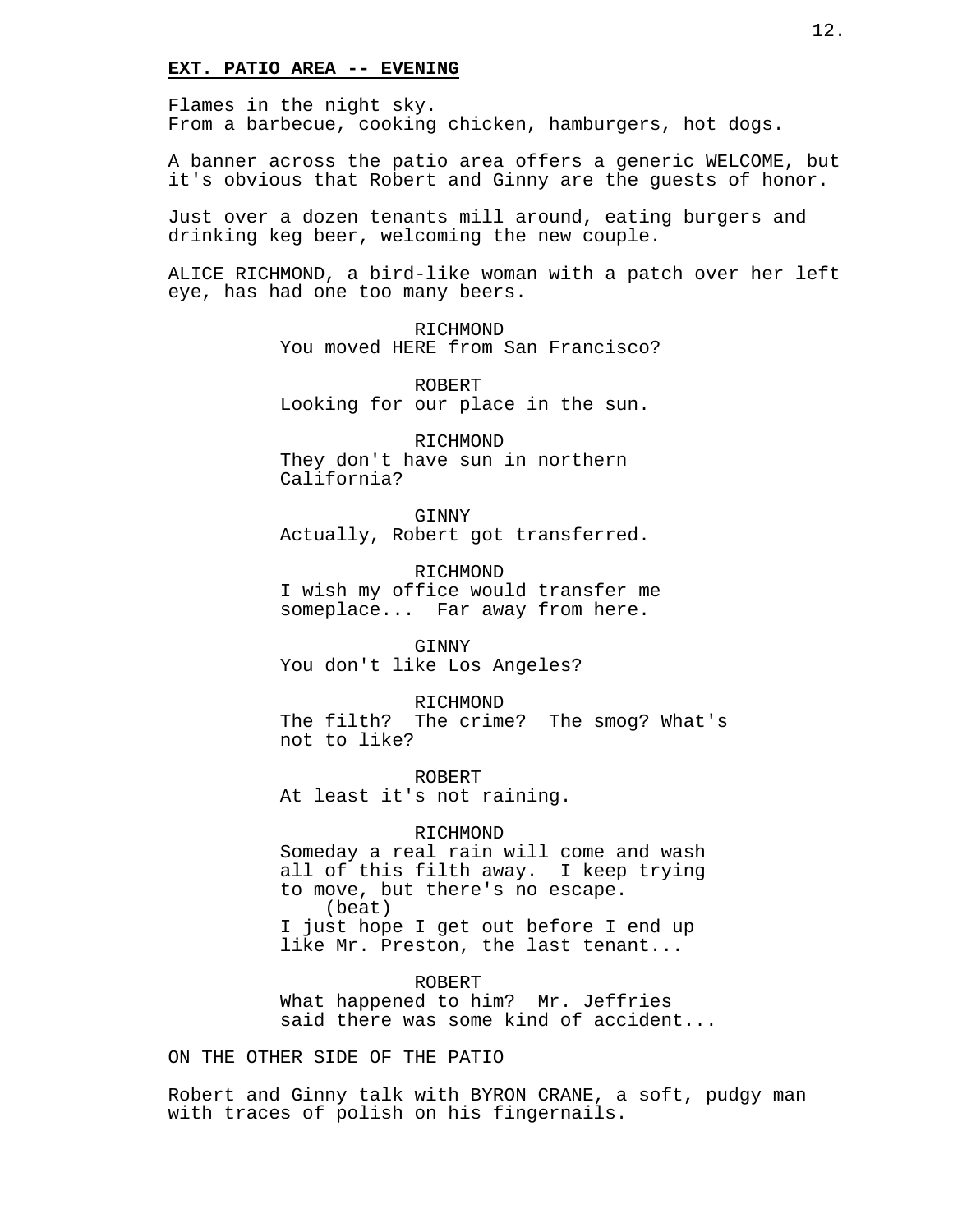CRANE

Accident? That's what they call it?

GINNY

Wasn't it?

CRANE

Died before his time, that's what happened. I've seen a lot of people die, but never anyone that young...

Crane sees Ginny's shocked expression, explains.

CRANE I'm a nurse. The cancer ward at St. Joe's Hospital.

GINNY

Oh.

### CRANE

It's sad to see so many people dying. Just wasting away. Sometimes I try to ease their suffering...

# NEAR THE BEER KEG

Robert fills his cup. Behind him, ARBOGAST, a skinny hawk nosed man with a bitter attitude waits for the spigot.

ARBOGAST

That's all I ever hear. Pain and suffering, complaints about life.

ROBERT

Psychologist?

#### ARBOGAST

Bartender. Same difference I guess. Let me tell you, one thing I learned in my business: What goes around comes around.

# ROBERT

Really?

### ARBOGAST

Regular customer, comes in every night, drinking himself into the ground, right? Hits bottom, goes to AA, cleans up his life. Lost customer, right?

#### ROBERT

I guess.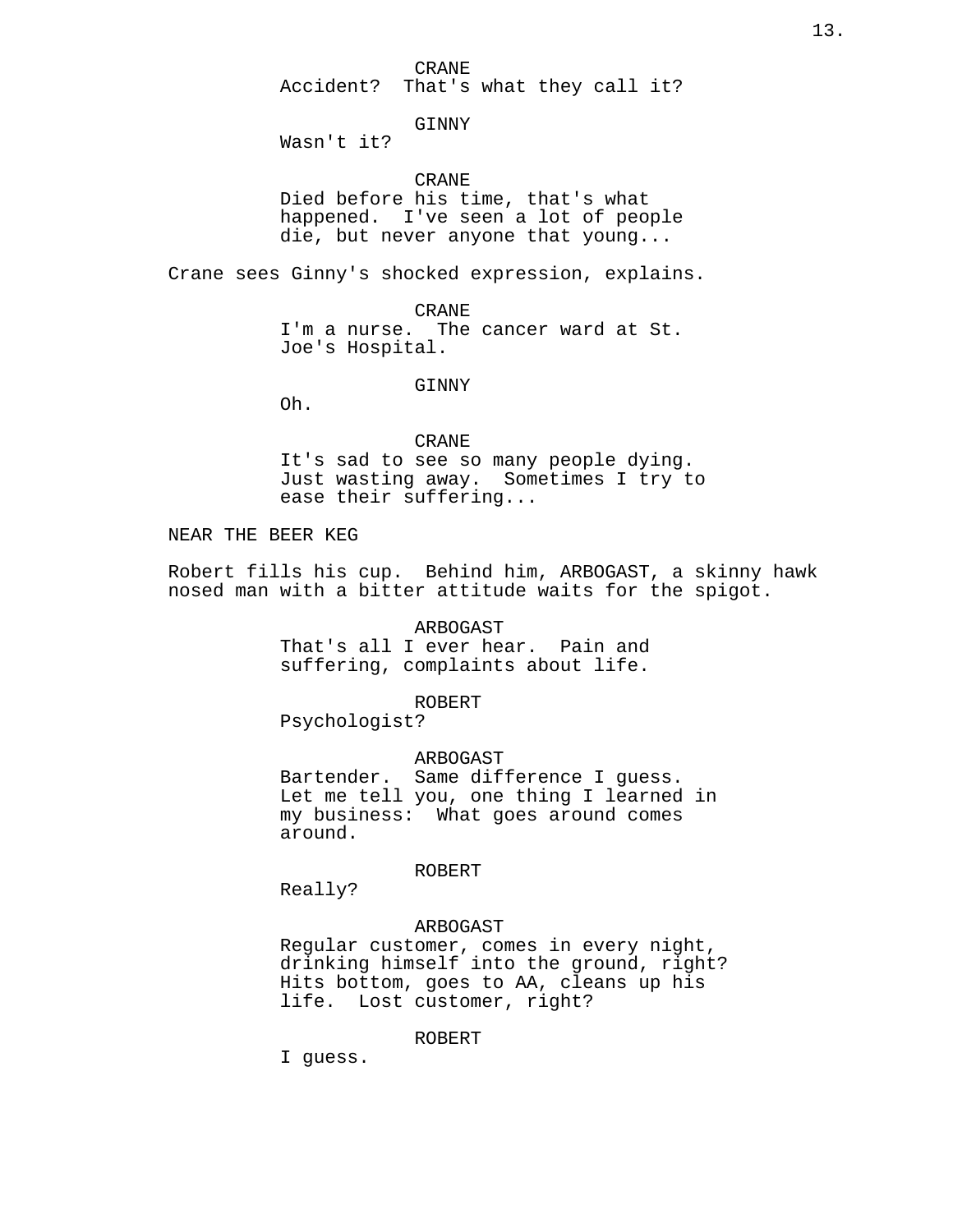ARBOGAST They always come back. Two, three months, a year later: they're back on the stool ordering doubles...

ON THE OTHER SIDE OF THE PATIO

Ginny is talking with CHAMBERS, overly slick, with obvious hair plugs and glasses so thick you can't see his eyes.

> CHAMBERS Do you play tennis?

> > GINNY

 $N<sub>0</sub>$ .

**CHAMBERS** I have to. Part of the job.

Robert returns, hands Ginny a fresh beer.

GINNY What do you do?

CHAMBERS I'm a producer.

ROBERT

Movies? TV?

CHAMBERS Insurance. Sales.

GINNY

Oh.

#### CHAMBERS

You know what's the key to commissions? Repeat business. Past clients. Every time I move to a new company, I bring all of my clients with me.

ROBERT (false smile) Interesting.

As Chambers rattles on, Robert and Ginny exchange looks.

ANOTHER PART OF THE PATIO

Robert and Ginny meet Mr. & Mrs. MILLER, both in their 50s.

MRS. MILLER Lose interest and the marriage dies.

ROBERT

I invest in T bills...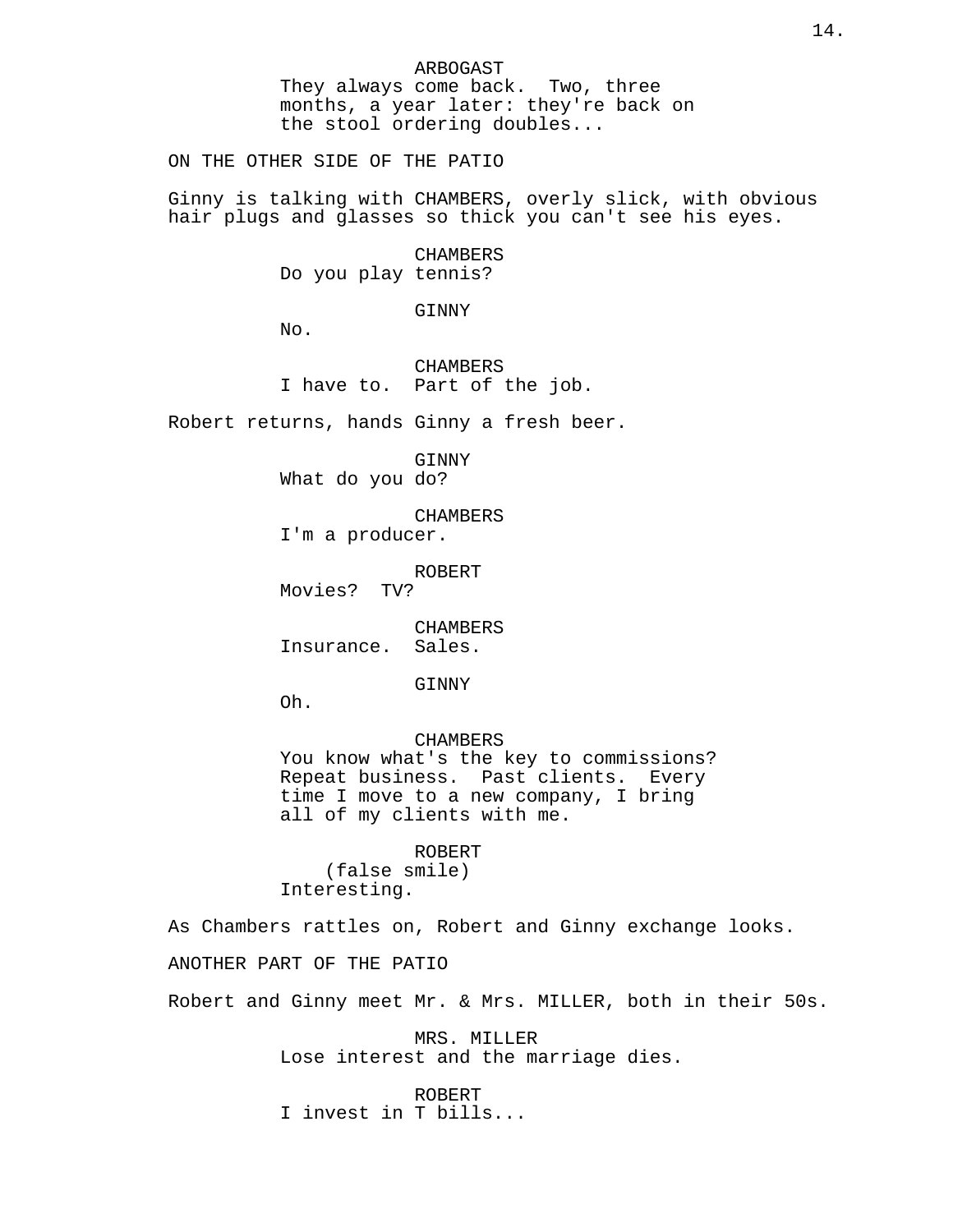MRS. MILLER You know how we add spice to our marriage?

Ginny and Robert can't wait to hear the answer.

MRS. MILLER We change sects every month.

ROBERT

You change SEX?

MRS. MILLER No, silly. SECTS. (explains) Last month we were Baptists. This month we're Hindu. Next months we'll either be Presbyterians, or Christian Naturists. (beat) Paul may have a problem becoming a naturist, because of his office's dress code...

ON THE OTHER SIDE OF THE PATIO

DOYLE, a scary looking 30 year old, notices Robert staring at his gun and shoulder holster (under his sport coat).

> DOYLE Part of the job. Nothing to worry about.

> > ROBERT

You a cop?

DOYLE Security. You know those signs that say "Armed Response"? That's me.

ROBERT Have gun, will travel.

DOYLE

That's it. Eight hours driving around a protected zone, waiting for a call. Usually, no calls.

ROBERT

Peaceful.

DOYLE Too peaceful. I'm chomping at it, man. Want to see some action. What do you do?

ON THE OTHER SIDE OF THE PATIO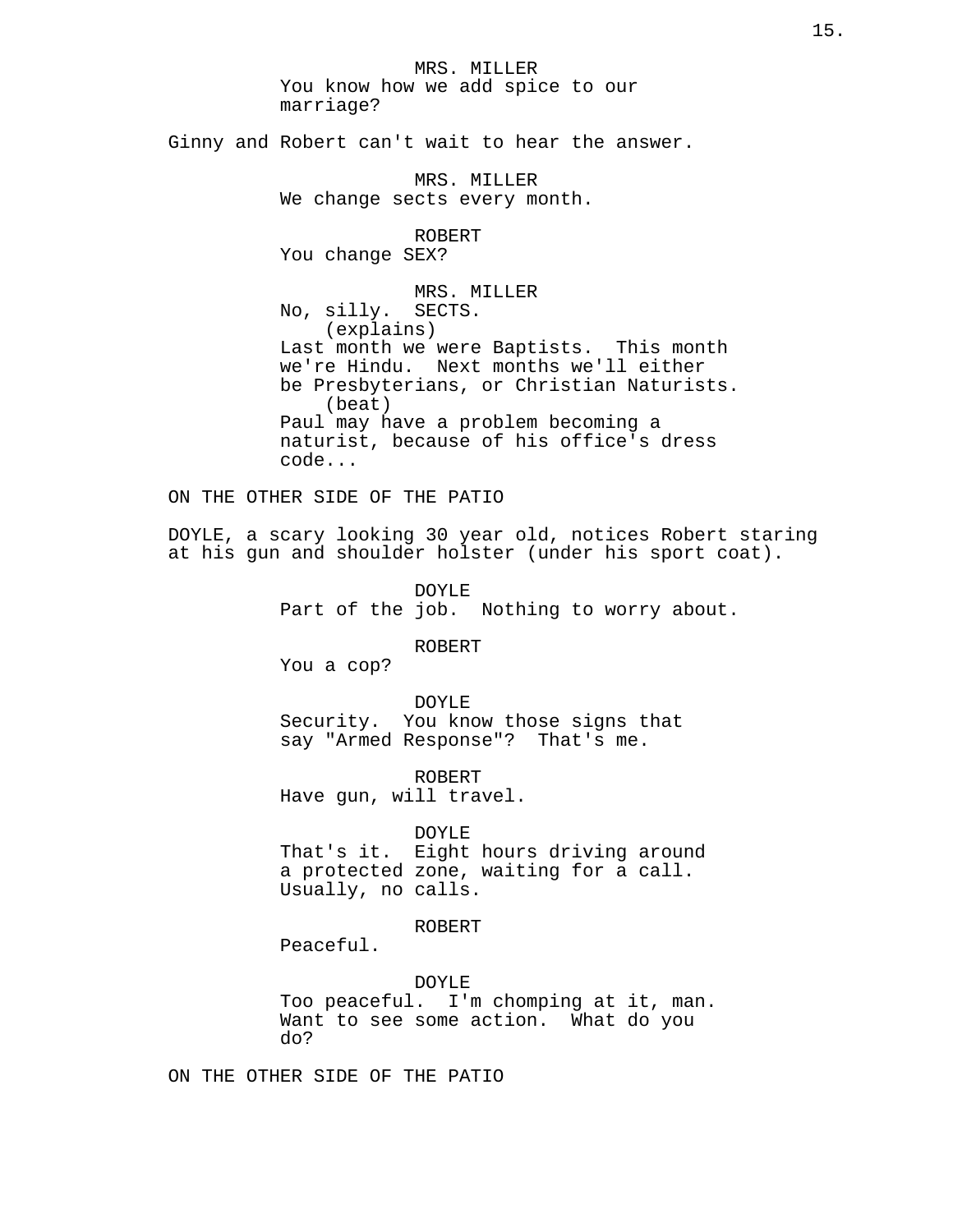Robert and Ginny talk with FREMONT, reed thin with a shock of impossibly colored orange hair. He oozes weirdness.

> GINNY Robert works for Webb-Paymer. The brokerage house?

### FREMONT

I'm sorry. I'm afraid I don't get out much. I live a cloistered life. Most of the tenants here keep to themselves. That's why I like it.

ROBERT What do you do?

FREMONT Egyptology. I'm a professor at UCLA.

GINNY We found some hieroglyphics in our apartment.

FREMONT Painted? Carved?

ROBERT On a piece of paper. For all we know, it was somebody's laundry list.

FREMONT Unusual. Very unusual.

#### GINNY

We thought so, too.

As Ginny and Robert chat with Fremont, we see Jeffries sitting on top of a patio table lording over his tenants.

A look of satisfaction. These are HIS people. HIS tenants.

#### **EXT. WOOLRICH ARMS APARTMENTS -- MORNING**

Robert zooms out of the underground garage, going to work.

#### **INT. LAUNDRY ROOM -- DAY**

Ginny listens to the dryers hum, alone. Notices a bulletin board on the wall, hops off the bench to take a look.

# THE BULLETIN BOARD

Has the typical apartment complex messages. But one corner is filled with a collage of stapled photos. Weird photos. Women's faces. Hands spanking body parts. Creepy stuff.

BUZZZ!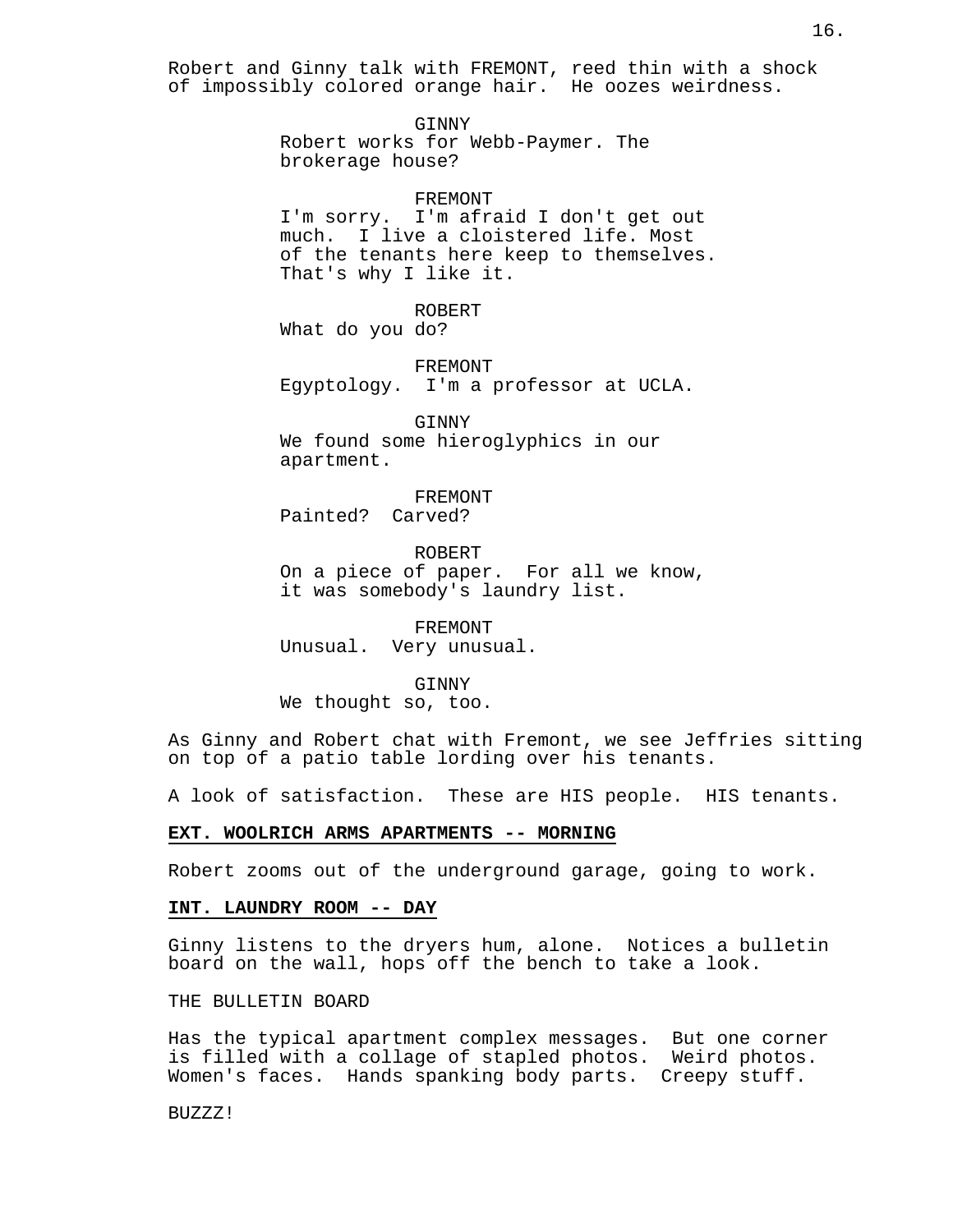The dryer alarm goes off. Ginny jumps.

She attends to her wash, wondering what the collage is about.

### **INT. ROB & GINNY'S LIVING ROOM -- DAY**

Furniture in its proper place, pictures on the walls, apartment decorating complete.

Ginny wanders with a steaming cup of coffee, looking for something to occupy her time.

She looks out the living room window at the swimming pool.

# **EXT. SWIMMING POOL AREA -- DAY**

Ginny passes Helen on her way to a chaise lounge, wearing a two piece, carrying the latest Sue Grafton paperback.

Helen is always dressed in her bikini and dark glasses, puffing away on menthol cigarettes.

> HELEN Well, well. The new neighbor.

**GINNY** Ginny Townsend.

HELEN Helen Baily... The ex-Mrs Baily.

A brief shake of hands.

HELEN

Cigarette?

GINNY

I quit. You're divorced?

HELEN

Blissfully. For an entire glorious year.

GINNY Sounds like you had a rough one.

#### HELEN

I thought it would be better the second time around. I was wrong. All men ARE turnips. And you?

GINNY

Still working on my first marriage. And hopefully my only.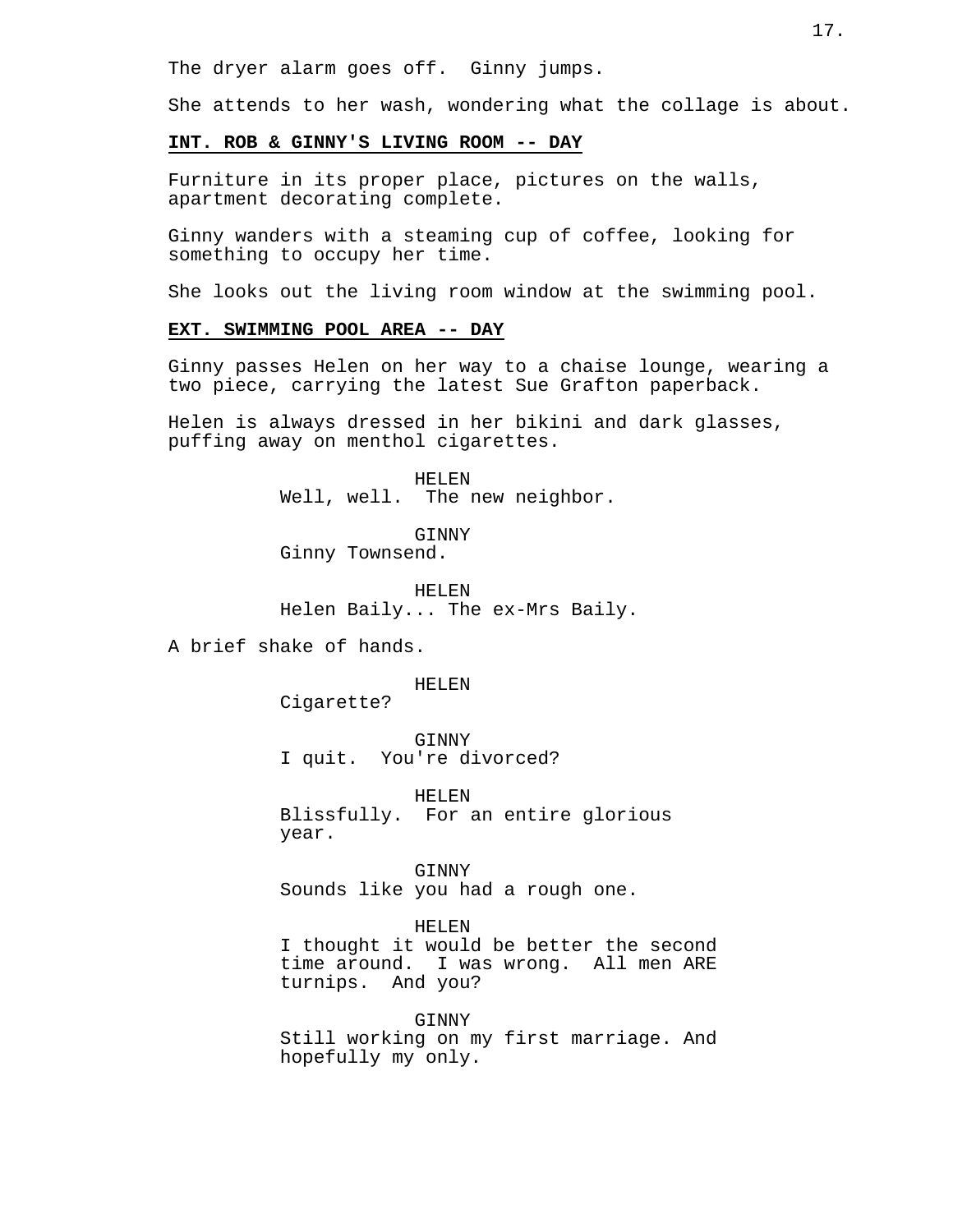HELEN Well, don't be surprised if it goes to hell in a handcart. (beat) At least you have your afternoons free. What do you do?

#### GINNY

I used to work for a mortgage banker. I quit when I got pregnant... (beat) After the miscarriage... (beat) Do you work?

#### HELEN

I work on my tan. Community property was very good to me. It should be, I put the bastard through medical school and worked two jobs while he was establishing his practice. That was my first husband. My second was a bum. Thought he could live off me.

GINNY Two can't live as cheaply as one?

HELEN Not on someone else's money. Not the way George lived. (laughs) So... What brings you to the Woolrich

Complex? GINNY

Robert, my husband, thought it might be a good idea to move. Get a fresh start.

HELEN

There are no new beginnings. No matter where we go, we take ourselves with us. Our old problems tag along...

GINNY

No such thing as starting over?

#### HELEN

Honey, I can't start over until my ex is six feet under ground. Even then, that son of a bitch'll probably haunt me.

(puffs) My second husband, that is.

GINNY

George.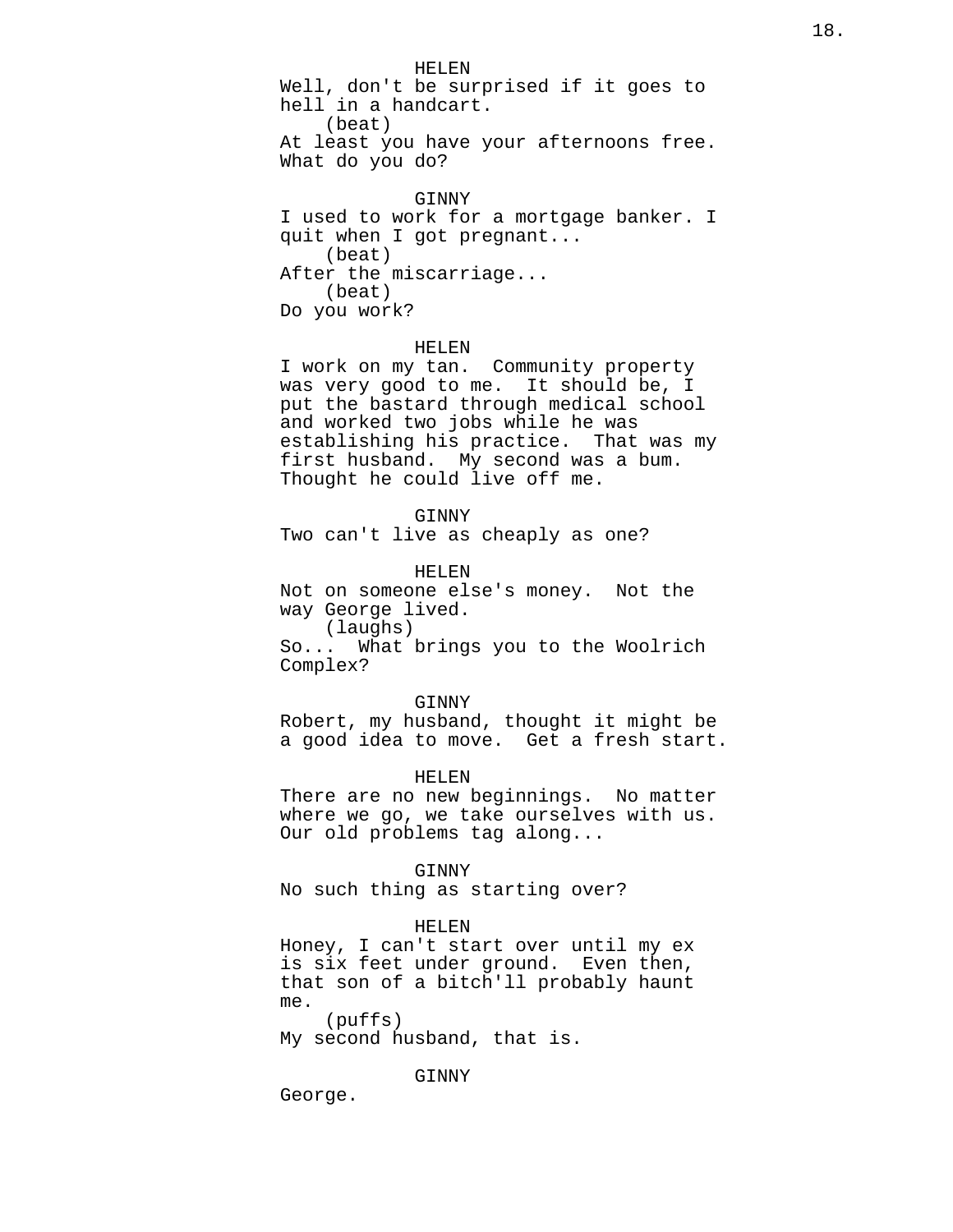#### **GINNY**

At least he remembers you.

Helen laughs.

Ginny notes a figure in one of the apartment windows, watching them. Before the curtains close, she recognizes Mrs. Miller.

> HELEN Welcome to the neighborhood.

GINNY It's a nice building.

### HELEN

Jeffries really keeps it up. He always seems to be working on something. Bare chested. Using some sort of power tool.

Helen's leer can be seen even with the dark glasses.

HELEN This place is his obsession. (puffs) Personally, I think he should find a girl. He could still use the power tools, if he likes.

Ginny thinks about Jeffries.

HELEN I'm kind of surprised he rented your unit... So soon after the accident.

GINNY

He told us...

Helen cuts her off by greeting Jeffries.

HELEN Speak of the devil.

JEFFRIES

And he shall appear... to clean the pool.

Jeffries, dressed in cut offs, tool belt, and a muscle T shirt, grabs the pool skimmer and goes to work.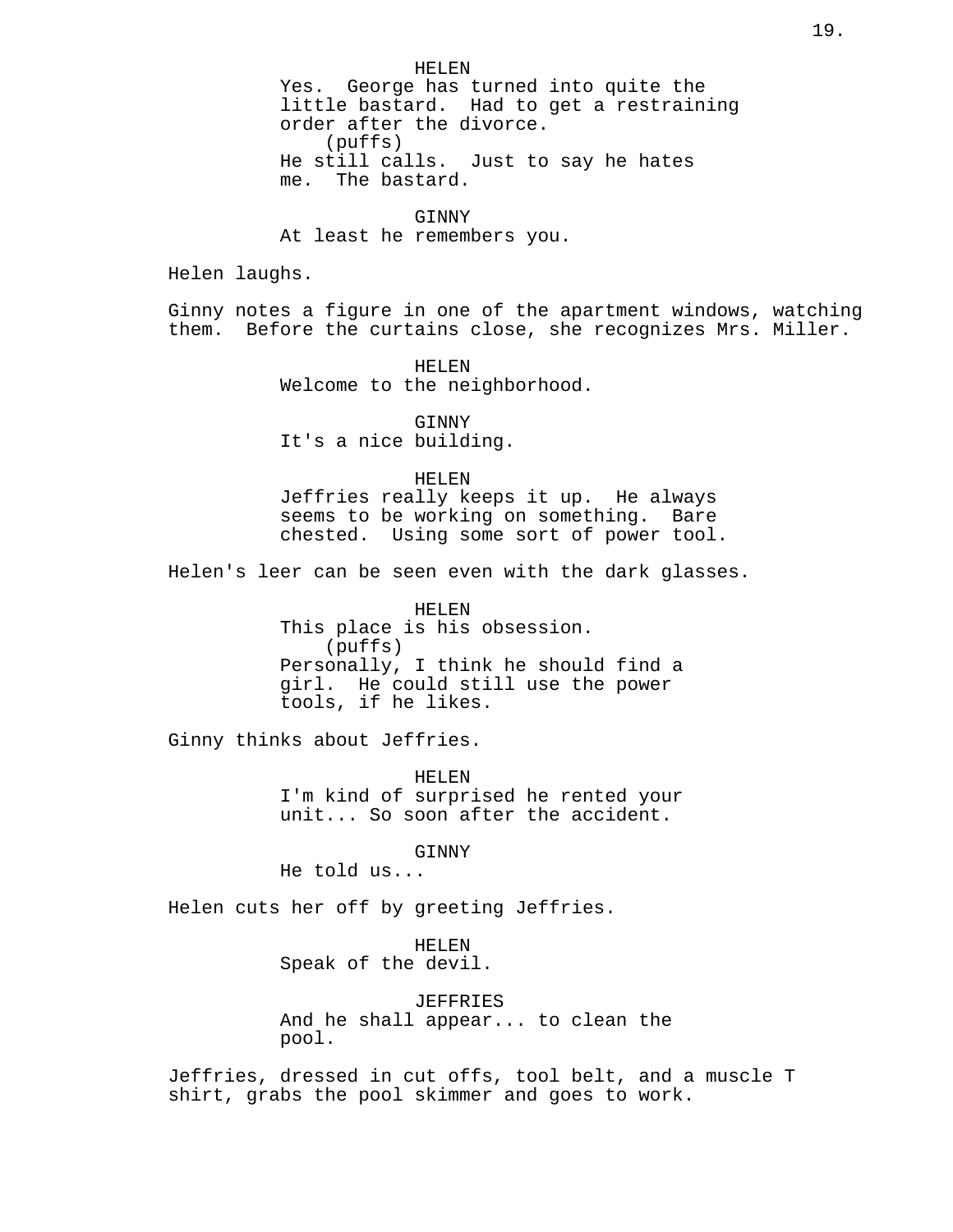# JEFFRIES Gossiping about me again, Mrs. Baily?

#### HELEN

Just passing time.

Jeffries skims next to Helen.

#### JEFFRIES

(flirting) A few more hours in the sun Mrs. Baily and your skin will look like real Corinthian leather.

# HELEN

I'm sure you'd like to Armorize it.

Jeffries laughs, hangs up the skimmer, cleans the pool filter.

Ginny sets her book down, moves to the edge of the pool.

GINNY Is it okay to go in?

#### JEFFRIES

Sure.

They exchange smiles. It's hard for Ginny not to stare at his muscular body. She finally dives in.

Jeffries tests the pool water for chemicals. When Ginny breaks surface, he nods to her.

# JEFFRIES I'm going to add some chlorine. It may sting your eyes a little.

Ginny nods, swims some more. Jeffries adds chlorine, tests the water again, then closes the test kit.

Helen watches Jeffries watch Ginny swim.

Ginny breaks the surface and leans against the side of the pool near Jeffries.

> JEFFRIES I was admiring your form.

GINNY (flirting) What sharp little eyes you have, Mr. Jeffries.

JEFFRIES You ought to see my teeth.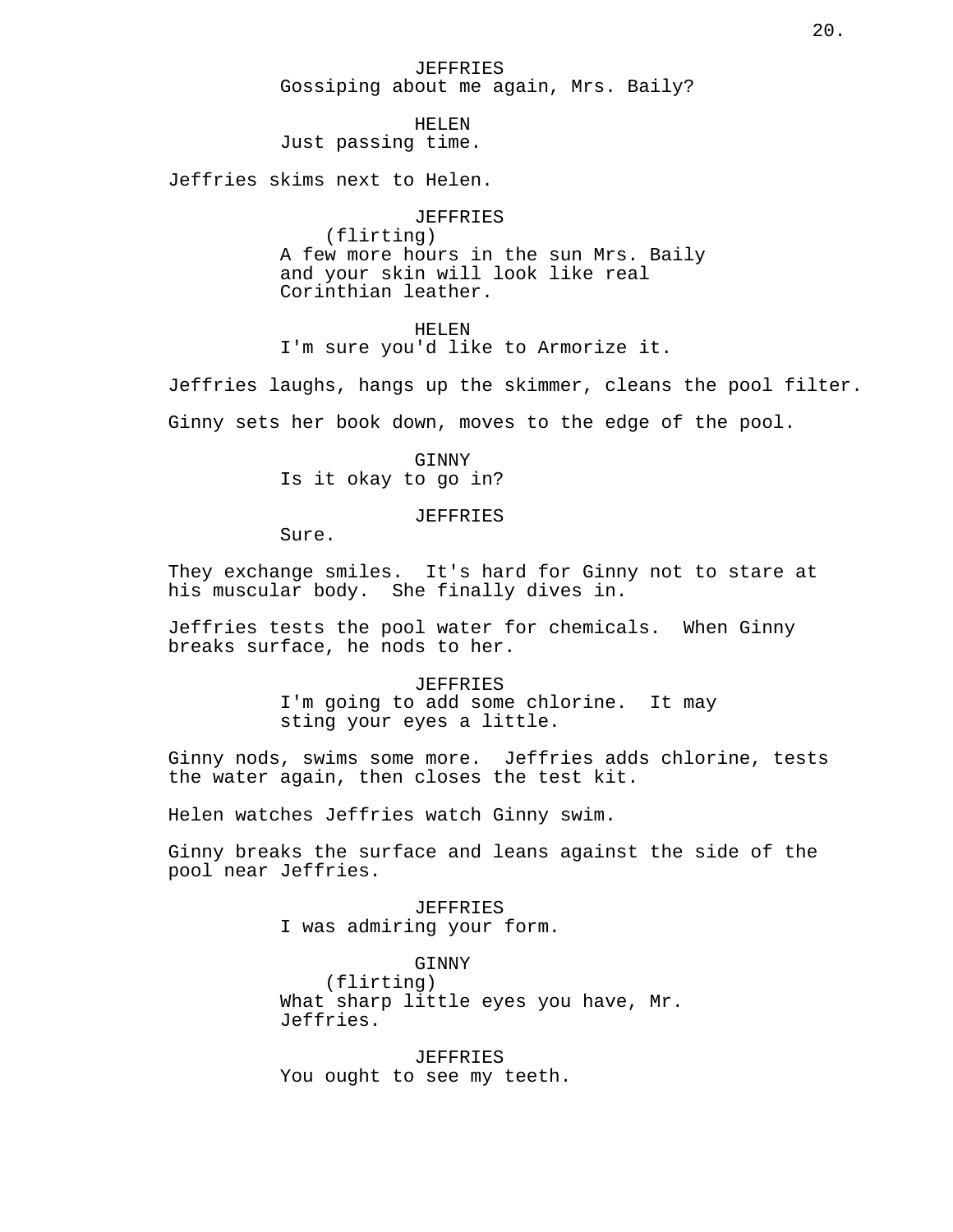# JEFFRIES

Used to be.

Helen tries for Jeffries' attentions.

HELEN

Didn't we all. (puffs) Mr. Jeffries is a confirmed bachelor.

JEFFRIES Footloose and fiance free.

GINNY Playing the field?

JEFFRIES Usually just playing.

Helen tries harder: Moving to her feet and adjusting her bikini top... showing a flash of breast.

HELEN

I'm going inside. Rub some lotion on this leather. You're free to join me Mr. Jeffries...

JEFFRIES

I've got some work to do.

Helen tries to hide her jealousy with a smile, and leaves the pool area. When she's gone, Jeffries turns to Ginny.

> JEFFRIES You're a good swimmer.

GINNY Made my high school's varsity swim team... That was a long time ago.

JEFFRIES Does your husband swim?

GINNY

Robert? (beat) He doesn't even like to get wet.

JEFFRIES

Do you?

GINNY

What?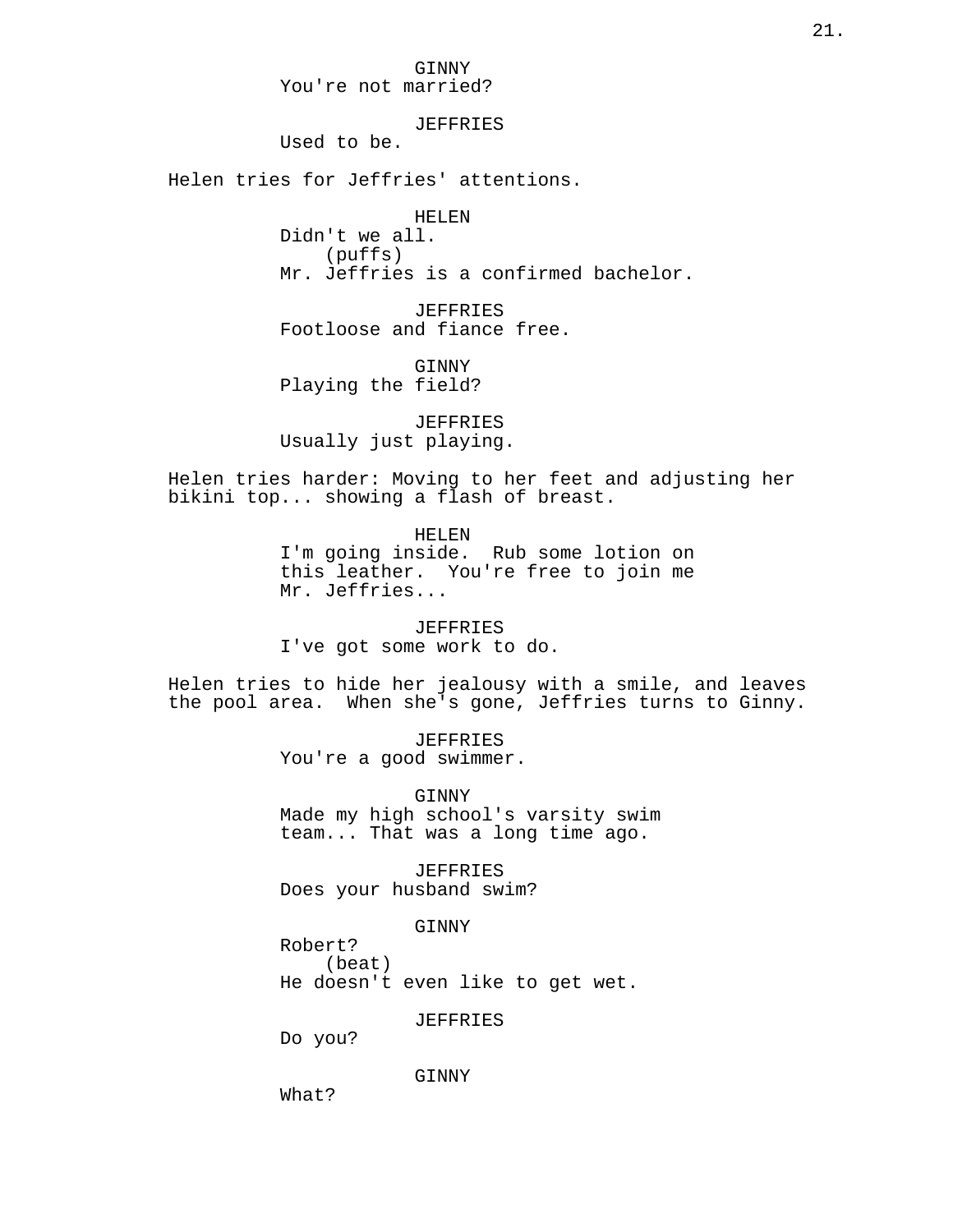# JEFFRIES

Like to get wet?

Ginny pulls away from the edge of the pool.

GINNY

(cold) I thought you had work to do.

Jeffries realizes he's crossed the line.

JEFFRIES Sorry. I was just joking around. I didn't mean to...

**GINNY** 

No offense taken.

Ginny plunges beneath the surface, swims away.

Jeffries watches Ginny swim a bit before leaving.

# **INT. COMPLEX UNDERGROUND GARAGE -- EVENING**

Robert parks his car, hears something. A baby crying? A cat in heat?

Robert scans the dark garage, spots Byron Crane sitting on the cement next to his car, crying. Moves to the male nurse.

ROBERT

Are you okay?

# CRANE

Leave me alone. Just leave me alone.

Crane swings his hand to keep him away. Continues sobbing. Robert doesn't know what to do, reluctantly leaves.

Crane sits on the dirty cement floor, crying his eyes out.

#### **EXT. MAILBOXES -- EVENING**

Robert stops at the mail boxes to grab their mail.

# **INT. ROB & GINNY'S KITCHEN -- EVENING**

A bubble breaks the surface of the water in the sink. It's obviously not draining.

Ginny hits the garbage disposal switch. Nothing happens. Robert tosses the mail on the kitchen table.

> **GINNY** Garbage disposal's broken.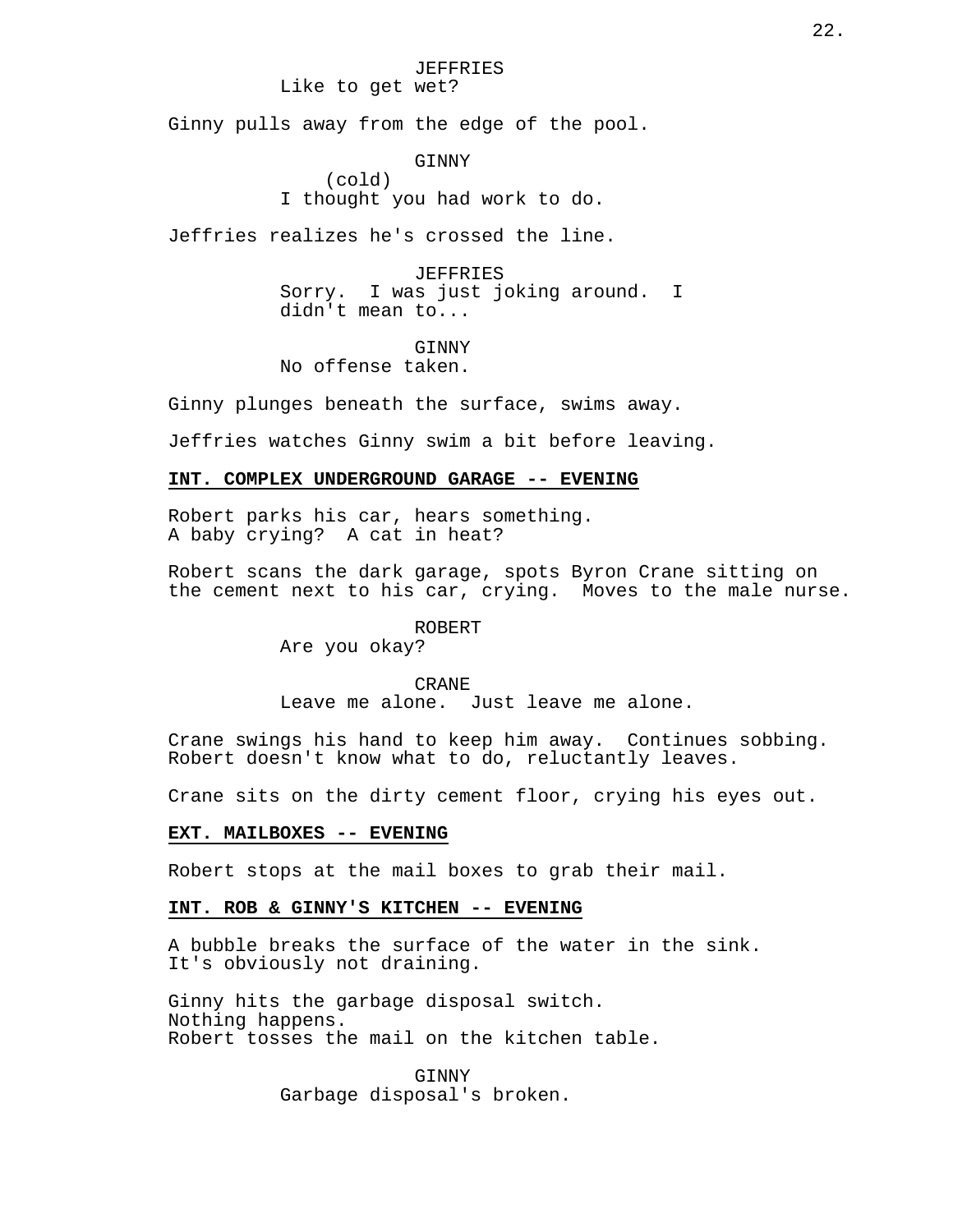ROBERT

New apartment. It's probably something simple. The wiring...

GINNY You want to take a look?

ROBERT What? Me fix it? That's what landlords are for.

### GINNY

Meanwhile we have a broken disposal, a clogged sink, and I can't use the dishwasher.

### ROBERT

What you're trying to say is that this broken garbage disposal is the first step to world nuclear destruction?

Robert puts his arms around her. She reciprocates.

ROBERT

Your hands are wet.

Robert pulls away, checking his shirt.

GINNY

You aren't going to look at this?

#### ROBERT

I wouldn't know what to do. I'd just end up getting my hands dirty, and it'd still be broken.

(beat)

My dad was Mr. Do It Your-selfer. Could fix anything. Never called a repairman in his life. He'd work a ten hour shift at the factory, come home and spend all night in the garage fixing the lawnmower. (beat) When he died, the mortician had to bleach his fingers to get the grime out from under his nails. (beat) I could go my whole life without ever touching a tool and die a happy man.

GINNY With a broken garbage disposal.

ROBERT I'll call Jeffries. Have him take care of it tomorrow. Okay?

Ginny nods and Robert moves into her arms.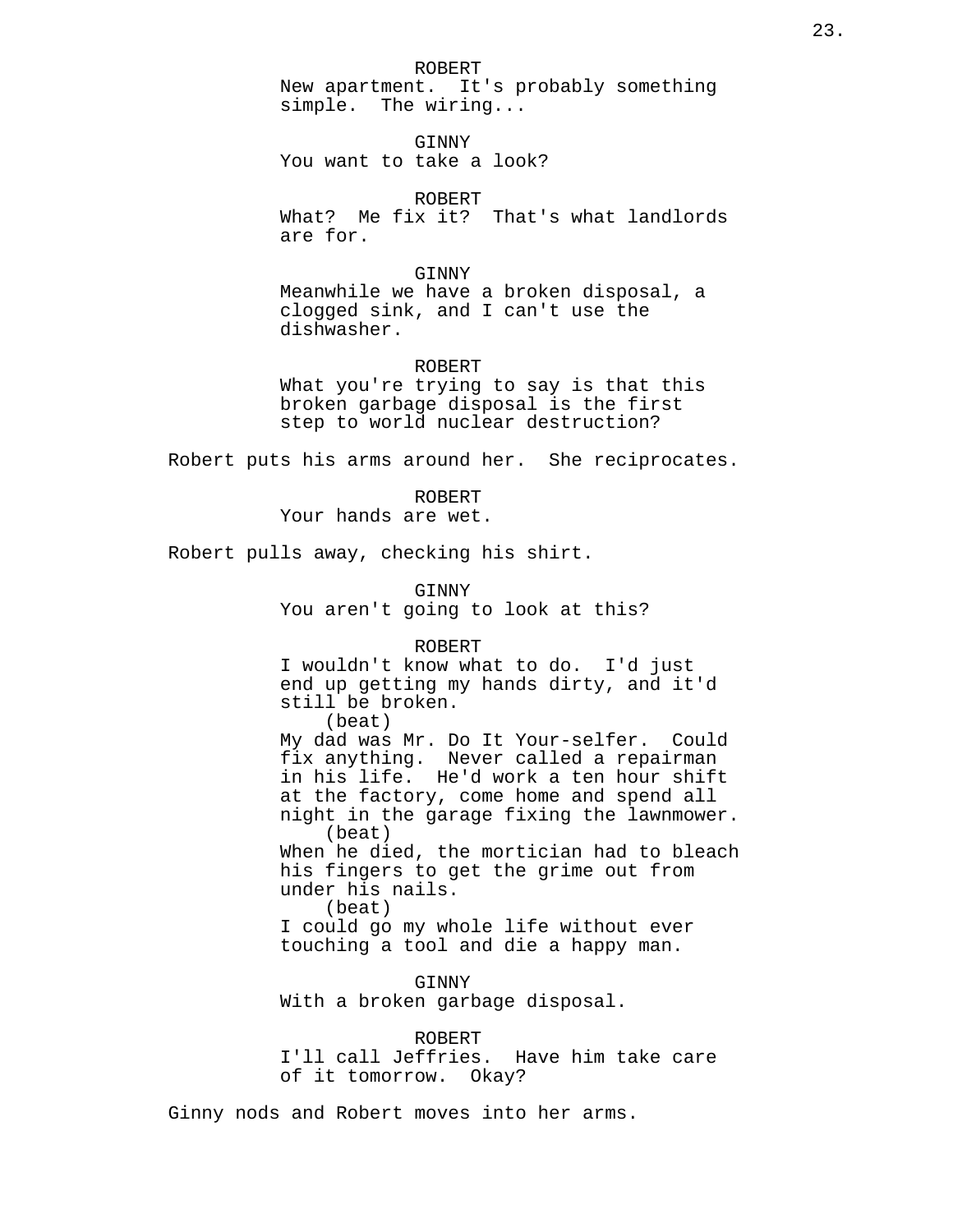Have you given any thought about going back to work?

GINNY I'm shopping for office furniture tomorrow. See if I can fill up that spare bedroom.

Ginny laughs and they kiss. Robert doesn't mind her wet hands. They start moving towards the bedroom. Siamese Twins joined at the lips.

## **EXT. WOOLRICH ARMS COMPLEX -- MORNING**

Bam! Bam! Bam!

Robert follows the sound to Jeffries, repairing a fence with a hammer as Alice Richmond watches.

# ROBERT

Mr. Jeffries?

# RICHMOND

He's working.

Eye patched Richmond puts herself between the two men.

The men are polar opposites: Jeffries stripped to the waist, perfectly tanned, muscled, holding the hammer. Robert in his blue suit and tie, briefcase, pale and scrawny.

Jeffries pushes past Richmond, who shudders at his touch, smiles at Robert. Lots of male posturing.

#### JEFFRIES

Mr. Townsend?

ROBERT (intimidated) There's a problem, with um, with our kitchen sink...

JEFFRIES Something serious?

ROBERT No. It's just clogged.

JEFFRIES Want to borrow my snake?

ROBERT

 $W \cap 1$ ...

JEFFRIES You know how to use one, don't you?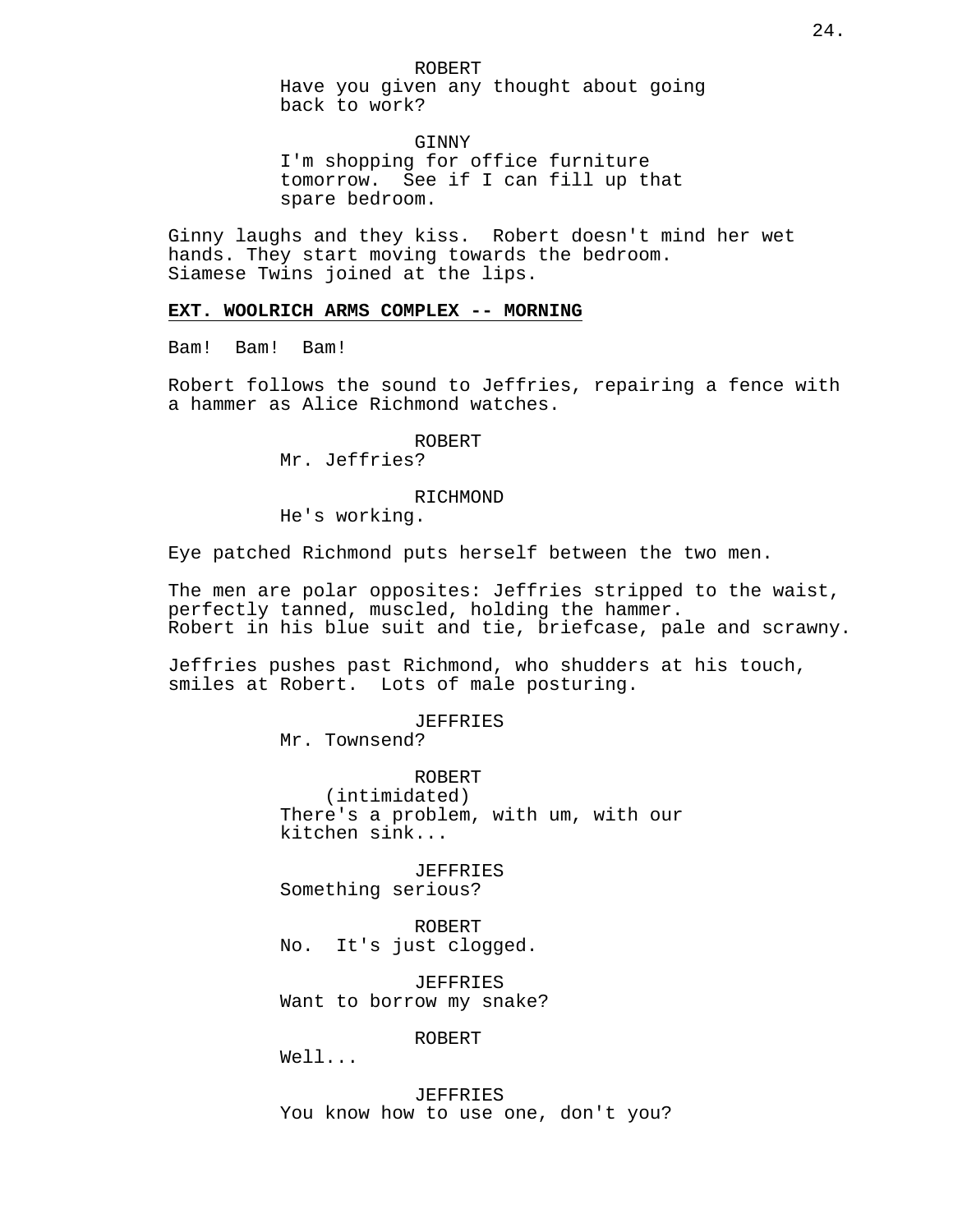ROBERT I'm already late for work. Could you, um, take care of it for me?

JEFFRIES Sure. No problem.

Jeffries turns back to the fence.

Bam! Bam! Bam!

# **EXT. STAPLES OFFICE SUPPLY -- DAY**

Signs in the windows announce a sale on office furnishings.

# **INT. STAPLES OFFICE SUPPLY -- DAY**

Ginny, dressed in business attire, is looking at desks. Opening drawers, checking the construction.

> SALESMAN Can I help you with a desk?

> > GINNY

Just looking right now.

The SALESMAN nods and moves on to the next customer.

# **EXT. COMPLEX UNDERGROUND GARAGE -- DAY**

Ginny pulls into the garage, gets out of her car, Staples bag in hand. Crosses to the stairs.

# **INT. ROB & GINNY'S APARTMENT -- DAY**

Ginny closes and locks the door behind her.

The Staples bag gets dumped in the empty spare bedroom on her way to the Master Bedroom.

### **INT. ROB & GINNY'S MASTER BEDROOM**

Ginny starts taking off the business clothes. Stripping off the blazer, the skirt. Hanging both up in the closet. Taking off her scarf-tie and blouse. Hanging them up.

She chooses a pair of jeans and pullover top from the closet.

GINNY Damned panty hose.

She strips off panty hose, grabs underwear from her drawer...

And hears a noise. From inside the apartment.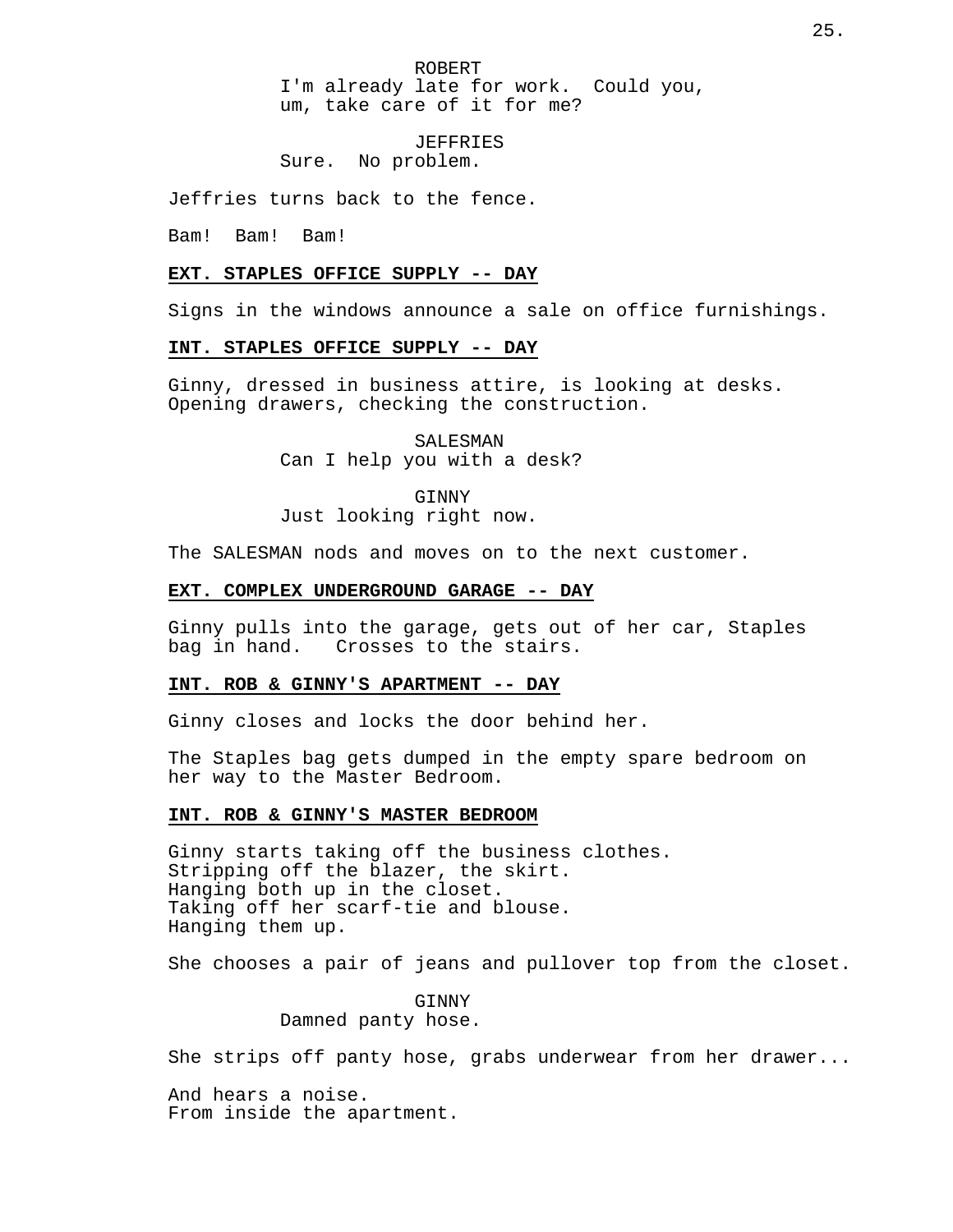She quickly pulls on the underwear. Scared.

GINNY

Hello?

No answer.

Maybe it was nothing. Listens closely for a moment, shakes her head, grabs her jeans...

And hears ANOTHER noise.

Letting go of the jeans, she cautiously goes to investigate.

# **INT. ROB & GINNY'S APARTMENT -- DAY**

Ginny creeps down the hallway, backlit by the light from the master bedroom.... the only light on in the apartment. Ready for something or someone to spring at her from the shadows.

The door to her office is closed. Didn't she leave it open?

Ginny braces herself, then presses the door open slowly.

The room is empty.

She takes a step into the room... then looks behind the door.

Nothing.

ANOTHER NOISE from the front of the apartment. She jumps.

Ginny steps out of the room, creeping down the hall.

The bathroom door is open.

Ginny cautiously enters the dark bathroom. Empty.

What about the tub?

She grabs the shower curtain, slowly draws it back. Tension builds. Suspense.

Nothing in the tub...

ANOTHER NOISE. From the Living Room?

Did she leave the front door open?

Ginny leaves the dark bathroom, venturing down the shadowed hallway to the living room. Moving cautiously. Tension.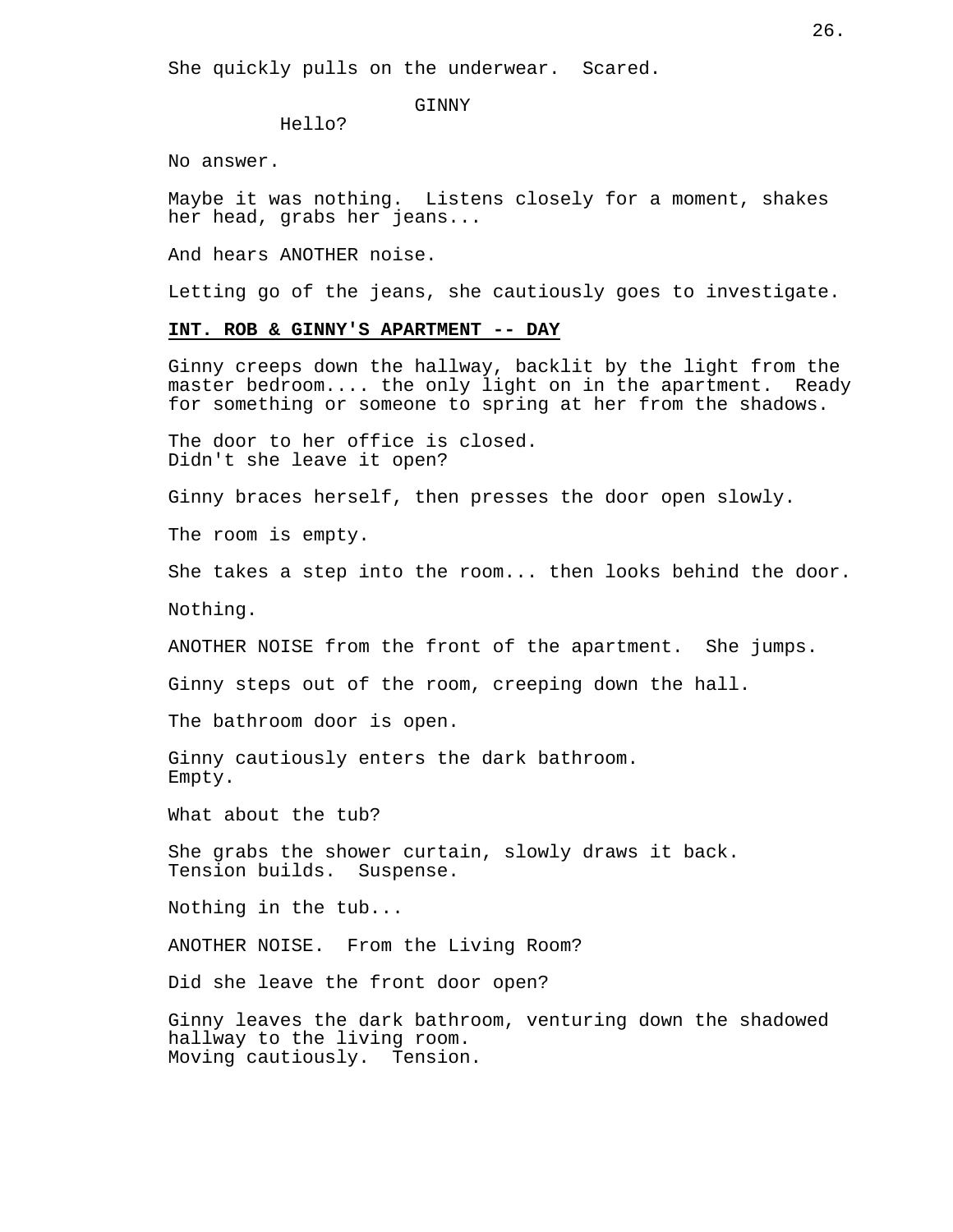### **INT. ROB & GINNY'S LIVING ROOM -- DAY**

Ginny creeps into the room.

GINNY

Hello?

She gets all the way into the living room, when the voice comes from right behind her.

> JEFFRIES Mrs. Townsend.

Ginny jumps half a mile into the air. Almost screams.

She spins to see...

Jeffries, kind of dirty, holding a pipe wrench in one hand.

JEFFRIES Didn't mean to scare you.

GINNY What are you doing here?

JEFFRIES Fixing the garbage disposal. Your husband said...

She calms. Embarrassed by her reaction.

GINNY I'm sorry. I just didn't know you were here.

JEFFRIES You want me to come back later?

**GINNY** 

No....

She realizes she's only dressed in bra and panties and becomes embarrassed again, covering herself with her hands.

JEFFRIES

I had to put in a new unit. The old disposal had something stuck in it. From the last tenants. Looked like bones. Probably chicken. (beat) You've got to be careful what you put in these things. Even celery can be a problem. It's got those strings in it. They get caught in the blades.

GINNY

I'll remember that.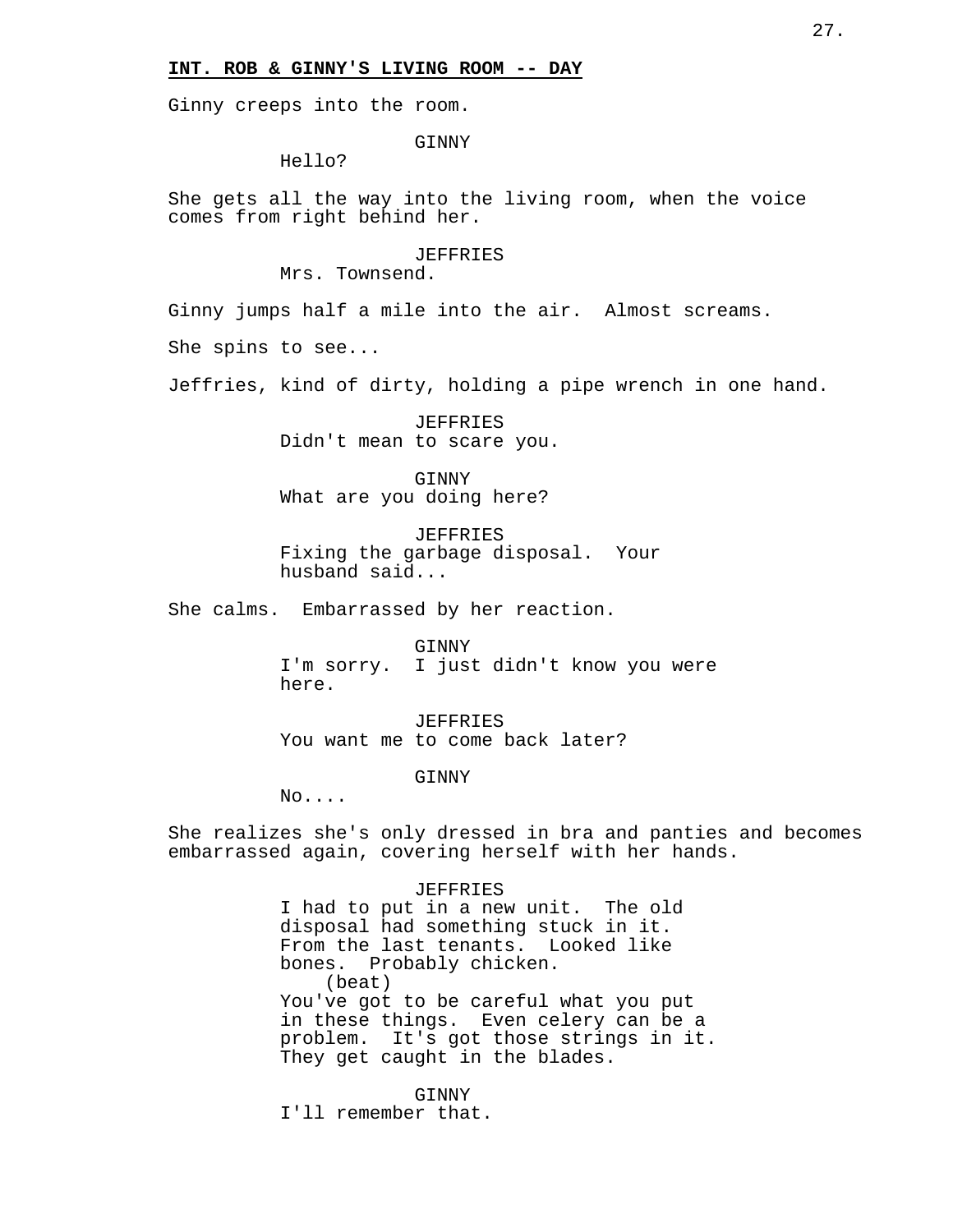JEFFRIES I was just finishing up. Having problems with anything else? As long as I'm here...

GINNY Everything else is fine.

### JEFFRIES

Like I said. If you ever need anything, don't hesitate to call. I'd rather nip these things in the bud than wait until they become big problems. Big problems always end up costing me...

#### GINNY

I'd better get dressed.

Jeffries nods.

JEFFRIES I'll be out of here in a minute. Want me to lock the door?

# GINNY

Yes. Please.

She squeezes past him, down the hall to the master bedroom.

Jeffries watches her ass, smiles.

# **INT. ROB & GINNY'S MASTER BEDROOM**

Ginny doesn't close the bedroom door behind her.

She pulls on her jeans and sits on the edge of the bed, thinking about Mr. Jeffries.

> JEFFRIES (O.S.) Okay. You're all set.

> > **GINNY**

Thanks.

She hears the front door close behind him as he leaves.

Ginny smiles.

### **INT. ROB & GINNY'S LIVING ROOM -- EVENING**

Ginny smiles.

### ROBERT

What's so funny.

Robert closes the front door and sets down his briefcase.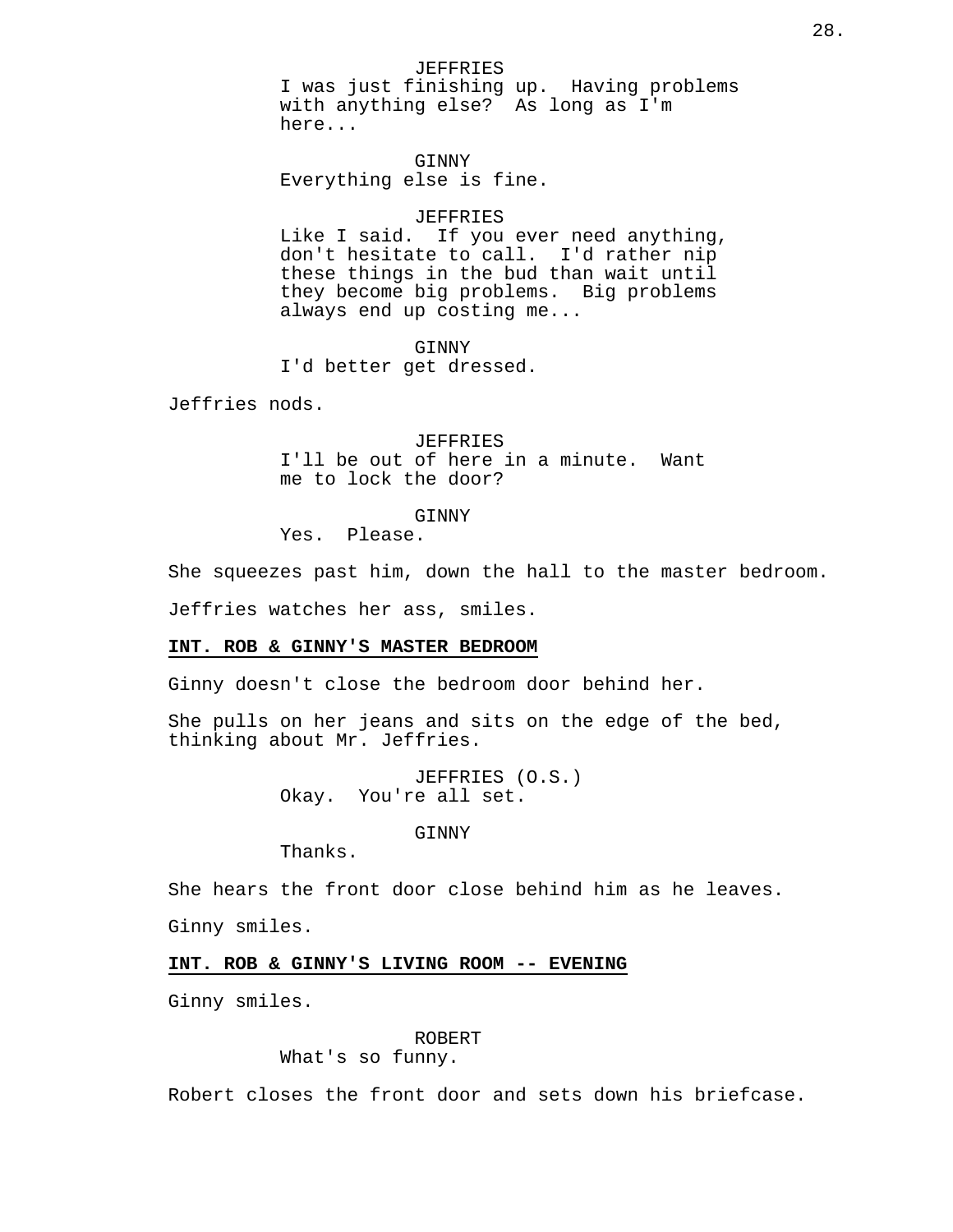GINNY

Nothing.

ROBERT Did Jeffries get the disposal fixed?

GINNY It was working when I got home today.

Robert kisses her, but she doesn't respond.

ROBERT

Get your furniture?

**GINNY** 

Still looking. I don't want to buy the first desk I see and be stuck with it for the rest of my life.

Robert nods.

# **EXT. COMPLEX DUMPSTER -- EVENING**

Robert takes the garbage to the dumpster behind the complex. Gets ready to toss the bag inside when he hears the noise. Someone inside the dumpster.

He peers inside. Chambers, the insurance man with bad hair plugs, is sifting through the contents of the dumpster... dressed in a suit.

ROBERT

Mr. Chambers?

CHAMBERS

(explains, embarrassed) Things keep disappearing from my apartment. Important papers and... (breaks down) I've lost my mother.

ROBERT

I... I'm sorry.

### CHAMBERS

No. No. The photo of my mother. It's gone. I can't imagine throwing it away by accident, but I must have...

ROBERT

I hope you find it.

He gently sets his bag inside the dumpster, leaves.

# **EXT. WOOLRICH ARMS APARTMENTS -- NIGHT**

Darkness has fallen on the complex.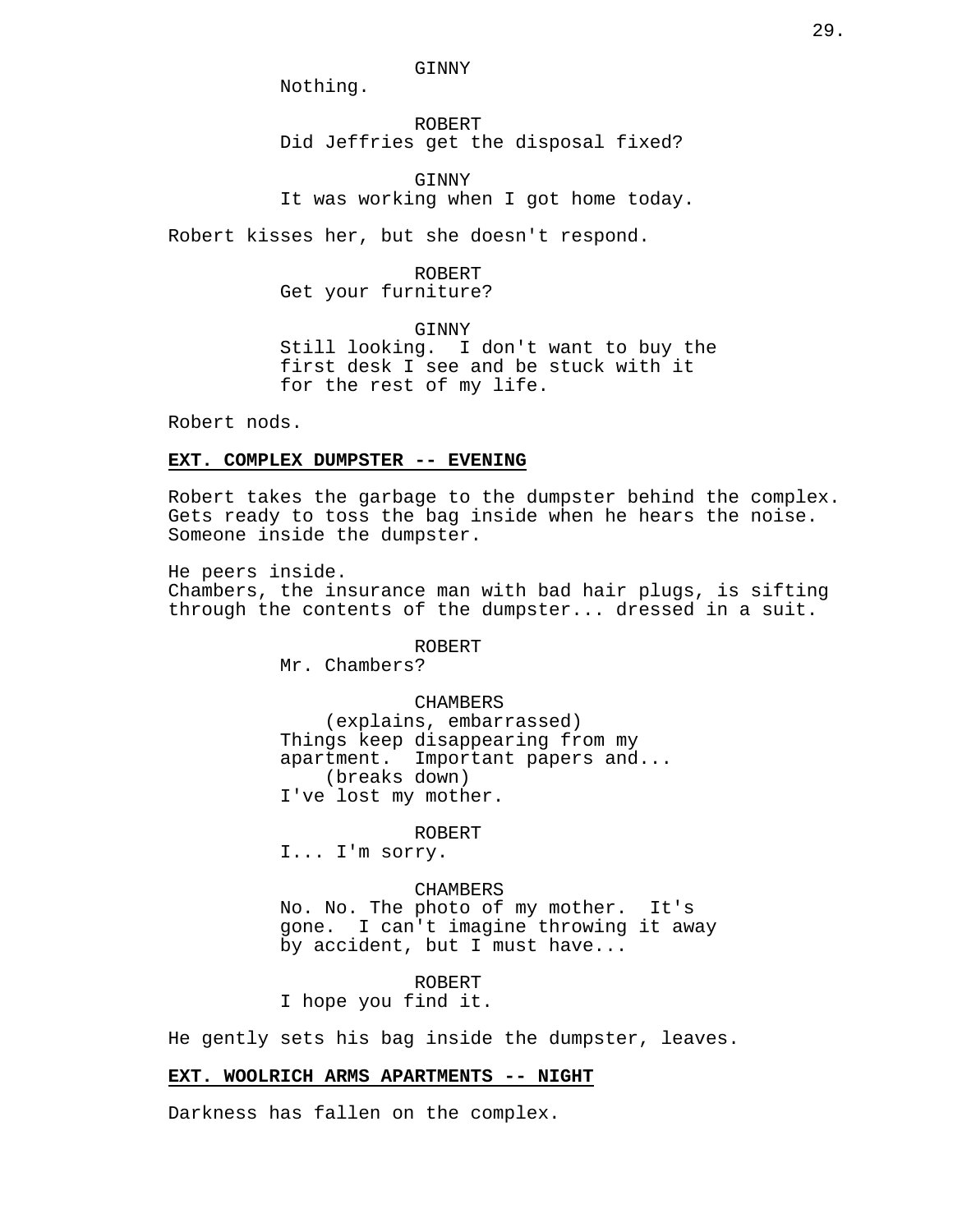# **INT. ROB & GINNY'S MASTER BEDROOM -- NIGHT**

Robert and Ginny are sleeping when a strange noise yanks Ginny awake... A scream? A baby crying?

She sits up in bed... Robert is still asleep.

In the dark bedroom, the memory of the sound seems fuzzy... Was it real? Her imagination? Or a dream?

She can't get back to sleep, and pads out of the bedroom in shirt and panties.

# **INT. ROB & GINNY'S LIVING ROOM -- NIGHT**

Ginny flips on lights, then pulls back the curtains to look at the dark complex. Empty. Silent.

Still unable to sleep, she clicks on the TV, volume low, and watches CNN Headline News.

# **INT. LAUNDRY ROOM -- NIGHT**

On the bulletin board, the collage has grown. Spanking, bald men, babies, toad's tongues, clowns having sex.

FADE OUT.

### **INT. ROB & GINNY'S MASTER BEDROOM -- DAY**

When Ginny wakes up, the sun is shining. Robert is gone.

IN THE BATHROOM

Ginny steps out of the shower wrapped in a towel. She examines herself in the mirror.

Opens the medicine cabinet, pops a Prozac.

As she turns to leave the bathroom, she hears a noise.

Turning... she sees someone looking RIGHT AT HER!

It's only her reflection in the mirror.

But when she turns away, she can't help but steal a quick glance back: Is her reflection still watching her?

A knock at the front door!

# **INT. ROB & GINNY'S LIVING ROOM -- DAY**

Ginny, in a robe, looks through the front door's peephole.

A distorted image of the empty upstairs hall.

Ginny makes sure the chain is on before opening the door.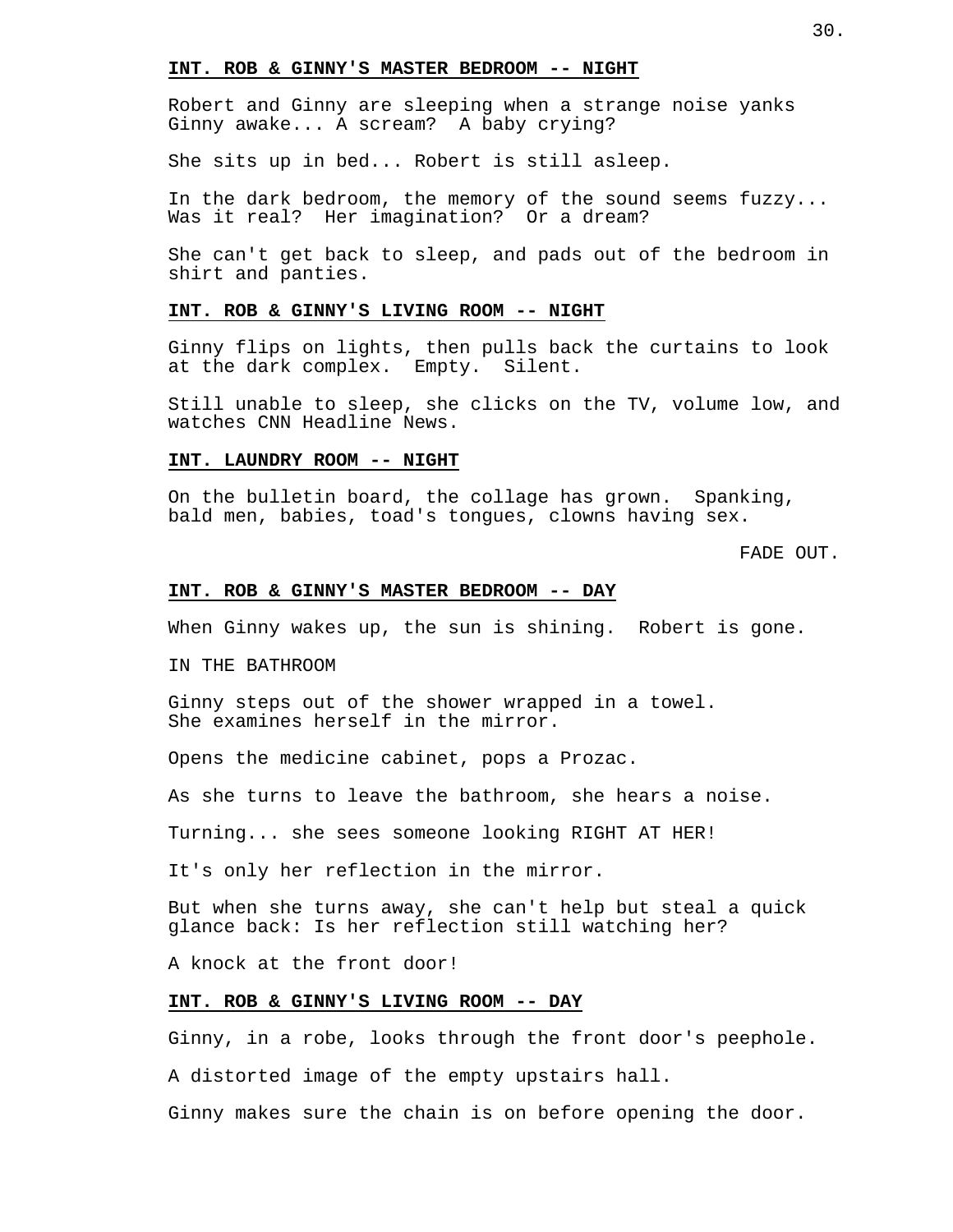No one is outside. Who knocked?

She takes the chain off, opens the door.

#### **EXT. ROB & GINNY'S APARTMENT -- DAY**

Ginny takes a step out of the apartment. Dressed only in her robe. Nothing in her hands to use as a weapon.

Looks all the way down the hall to her right. No one.

Ginny looks down the hallway to her left.... empty.

Then she notices the box of roses.

# **INT. ROB & GINNY'S LIVING ROOM -- DAY**

The roses have a card, which isn't signed. She smiles...

THE PHONE RINGS LOUDLY.

Ginny jumps. She calms and picks up the phone.

**GINNY** 

Hello?

### **INT. ROBERT'S OFFICE -- DAY**

ROBERT Just wanted to say good morning. You were asleep when I left.

The difference between the enclosed dark apartment and Robert's spacious view office is startling.

#### **INT. ROB & GINNY'S LIVING ROOM -- INTERCUT**

Ginny walks over to the box of roses.

GINNY

Good morning.

ROBERT Have a rough night?

GINNY Something woke me up. I couldn't get back to sleep.

ROBERT Nightmares again?

GINNY No. Just a noise. (MORE)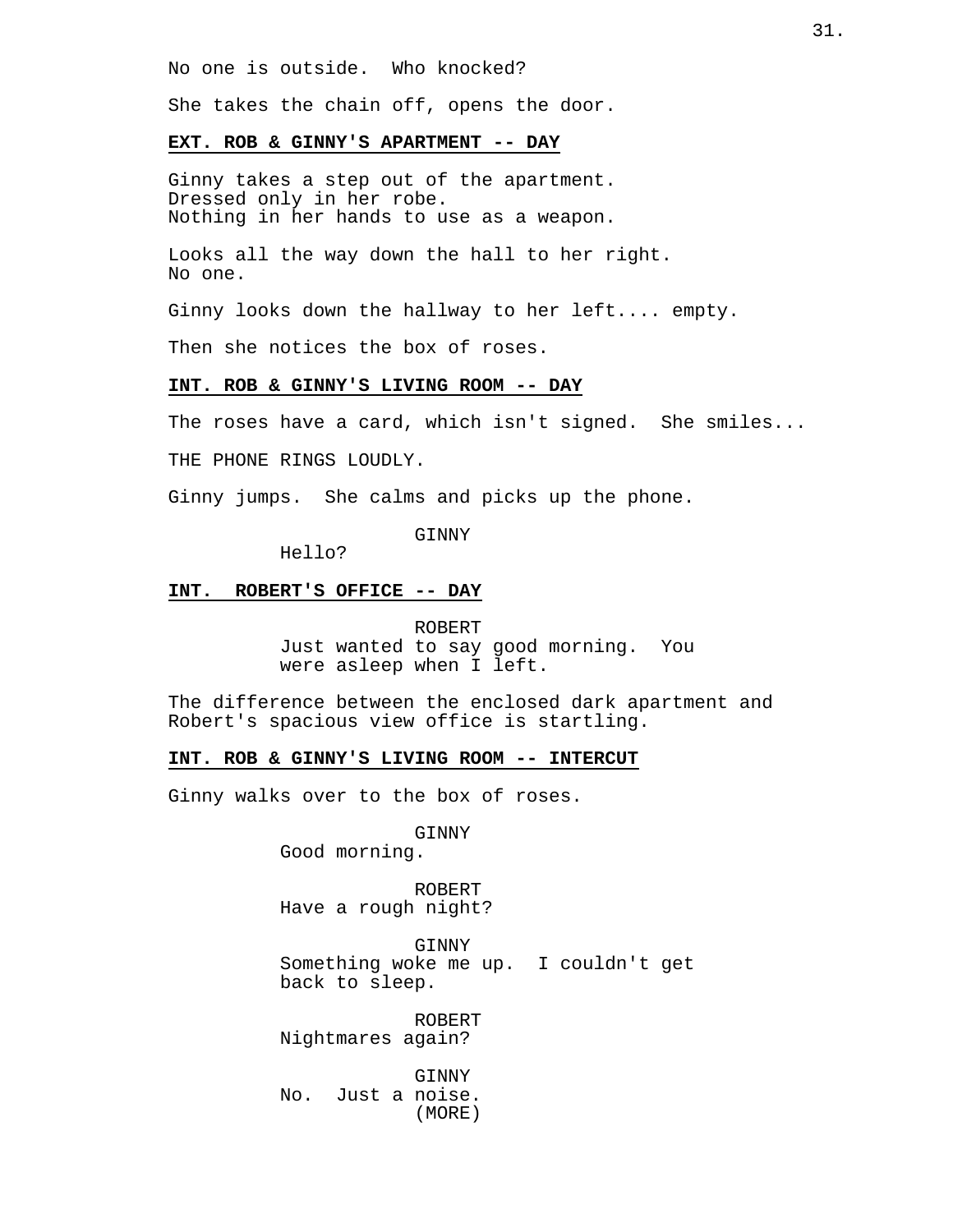GINNY (CONT'D) (beat) Thanks for the flowers. ROBERT What flowers? GINNY "What flowers?" (smiles) You know, you forgot to sign the card. ROBERT You lost me. What card? GINNY You didn't send me a dozen roses this morning? ROBERT Sounds like you have a secret admirer. GINNY These aren't from you? ROBERT Honey, I make no secret of my admiration of you. My passion for you. My lust for you. (beat) What are you wearing? GINNY Just my robe. ROBERT Nothing underneath? GINNY Why don't you come home for lunch and find out? ROBERT That's why I called. Looks like I'm going to miss dinner. Scotty wants me to wine and dine some clients tonight. Ginny frowns and tightens the belt on her robe. ROBERT (V.O.) Don't know when I'm going to be home.

GINNY

Okay.

She hangs up the phone. Looks out the window.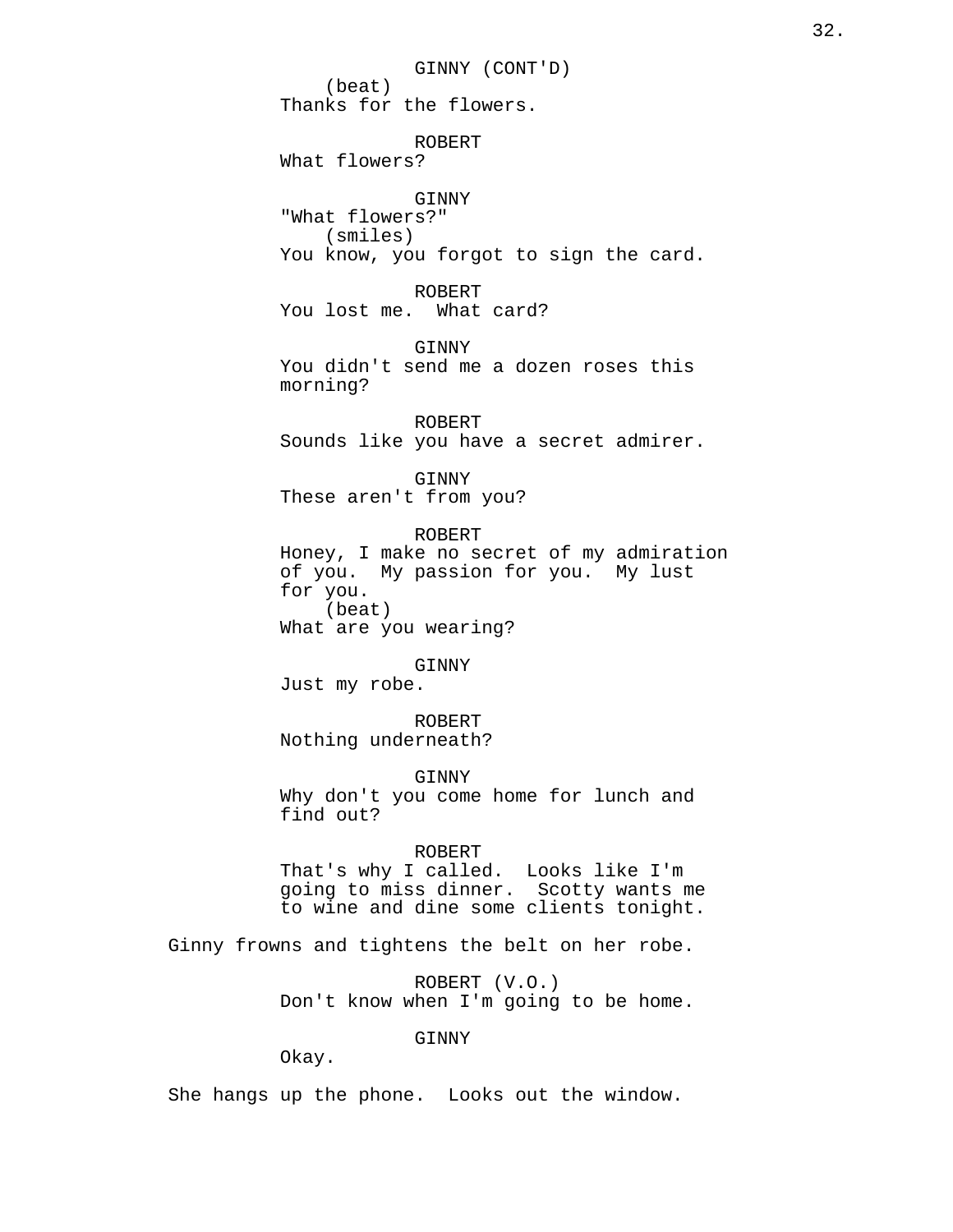### **INT. ROB & GINNY'S MASTER BEDROOM -- DAY**

A dresser drawer contains sweaters and bathing suits.

Her standard two piece, a one piece... and way in the back, a VERY sexy bikini. She grabs the bikini.

# **EXT. SWIMMING POOL AREA -- DAY**

Ginny passes Helen on her way to the lounge chair. Helen notes the sexy bikini.

> HELEN Something new?

GINNY Haven't worn it since our honeymoon. I'm surprised it still fits.

Helen waits until Ginny sits before starting.

HELEN He called last night.

GINNY

Your ex?

HELEN It seems he's tried once again to put his life together and failed. He's been out of work so long that no one will hire him. (puffs) For this, he blames me. (puffs) For this, he threatens to kill me.

Helen lights another cigarette, offers Ginny the pack. She takes one, lights it.

> GINNY He threatened you?

HELEN I like my men a little dangerous. But George proved to be a bit much.

**GINNY** You think he's serious?

HELEN

He's serious... But he won't do anything. He can't even get a job.

Jeffries enters the pool area to do his daily skim, smiles at Ginny and completely ignores the ex-Helen.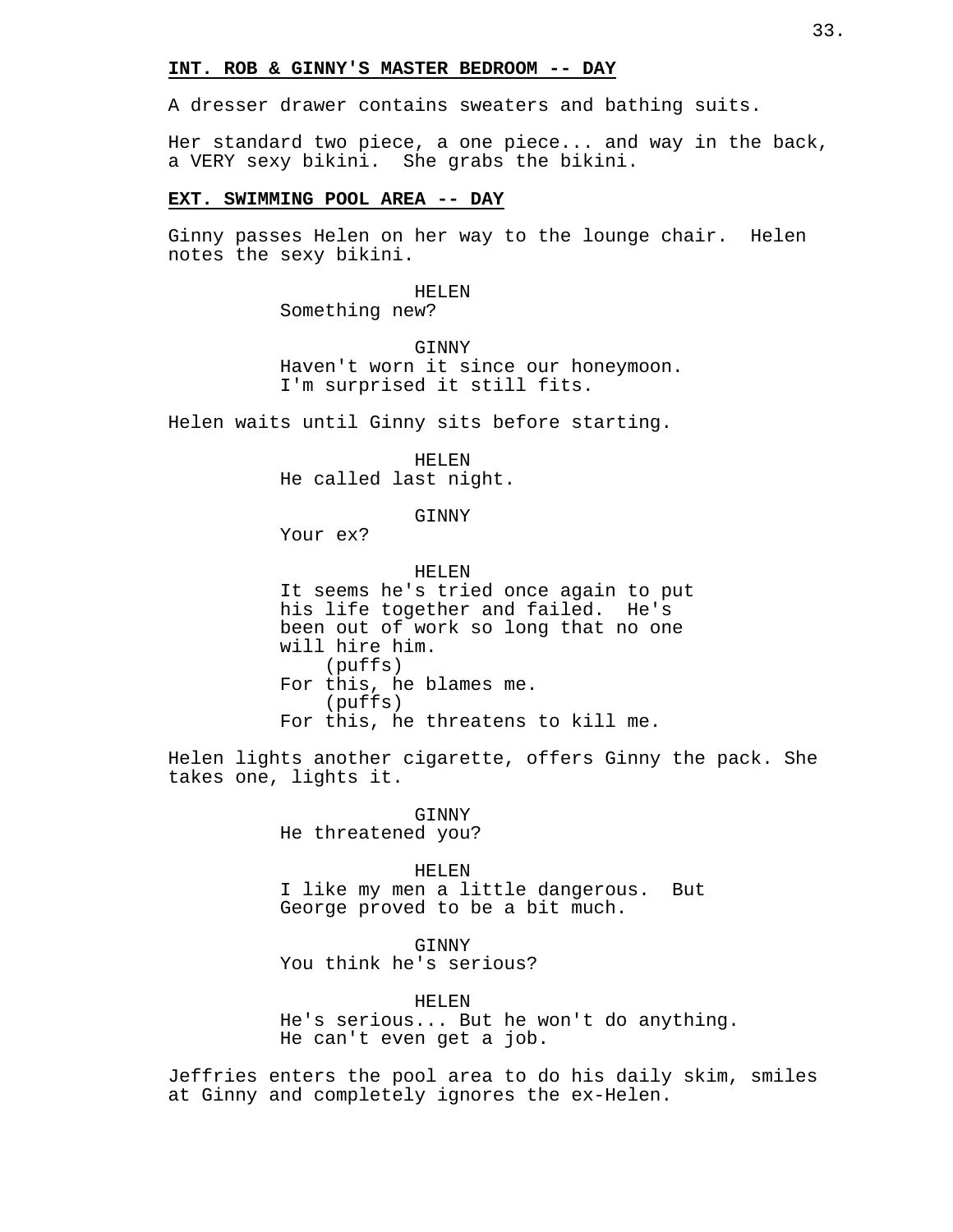#### JEFFRIES

How are you today, Mrs. Townsend?

HELEN

Our charming host. I was about ready to do my back, would you be so kind as to rub some lotion on it...

### JEFFRIES

New suit?

GINNY I've had it for a while.

# **JEFFRIES**

I like it.

# GINNY

Thanks.

Helen tires of being ignored and moves to her feet.

#### HELEN

I think I'll go in. Rub on some lotion.

Neither Ginny nor Jeffries watch her leave. When the wooden gate makes a noise, Jeffries smiles.

# JEFFRIES

Alone at last. (turns away) Look, I'm sorry about yesterday. I should have told you I'd be working in your unit, but I'd talked to your husband and he said...

GINNY It's okay. You startled me. I thought it was some stranger...

Jeffries hangs up the skimmer.

GINNY I feel like getting wet. Is it okay to go in?

### JEFFRIES

Sure.

Ginny dives into the pool. Jeffries watches her swim for a moment, prepares to leave.

> GINNY Mr. Jeffries? Could you hand me my towel?

Jeffries grabs her towel as Ginny gets out of the pool.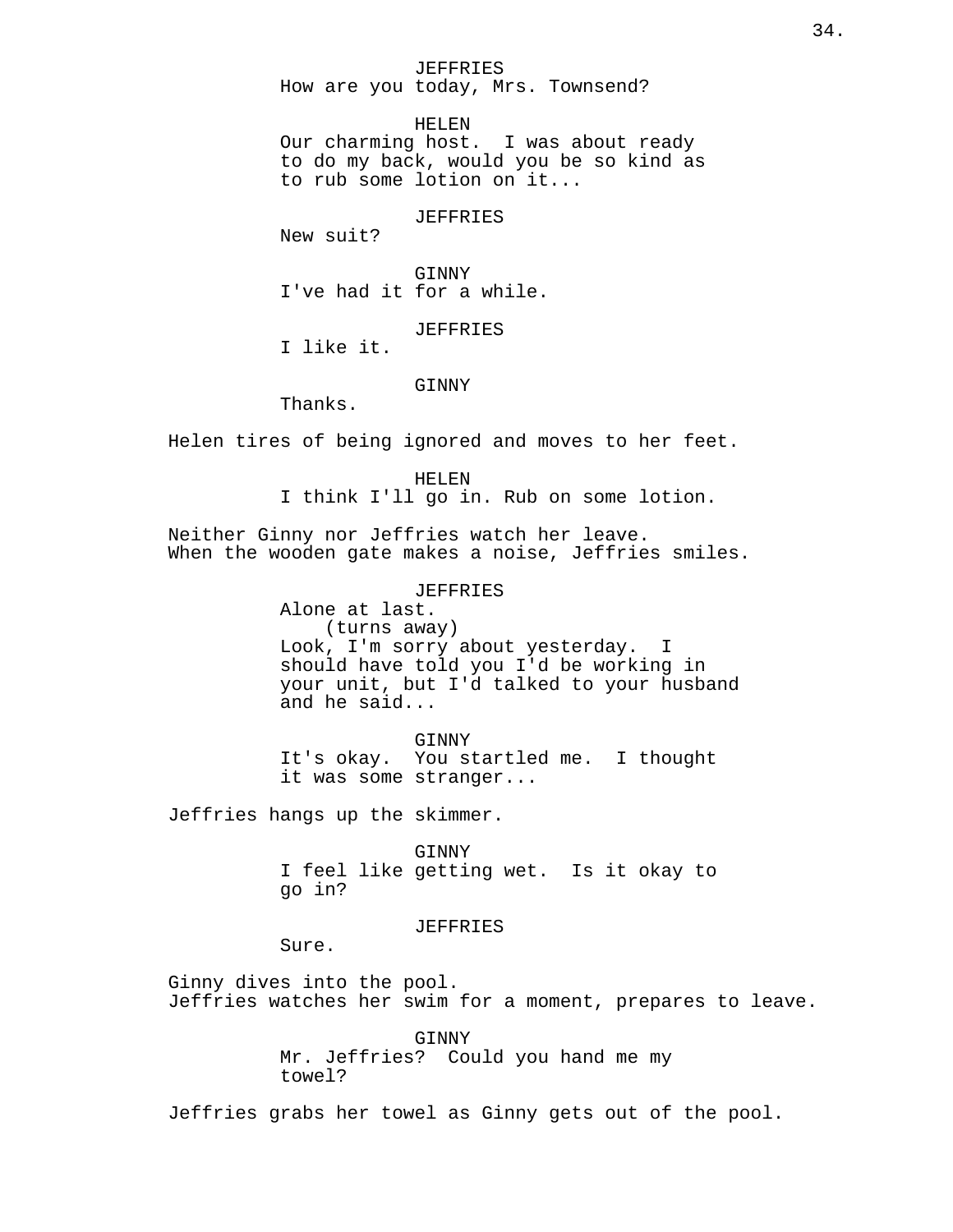Instead of handing it to her, he helps dry her off. Rubbing the towel over her body, caressing her with the teri cloth. Ginny DOESN'T pull away.

Instead Ginny moves her head back, and they kiss. Passion explodes between them, she reluctantly pushes Jeffries away.

GINNY

We can't...

ON THE BALCONY

Helen watches Ginny take the towel from Jeffries and leave. Anger and jealousy in her eyes, along with tears.

#### **EXT. WOOLRICH ARMS APARTMENTS -- EVENING**

The sun begins to set behind the complex.

#### **INT. ROB & GINNY'S KITCHEN -- EVENING**

The vase of roses is the dining table centerpiece.

Ginny sits alone, finishing dinner and a bottle of Chardonnay. A place mat set for Robert, still at work.

Ginny pours the last of the wine, goes into the living room.

# **INT. ROB & GINNY'S LIVING ROOM -- EVENING**

Ginny sips wine, bored. Peeks through the curtains at the complex.

# **EXT. WOOLRICH ARMS COMPLEX -- EVENING**

Across the courtyard, she sees Jeffries standing in front of his window, just a silhouette. Watching her?

# **INT. ROB & GINNY'S LIVING ROOM -- EVENING**

She takes another sip of wine, lets the curtains fall closed.

A knock at the front door startles her.

### **EXT. WOOLRICH ARMS COMPLEX -- EVENING**

When Ginny opens the front door, Helen is in the hall. She is nervous, paranoid. REALLY agitated.

> HELEN Are you alone?

GINNY Robert's working late...

HELEN I saw you with Jeffries today.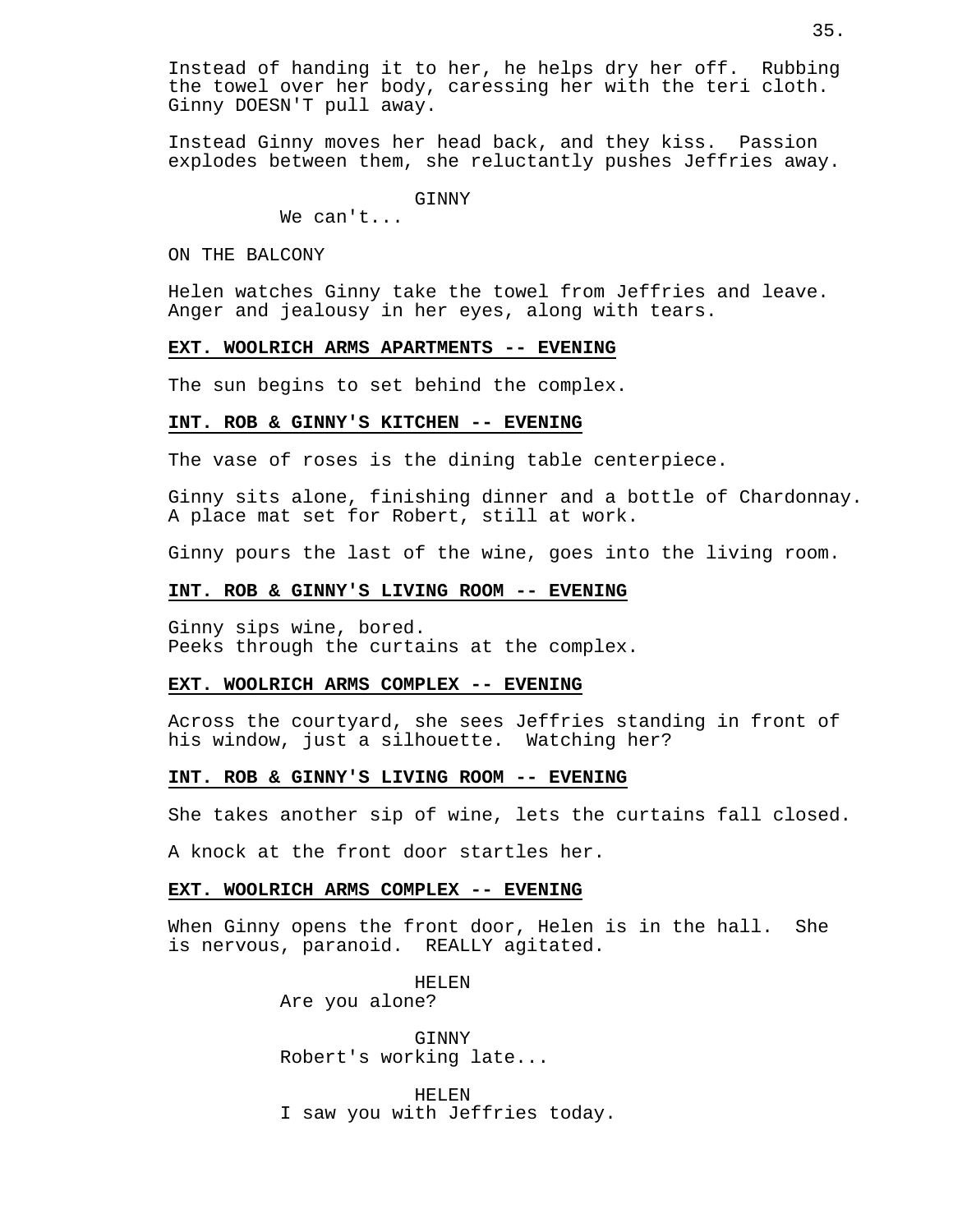GINNY

(cold)

So?

HELEN

I know he seems nice, but you can't trust him. He creeps around the complex sometimes...

#### GINNY

Like he owns it?

#### HELEN

No. Like he owns US. The tenants. Sometimes, I think he's been in my bedroom, touching my things...

GINNY

Has he? Been in your bedroom? Touching your things?

HELEN This isn't funny.

## **INT. COMPLEX UNDERGROUND GARAGE -- EVENING**

Robert pulls into his parking space.

### **EXT. MAILBOXES -- EVENING**

Fremont is reading his mail when Robert pulls out his mail box key, grabs the mail. He sees that...

Fremont is reading a letter written in Egyptian hieroglyphics. When Fremont realizes Robert is watching, he hides the letter.

FREMONT

Private.

Robert nods, heads to his apartment.

#### **EXT. PATIO AREA -- EVENING**

Robert passes bartender Arbogast, headed to work.

ARBOGAST Your day's over, mine has just begun.

ROBERT Let me ask you something: Does Mr. Fremont seem... unusual... to you?

ARBOGAST Hey, everybody's a little weird if you catch them at the right time.

Robert notices Ginny and Helen outside their apartment.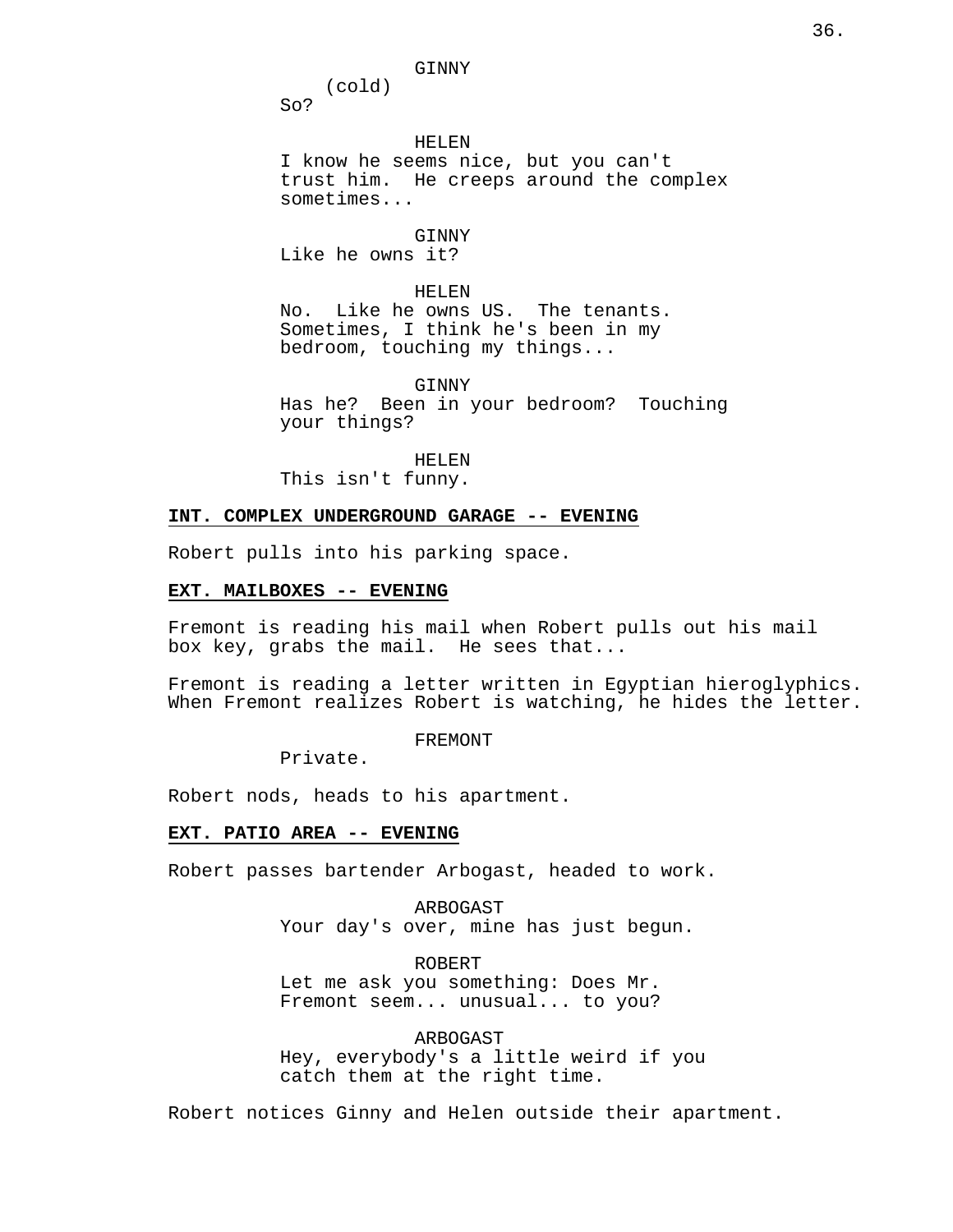ARBOGAST You know the difference between a bartender and a proctologist?

Robert is distracted, trying to hear the women's conversation.

ROBERT

Uh... No.

ARBOGAST A proctologist only has to look at one at a time.

Robert gives a polite laugh, starts climbing the stairs.

### **EXT. WOOLRICH ARMS COMPLEX -- EVENING**

GINNY Are you jealous? Were you sleeping with him?

HELEN That's none of your business.

She lights a cigarette, leaving her pack on the window ledge.

GINNY And what I do is none of your business. I don't know what you think you saw, and I don't care. Neither will Robert.

Helen and Ginny try to stare each other down.

HELEN

Remember I warned you about him.

Helen storms away, passing Robert.

ROBERT What was that all about?

GINNY I don't know. I think she's been drinking.

Robert gives her a kiss and they enter the apartment.

**INT. ROB & GINNY'S LIVING ROOM -- EVENING**

Robert tastes the kiss.

ROBERT

Chardonnay?

GINNY Want another taste?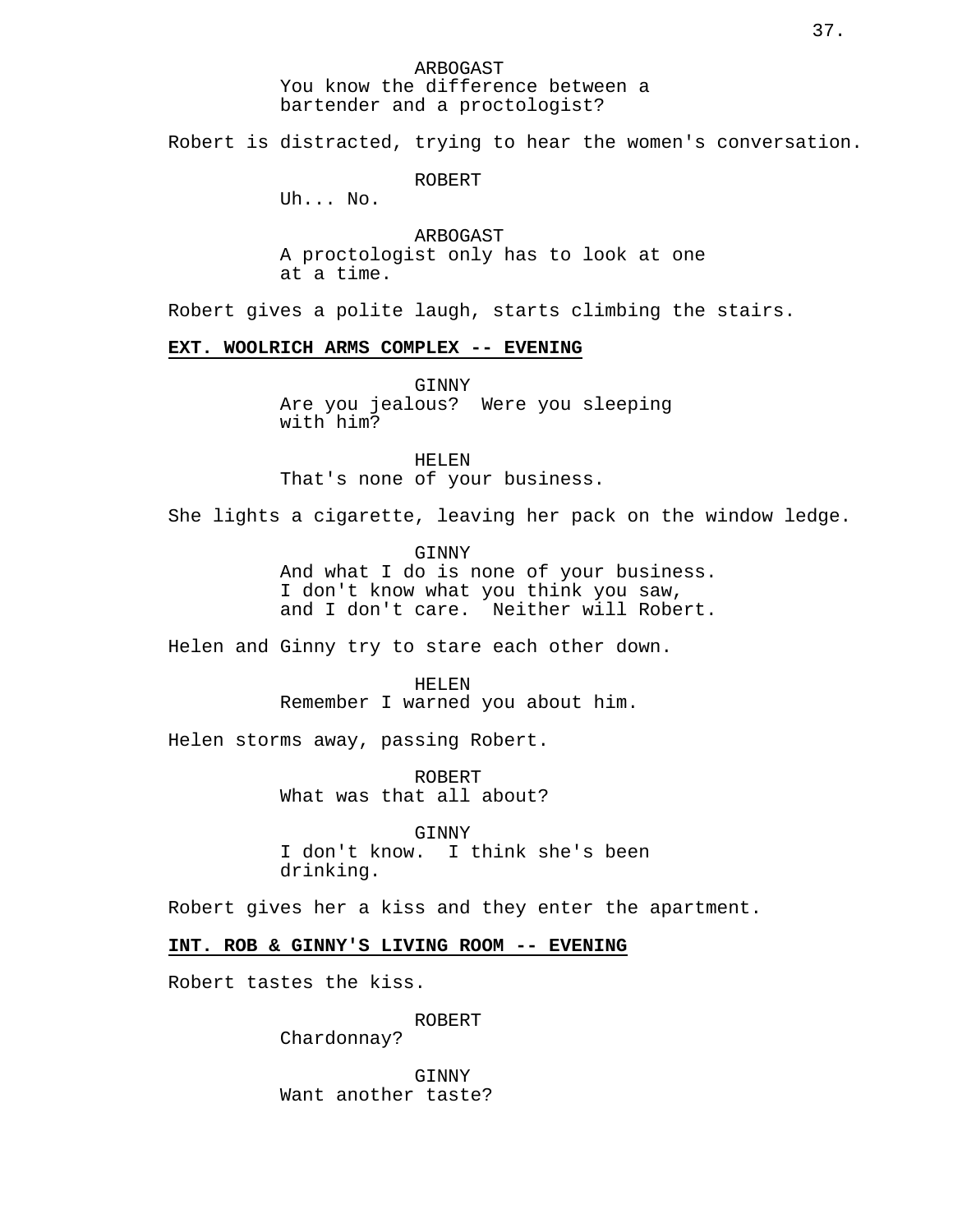She moves in for another kiss.

ROBERT She seemed pretty agitated. What's her problem?

GINNY She thinks I'm stealing Jeffries away from her.

ROBERT

(joking) Are you?

Ginny pulls away.

ROBERT

I mean, he's a good looking guy. Big, muscular, outdoor type. The kind of guy women usually go for.

Robert's teasing produces a guilty reaction from Ginny. Suspicion tints his questions.

> ROBERT What gave Helen the idea you were interested in him?

> > GINNY

I don't know...

ROBERT Had to be something. She wouldn't wobble all the way down here...

GINNY I was flirting with him today.

ROBERT

Flirting?

GINNY Are you jealous?

ROBERT

Should I be?

GINNY We were just talking. Passing time.

ROBERT

Okay...

GINNY Nothing happened. Nothing is GOING to happen. He's our landlord.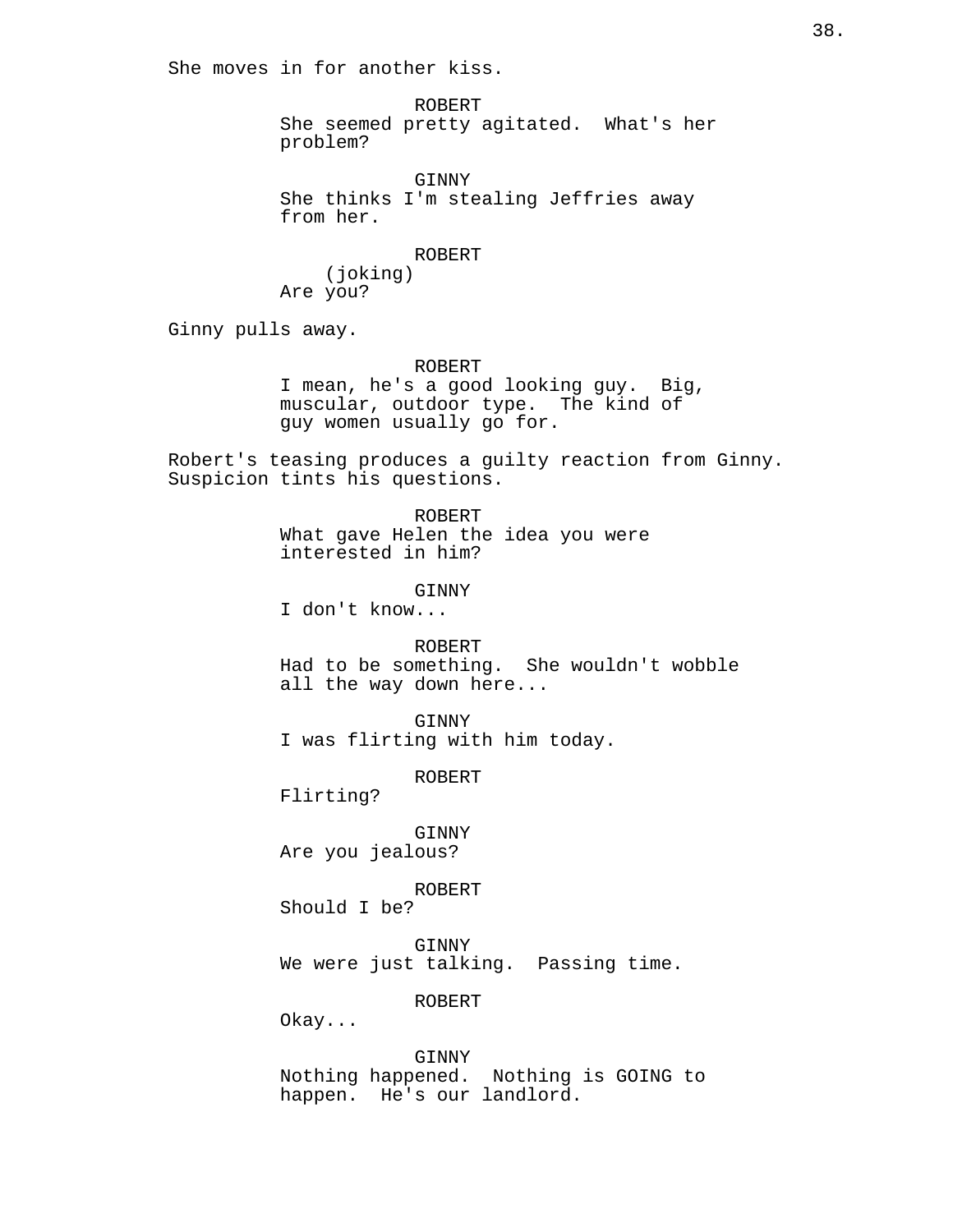#### ROBERT

You flirt with him every day?

## GINNY

By ten everyone in the complex has gone to work. Helen and I are the only ones left... Except for Mrs. Miller who's locked inside her unit praying. We sit out by the pool, working on our tans and gossiping.

#### ROBERT

Sure.

**GINNY** 

When Jeffries comes down to clean the pool, he flirts with us, and we flirt back. That's all.

ROBERT She seemed pretty angry...

#### GINNY

Helen has some sort of relationship, real or imagined, with Jeffries. She thinks I'm stealing him... She's crazy. Paranoid.

ROBERT Maybe you should stop flirting.

**GINNY** 

It's harmless...

ROBERT Helen doesn't seem to think so.

Neither does Robert. Ginny finishes her wine.

### **INT. ROB & GINNY'S MASTER BEDROOM -- NIGHT**

Robert and Ginny climb into bed. Lights out.

An awkward moment, as Ginny waits for Robert to move to her. Make love with her.

Robert just looks at her from his side of the bed. Wondering if she's cheating.

Suspicion. Tearing him apart, like in the Elvis song.

ROBERT

Goodnight.

### GINNY

'Night.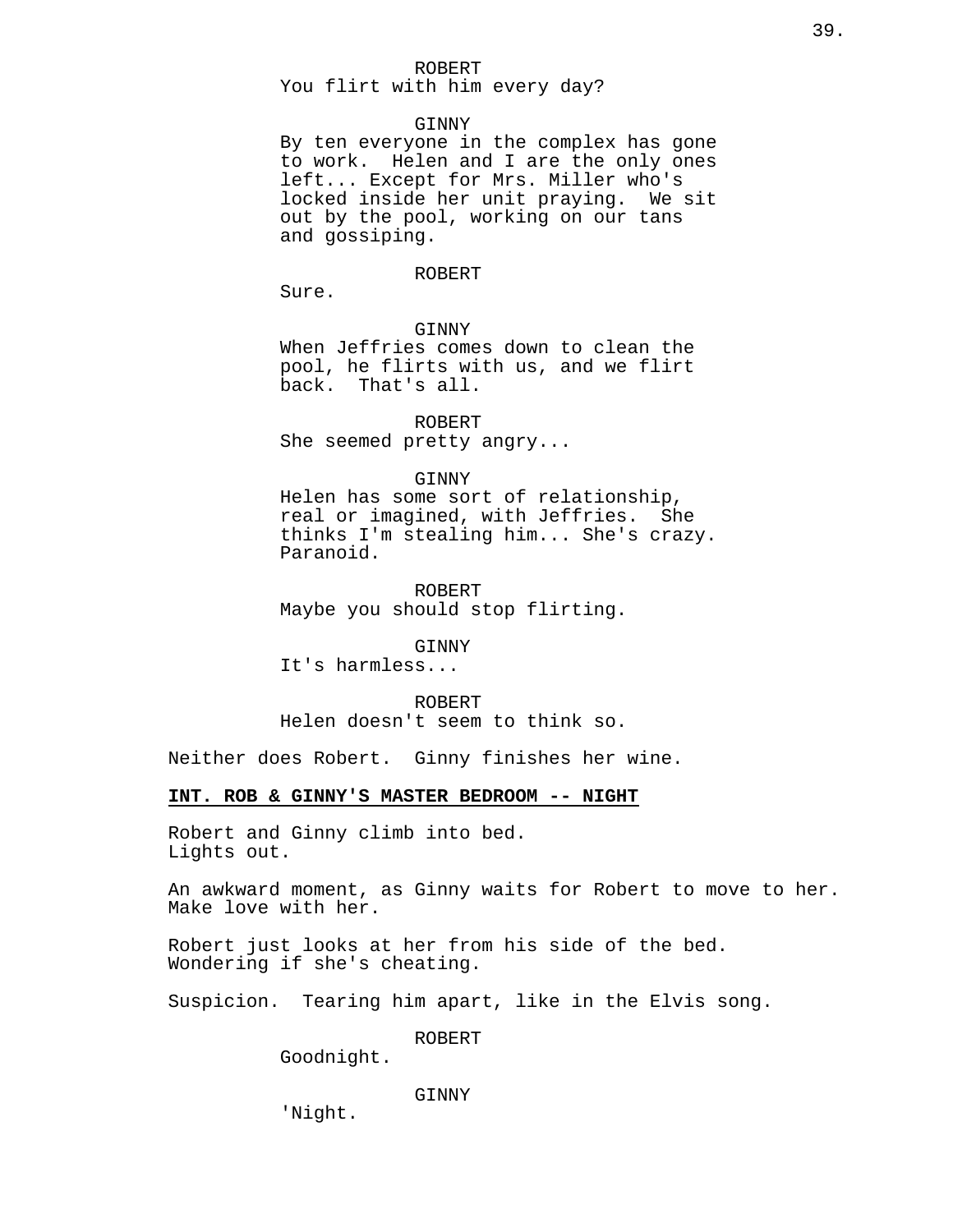#### **INT. ROBERT'S OFFICE -- DAY**

Robert looks at the page of hieroglyphics Ginny found in the bathroom, wondering if it's connected to Fremont.

### **INT. LAUNDRY ROOM -- DAY**

The driers go round and round. Mrs. Miller sits in a Yoga position, meditating, humming.

Ginny sets her basket of laundry on a washer, sorts and loads. When Mrs. Miller opens her eyes and stops humming...

#### GINNY

T.M.?

MRS. MILLER Brahmin mysticism.

#### GINNY

(nods) I was wondering about the people who lived here before us, the Prestons?

## MRS. MILLER

You've only been here a few months, Mrs. Townsend. This Complex is our oasis from the city. We value our privacy, here.

Mrs. Miller returns to meditation. Ginny starts her washers, goes to look at the bulletin board.

The weird collage has grown, taking over a quarter of the bulletin board. Spanking, goats, dancers, silly hats.

Ginny can't interrupt Mrs. Miller's meditation to ask about it, takes a seat on the opposite side of the laundry room.

#### **EXT. WOOLRICH ARMS COMPLEX -- NIGHT**

Darkness has fallen on the complex.

### **INT. ROB & GINNY'S MASTER BEDROOM -- NIGHT**

Robert and Ginny are sleeping when a strange noise yanks Ginny awake... A scream? A baby crying?

She sits up in bed... Robert is still asleep.

In the dark bedroom, the memory of the sound seems fuzzy... Was it real? Her imagination? Or a dream?

She pulls up the covers, closes her eyes, tries to sleep.

A BLOOD CURDLING SCREAM fills the night.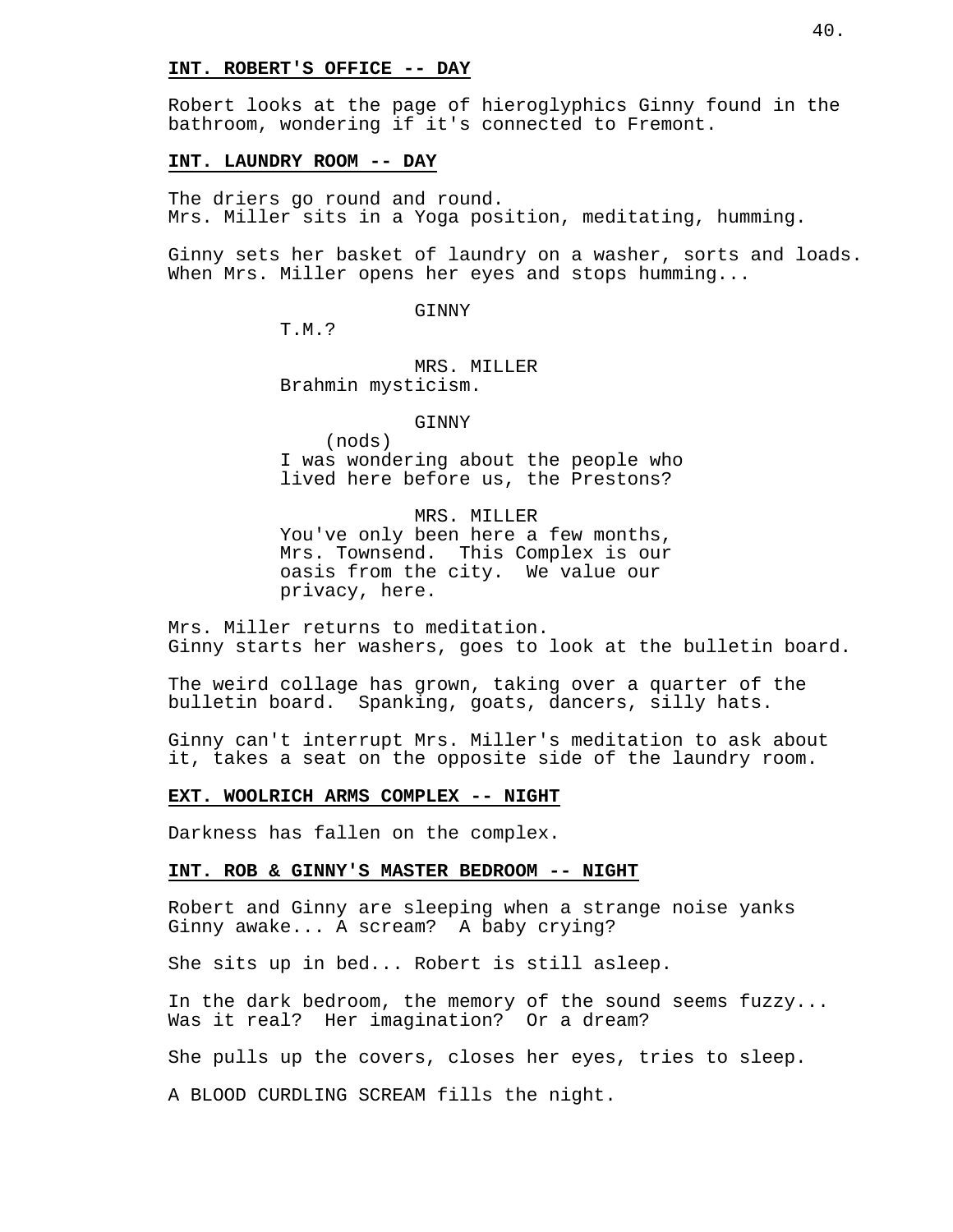Robert and Ginny bolt upright out of bed.

ROBERT What the hell was that?

GINNY Screaming. Somebody screaming.

The hit the lights, roll out of bed to investigate.

## **EXT. WOOLRICH ARMS COMPLEX -- NIGHT**

Robert and Ginny, in bathrobes, lean over the hall railing, trying to get a glimpse of the action.

On the balconies, walkways and patios: Every other resident of Woolrich Arms rubbernecks... except for Arbogast. Missing.

### **EXT. WOOLRICH ARMS COMPLEX -- NIGHT**

Police car flashers strobe the complex with red and blue.

POLICEMEN, DETECTIVES, a FORENSIC TEAM crowd the courtyard.

In the courtyard, Robert and Ginny join other RESIDENTS, trying to get a peek at the action.

> GINNY What happened?

> > MRS. MILLER

No idea.

DOYLE Somebody got tapped.

GINNY

What?

FREMONT He doesn't know anything...

A POLICEMAN pushes through the crowd, to the parking lot. Robert grabs him.

> ROBERT What's going on?

GINNY We heard screams.

POLICEMAN One of the tenants was killed.

ROBERT

Accident?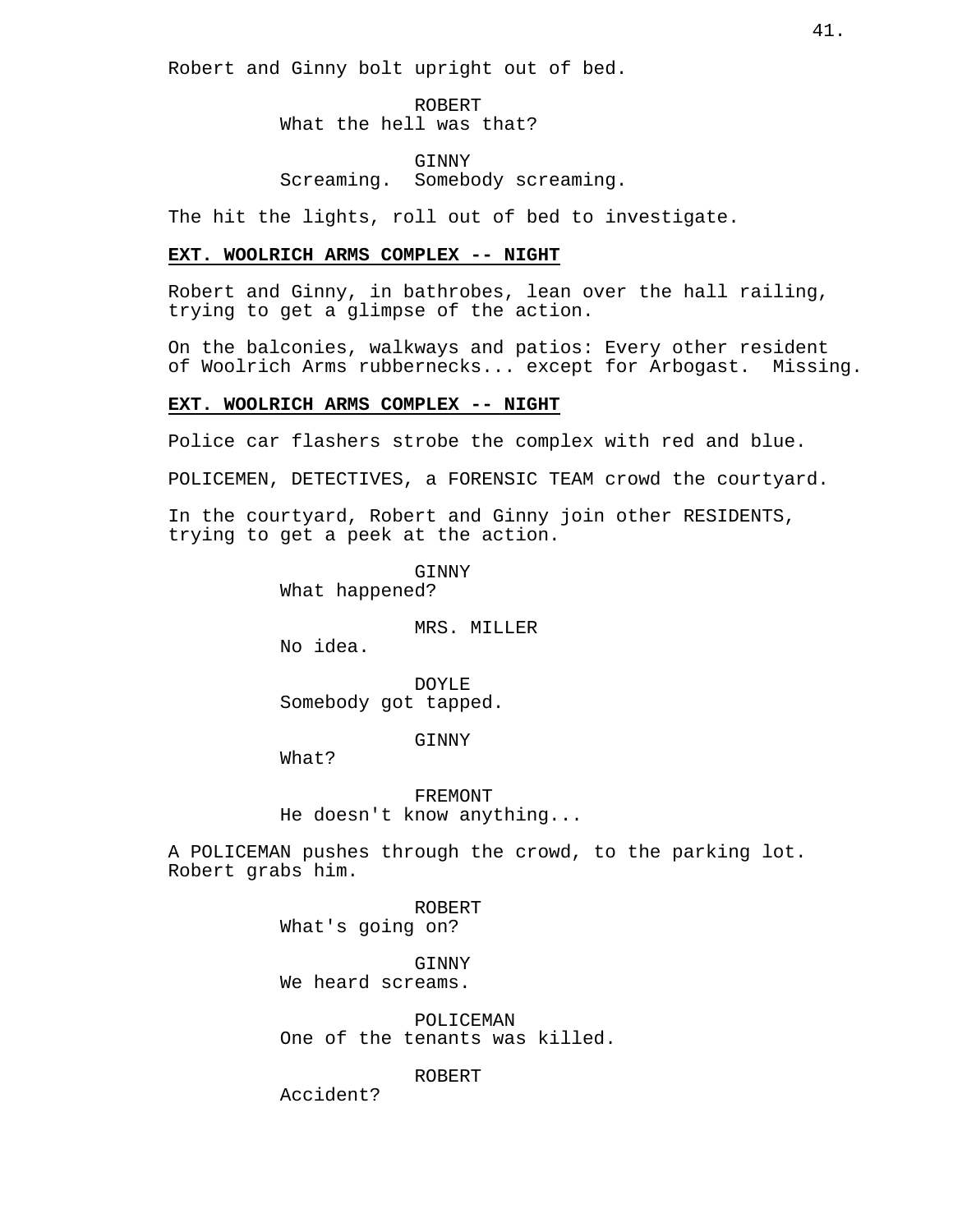POLICEMAN

She was beaten to death.

The Policeman tries to get away, but Ginny grabs him.

GINNY

Who was?

POLICEMAN The woman in 213.

GINNY

Helen Baily?

# POLICEMAN

That's right.

GINNY Was it here ex-husband? She had a restraining order against him, and...

The Policeman stops trying to break away, interested in Ginny.

POLICEMAN Detective Elwood'll want to talk to you. Come on.

The Policeman pulls Ginny through the crowd. When Robert tries to follow, Policeman #2 holds him back.

POLICEMAN #2

Hold it.

ROBERT

My wife....

POLICEMAN #2 Stay behind the barricades. He'll bring her back when he's done.

Robert watches the Policeman lead Ginny across the courtyard.

## ROBERT I can't believe someone would break in here and kill that woman...

## RICHMOND

These are dark days. Sometimes, I feel the darkness inside of me, growing, struggling to escape... and I have to fight to keep it within.

Robert nods, smiles, and moves the hell away from her.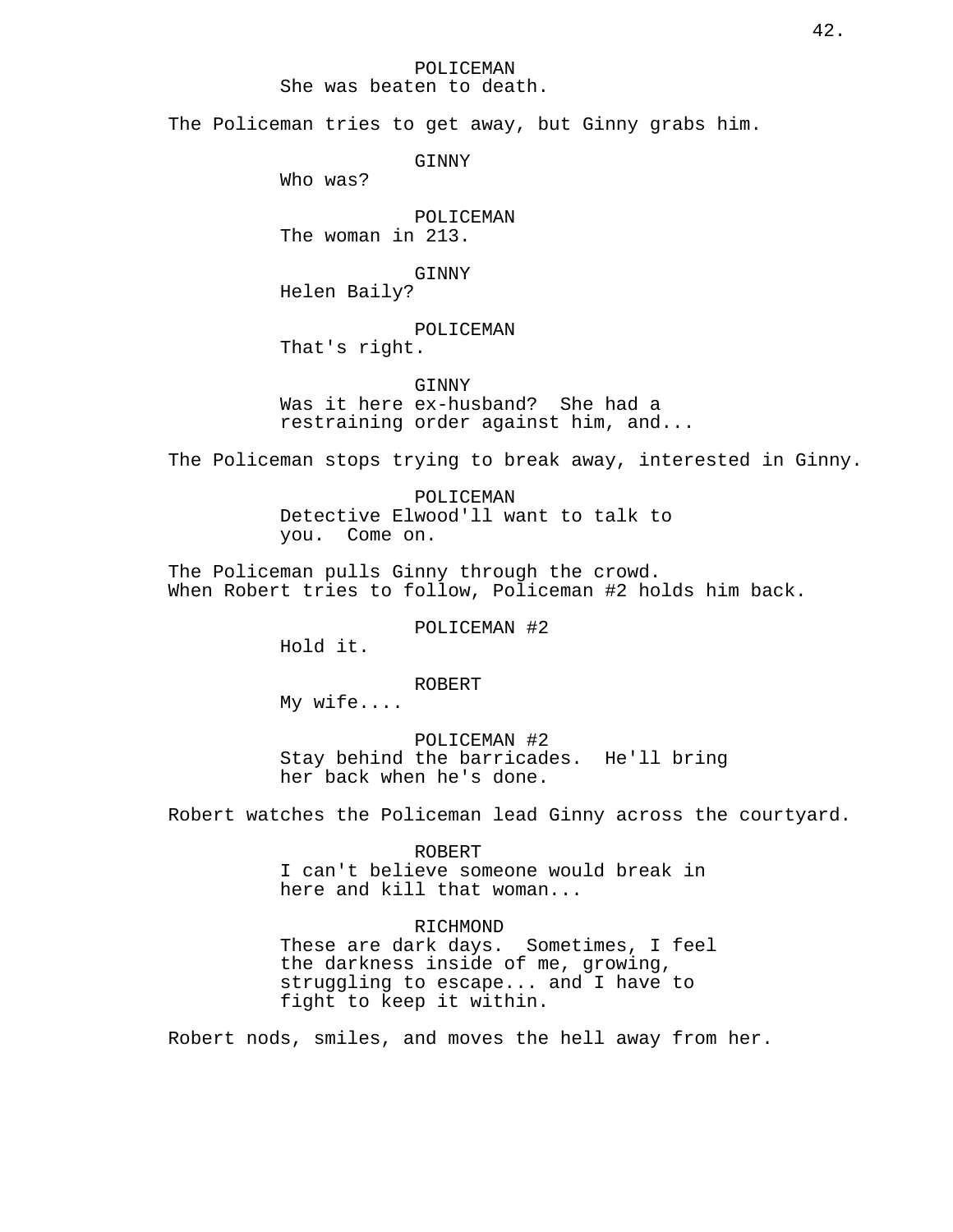#### **EXT. PATIO AREA -- EVENING**

Jeffries is being questioned by cowboy Homicide DETECTIVE ELWOOD when the Policeman and Ginny enter. With his Stetson, boots, and scorpion string tie, Elwood looks as if he'd be more at home on the range than the big city.

The Policeman gestures to Elwood, points to Ginny.

ELWOOD Thanks, Mr. Jeffries. If you think of anything else, give me a call.

Elwood gives Jeffries a business card.

When Jeffries leaves, the Policeman presents Ginny.

POLICEMAN The victim had an angry ex. Lady, here, knows all about it.

ELWOOD Detective Ron Elwood. You are?

GINNY Ginny Townsend, unit 217. Helen?

ELWOOD Dead. We'd like to find out why. You two were close?

GINNY

I just moved into the complex a few months ago. Neither of us worked. We used to sit out by the pool and talk.

ELWOOD

What about?

GINNY Beaten to death?

ELWOOD

Some sort of blunt object. We haven't recovered it. What's this about an exhusband?

GINNY

He was calling her... Threatening her. She had to get a restraining order. She talked about him all the time. Like he was haunting her.

Elwood and the Policeman look at each other. A real lead.

ELWOOD Remember this ex-husband's name?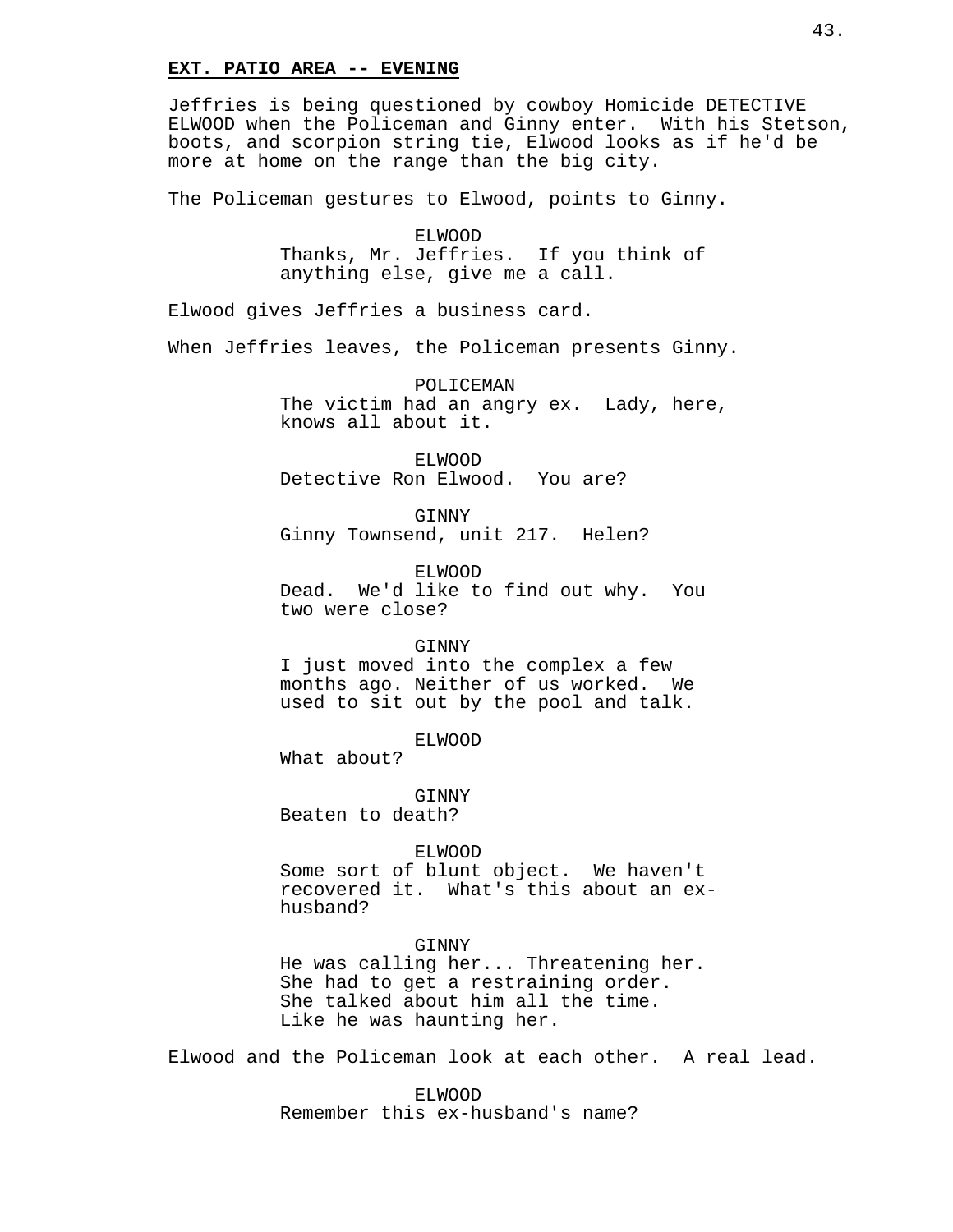GINNY George. I think it was George.

ELWOOD

Thanks. (pulls out a card) If you remember anything else, give me a call.

### GINNY

Helen?

ELWOOD Guess this place is just bad luck.

Elwood gestures, and the Policeman takes Ginny away.

GINNY Wait... What do you mean bad luck?

Elwood doesn't hear her. The Policeman pulls her away.

## **EXT. WOOLRICH ARMS COMPLEX -- NIGHT**

Ginny rejoins Robert at the edge of the crowd.

ROBERT

What happened?

GINNY She's dead. I can't believe it.

Robert puts his arms around her. Holds her close.

### **INT. ROB & GINNY'S MASTER BEDROOM -- DAY**

A strange noise yanks Ginny awake... Another scream?

She sits up in bed... Robert is gone.

GINNY Robert? Robert?

No answer. In the dark bedroom, the memory of the sound seems fuzzy...

She rolls out of bed, goes to look for Robert.

GINNY

Robert?

### **INT. ROB & GINNY'S KITCHEN -- DAY**

Robert is gone. A coffee cup sits on the drain. It's 10:17.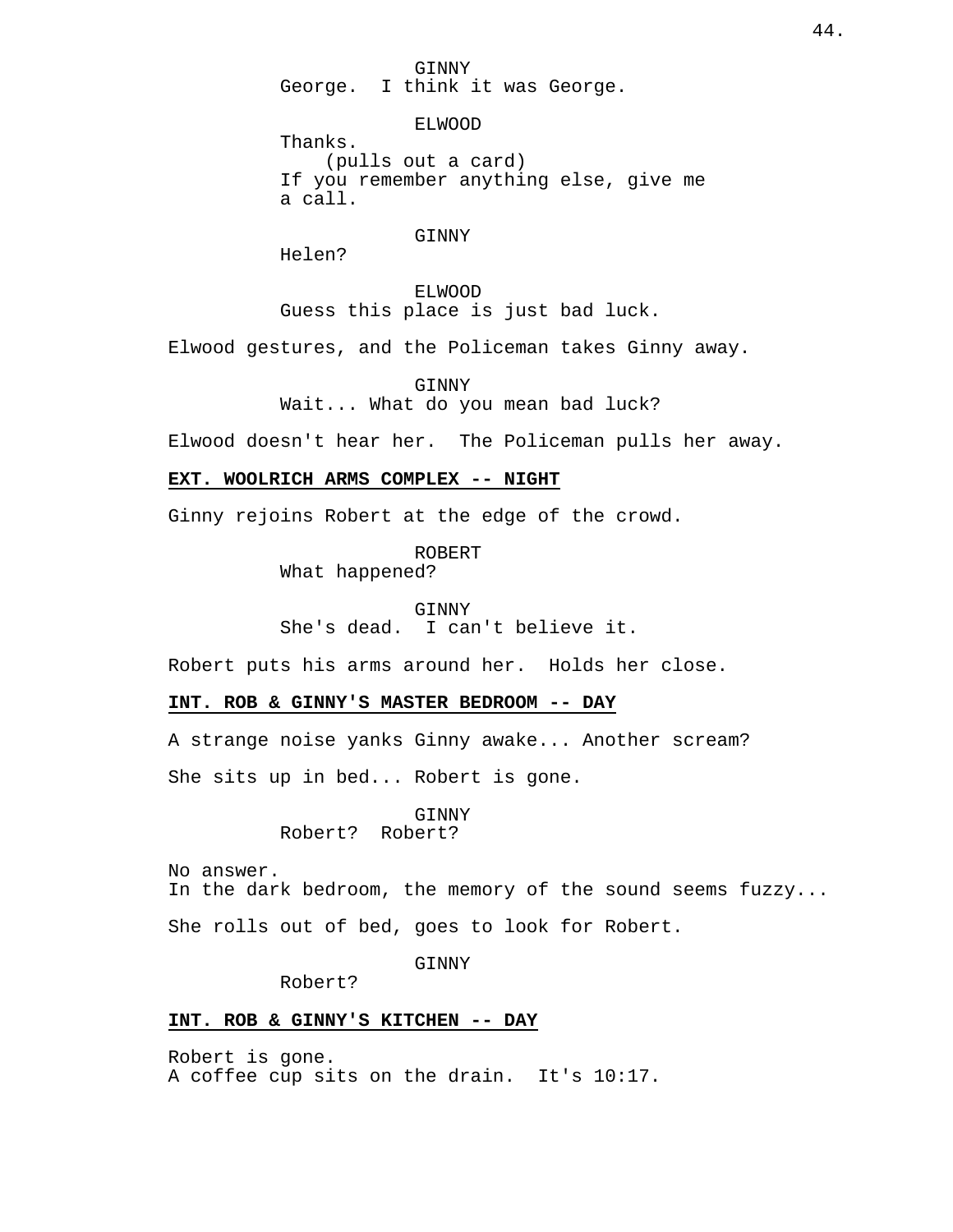## Over slept.

### **INT. ROB & GINNY'S LIVING ROOM -- LATER**

Dressed, Ginny crosses to the window, opens the curtains.

OUTSIDE: Helen's pool side chaise lounge is empty.

Ginny looks at the empty lounge chair, sadness in her eyes. Spots Helen's cigarettes on the window ledge. Grabs them. Shakes one out and lights it... Just like Helen.

Turning from the outside world, she reads a book on the couch.

#### **EXT. WOOLRICH ARMS COMPLEX -- DAY**

Police tape flutters in the breeze outside Helen's apartment. A yellow and red police seal covers the door.

### **EXT. SWIMMING POOL AREA -- DAY**

Jeffries whistles as he enters the pool area. Expecting to see Ginny.

Stops when he realizes he's alone. Looks at Ginny's window.

Jeffries goes back to work. Caressing Helen's empty lounge chair on his way to the pool skimmer. Whistling.

As Jeffries skims the pool, he keeps an eye on Ginny's window. As if he has her under surveillance.

Smiles at a quick flash of Ginny crossing the room.

### **INT. ROB & GINNY'S MASTER BEDROOM -- DAY**

Ginny finishes making the bed, hears a noise behind her.

Turning... she sees someone looking RIGHT AT HER!

It's only her reflection in the wall sized mirror.

She studies it for a moment. Where did the noise come from? Behind the mirror? There's a wall behind the mirror. Could the noises be coming from INSIDE the walls?

#### **GINNY**

That's crazy.

She turns away, hears another noise, quickly glances back: Is her reflection still watching her?

Tries escaping into the bathroom.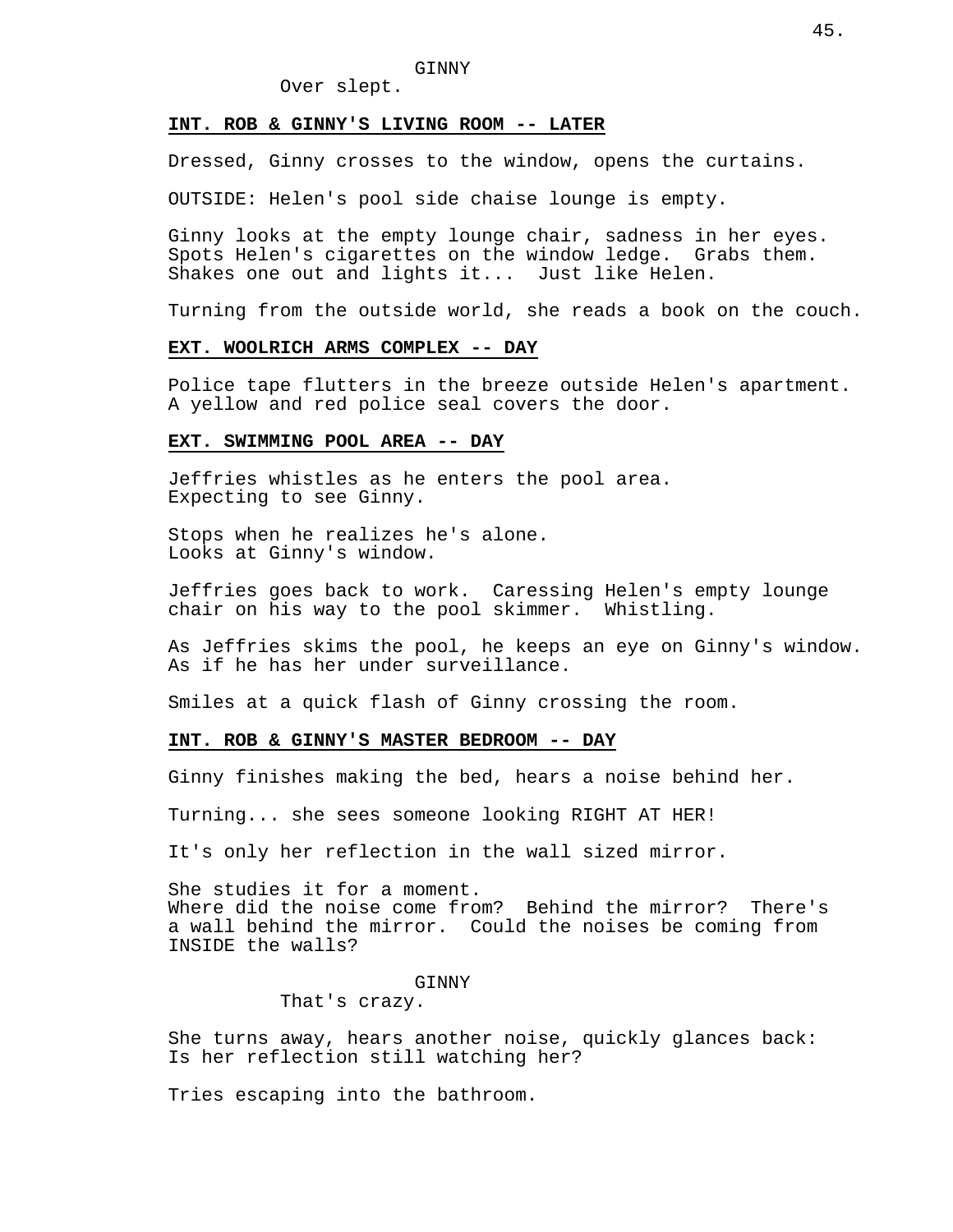Another reflection watches her. Mimics her every move. Creepy.

Ginny flips on the bathroom lights. All of them. Pops a Prozac from the medicine cabinet vial, tries to calm.

## **INT. ROB & GINNY'S APARTMENT -- DAY**

Ginny flips on the master bedroom lights. The hallway lights. The kitchen lights. The living room lights. EVERY LIGHT IN THE APARTMENT.

## **INT. ROB & GINNY'S LIVING ROOM -- DAY**

Every shadow chased away, Ginny sits on the couch listening for strange noises. Chain smoking the menthol cigarettes. Wondering if she's going crazy.

LOUD KNOCKING startles her. She jumps, then answers the door.

Jeffries outside, screen door between them.

JEFFRIES Sorry to bother you, Mrs. Townsend.

**GINNY** Is something wrong?

JEFFRIES I missed you at the pool today.

GINNY Didn't feel much like swimming.

JEFFRIES Just came by to make sure you're okay. Like to think of my tenants as family.

Ginny opens the screen, allowing Jeffries entrance.

Jeffries stays just inside the door, a little nervous.

**GINNY** 

I never knew anyone who was murdered...

JEFFRIES

It's shocking. You don't think it could happen to anyone that you know. But it does. (looks away)

She'd lived here since her divorce. I knew her pretty well.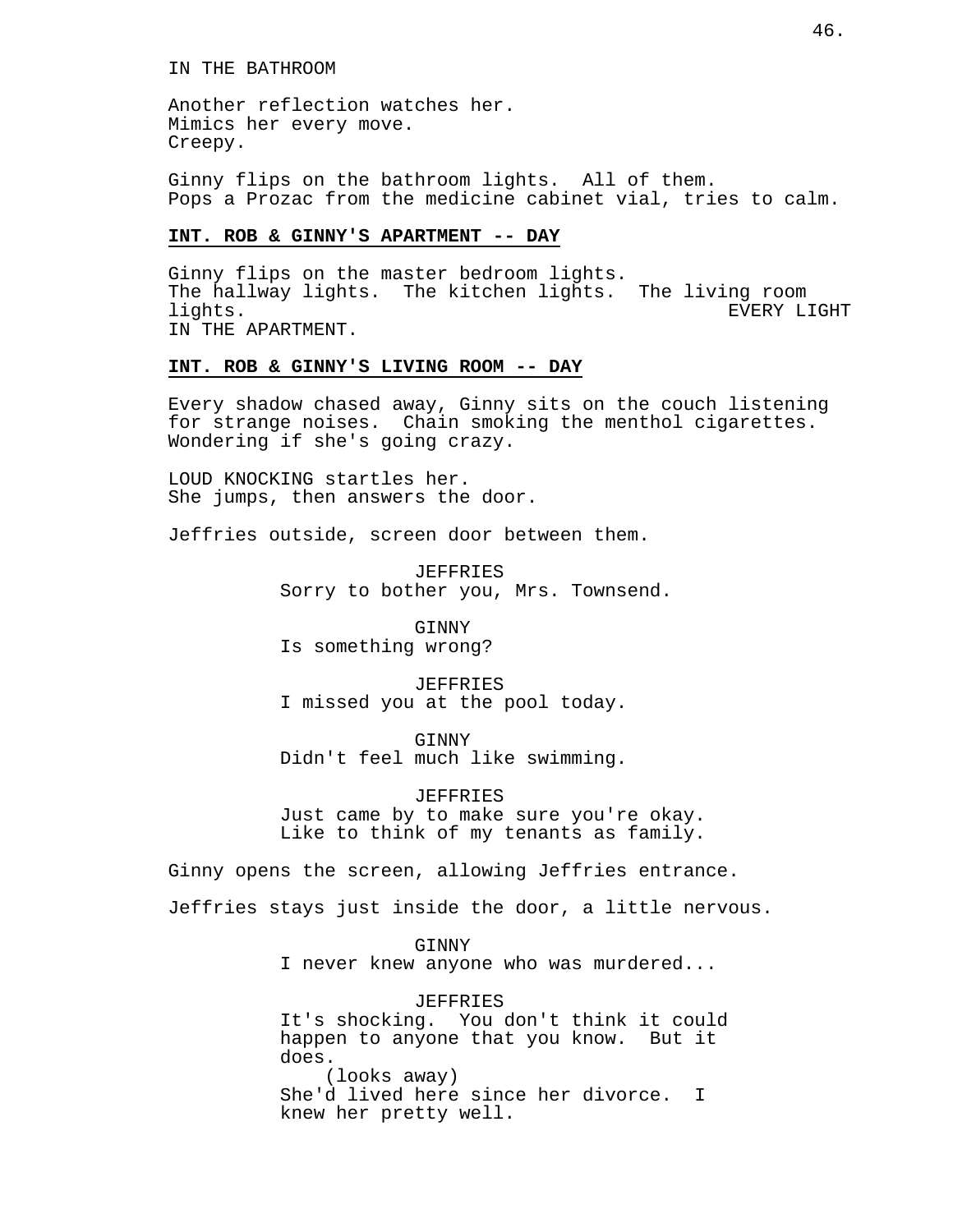I'm sorry.

Jeffries turns to face her.

#### JEFFRIES

Look, Ginny, I care about my tenants. You can't stay locked up forever. What happened to Helen was horrible, but we can't let our lives end just because she's not here anymore.

Jeffries gently touches her arm.

#### JEFFRIES

Life can be unpredictable. Frightening sometimes. But the bad things often lead to new beginnings... (beat) Rob told me about the miscarriage.

GINNY

(pulls away) He had no right to...

JEFFRIES He wanted me to keep an eye on you. Make sure you're okay.

GINNY

I'm fine.

#### JEFFRIES

I'm worried that Helen's... accident... might make things worse. (touches her arm again) I don't want you to be afraid to go out, develop a full blown case of agoraphobia.

GINNY I just need some time.

JEFFRIES Remember I'm here. You can feel safe while I'm around.

GINNY Thank you Mr. Jeffries.

### JEFFRIES

Sam. When you say Mr. Jeffries I want to turn around, see if my father's behind me.

### GINNY

Sam.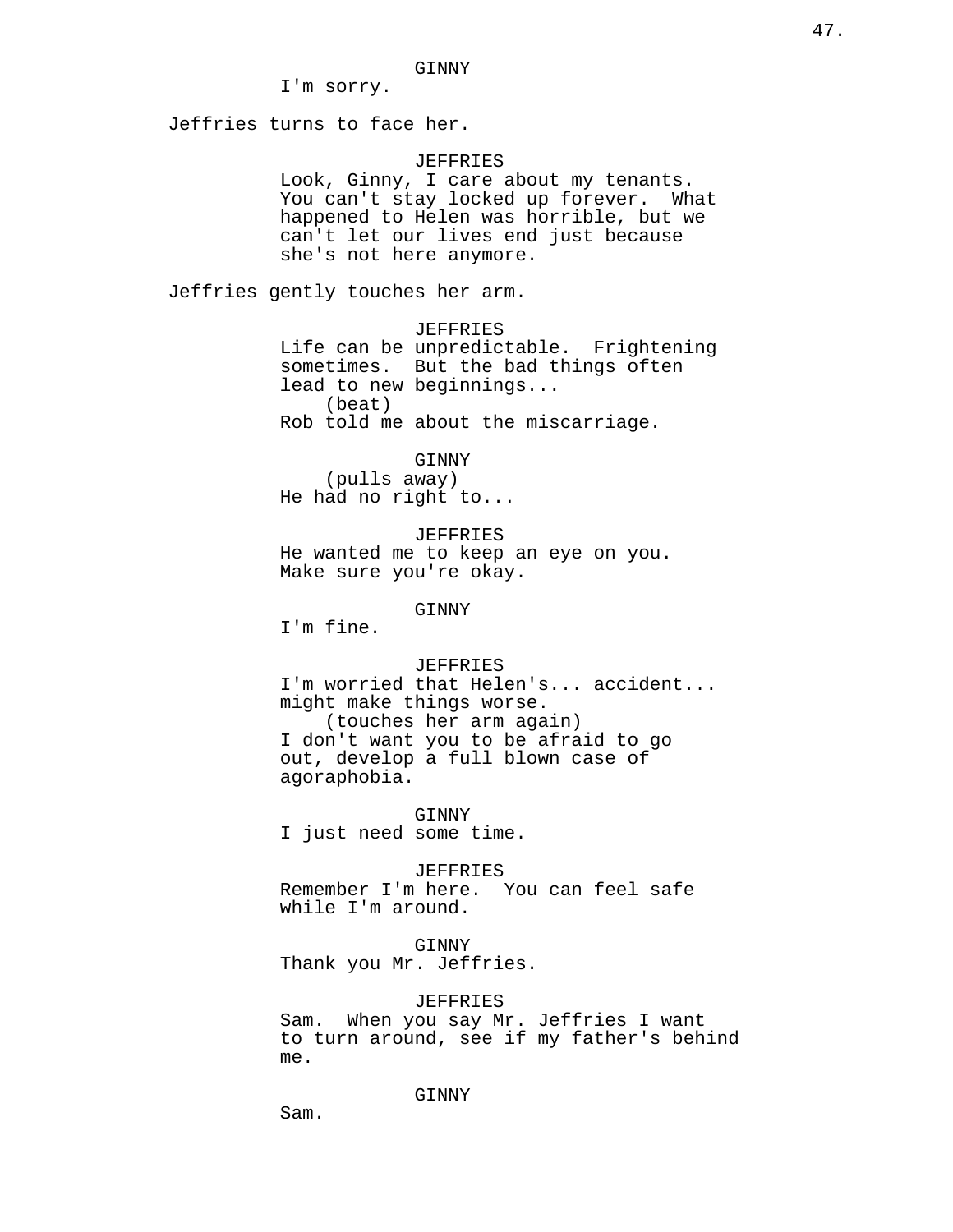She gives him a friendly kiss on the cheek.

JEFFRIES So, will I see you by the pool tomorrow?

GINNY

Sure.

She lets him out, watches him leave through the screen.

## **EXT. WOOLRICH ARMS APARTMENTS -- EVENING**

Shadows engulf the complex as night falls.

## **INT. ROB & GINNY'S MASTER BEDROOM -- NIGHT**

Ginny brushes her hair when she hears a noise. She listens. Nothing. Goes back to brushing her hair.

#### **INT. ROB & GINNY'S LIVING ROOM -- NIGHT**

A figure crosses the living room, casting shadows.

## **INT. ROB & GINNY'S MASTER BEDROOM -- NIGHT**

Ginny doesn't hear the man creeping up behind her. She doesn't see the shadows on the wall. Hands grab her shoulders. She jumps. Screams.

#### ROBERT

The greeting every husband wants after a hard day at the office.

#### GINNY

I didn't hear you come in.

She lights a cigarette, puts on her dark glasses.

ROBERT How was your day? If the scream is any indication...

Robert follows her into...

## **INT. ROB & GINNY'S LIVING ROOM**

GINNY I stayed in. Couldn't go out to the pool so soon after Helen...

ROBERT Honey, you can't spend the rest of your life indoors...

GINNY That's what Mr. Jeffries said.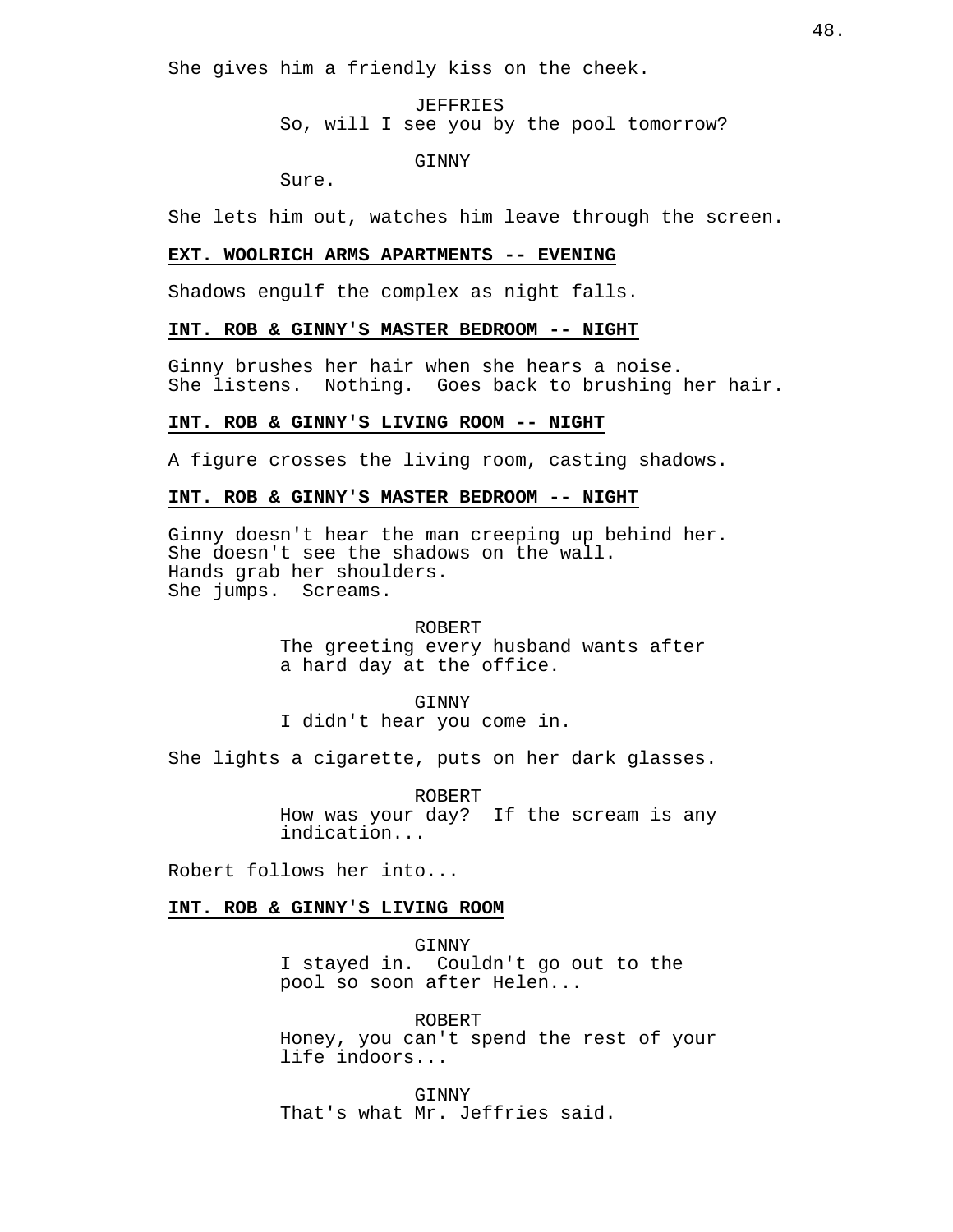ROBERT When did you talk to him?

GINNY He came by this afternoon. Worried about me.

ROBERT He came in the house?

GINNY Just for a few minutes.

ROBERT What was he doing here?

GINNY I told you. He was worried about me. He cares about his tenants.

ROBERT Maybe he should mind his own business.

GINNY Are you jealous?

She lights another cigarette off the butt of the last one.

ROBERT I thought you quit.

GINNY I quit because I was pregnant. I'm not pregnant anymore.

She would have done less damage by shooting him. He sits on the sofa, looks away from her.

> ROBERT I'm just worried about you, Ginny. Worried about both of us.

He reaches out for her, but she walks away from him.

## **INT. ROB & GINNY'S MASTER BEDROOM -- NIGHT**

Robert and Ginny sleep on opposite sides of the bed.

#### **INT. ROB & GINNY'S APARTMENT -- NIGHT**

The apartment is quiet. Peaceful.

### **INT. ROB & GINNY'S KITCHEN -- NIGHT**

Only the hum of the refrigerator.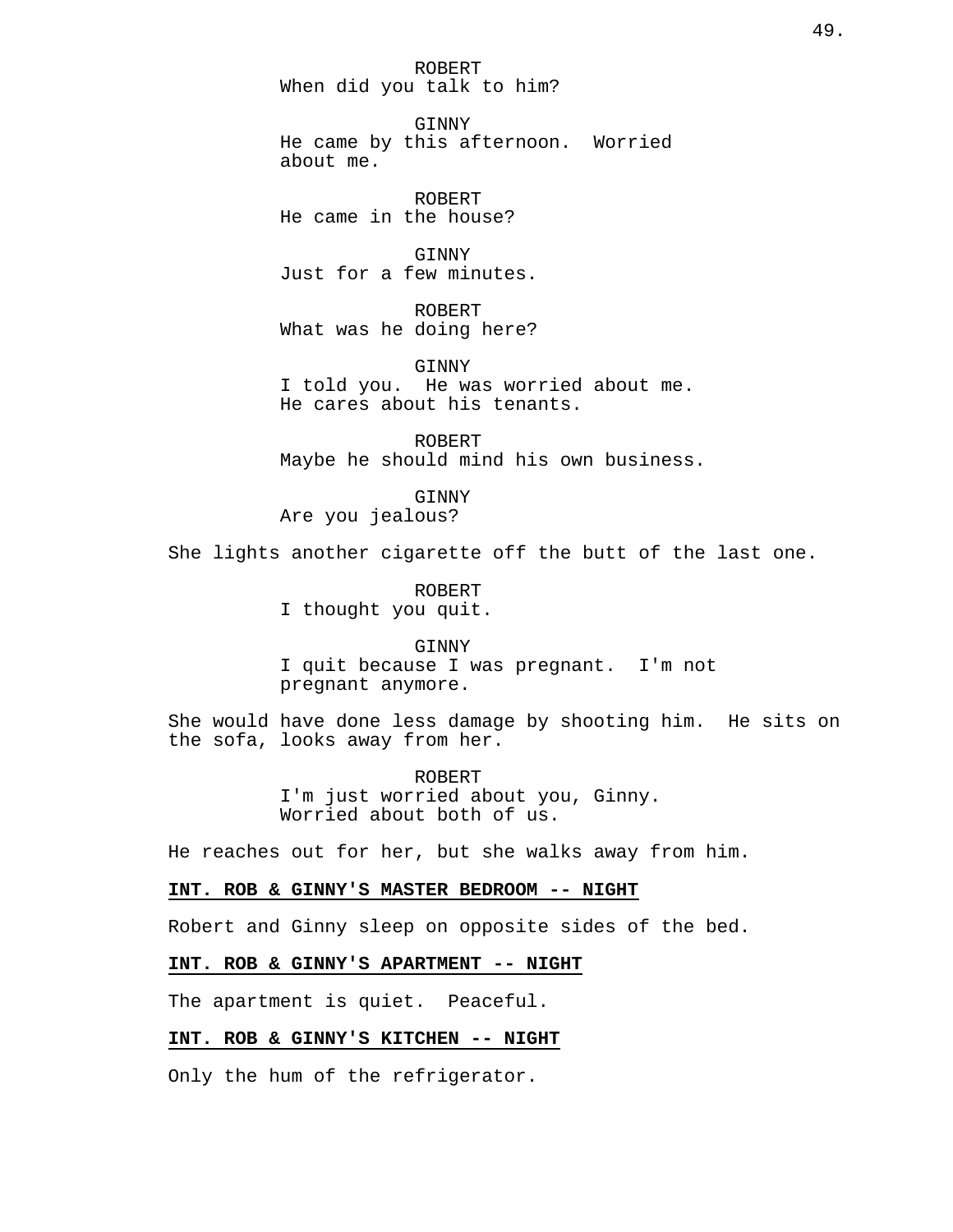#### **INT. ROB & GINNY'S LIVING ROOM -- NIGHT**

Quiet. Then a clicking sound.

The deadbolt lock on the front door clicks open.

The doorknob begins to slowly, quietly, revolve.

Someone is breaking in.

#### **INT. ROB & GINNY'S MASTER BEDROOM -- NIGHT**

Robert and Ginny continue to sleep.

## **INT. ROB & GINNY'S LIVING ROOM -- NIGHT**

The front door opens silently, and a MAN enters the apartment. He closes the door behind him, creeps through the room.

The Man examines the items on the mantle. Looks at their wedding photo, nick-nacks. Touching things.

#### **INT. ROB & GINNY'S MASTER BEDROOM -- NIGHT**

Robert and Ginny continue sleeping.

#### **INT. ROB & GINNY'S KITCHEN -- NIGHT**

The MAN creeps into the kitchen. Notices the flowers in the garbage. Shakes his head. It's Jeffries.

Jeffries snoops through the kitchen. Reading private papers from the garbage. Looking for personal items. Accidentally bumps a glass.

#### **INT. ROB & GINNY'S MASTER BEDROOM -- NIGHT**

Robert rolls over, doesn't wake up.

#### **INT. ROB & GINNY'S APARTMENT -- NIGHT**

Jeffries pushes open the office door, looks inside. Empty.

Creeps down the hall to the bedroom.

#### **INT. ROB & GINNY'S MASTER BEDROOM -- NIGHT**

Jeffries watches Robert and Ginny sleep. Noting the distance between them. Smiles.

Jeffries begins examining things in the bedroom. Running his hands over Ginny's discarded bra. Smelling her panties.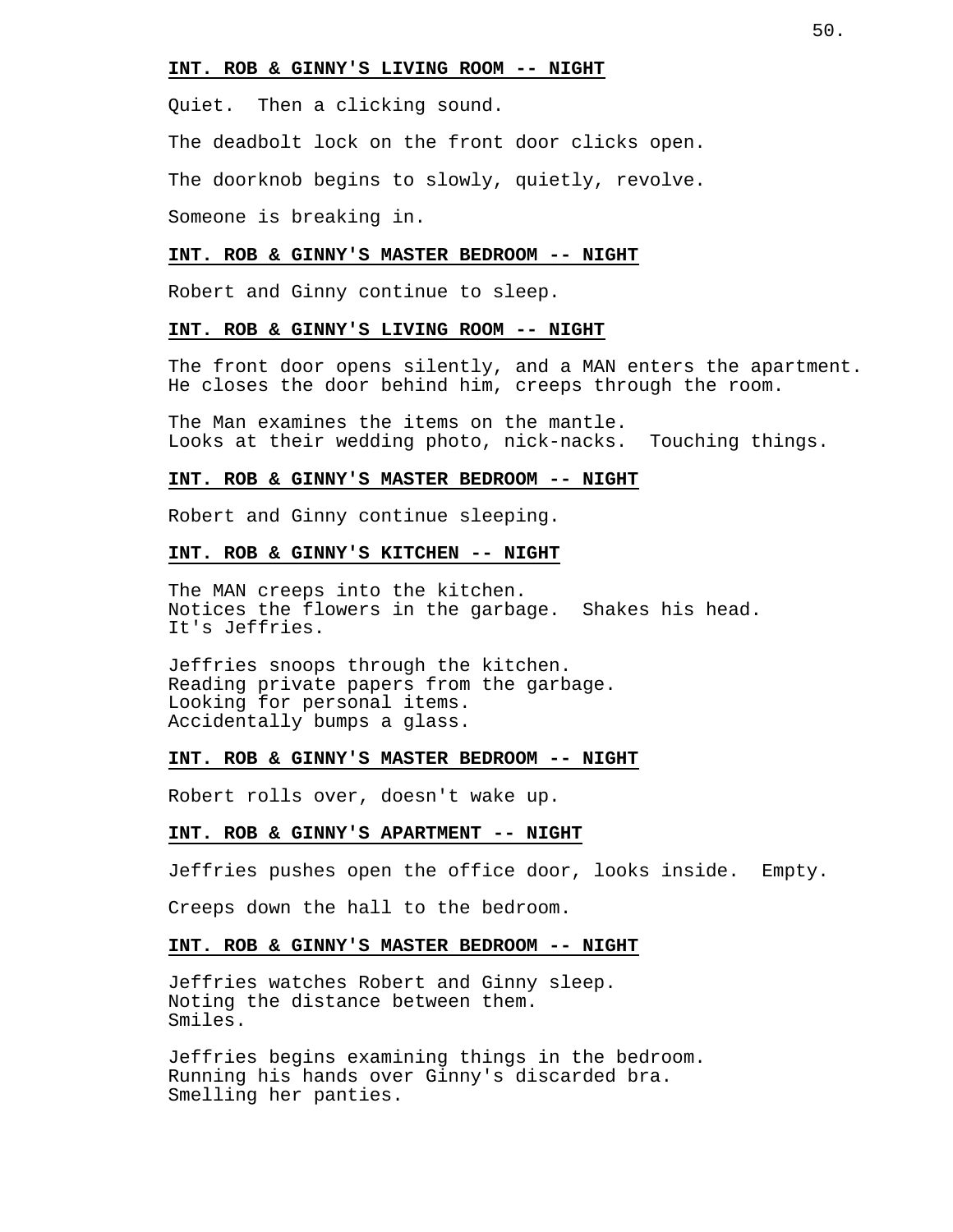Ginny and Robert continue sleeping.

Jeffries creeps to Ginny's side of the bed. Looks at her. The sheets have pulled down, exposing a bare shoulder.

Jeffries gently caresses her shoulder.

Ginny doesn't wake up.

Jeffries carefully pulls the sheet away from her legs. Studies them. Caresses up her leg.

Ginny moans in her sleep as Jeffries' hand moves higher up her thigh, caressing over her panties. Jeffries pulls his hand away, licks his fingers.

Ginny doesn't wake up.

Jeffries smiles. She is one of his subjects. He owns her.

Pulling the sheet back over her legs, he takes her discarded panties as a trophy before creeping into the bathroom.

## **INT. ROB & GINNY'S BATHROOM -- NIGHT**

Jeffries pokes around the medicine cabinet. Finds Ginny's vial of Prozac. Opens it, dumps them into his pocket.

#### **INT. ROB & GINNY'S BEDROOM -- NIGHT**

Ginny rolls over, snorts, almost wakes up.

### **INT. ROB & GINNY'S BATHROOM -- NIGHT**

Jeffries pulls a vial from his pocket, pours the pills into Ginny's vial. Puts her vial back in the medicine cabinet.

### **INT. ROB & GINNY'S LIVING ROOM -- NIGHT**

Jeffries picks up the wedding photo from the mantle... Accidentally drops it. Crash! It shatters on the floor.

## **INT. ROB & GINNY'S MASTER BEDROOM -- NIGHT**

Ginny's eyes pop open. She sits up in bed... Robert is still asleep.

In the dark bedroom, the memory of the sound seems fuzzy... Was it real? Her imagination? Or a dream?

She can't get back to sleep, and pads out of the bedroom in shirt and panties.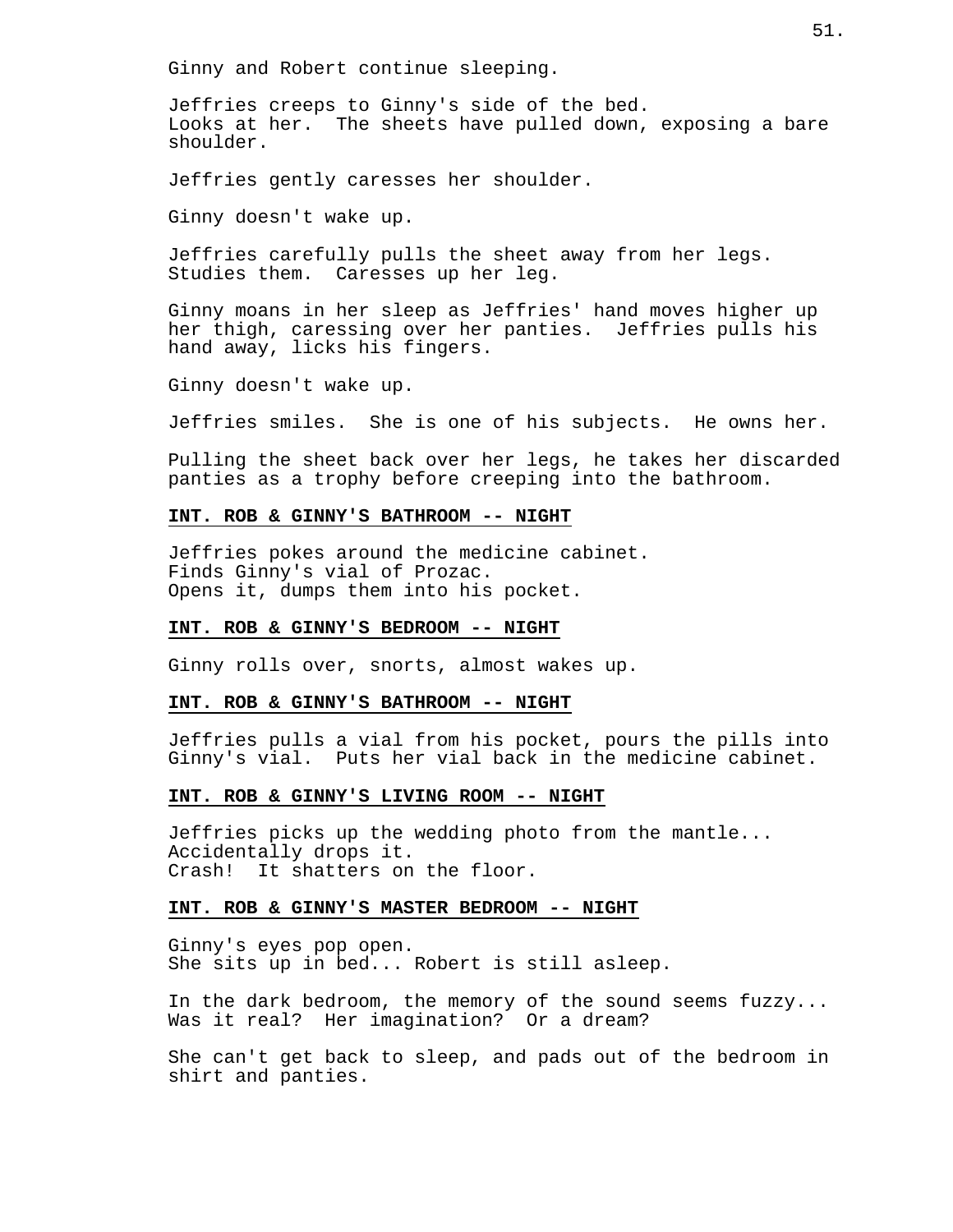#### **INT. ROB & GINNY'S LIVING ROOM -- NIGHT**

Jeffries hides in the shadows behind the couch, broken photo in hand. Standing perfectly still.

Ginny steps into the living room, looks around. Only inches from Jeffries. Almost steps on a shard of glass.

She turns into the kitchen, flicks on the light.

Jeffries perfectly still, stripes of light on his face.

## **INT. ROB & GINNY'S KITCHEN -- NIGHT**

Ginny fills a glass with water from the fridge. Sips it. Takes a step into the living room as she drinks.

## **INT. ROB & GINNY'S LIVING ROOM -- NIGHT**

Jeffries holds his breath. She's inches away. He could reach out and grab her if he wanted.

## **INT. ROB & GINNY'S KITCHEN -- NIGHT**

Ginny finishes her water. Puts the glass in the sink. Clicks off the light and goes back to bed.

### **EXT. ROB & GINNY'S APARTMENT -- NIGHT**

Jeffries cleans up the rest of the broken glass, lets himself out, relocking to door with his key.

#### **EXT. WOOLRICH ARMS COMPLEX -- NIGHT**

Jeffries glides down the hallway, fingering the police tape outside Helen's apartment. Glides down the stairs.

### **EXT. SWIMMING POOL AREA -- NIGHT**

Jeffries is reflected in the dark waters as he passes by.

DISSOLVE TO:

## **EXT. SWIMMING POOL AREA -- DAY**

The complex is reflected in the pool: Police tape fluttering.

#### **EXT. WOOLRICH ARMS COMPLEX -- DAY**

Yellow police tape flutters festively outside Helen's.

#### **INT. ROB & GINNY'S LIVING ROOM -- DAY**

Ginny finishes her coffee. Bored. Cabin fever setting in. Wanders through the apartment, looking for something to do.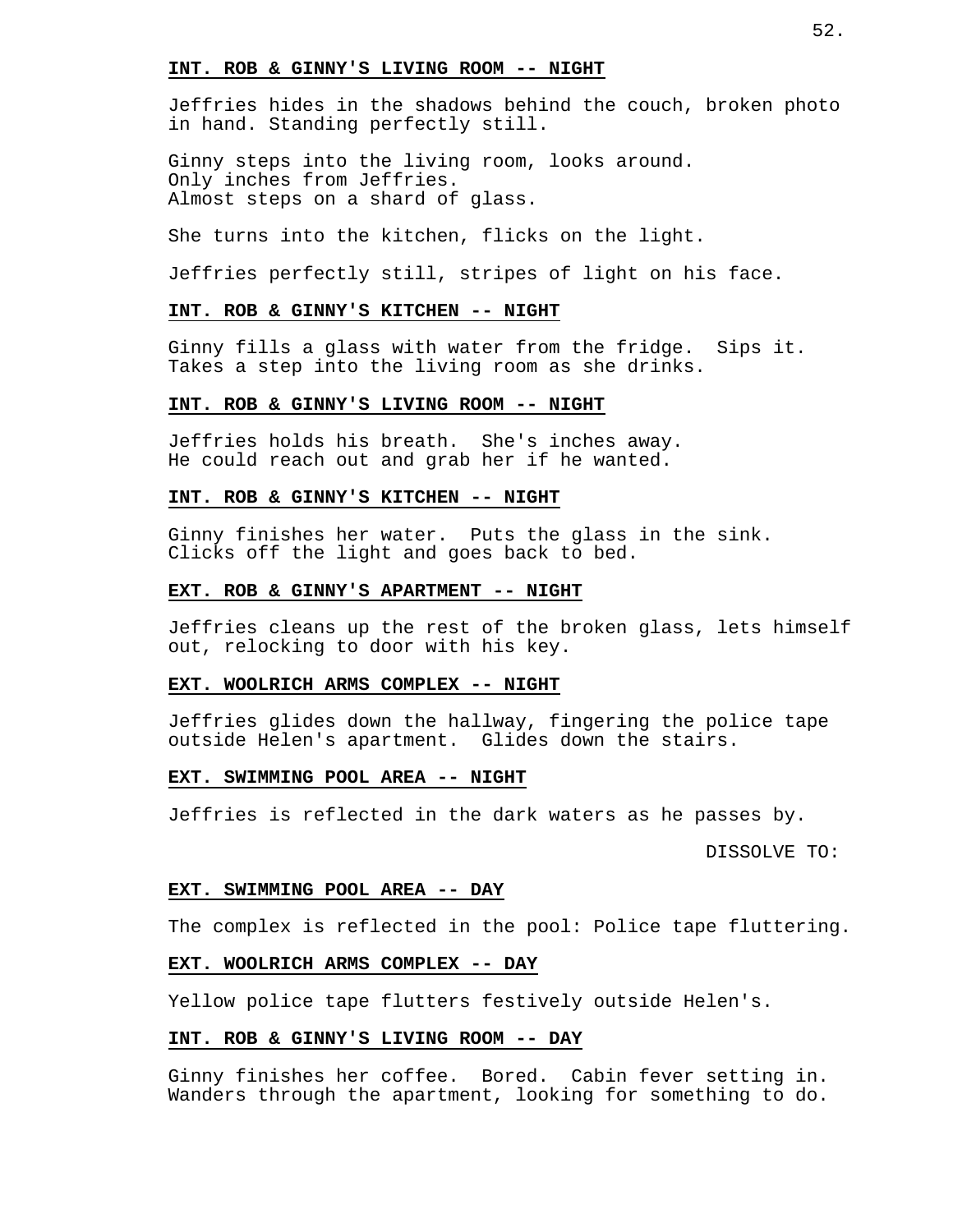Opens the door to the spare room. Still empty.

## **INT. ROB & GINNY'S MASTER BEDROOM -- DAY**

Ginny enters, sees someone looking RIGHT AT HER! It's only her reflection in the mirror.

The walls seem to close in on her. Trapping her.

#### **GTNNY**

Enough of this.

Ginny grabs her two piece bathing suit from the drawer.

## **INT. ROBERT'S OFFICE -- DAY**

Robert sits behind his desk, fuming. Can't concentrate on his work, all he can think about is Ginny and Jeffries.

He grabs the phone, dials his home. Listens to it ring, unanswered.

## **INT. ROB & GINNY'S LIVING ROOM -- DAY**

The phone rings off the hook. Ginny isn't in the apartment, but through the window we see:

### **EXT. SWIMMING POOL AREA -- DAY**

Ginny lays on the chaise lounge, dressed in bikini and dark glasses, chain smoking menthol cigarettes, reading her book...

She has become Helen.

When Jeffries enters to clean the pool, she looks up, smiles.

**GINNY** Speak of the devil...

JEFFRIES And he shall appear to clean the pool.

He scoops out dead leaves.

JEFFRIES You kept your promise.

GINNY

The walls were closing in on me. I had to get out of there...

#### **INT. LAUNDRY ROOM -- DAY**

The collage fills the bulletin board with weirdness. Driers hum as they rotate, creating white noise.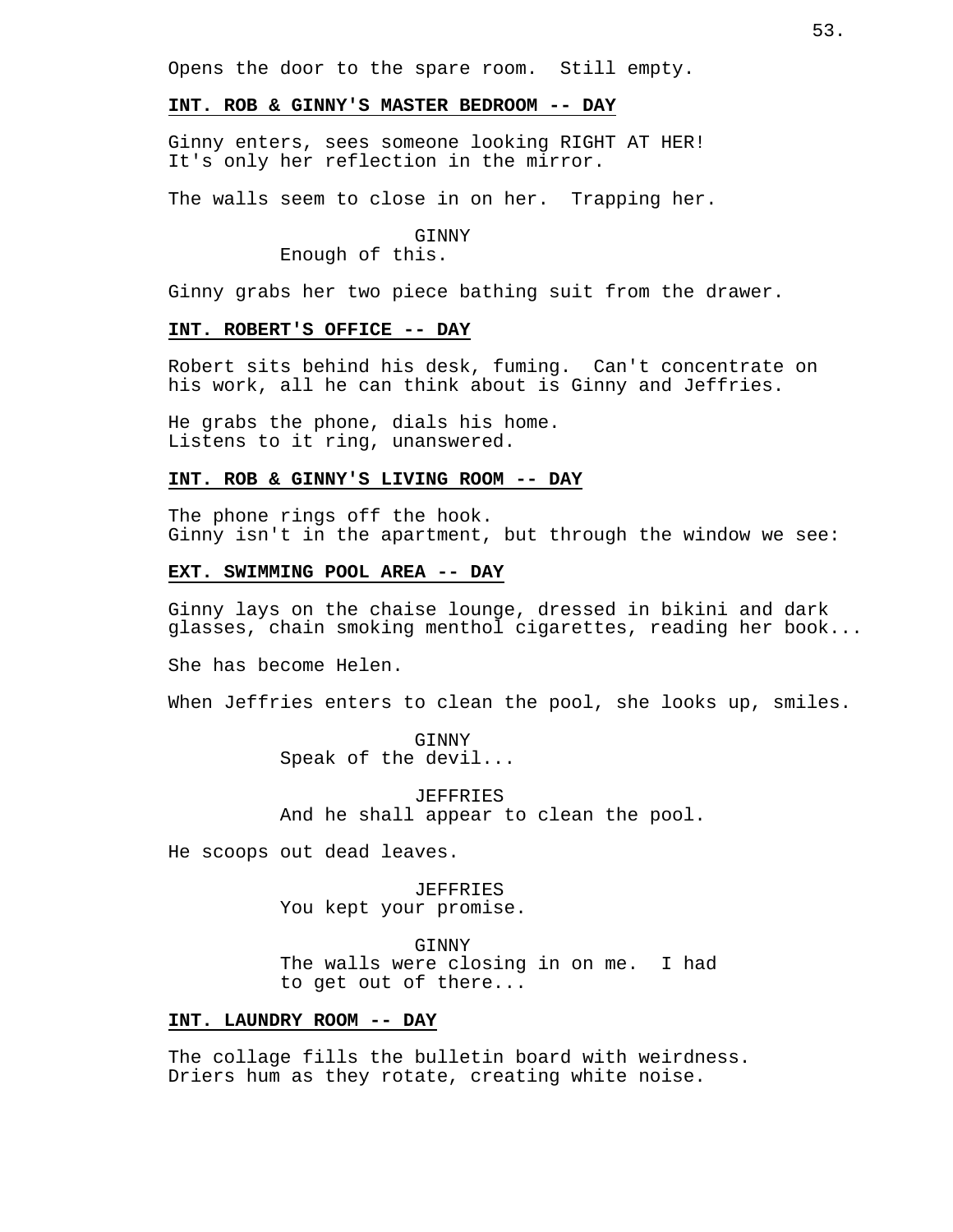### **INT. ROBERT'S OFFICE -- DAY**

Robert hangs up the phone, looks at the bullet and page of hieroglyphics. Wonders what it all means.

### **EXT. WOOLRICH ARMS COMPLEX -- NIGHT**

Robert knocks on an apartment door. Keeps knocking.

Fremont throws open the door, dressed in an oriental robe.

FREMONT May I ask what it is you want of me?

Robert hands him the sheet of hieroglyphics.

ROBERT What does this mean?

Fremont studies the sheet for a moment.

FREMONT Where did you get this?

ROBERT Is it valuable?

FREMONT

It's MINE. Have you been in my unit? I've had a number of things stolen over the past few months, including these notes...

ROBERT We found it in our apartment the day we

moved in, along with a bullet.

FREMONT Unusual. Very unusual.

ROBERT I thought so, too.

Robert leaves Fremont holding the page of hieroglyphics, goes next door to his apartment.

#### **INT. ROB & GINNY'S KITCHEN -- NIGHT**

The first thing he notices are the cartons of cigarettes on the counter. Ginny seems to ignore him as she pulls a TV dinner from the freezer, slides it across the table to him.

> **GINNY** Working late again?

ROBERT I tried to call. Where were you?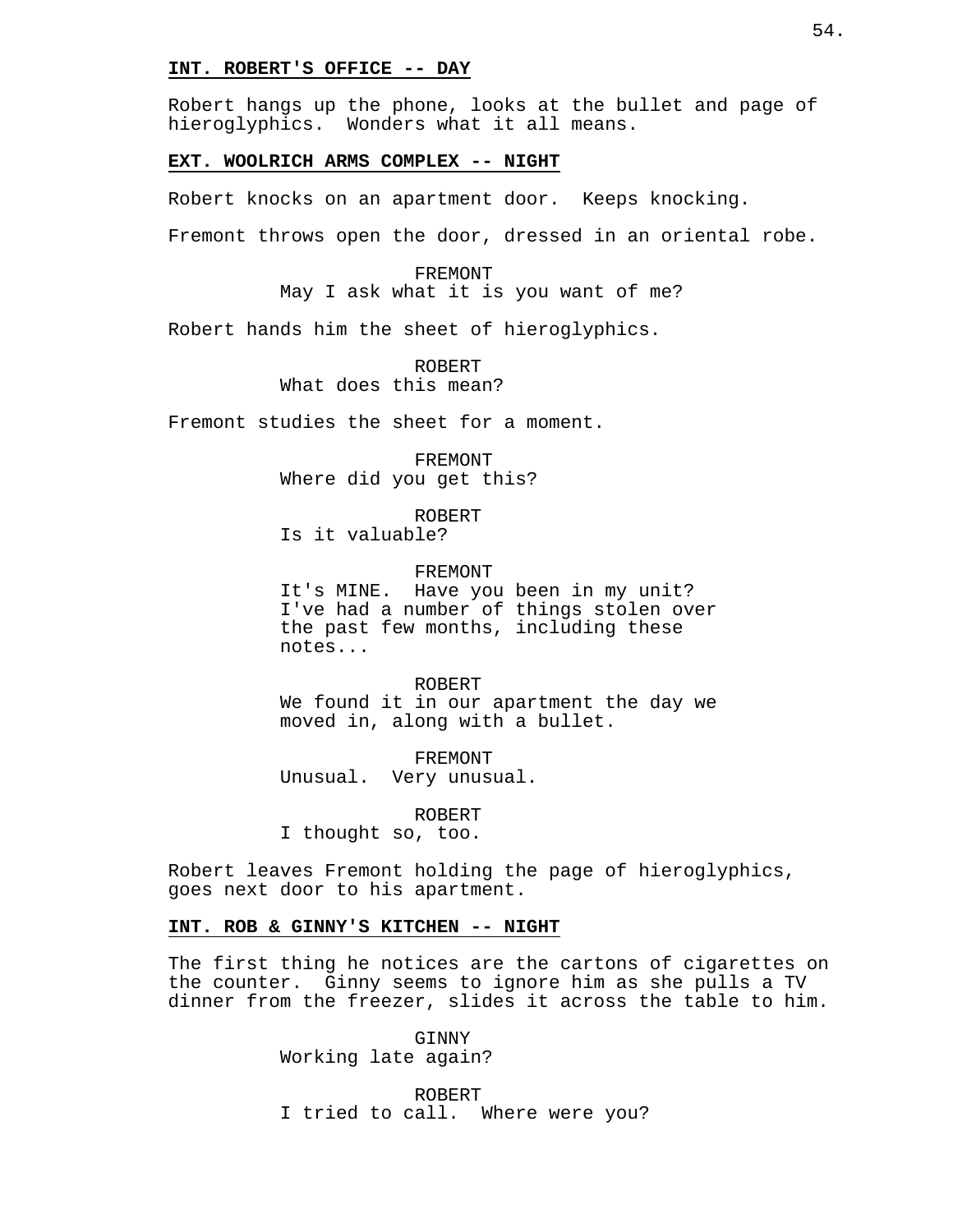GINNY Probably out by the pool.

## ROBERT

Again?

GINNY You have some objection? Some reason why I shouldn't be out by the pool?

She bolts into the living room, and Robert follows.

## **INT. ROB & GINNY'S LIVING ROOM**

ROBERT I'm worried you're becoming Helen.

GINNY What do you mean?

ROBERT You're smoking her cigarettes. You

spend all day hanging around the pool flirting with the landlord.

GINNY

You're jealous.

ROBERT

Is that your job, now? Whatever happened to starting over again?

GINNY Helen said you can't start over.

ROBERT We've lived here two months, and that office is still empty.

Robert throws open the office door, flips on the light.

ROBERT

Not a single piece of furniture. Weren't you going to buy a desk?

GINNY

I haven't had time.

ROBERT

But you've had more than enough time to hang out by the pool with Mr. Fix-it working on your tan.

**GINNY** You don't trust me?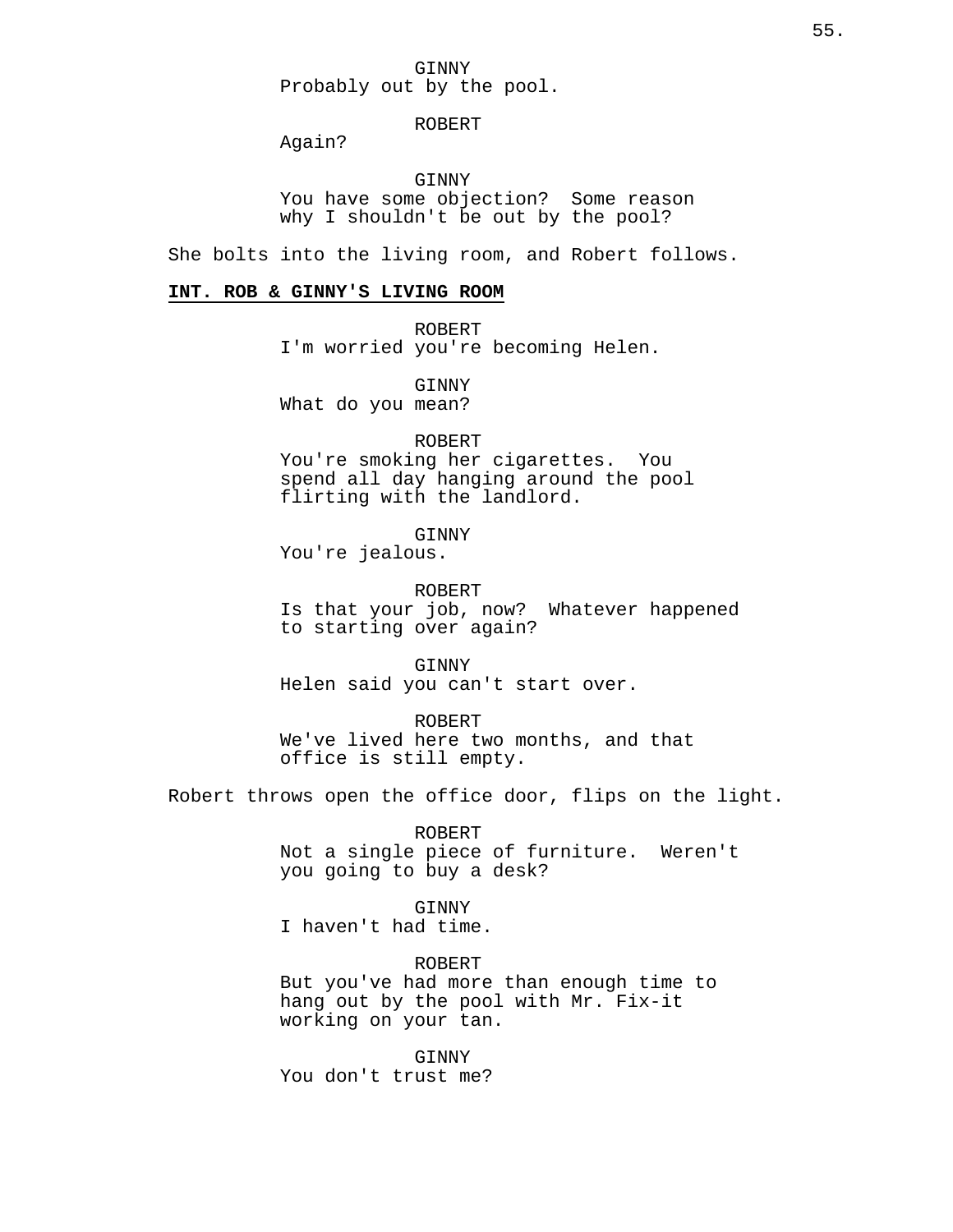ROBERT Trust has nothing to do with this.

GINNY Trust has EVERYTHING to do with this. You think I'm living some wild life with our landlord.

ROBERT No. I think you're living someone else's life. Helen's life. (points to the office) Your life is in that room.

**GINNY** Helen was murdered. I'm scared. I could use your support.

Robert wants to keep pushing, but backs down.

ROBERT I'm just worried about you. We've been given a second chance, I don't want to see you throw it away.

Robert tries to put his arms around her. She pulls away.

### **INT. APARTMENT MASTER BEDROOM -- NIGHT**

Robert and Ginny on opposite sides of the bed. Robert is awake, a tear in his eye.

## **EXT. SWIMMING POOL AREA -- DAY**

SPLASH! Ginny dives in, sending ripples through the reflection. She swims a lap underwater.

Sees a silhouette of a man at the edge of the pool and breaks the surface. It's Jeffries.

> JEFFRIES Sharing yourself with the world?

GINNY Don't know if I'm ready for that.

JEFFRIES It's time to move on. We shouldn't let Helen get in our way.

Ginny looks away. Not ready to think about that, yet. She splashes underwater, swims some more laps. Jeffries watches her swim for a while, then exits.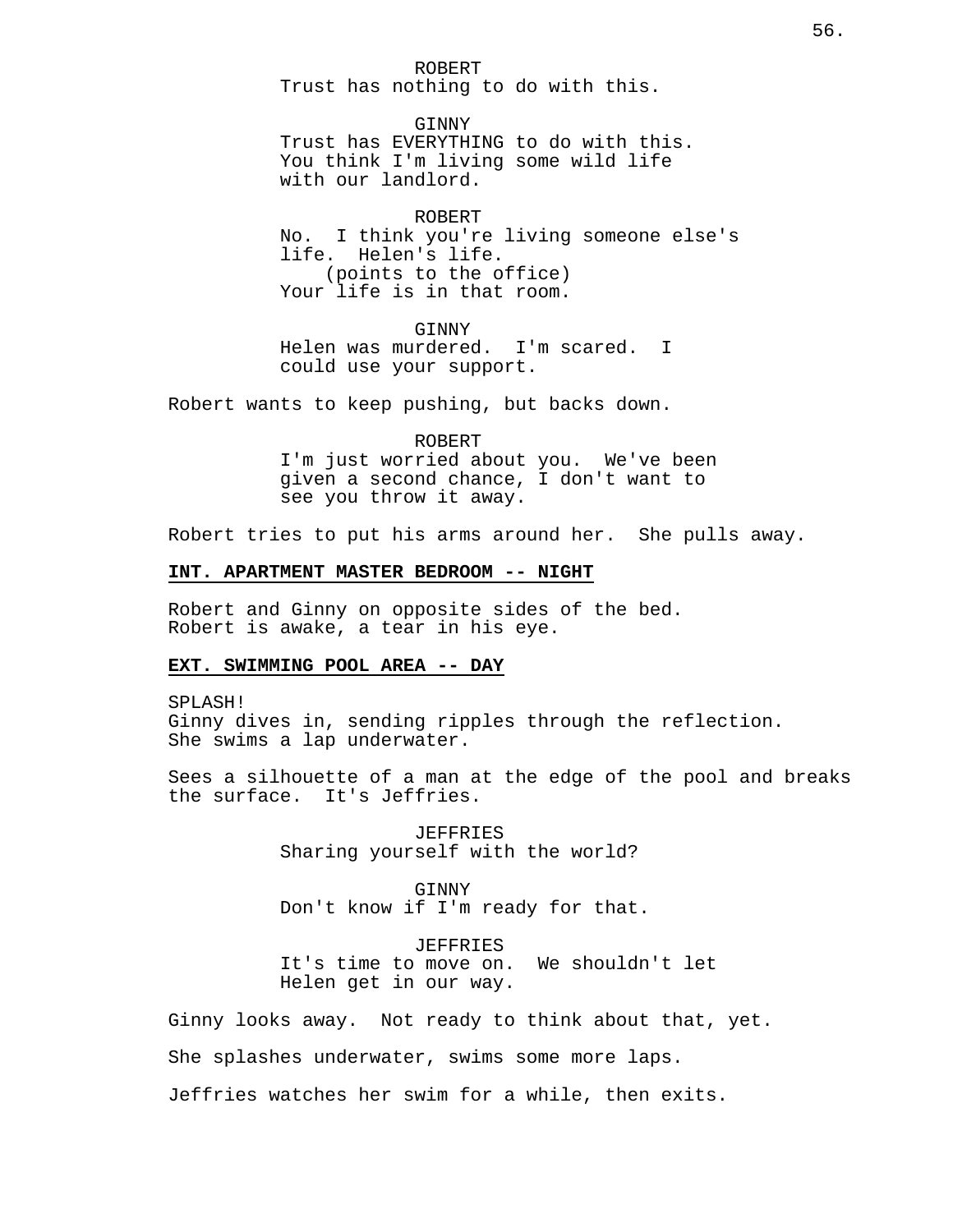Ginny sees a silhouette on the side of the pool, thinks it's Jeffries, surfaces... But it's not Jeffries.

Detective Elwood looks down at her, hands her a towel.

ELWOOD Mrs. Townsend. I have a couple more questions for you.

Ginny climbs out of the pool, dries off. Wraps the towel around herself. She feels naked in the two piece.

> GINNY Questions about what?

ELWOOD Your relationship with Helen.

GINNY

That's her lounge. She spent every afternoon there, working on her tan. I'd come down here to swim sometimes. We'd talk.

ELWOOD

About what?

GINNY Everything. Nothing. Girl talk.

ELWOOD About her ex husbands?

GINNY Both of them. But mostly about George.

Elwood notices Ginny light a menthol cigarette.

ELWOOD Same brand Helen smoked.

#### GINNY

She left them in my apartment a couple nights ago. I'd quit, but with all of this... tension.

ELWOOD What about other tenants?

GINNY Did she loan them cigarettes?

ELWOOD Did she talk about them? Or to them.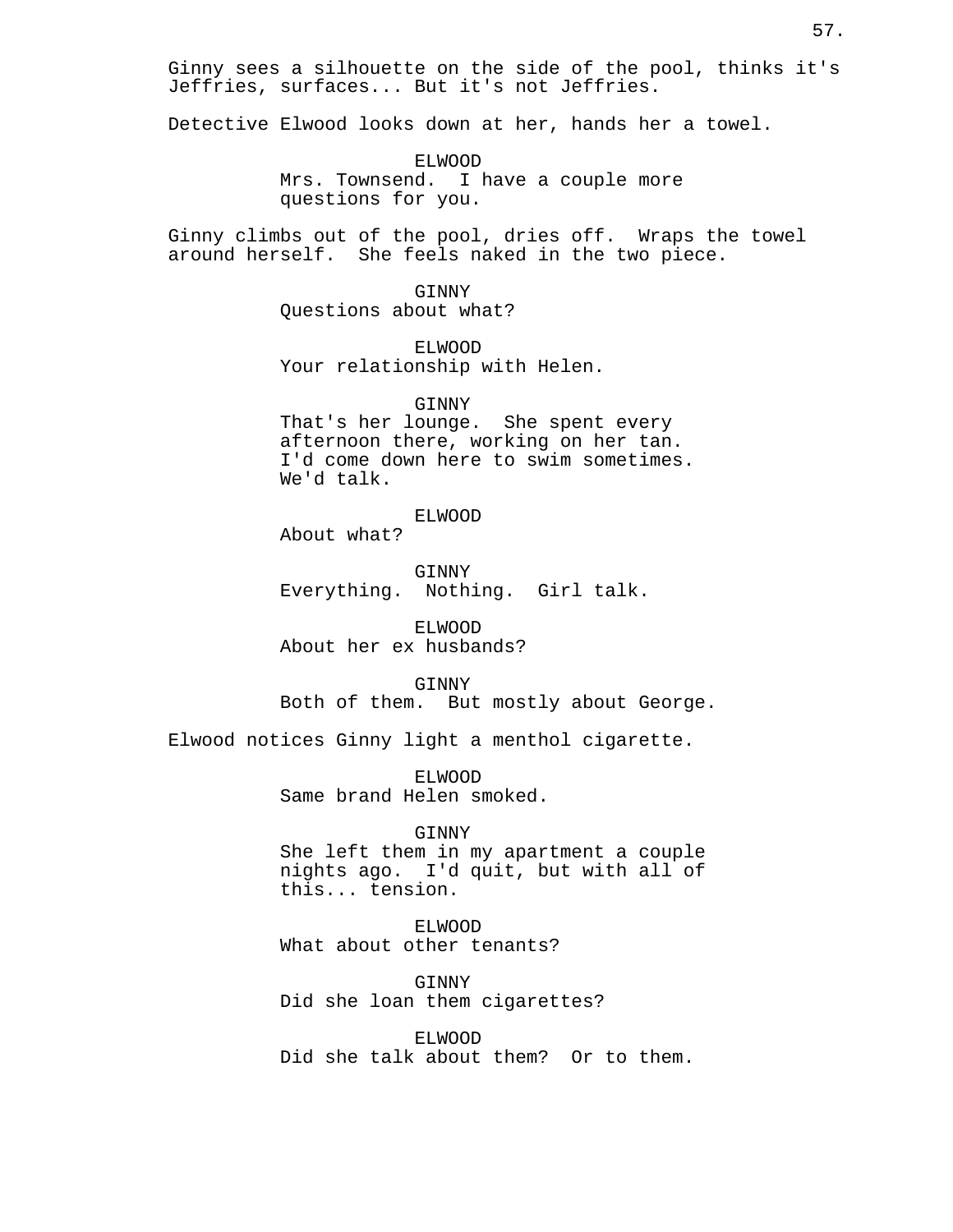GINNY She was friendly with everyone. The others work during the day, so it was usually just the three of us. (curious) What happened to Mr. Preston?

ELWOOD The THREE of you?

## GINNY

Mr. Jeffries would come down to clean the pool, flirt with Helen.

### ELWOOD

Were they romantically involved?

#### GINNY

I don't know. I don't think so. I think flirting was as far as it went.

#### ELWOOD

Did he want more?

### GINNY

She did. She got jealous when he flirted with me.

#### ELWOOD

Really? Was something going on between you two?

## GINNY

I'm a married woman...

#### ELWOOD

Lots of married women fool around. Whatever you tell me won't get back to your husband, I promise.

### GINNY

I've never cheated on Robert... (puffs) Why the questions? Couldn't you get her ex-husband to confess?

#### ELWOOD

We've had a little problem with that.

#### **GINNY**

She told me he used to threaten her over the phone. Surely you can get phone records as evidence...

## ELWOOD

Baily has an airtight alibi. He couldn't have killed her.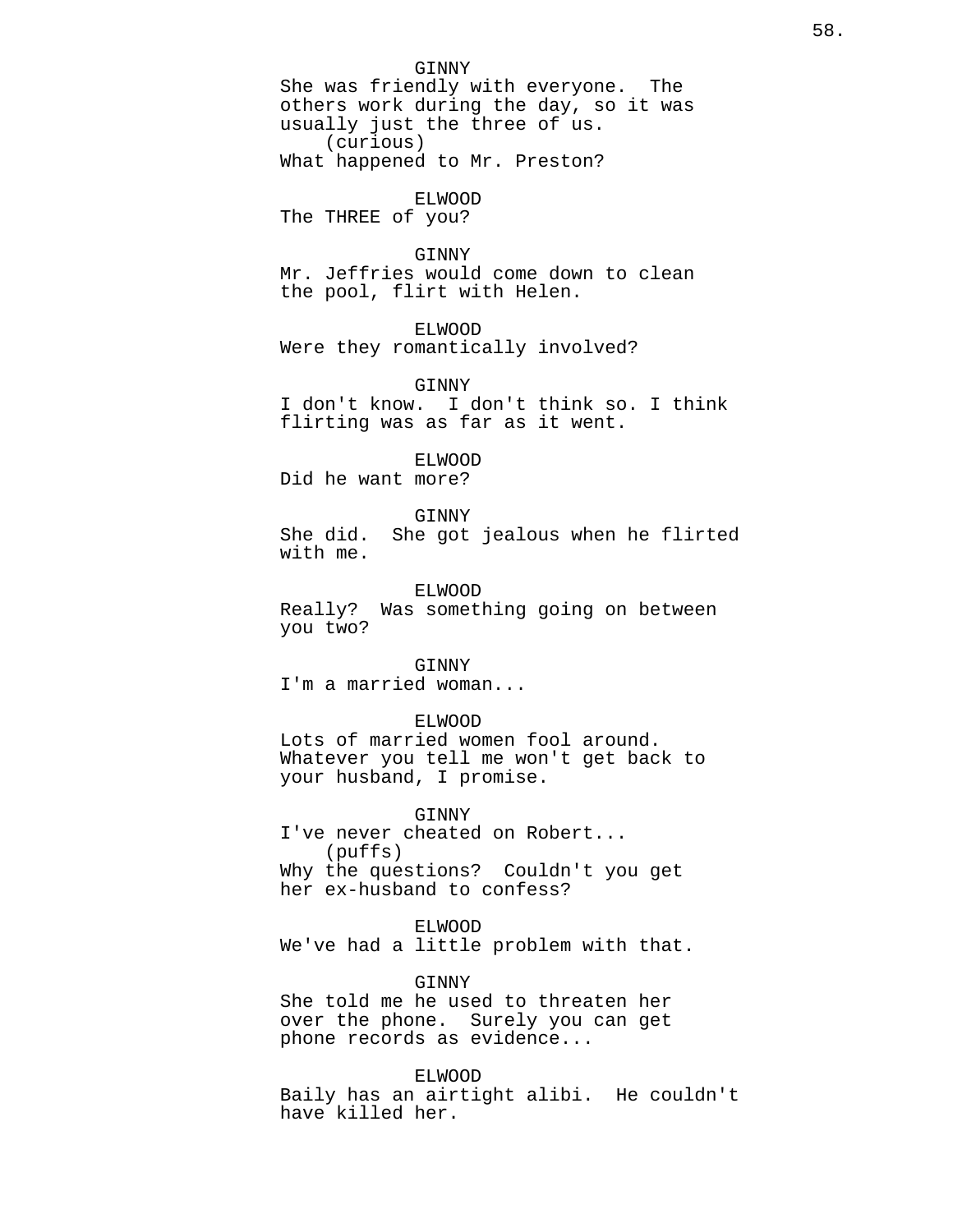GINNY

So who did?

ELWOOD

We don't know. Somebody she knew well<br>enough to let into her apartment. There enough to let into her apartment. were no signs of forced entry...

GINNY

She let him in?

ELWOOD How'd you know it was a man?

GINNY I just guessed...

ELWOOD Was Helen sexually active?

GINNY

I don't think she was dating anybody.

## ELWOOD

We found traces of semen in her vaginal canal, no signs of vaginal bruising usually associated with rape...

#### GINNY

You sure her ex husband couldn't have killed her?

#### ELWOOD

He was our prime suspect. We cleared him. Now the field is wide open. (beat) Another Goodbar killing. Someone she met in a bar, took home with her, was intimate with... and killed her.

GINNY

Some lunatic.

ELWOOD Guy with a complex...

### GINNY

How was Mr. Preston killed? No one in the complex will tell me. They only say it was an accident...

## ELWOOD

Was skinny dipping on his anniversary. Drunk. Hit his head on the side of the pool and drowned. Wife found him. She was pretty broken up about it.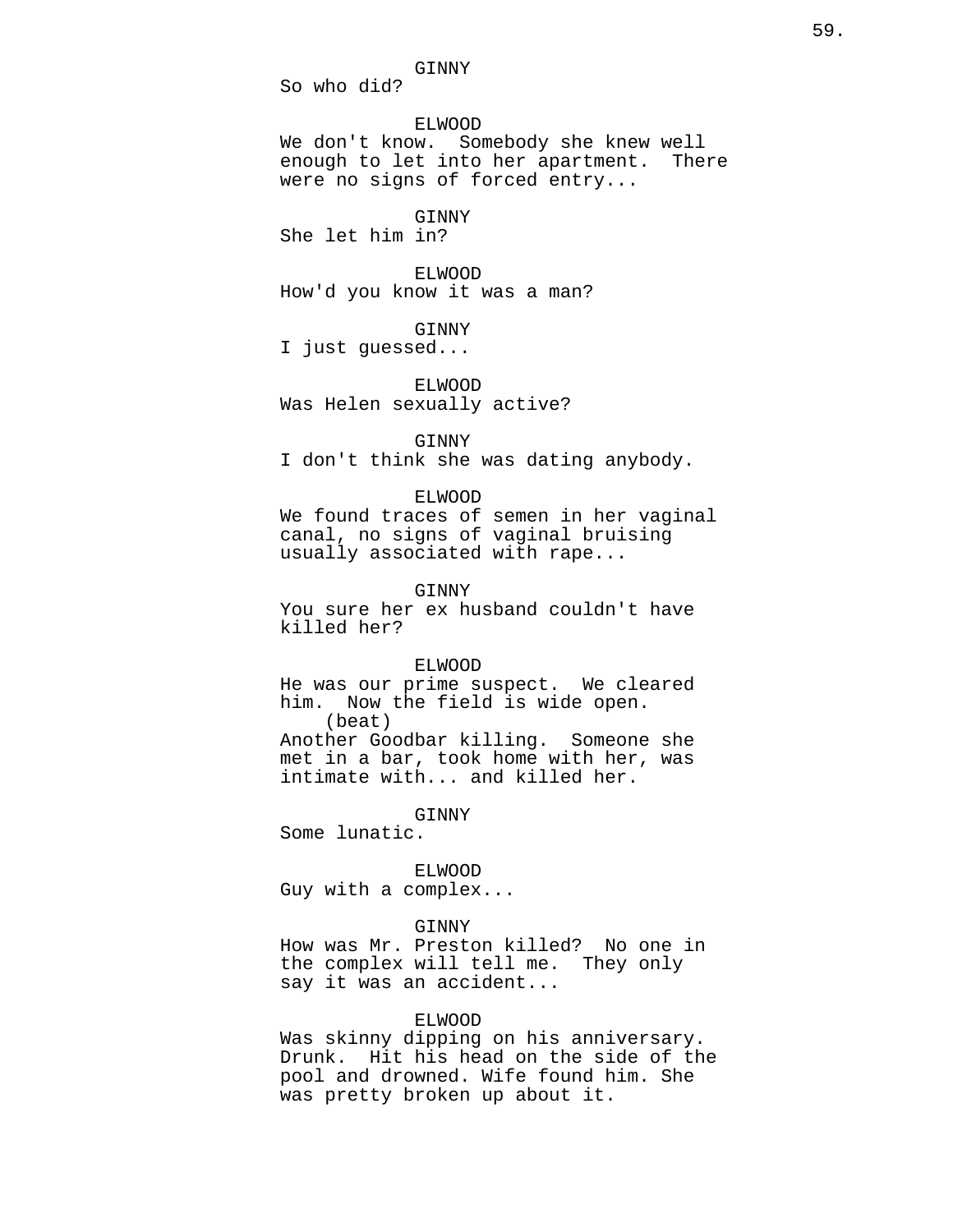GINNY Any chance it wasn't an accident?

ELWOOD

You've been watching too much TV, Mrs. Townsend. Thanks for your time.

Elwood closes his notebook, leaves the pool area.

Jeffries watches him leave, sets the hedge clippers down.

## **EXT. SWIMMING POOL AREA -- DAY**

Ginny snubs out her cigarette, looks at the empty lounge.

JEFFRIES What was that all about?

Startling Ginny.

GINNY Helen's ex didn't kill her.

**JEFFRIES** How do they know? Baily certainly had motive and means.

GINNY I guess he has an alibi, too.

JEFFRIES How much did he pay for that?

#### GINNY

It must be real. Detective Elwood crossed him off the suspect list.

JEFFRIES Who else is on the list?

GINNY

He didn't say. (puffs) Someone she was sleeping with, who had access to her apartment. (fishing) I didn't think she was seeing anybody.

#### JEFFRIES

I never saw her with anyone other than her ex husbands. If the cops have ruled out her second husband, what about her first?

GINNY I always thought they got along.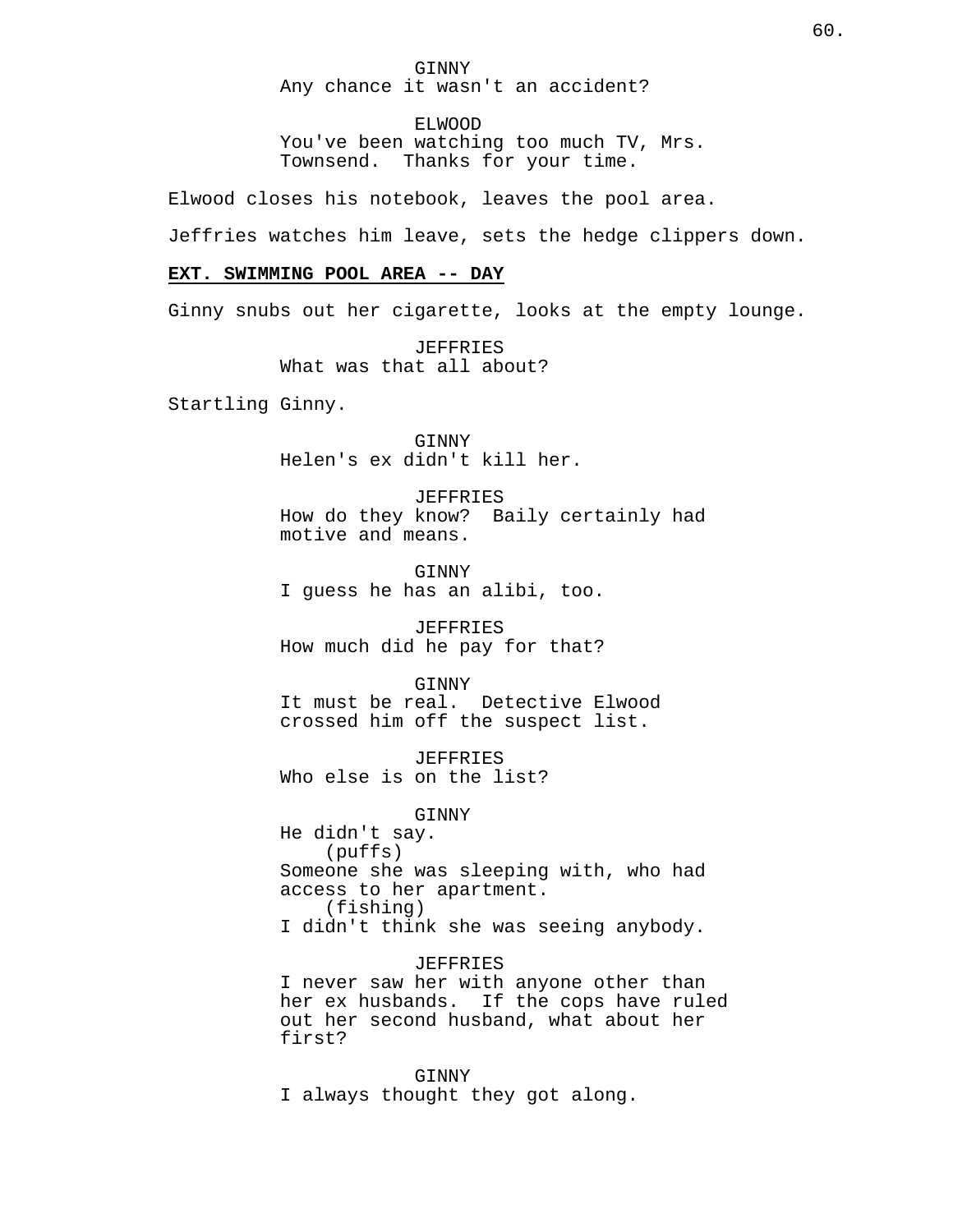JEFFRIES They were divorced. Any time a relationship falls apart, there's bound to be some animosity. Ginny plays with her wedding band, thinks about her marriage. JEFFRIES The passion remains, but love turns to anger. The pain and the hurt digs around in your gut until you can't hold it in any longer. (beat) The passion takes control. GINNY You think that's what happened? JEFFRIES Hmm? GINNY Her first husband resented supporting her and snapped? **JEFFRIES** If I were that detective, that's who I'd be looking at. (looks at his watch) Don't you need to start dinner? GINNY Robert is working late... again. I hardly see him any more. JEFFRIES I've got a couple of steaks in the freezer. Why don't I fire up the barbecue? No sense in each of us having dinner alone. Ginny gives it a moment of thought. GINNY Sure. Why not?

## **EXT. PATIO AREA -- NIGHT**

Ginny and Jeffries sit at a patio table next to the barbecue. Candle light, soft music playing from a boom box. They're on their second bottle on wine.

> JEFFRIES I like working with my hands. Making things. Knowing they're mine.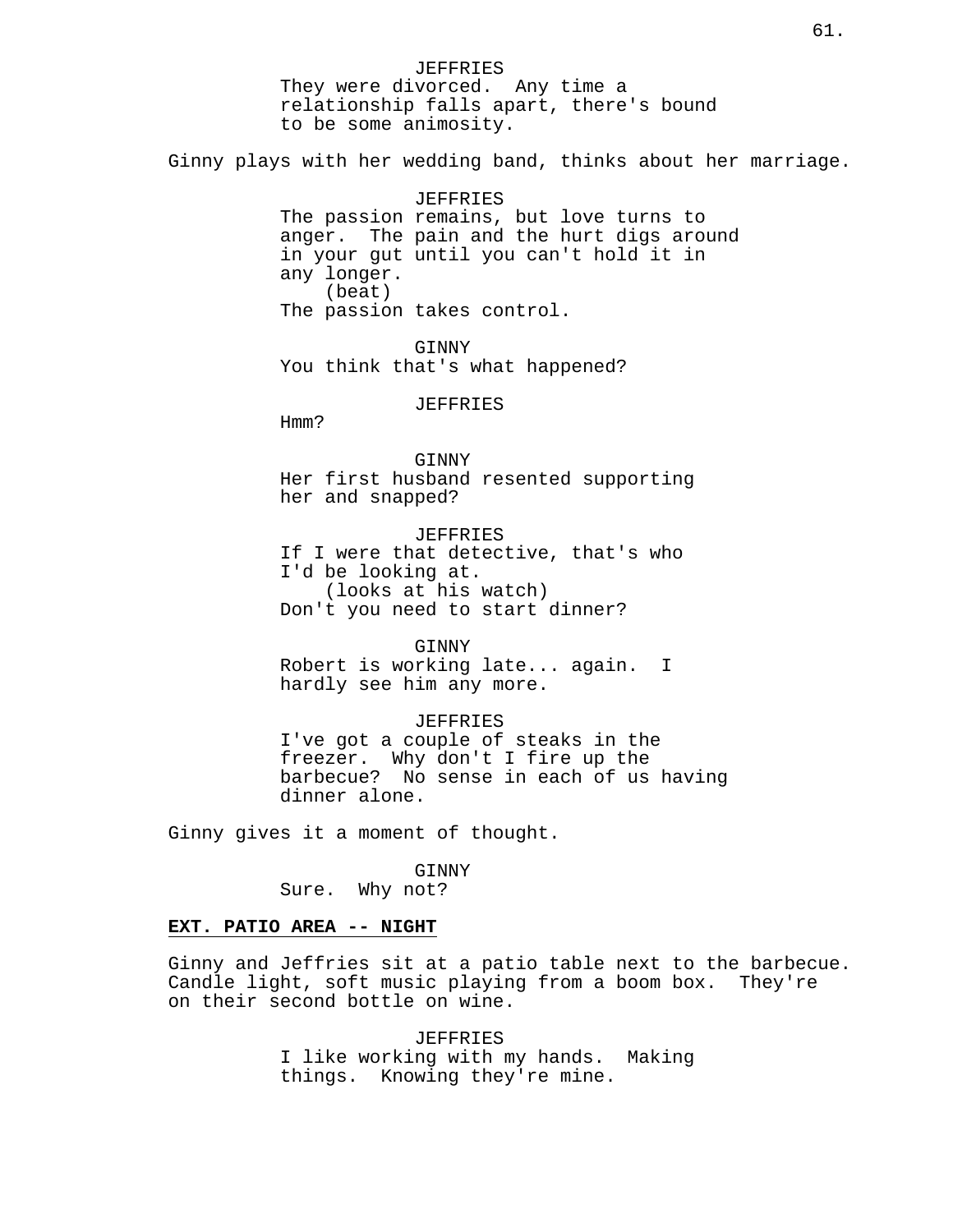JEFFRIES Like this place? The job is never finished. But there's comfort in knowing that I own it, control it.

GINNY Your own little world.

JEFFRIES

Yeah.

A Motown song plays, and Ginny smiles.

GINNY

I love this song.

Jeffries pops a Certs into his mouth, smiles.

JEFFRIES

Let's dance...

GINNY

I don't know...

JEFFRIES

Come on.

He pulls her to her feet and they dance. Jeffries is a great dancer, and shows off some of his moves. Ginny laughs.

The next song is slower. Ginny allows herself to be pulled in close, dancing cheek to cheek with Jeffries. Moonlight. Very romantic.

She looks into Jeffries' eyes as they dance. He smiles. She smiles. They kiss.

The kiss is stronger than she expected, and Ginny pulls away. But Jeffries pulls her back. She can't help herself. Kisses him again.

JEFFRIES

Ginny...

GINNY

I can't.

She pulls away from him. A really awkward moment.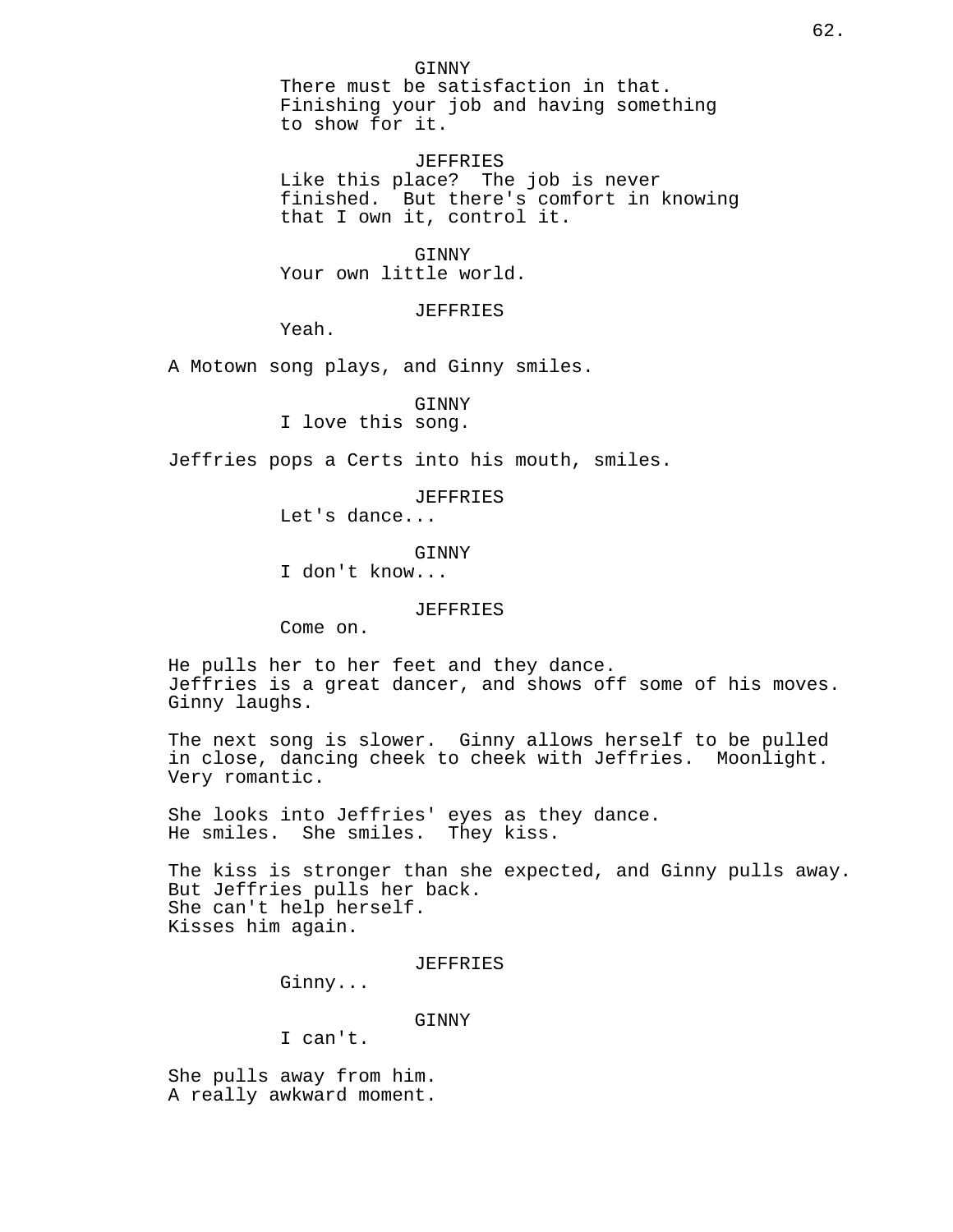GINNY Look. I'm sorry. Dinner was nice. Thank you. (turns away) I have to get home.

### JEFFRIES

Okay.

He slowly releases her hand, allowing her to leave.

Ginny walks away, realizing how close she came to staying.

Jeffries watches her leave, turns off the boom box and begins clearing the patio table. He doesn't seem happy.

### **INT. COMPLEX UNDERGROUND GARAGE -- NIGHT**

Robert closes his car door. It echoes through the garage. A noise.

## ROBERT

Hello?

No answer. Shadows stretch around him. Robert crosses to the stairs, footsteps echoing. Creepy.

A BUG-MAN MONSTER pops out from behind a pilar.

Robert jumps so high he almost hits the ceiling.

DOYLE Sorry, man, just testing the equipment.

The Bug-Man is security guard Doyle wearing infra-red goggles. He pulls off the goggles, smiles.

> DOYLE Night vision. Great for surveillance.

ROBERT Part of your job?

## DOYLE

More of a hobby. People are real when they don't know you're watching. They're free to be themselves.

Doyle gets into his security car, drives away. Robert heads back to the stairs.

#### **INT. ROB & GINNY'S KITCHEN -- NIGHT**

Robert sets his briefcase down on the kitchen table, opens the refrigerator looking for leftovers. Nothing.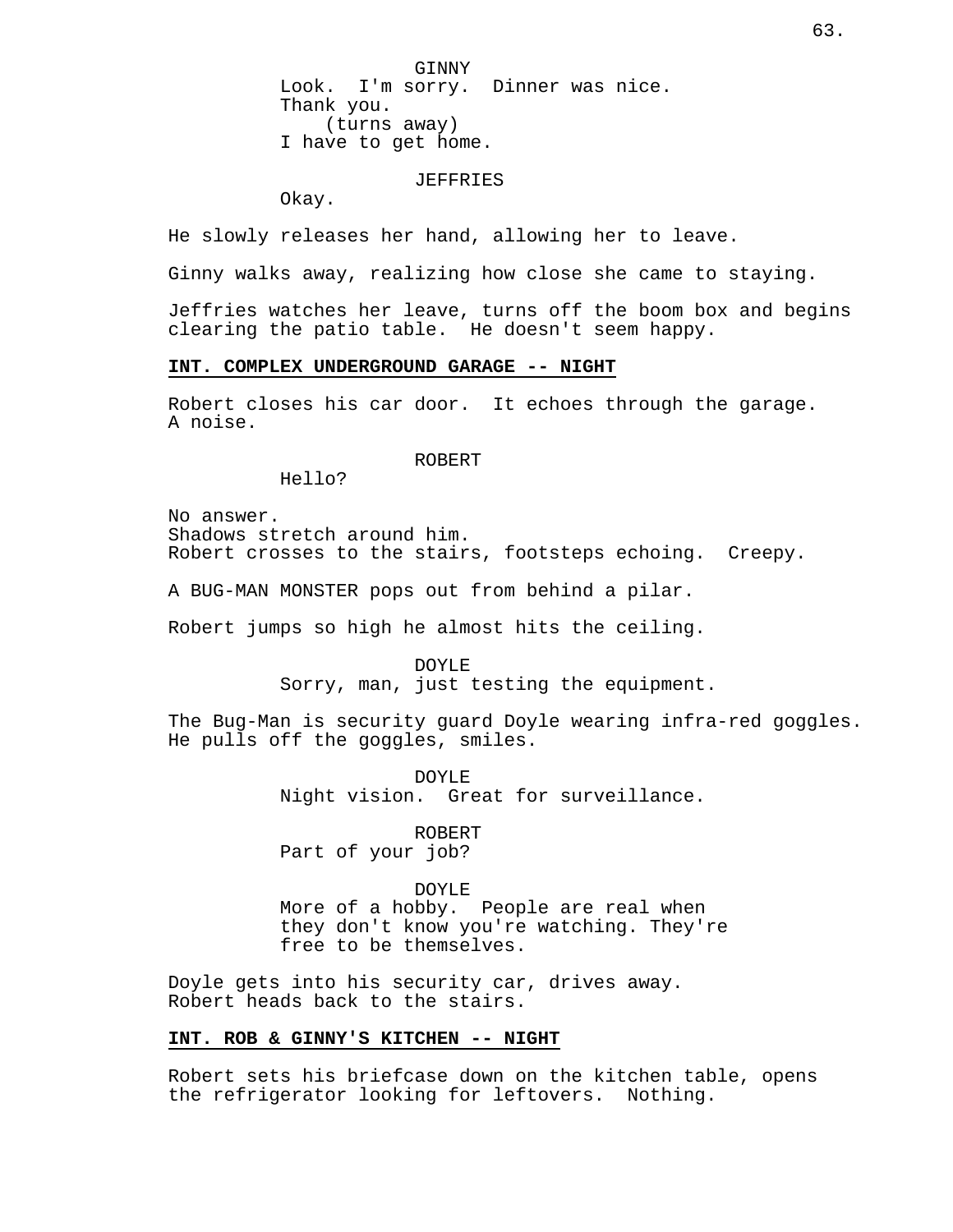ROBERT What'd you make for dinner?

GINNY (O.S.) I had dinner with Mr. Jeffries. He barbecued some steaks...

Robert leans against the sink, concerned and angry.

### GINNY

(enters) ... Had kind of a picnic on the patio.

She sees his expression.

#### GINNY

What's wrong?

ROBERT What do you think's wrong?

## GINNY

We had dinner together. He's a friend. You weren't going to be here, so he suggested we have dinner.

ROBERT I was working late...

GINNY Robert, you work late every night. You're never here.

#### ROBERT

It's a new job. For a while I have to put in some extra hours. I'm doing the best I can to support us.

GINNY

SOME extra hours?

#### ROBERT

(explodes) What are you doing, Ginny? Nada. That room is still empty. You haven't even bought furniture, yet.

#### GINNY

I'm not ready to go back to work.

ROBERT Neither was I, but I did it anyway.

GINNY You didn't lose the baby. I did.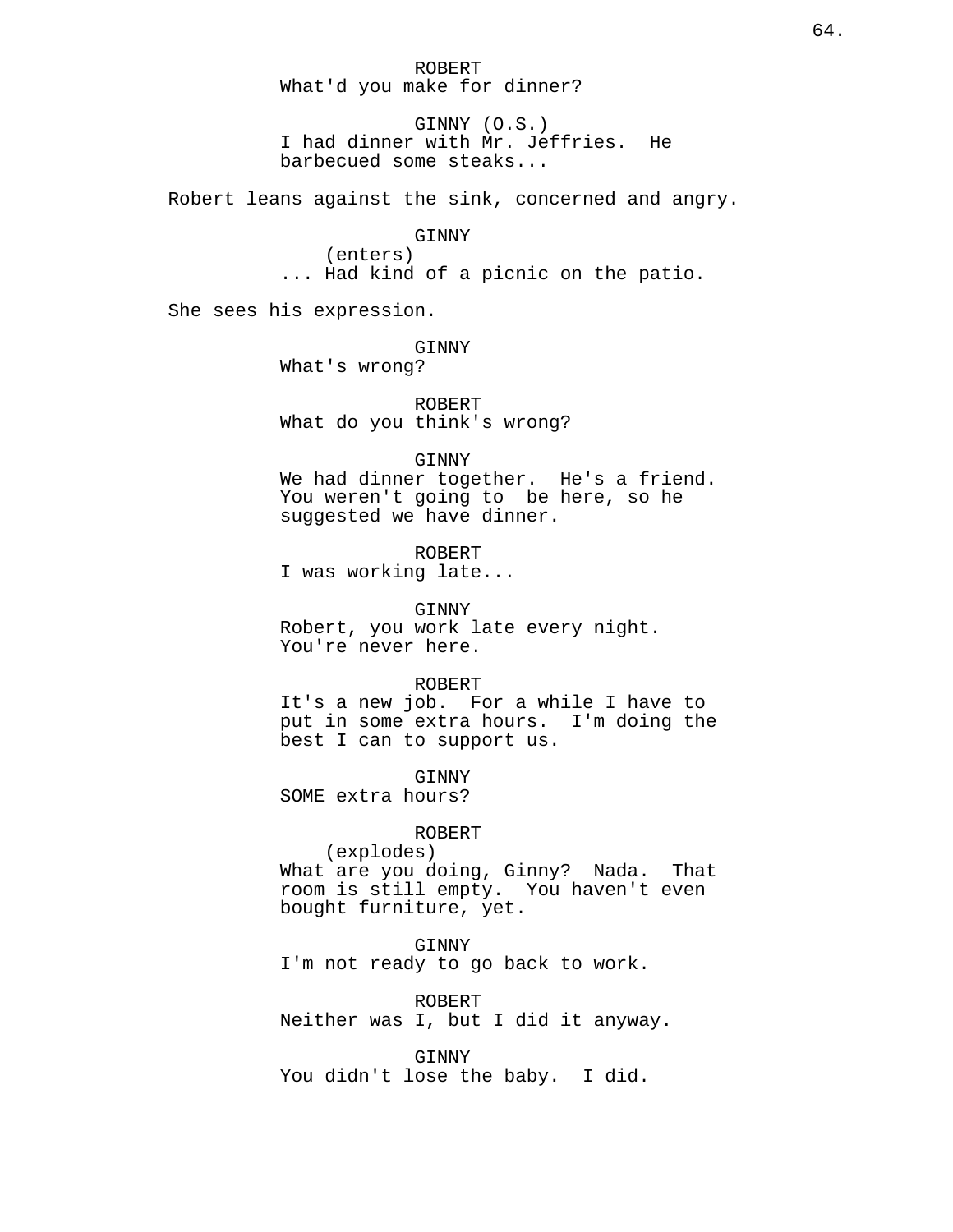#### ROBERT

Is this all about you? I thought we were in this thing together. 'Til death do us part.

GINNY

We haven't been together since we moved in. You've been at work.

### ROBERT

Supporting us. Paying for this apartment. Paying for you to sit out by the pool smoking your cigarettes and working on your tan.

GINNY

You don't understand.

ROBERT

You think the miscarriage didn't effect me, too? It was MY son. Our son.

GINNY

You act as if nothing happened.

## ROBERT

Someone has to be in control. Someone has to earn a living. Someone has to hold this marriage together.

#### GINNY

You aren't doing a very good job.

### ROBERT

But I'm working at it. Why was I elected to be the strong one? Why am I supposed to offer my emotional support to you? Who's giving me any support? I come home, I want you to be here for me.

GINNY

You're never here for me.

ROBERT

But Jeffries is? Are you sleeping with him?

GINNY How dare you ask me that.

She turns away, but he grabs her.

ROBERT Answer me: Are you having an affair?

### GINNY

No.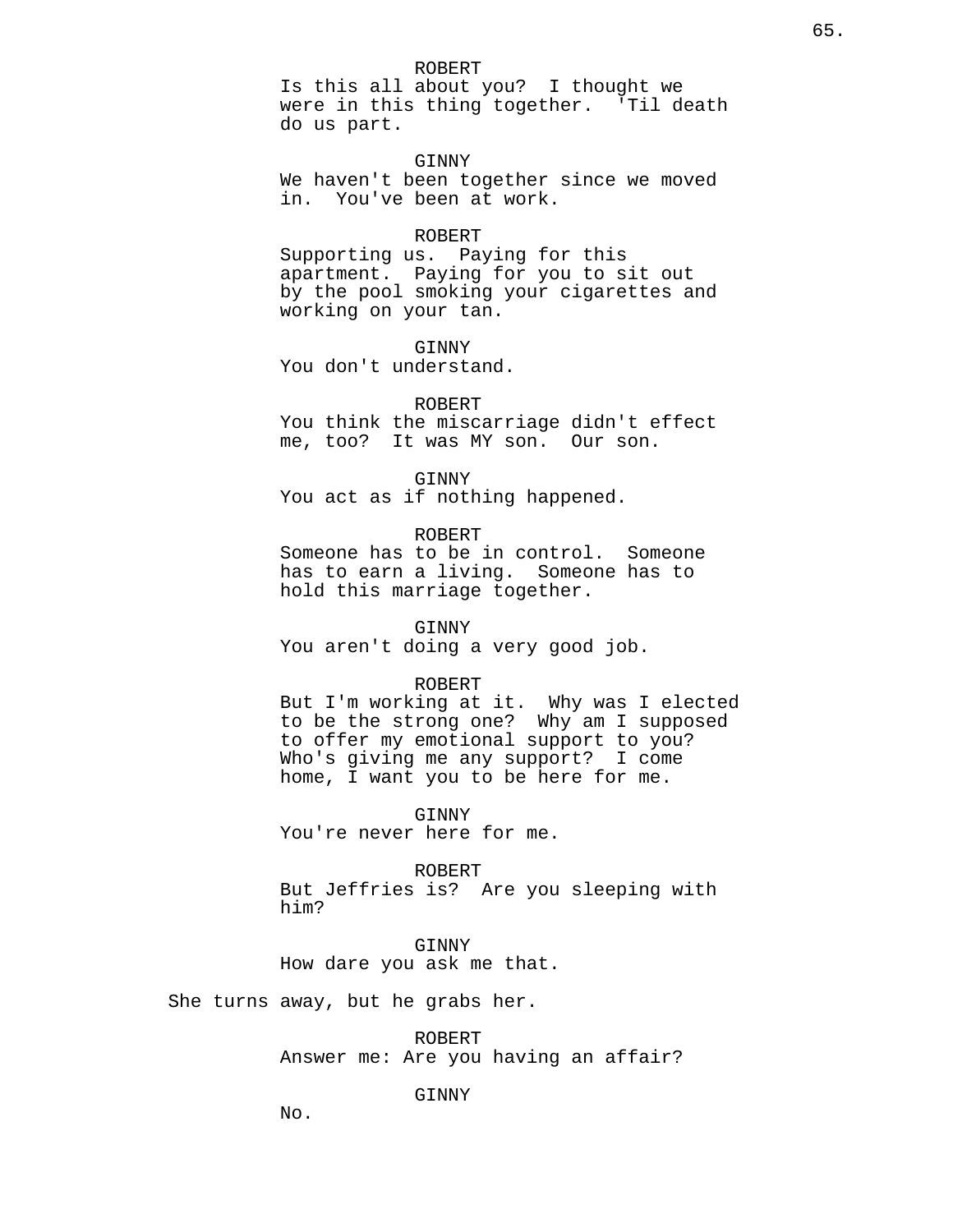As soon as Robert lets go of her, she bolts into the bedroom.

#### **INT. ROB & GINNY'S MASTER BEDROOM -- NIGHT**

Ginny locks the door behind her, leaning against it. The doorknob rattles.

> ROBERT (O.S.) Ginny. Unlock the door.

The knob rattles again.

ROBERT (O.S.)

Ginny?

Tears in Ginny's eyes. Her marriage really is falling apart. She is alone.

#### **INT. ROB & GINNY'S LIVING ROOM -- NIGHT**

Robert sits on the couch, holding back tears. He looks at the mantle. It's empty.

> ROBERT She took down our wedding photo.

After a moment, he takes off his shoes, stacks the throw pillows on the sofa arm, clicks off the light. Goes to sleep.

#### **EXT. WOOLRICH ARMS COMPLEX -- NIGHT**

The light goes off in the Townsend's apartment.

Police tape still flutters around Helen's door.

On the other side of the complex, a silhouette framed in an apartment window looks out at the complex.

## **INT. JEFFRIES' APARTMENT -- NIGHT**

Jeffries steps away from the window, closes the shades. He's dressed entirely in black. A long sleeve black turtleneck leaves only his hands and face exposed.

Opens a cabinet by the door, grabs a ring of pass keys. Whistling, he leaves his apartment.

#### **EXT. WOOLRICH ARMS COMPLEX -- NIGHT**

Jeffries creeps through the complex like a shadow.

Police tape flutters outside Helen' apartment.

Jeffries pulls a scraper tool from his pocket and removes the police seal. Opens the door with pass keys.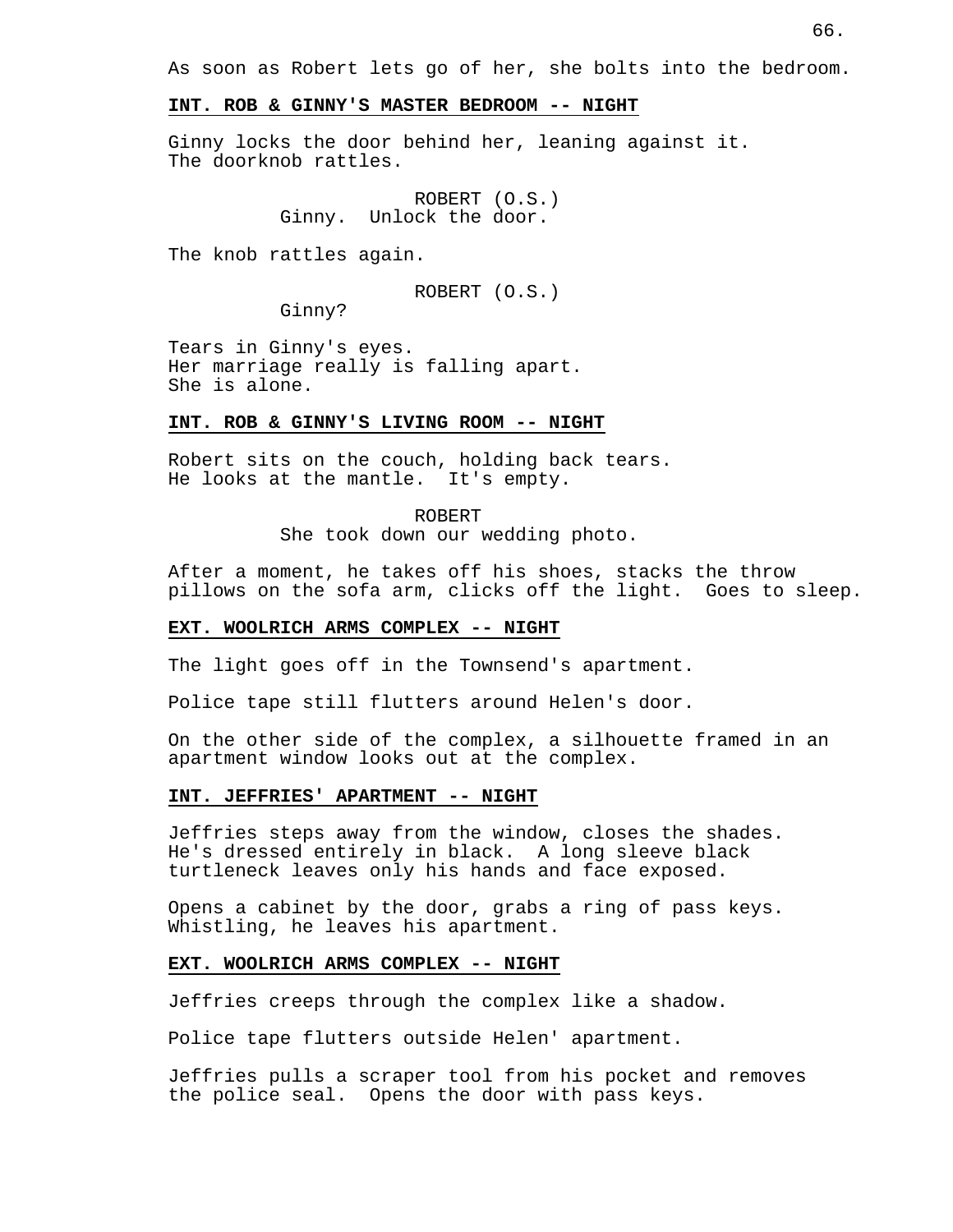#### **INT. HELEN'S APARTMENT -- NIGHT**

Still completely furnished, but the place feels empty. Dead. Vacant.

Jeffries creeps through the apartment, touching things.

IN THE KITCHEN

Jeffries looks in the garbage, frowning at a bouquet of discarded roses. Pulls out the card (unsigned) pockets it.

IN THE BEDROOM

Jeffries picks up a discarded pair of Helen's panties. Smells them, pockets them.

He searches her drawers, looking for trophies. Touching the property of a dead woman.

Searches her jewelry, finds a special pair of ear rings, pockets them. Removing anything that traces back to him.

## **EXT. WOOLRICH ARMS COMPLEX -- NIGHT**

Jeffries leaves Helen's, replaces the police seal.

Walks down the hall until he comes to another apartment door. Uses his pass keys to open it.

#### **INT. BYRON CRANE'S APARTMENT -- NIGHT**

Jeffries creeps into the apartment, silently closing the door behind him.

Crane's apartment is more feminine than Helen's. A painting on the wall shows a naked eight year old boy with angel's wings floating over a garden.

Jeffries sneaks through the apartment, touching things.

IN THE BEDROOM

Byron Crane sleeps in a frilly bed.

Jeffries creeps into the room, touching things.

Crane snorts and rolls over.

Jeffries stands very still for a moment. Waits for Crane to settle. Creeps deeper into the room.

He looks down at the sleeping nurse, crosses to the bathroom.

IN THE BATHROOM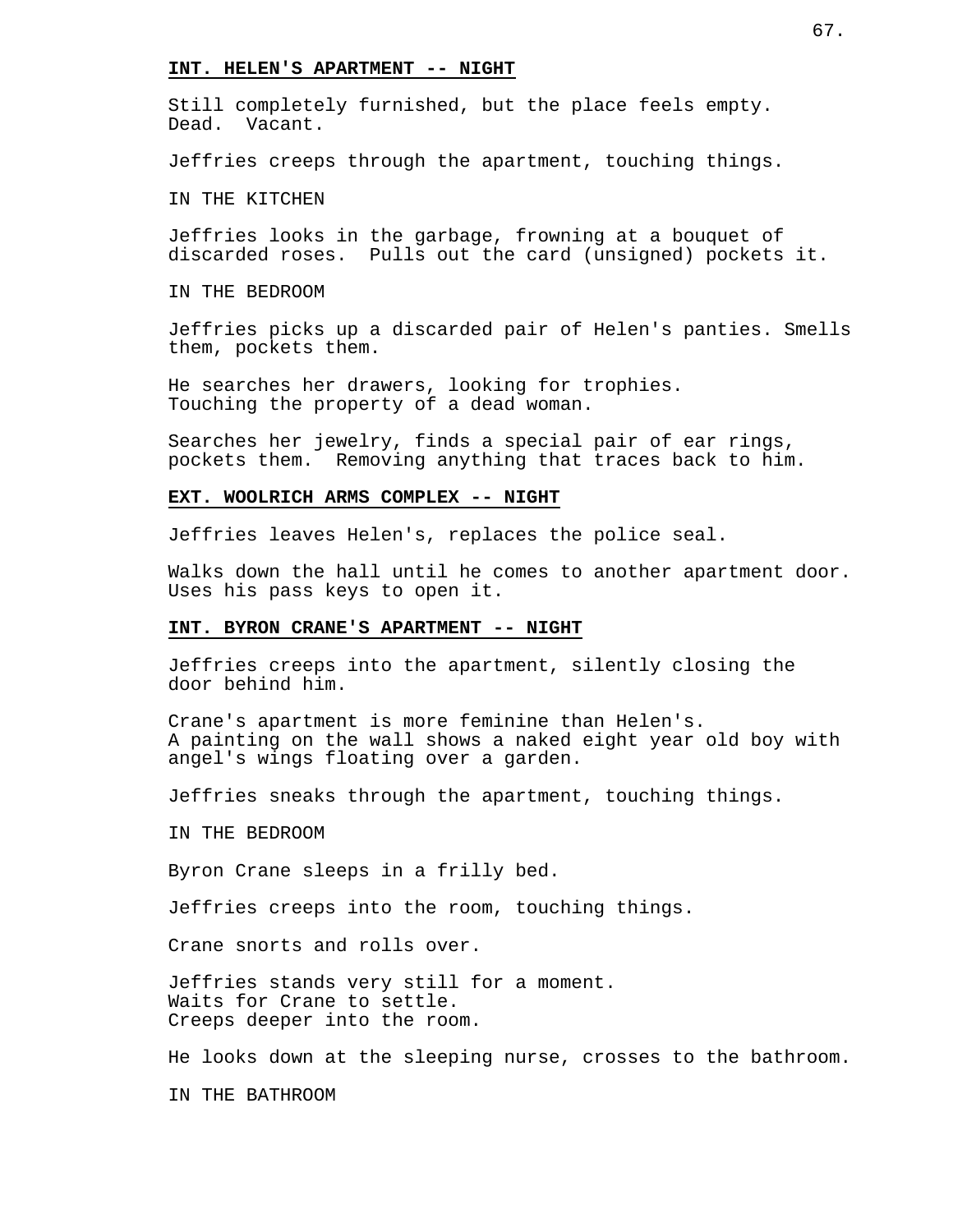Jeffries opens the medicine cabinet: it's filled with drugs. He examines the vials, each with a different patient name. Finds a couple he likes and pockets them.

Crane snorts again. Jeffries stands very still. Waits until Crane's breathing returns to normal.

Searches some drawers. Lots of make up products. Drawer #3 has vials of morphine and a bag of hypos. Jeffries pockets a couple of each. Sneaks past Crane and out of the apartment.

## **EXT. WOOLRICH ARMS COMPLEX -- NIGHT**

Jeffries relocks the door behind him and creeps down the hall to a small door marked with a high voltage sign. Uses his pass keys to unlock the door.

#### **INT. SERVICE ROOM -- NIGHT**

A water heater, master circuit breaker, cable box, electrical meters, gas meters in a cramped little room.

Jeffries squeezes past the water heater, into a...

#### **INT. SERVICE PASSAGE -- NIGHT**

A narrow passage between apartment units, filled with water pipes, electrical conduits, wiring: unusual for a residential building. No lighting, but pinpoints of illumination can be seen further down the passage.

Jeffries squeezes down the passage silently.

As he nears a pinpoint of light, the sounds of a shower. Jeffries stops, presses his eye against the source of light, and sees...

#### **INT. RICHMOND'S BATHROOM -- NIGHT**

Alice Richmond, the bird lady, showers. Through the shower door, we see her completely naked... without her eye patch.

Directly across from the shower: The big wall sized mirror.

#### **INT. SERVICE PASSAGE -- NIGHT**

Jeffries watches her from behind the mirror, gets bored, moves to the next point of light. Presses his eye against the door peephole installed in the wall, sees...

#### **INT. ARBOGAST'S BEDROOM -- NIGHT**

Arbogast sits up in bed in his boxer shorts, drinking beer and watching the Spice Channel.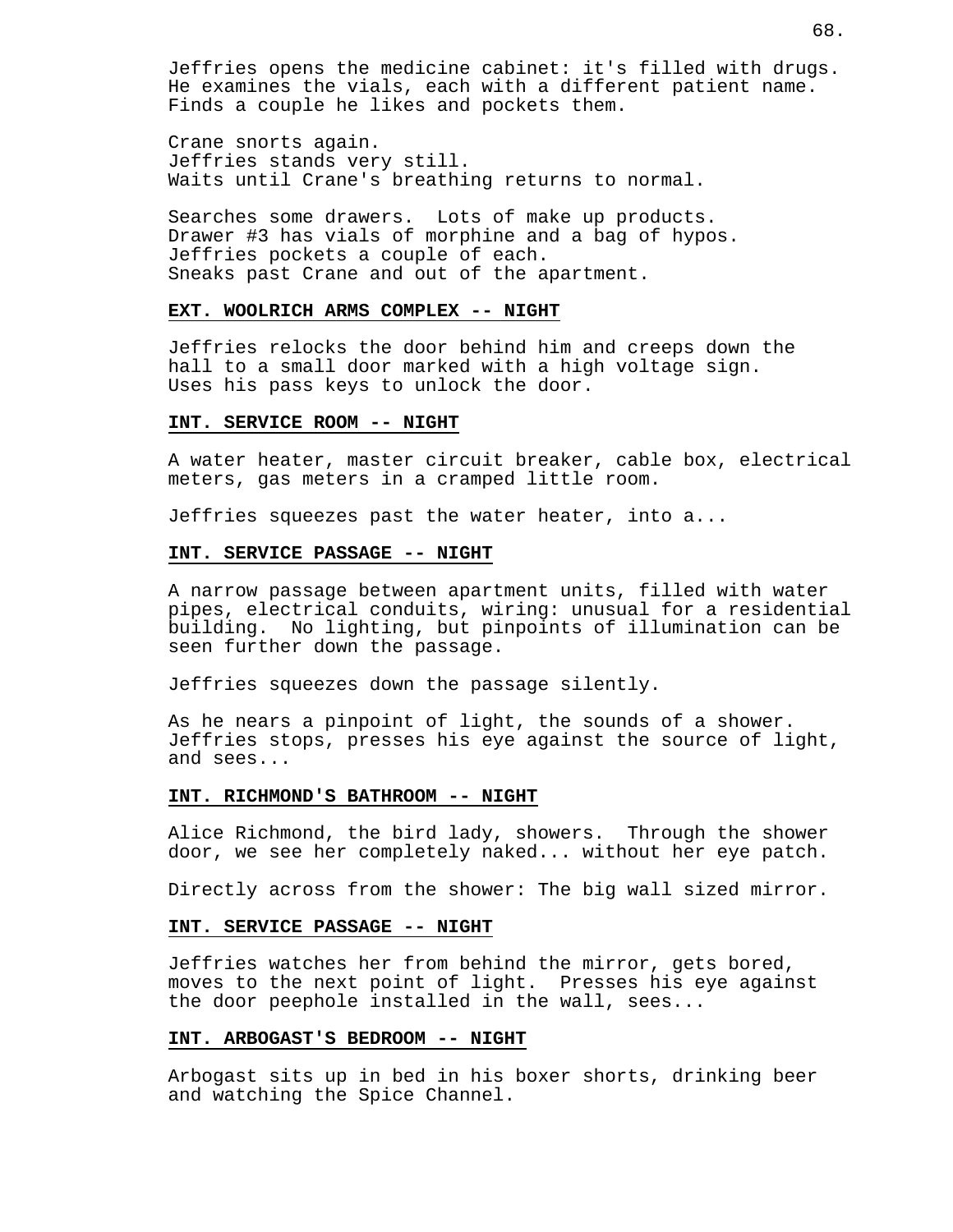#### **INT. SERVICE PASSAGE -- NIGHT**

Jeffries pulls away from the point of light, squeezes down the passage, around a corner, to the next viewing port.

#### **INT. ROB & GINNY'S MASTER BEDROOM -- NIGHT**

Ginny sleeps alone in the bed, unaware that Jeffries is watching her every move from behind the wall sized mirror. Alone... Robert sleeping on the sofa.

#### **INT. SERVICE PASSAGE -- NIGHT**

Jeffries smiles as he watches Ginny sleep. She is his.

#### **INT. LAUNDRY ROOM -- NIGHT**

The collage has taken over the entire bulletin board, overflowing onto the wall. Like a cancer of insanity.

Babies, goats, naked clowns, spanking, golfers, hats.

BAM! BAM! BAM!

## **EXT. WOOLRICH ARMS APARTMENTS -- MORNING**

BAM! BAM! BAM!

Jeffries pounds nails savagely, repairing the fence.

Robert leaves his apartment for work, looks over the railing at Jeffries. Anger, jealousy on his face.

#### **EXT. PATIO AREA -- MORNING**

Robert gets to the base of the stairs, will have to pass Jeffries on his way out of the complex.

With every step closer, anger builds. This guy may be sleeping with his wife.

BAM! BAM! BAM! The hammer pounds, so does Robert's heart.

Robert stops a couple feet away from Jeffries. Jeffries looks up, hammer in hand.

> JEFFRIES Something I can do for you, Townsend?

> > ROBERT

Maybe.

JEFFRIES Want a beer? Or is it too early for you?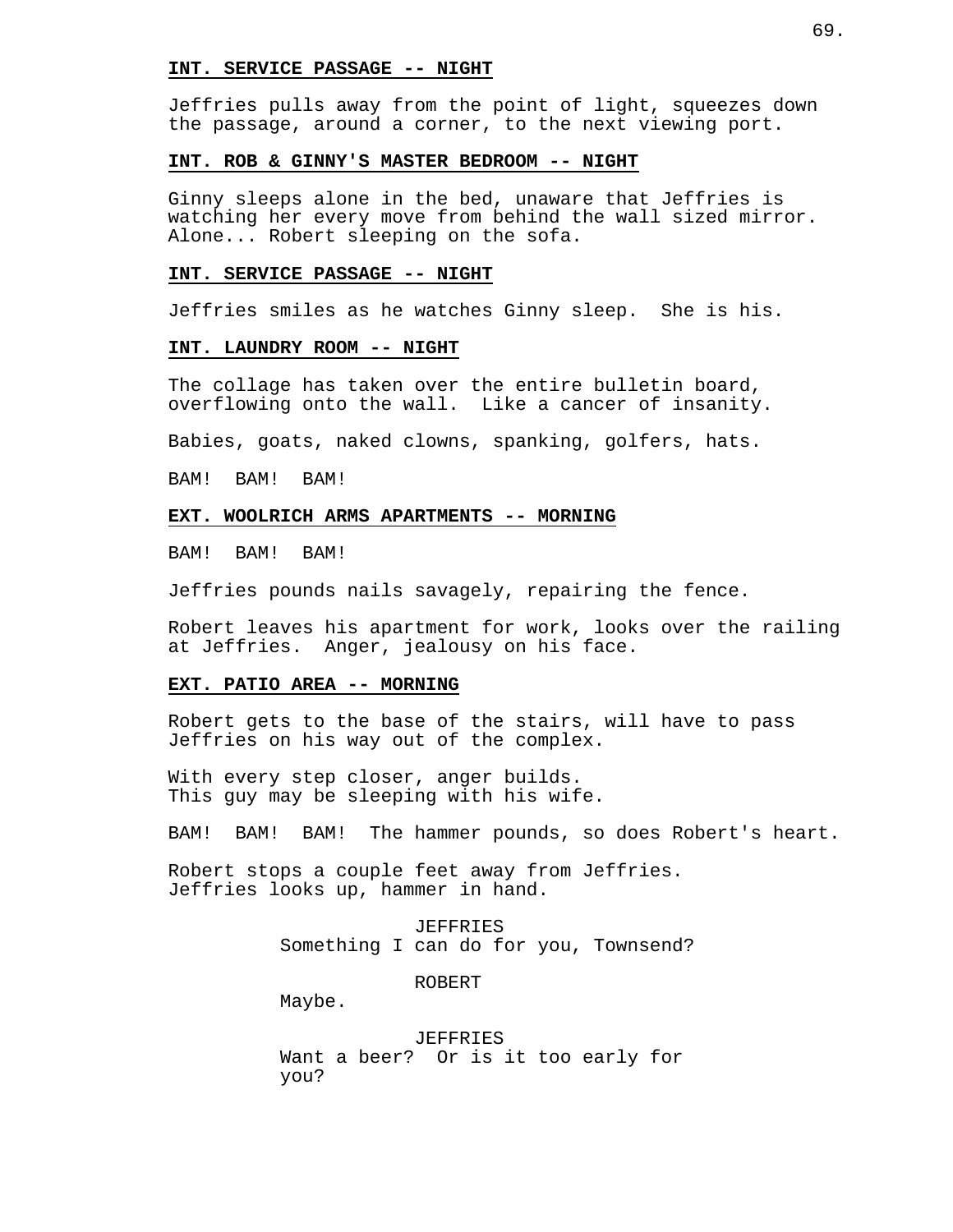ROBERT (awkward) No... Look, Ginny said you had dinner together last night.

JEFFRIES That's right. Out at the barbecue.

Jeffries pushes it.

JEFFRIES

Wine, moonlight, music. Your wife's a pretty good dancer.

ROBERT

You danced with her.

JEFFRIES It's the way to romance, according to Fred Astaire.

ROBERT Did... did you kiss her?

JEFFRIES (offended) Are you accusing me of sleeping with your wife, Townsend? Are you?

Jeffries, hammer in hand, advances. Robert steps back.

JEFFRIES

Are you?

ROBERT No... That's not what I'm saying.

JEFFRIES

(smiles) Because I did. That's a hot little woman you've got there. You ought to pay more attention to her. Her mouth was all over me... She do that with you?

Robert's hand turns into a fist and he gets ready to swing.

ROBERT You son of a bitch.

JEFFRIES

You going to hit me? (throws hammer aside) Come on. Give me your best shot.

Jeffries dares him, looking for an excuse to beat him up. To best him. To prove himself the superior MAN.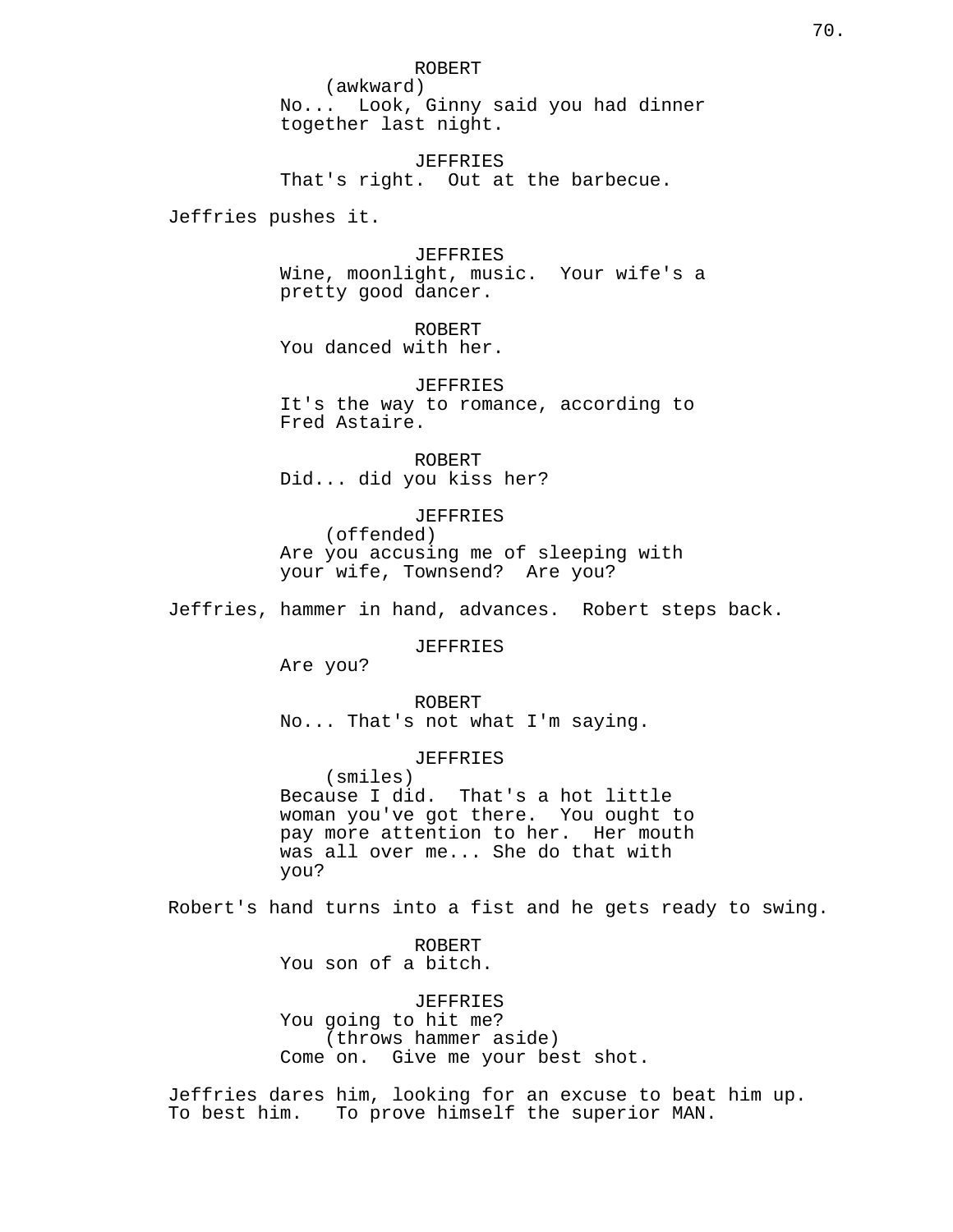Robert lowers his fist, turns it back into a hand.

JEFFRIES (laughs) She's right. You're gutless. You really don't give a damn about her. (grabs hammer) What a looser.

ROBERT You didn't sleep with her.

**JEFFRIES** I didn't? Why don't you ask her? Ask your sweet little Ginny.

Robert storms away... Jeffries laughs, goes back to hammering:

Bam! Bam! Bam!

Robert blasts up the stairs, heart pounding:

Bam! Bam! Bam!

## **INT. ROB & GINNY'S LIVING ROOM -- DAY**

The door bursts open, Robert throws his briefcase across the room, goes looking for Ginny. Heart pounding like crazy.

#### **INT. ROB & GINNY'S MASTER BEDROOM -- DAY**

Ginny, dressed in her two piece, beach wrap, dark glasses, cigarettes, doesn't even make it out to investigate. Robert grabs her, pushes her back into the bedroom.

> GINNY Why aren't you at work?

ROBERT A little early for sunbathing.

GINNY Are you sick? Is something wrong?

ROBERT I was just chatting with Mr. Jeffries.

GINNY

What about?

ROBERT Oh, just man talk. I asked him if you two've been having an affair.

Takes off her sun glasses, can't believe he's such an idiot.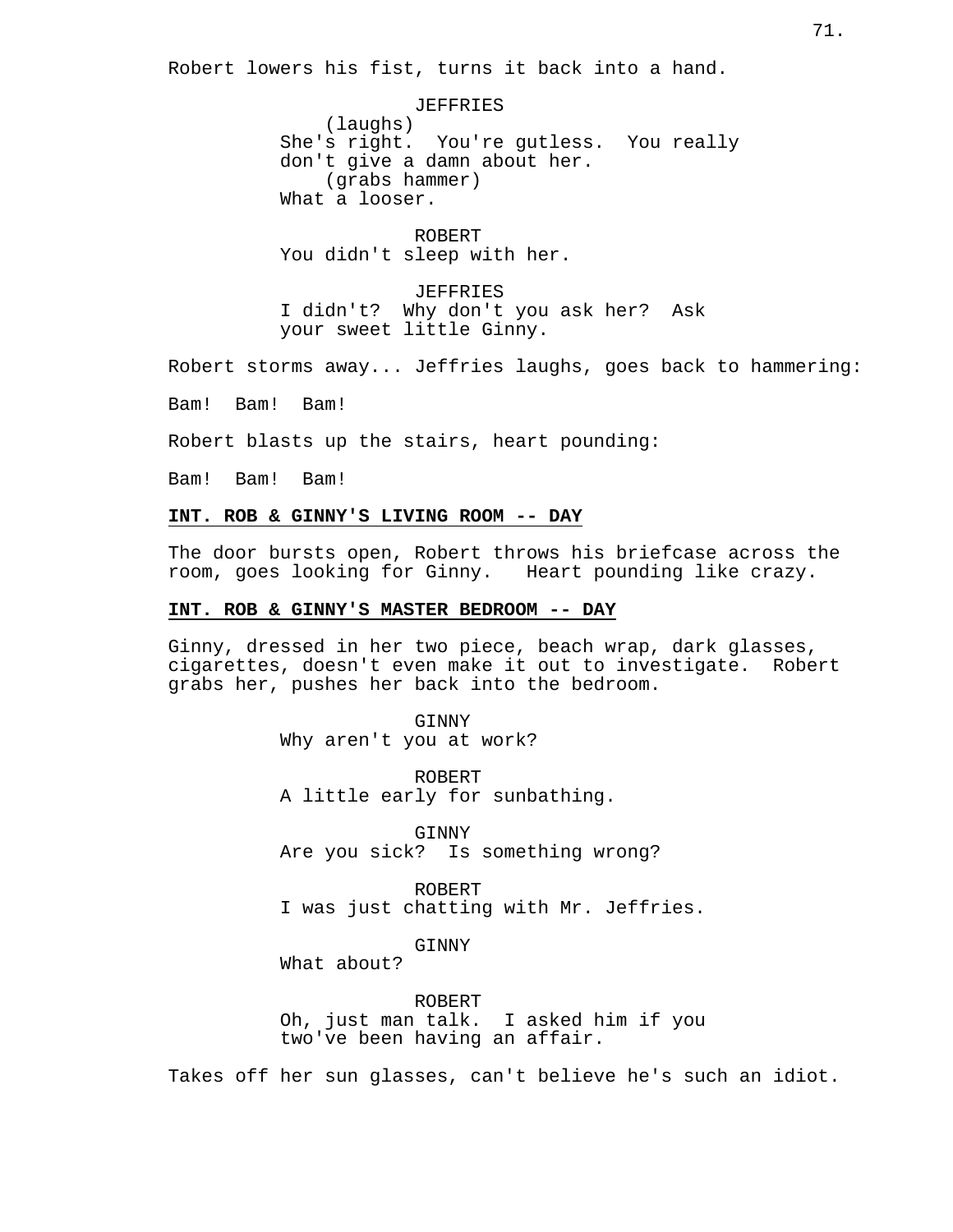GINNY

Oh, Rob.

ROBERT You want to know what he said?

## GINNY

No, Robert.

# ROBERT

He confessed. Said you were sleeping together. Called you a hot little number. Described some of things you did together in bed...

GINNY

That's preposterous!

ROBERT Why would he say that? I mean, what would he have to gain by lying?

GINNY He's crazy... has some sort of macho complex...

ROBERT Did you sleep with him?

GINNY How can you ask me that?

Robert grabs her roughly, manhandling her.

ROBERT

Did you?

GINNY I don't believe this. You're going to take his word over mine.

#### ROBERT

Why would he lie, Ginny? Just answer me that. What possible reason would he have to say he's sleeping with you if he isn't?

**GINNY** You don't trust me.

ROBERT Just tell me the truth.

She pulls away, looks him right in the eye...

GINNY I didn't sleep with him.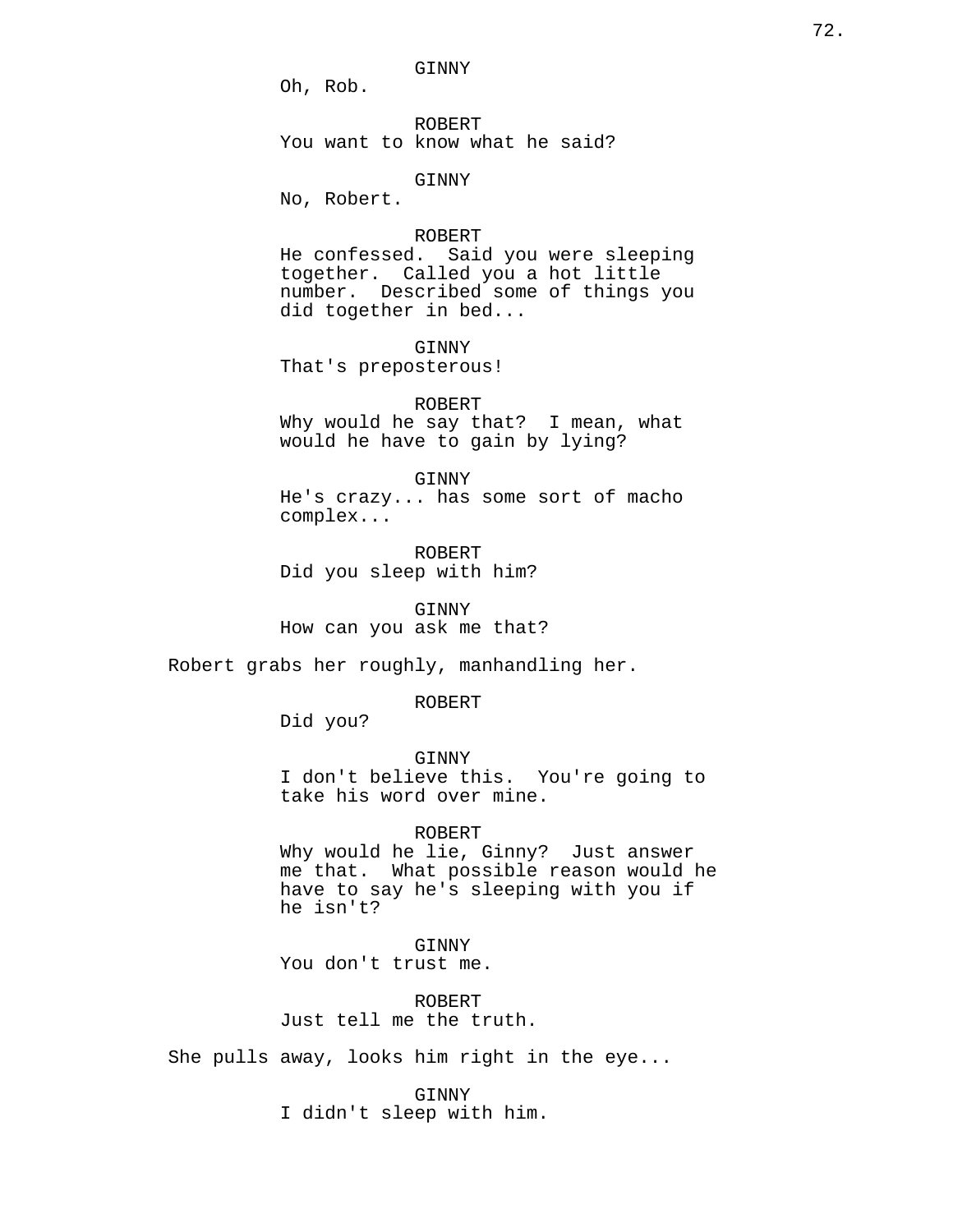Leaves the bedroom.

Robert sees his reflection in the wall sized mirror - a chump and loses control. Hauls off and punches his own face. Pummeling the mirror until it shatters, cutting his fist.

He examines his bloody hand for a moment, still angry.

#### **INT. ROB & GINNY'S LIVING ROOM -- DAY**

Ginny looks out the window at Jeffries cleaning the pool. She hears Robert enter, doesn't turn to face him.

> GINNY Doesn't this marriage mean anything to you?

ROBERT I'm not the one fooling around with the landlord. Did he offer you reduced rent or something?

GINNY I can't believe you're joking about this. You really don't care, do you?

ROBERT Did you sleep with him?

No response. Robert grabs her again, spins her around.

ROBERT Answer me: Did you?

GINNY

No. We were dancing, he kissed me...

Robert lets go, isn't sure he wants to hear what's next.

GINNY

I kissed him back. It was... very romantic. I could have slept with him but I didn't. Doesn't that tell you something?

ROBERT He says you did.

GINNY You trust the landlord more than you trust me. You're going to believe some malicious lie he told you.

ROBERT

Ginny...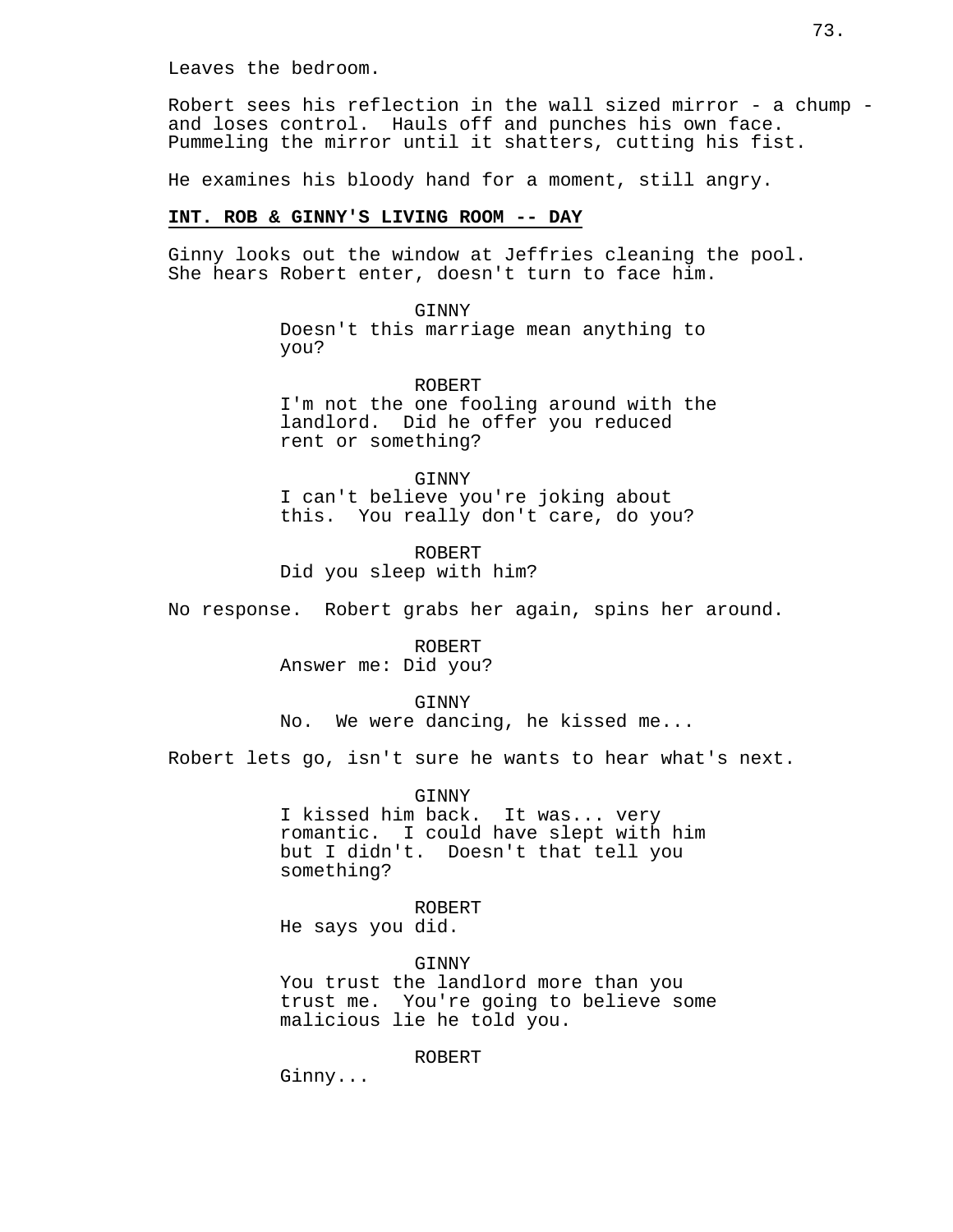When did you stop trusting me? Was it the miscarriage?

ROBERT

No.

(maybe)

## GINNY

I lost my son. He was growing inside of me. Part of me. Now he's dead.

## ROBERT

He was MY son, too. Do you think it didn't hurt? That I didn't care?

GINNY

All I had to do was hang on to him. Hold him inside of me for nine months. But I couldn't...

#### ROBERT

Ginny, you have to get on with your life. That's why we moved here, a new beginning. A second chance.

GINNY

I tried to start over, it didn't work.

# ROBERT

That room is still empty. You never even bought the furniture. We're supposed to be partners, here, but I'm doing all of the work.

#### GINNY

(gets in his face) No. You're using work as an escape.

## ROBERT

An escape from what? Responsibility? I'm the only one earning a living...

#### GINNY

And escape from me. From us.

#### ROBERT

What are you talking about?

#### GINNY

When was the last time we made love? Hell, when was the last time we had dinner together?

ROBERT

I've been busy.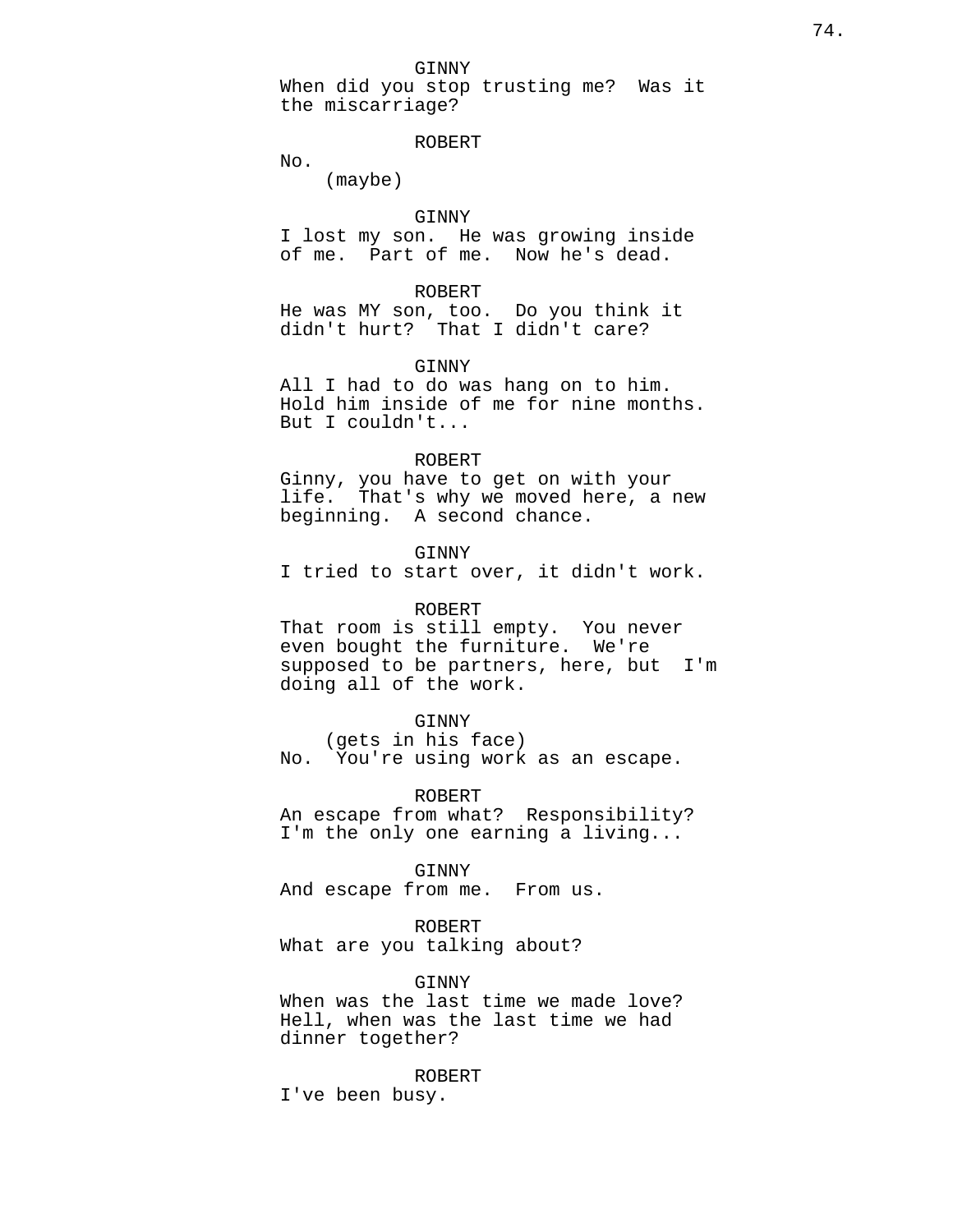#### GINNY

Too busy for me. Too busy for US.

#### ROBERT

I don't even know who you are anymore. The woman I married is dead, gone, reborn as Helen.

#### **GINNY**

You don't know what it's like. Trapped here, feeling the walls closing in, as if everyone is watching me, waiting for me to break down... go crazy.

## ROBERT

Ginny...

#### GINNY

I had to find some pattern, some regular activity that insulated me from... the past. Just like you with your job. My job became hanging out with Helen. And when she died...

Robert touches her gently.

ROBERT

I don't want to lose you...

#### GINNY

Listen to me... When we moved here, I thought it would change everything. And it did... Just not for the better.

#### ROBERT

I spent my whole life looking for you. Trying to find someone who brings coloring books to bed. Who knows all the words to the Partridge Family songs. Someone as crazy as I am. (beat) The perfect person.

Ginny touches him gently.

## ROBERT

I finally found her. It's you, Ginny. I don't want to lose you. I know I can never find a replacement. Never.

#### GINNY

We've spent too much time together... Good time. I don't want to lose you.

ROBERT I'm sorry, Ginny, so sorry.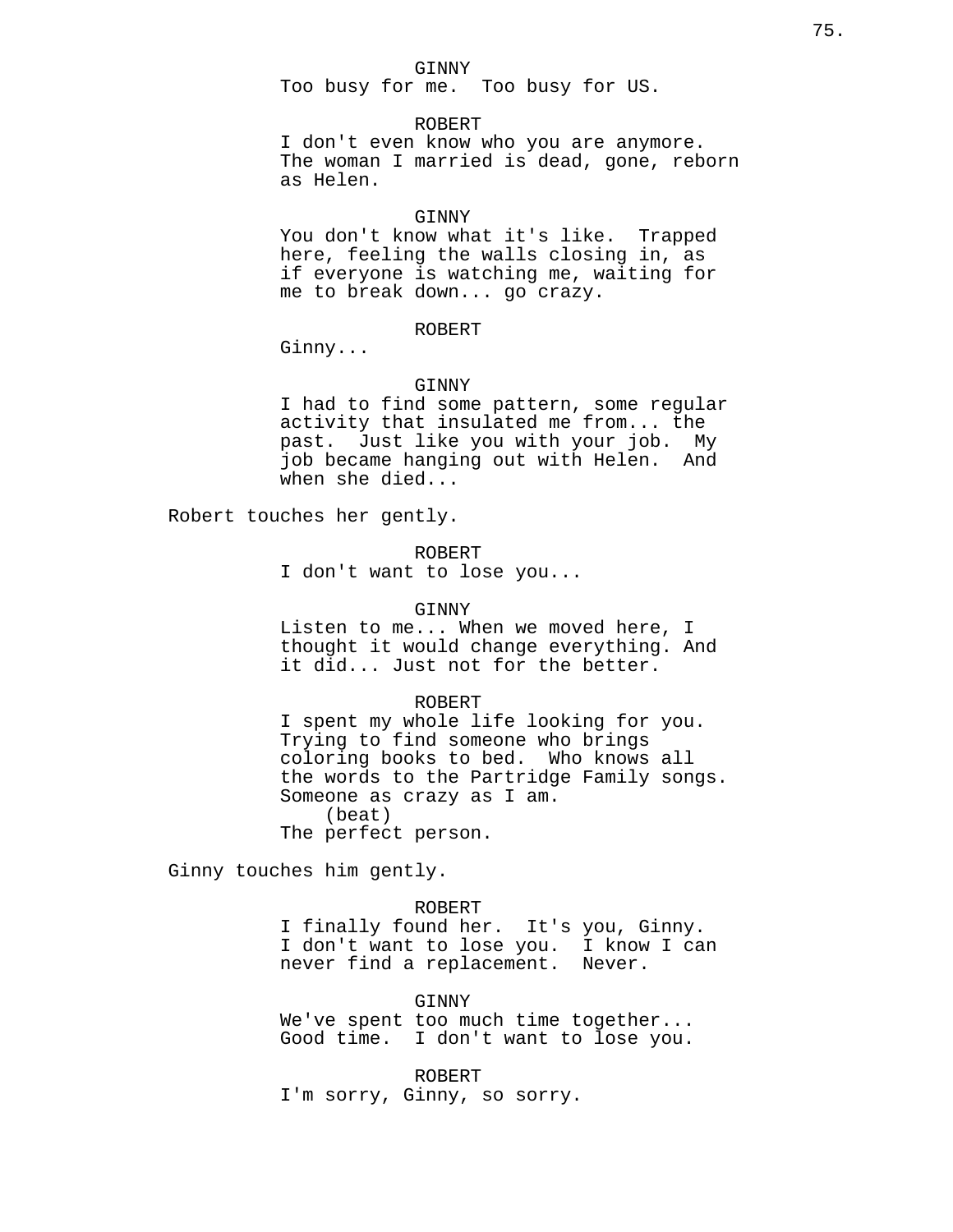They embrace. Holding each other. Giving each other strength. Finally kissing. Then the passion grows.

# **INT. ROB & GINNY'S MASTER BEDROOM -- DAY**

Siamese twins, joined at the lips, they enter the room.

ROBERT Watch the glass.

GINNY Hmmm. Seven years bad luck?

ROBERT Ten more years good luck.

GINNY

I like that.

They make it to the bed without parting. Ginny uses her feet to push off Robert's shoes. She pushes him onto the bed. They undress each other while continuing to kiss.

Ginny stops abruptly. Fear in her eyes.

GINNY

Robert...

ROBERT What's the matter?

GINNY Someone's watching us.

Robert sits up, follows Ginny's sight line to...

THE WALL

Where the broken wall mirror once was. A door peephole.

Robert grabs his shirt, goes to examine the peephole... Almost stepping on a shard of broken glass. Slips on his shoes.

The peephole looks just like the one of the front door. Robert tries looking through it.

GINNY

Robert?

ROBERT Nothing. Too dark.

When he pulls away, she takes a look. Can't see anything.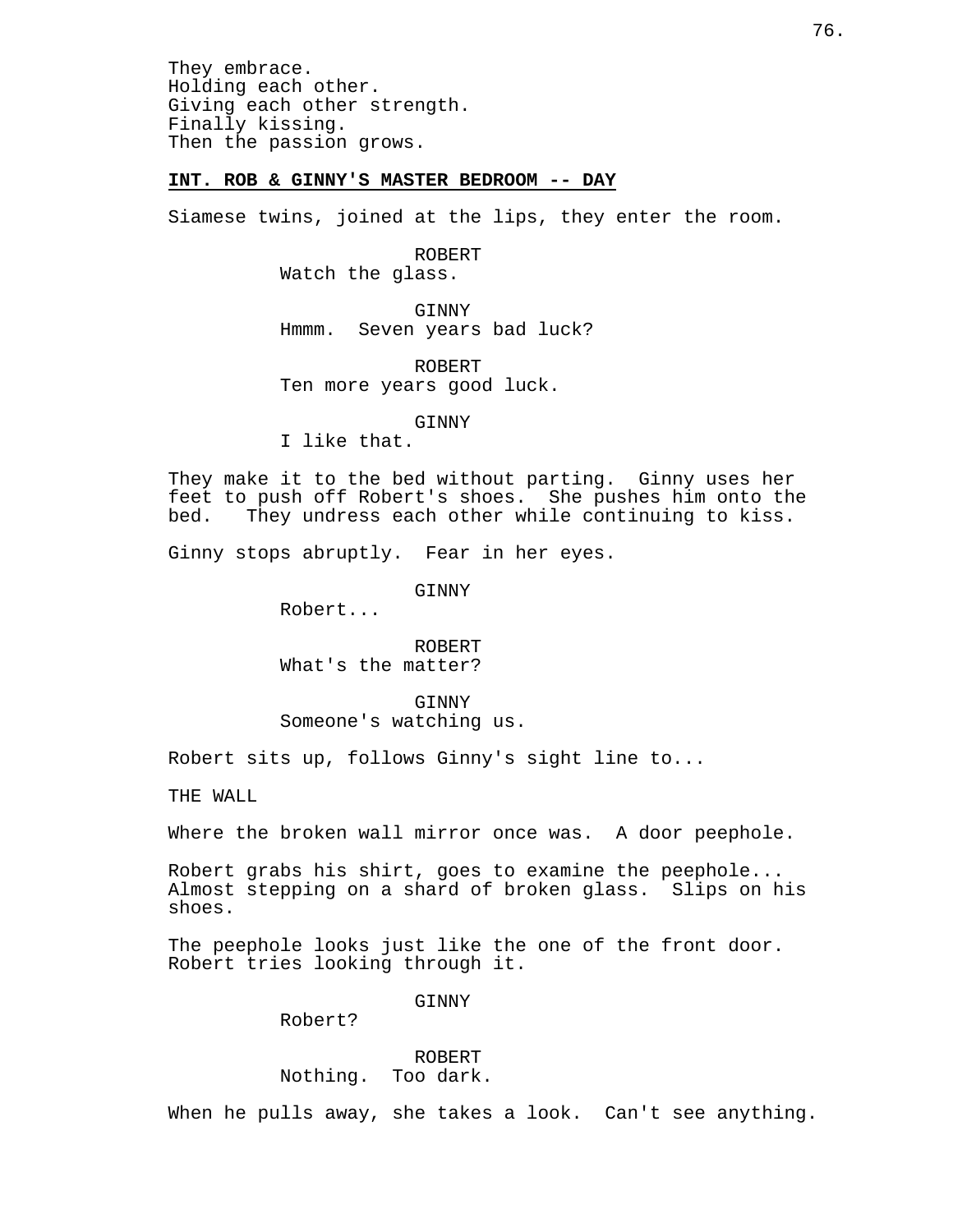GINNY It's Fremont. He's some kind of pervert. Watching us...

ROBERT It's not Fremont.

GINNY How do you know?

# ROBERT

Remember that sheet of hieroglyphics? I showed it to him, asked what it meant... He accused me of stealing it. Said someone's been breaking into his apartment and taking things.

GINNY Some of my things are missing... (beat) What made you ask Fremont about that nonsense?

## ROBERT

Strange things have been happening around here. After Mrs. Baily's murder... I was worried.

GINNY She wasn't the first.

# ROBERT

What do you mean?

#### GINNY

The people who lived here before us, the Prestons. The husband's accident? Hit his head in the pool and drowned. What if it wasn't an accident?

## ROBERT

You think someone is killing the tenants? Someone who lives here?

#### GINNY

There's no shortage of weirdos here.

## ROBERT

Tell me about it. That Richmond woman's a paranoid psycho. I think nurse Crane's hobby may be mercy killing. Doyle's a high tech peeping tom. Arbogast has a chip on his shoulder the size of Texas...

#### GINNY

Everyone has some crazy secret, some strange private world. A hidden life.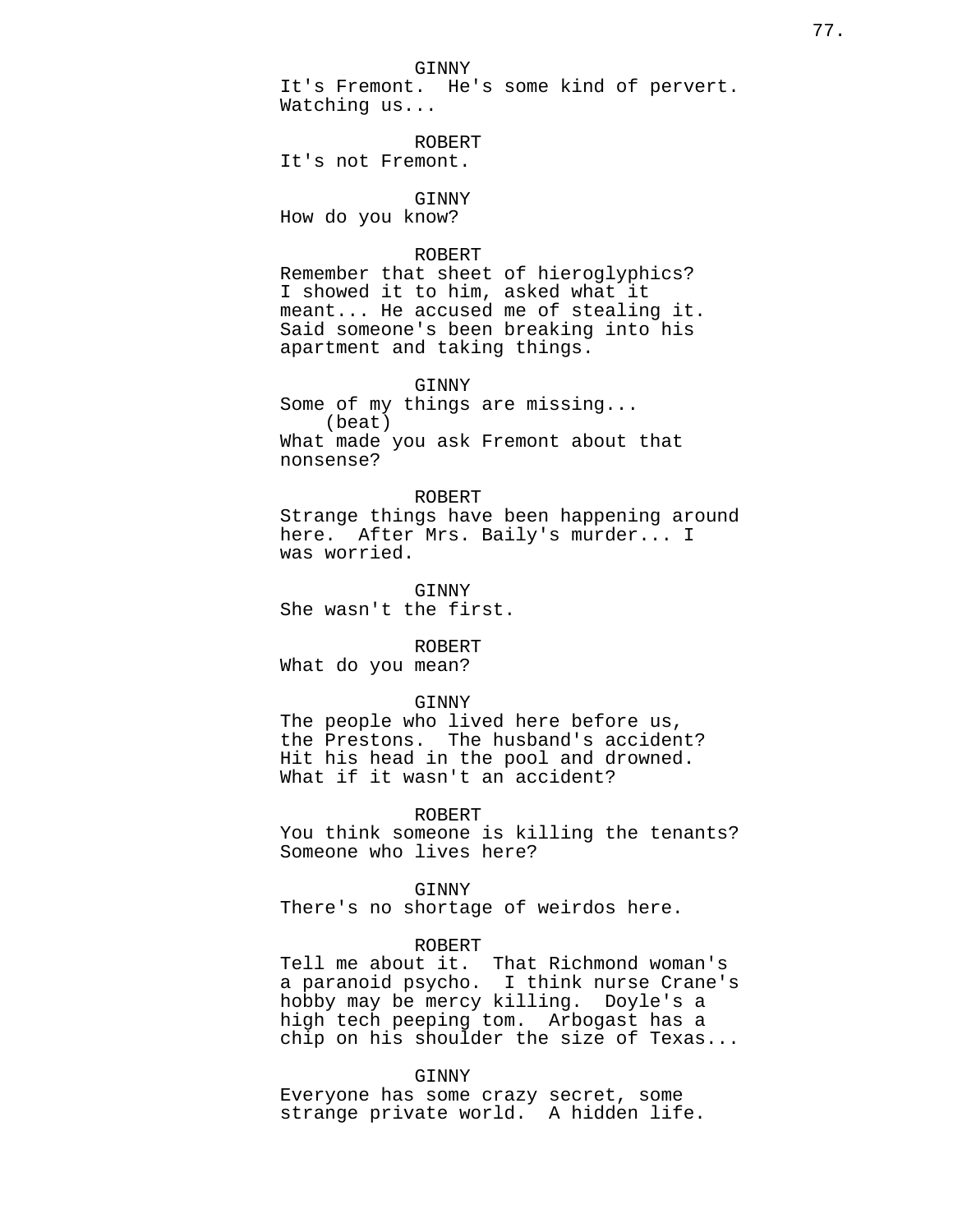ROBERT Maybe Arbogast is right, you watch people long enough, you're bound to see something strange.

Robert touches the peephole.

ROBERT Let's see where this leads. See what Mr. Fremont knows.

**GINNY** He's got classes, he won't be home.

ROBERT Good. We'll break in.

Robert grabs a screwdriver, Ginny grabs her robe, they leave.

#### **EXT. WOOLRICH ARMS COMPLEX -- DAY**

Ginny and Robert blast down the hall to Fremont's unit. Hearts pounding.

Robert gets to Fremont's door, notices Ginny is gone.

GINNY

Robert?

She's standing in front of the service door. Robert back tracks to stand beside her.

> GINNY What's in here?

ROBERT Let's find out.

Robert pries with the screwdriver until the lock pops.

He presses the door open slowly, looking inside.

# **INT. SERVICE ROOM -- DAY**

A water heater, master circuit breaker, cable box, electrical meters, gas meters in a cramped little room.

GINNY

Nothing.

## ROBERT

Wait a minute.

Robert squeezes past the water heater, into...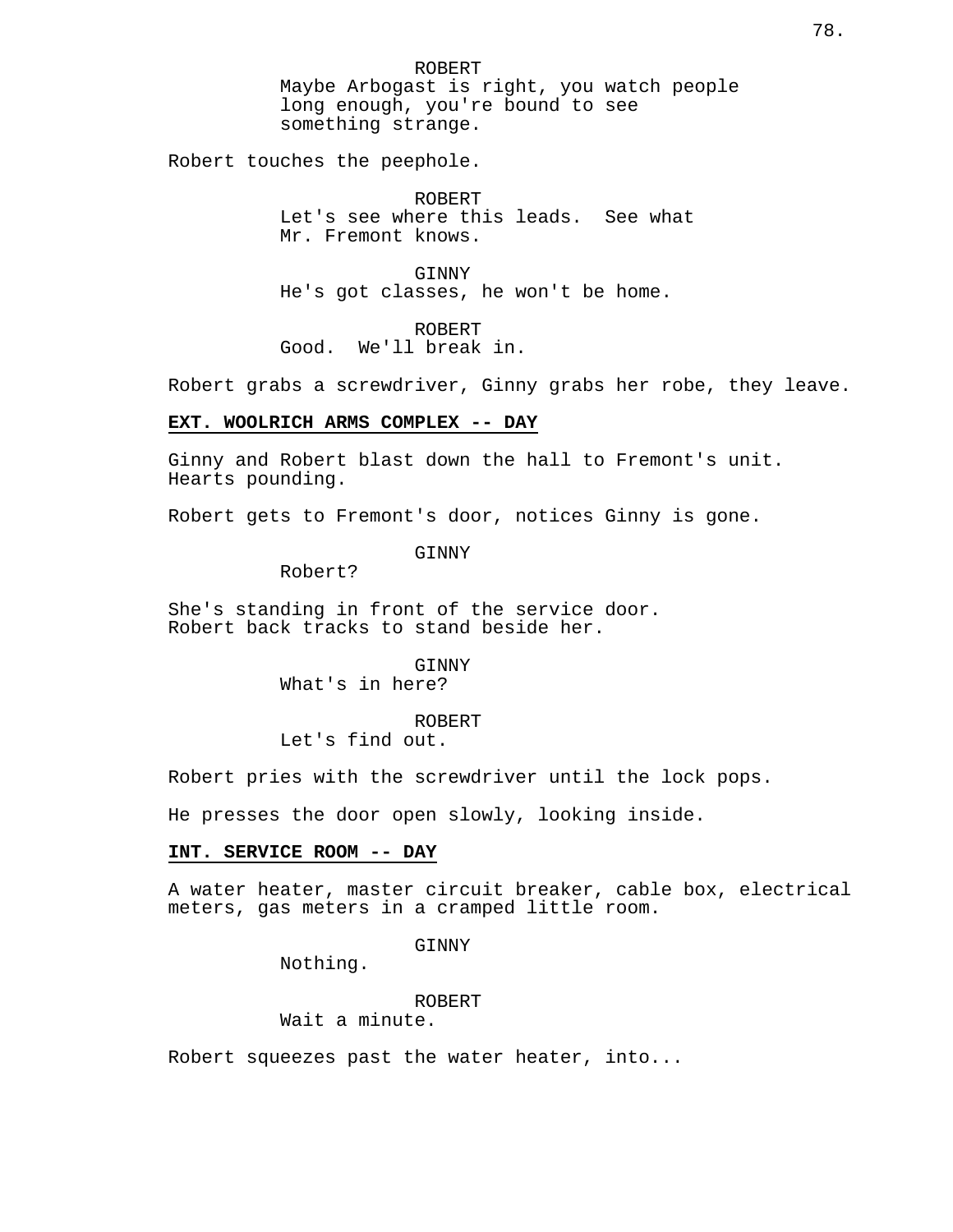## **INT. SERVICE PASSAGE -- DAY**

A narrow passage between apartment units, pinpoints of illumination can be seen further down the passage.

Robert and Ginny squeeze down the narrow passage to a pinpoint of light. When Robert looks through the peep hole, he sees:

#### **INT. ROB & GINNY'S MASTER BEDROOM -- DAY**

Their own bedroom.

## **INT. ROB & GINNY'S MASTER BEDROOM -- DAY**

Robert gives Ginny a look through the peephole.

GINNY Oh my God. He can see everything. He's watched us make love.

ROBERT

Not recently.

GINNY We have to call Detective Elwood.

ROBERT

Tell him what? Our landlord is a peeping tom? He sneaks into apartments when nobody's home and steals thing? They'll fine him a couple of hundred dollars and let him go.

#### **INT. SERVICE ROOM -- DAY**

GINNY But he killed Helen...

ROBERT

This doesn't prove that. If he's arrested as a peeping tom, he'll know we're on to him and destroy anything that ties him to Helen's murder.

GINNY

We can't just let him go...

ROBERT

We've got to find the evidence before he destroys it. Make sure Detective Elwood arrests him for murder.

**GINNY** 

How do we do that?

Robert takes the screw driver to the water heater, unscrewing a clamp and prying off one of the pipes.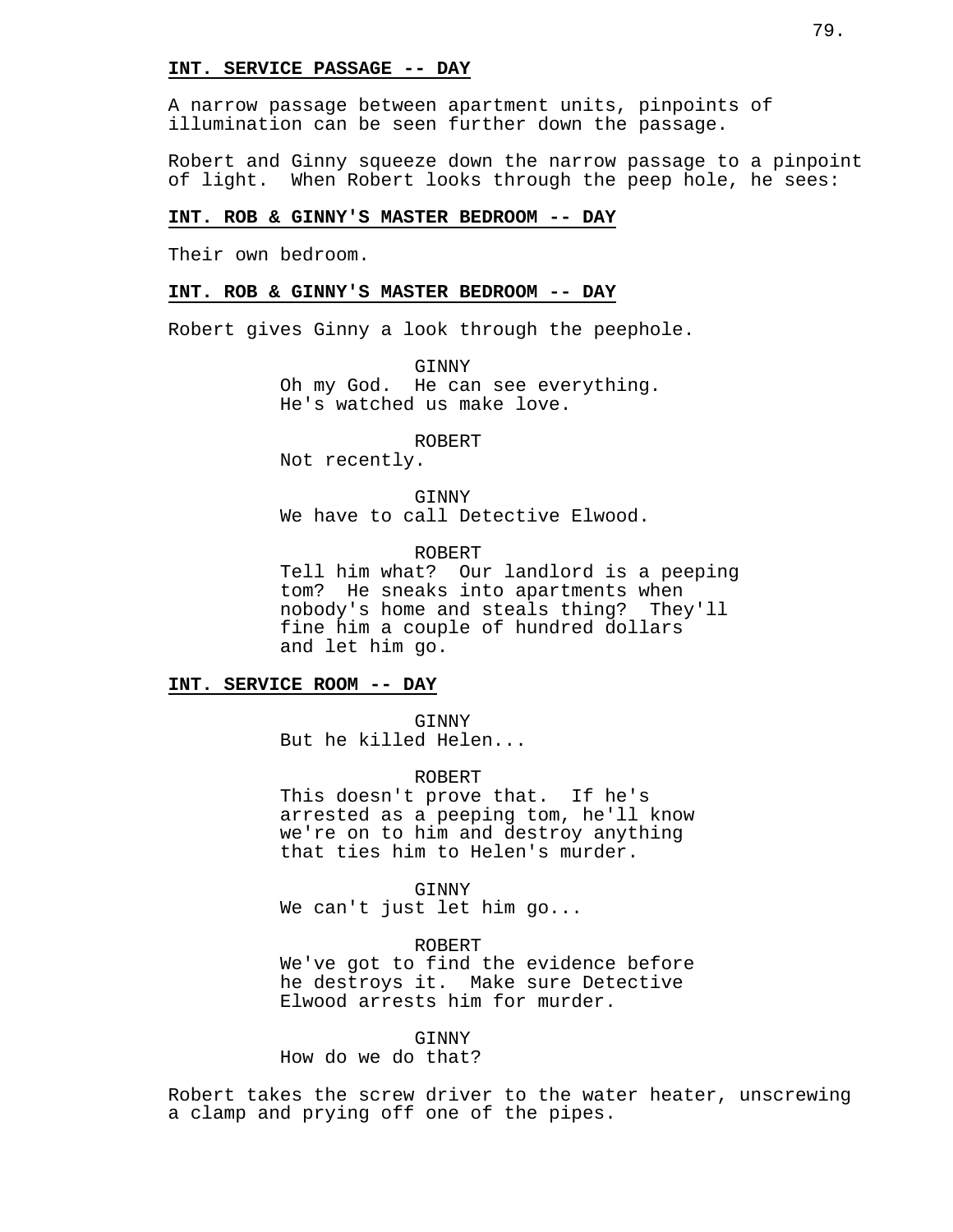Watch out.

Boiling hot water floods the room.

ROBERT

Now we wait...

Robert's hands are filthy, coated with rust, dirt, and grease.

# **EXT. WOOLRICH ARMS COMPLEX -- EVENING**

Night falls on the complex.

## **INT. RICHMOND'S BATHROOM -- EVENING**

Alice Richmond gets ready to take a shower... Can't get any hot water. She cranks the hot faucet.

No steam. Puts her hand into the water. Cold.

# **INT. ROB & GINNY'S LIVING ROOM -- EVENING**

Ginny looks out the window at the complex. A phone rings from one of the units. A minute later, Jeffries leaves his unit with his tool box.

#### **GINNY**

He's moving.

Robert enters, dressed entirely in black, armed with a flashlight and screwdriver. Latex gloves on his hands.

#### ROBERT

Let's go.

Robert and Ginny leave.

#### **EXT. SWIMMING POOL AREA -- EVENING**

Robert and Ginny watch from the shadows as Jeffries enters Richmond's apartment with his tool box.

> GINNY What should I do if he comes back?

ROBERT Yell? That's going to take him a while, I should be done before he is.

Ginny gives him a kiss, then Robert creeps to Jeffries unit.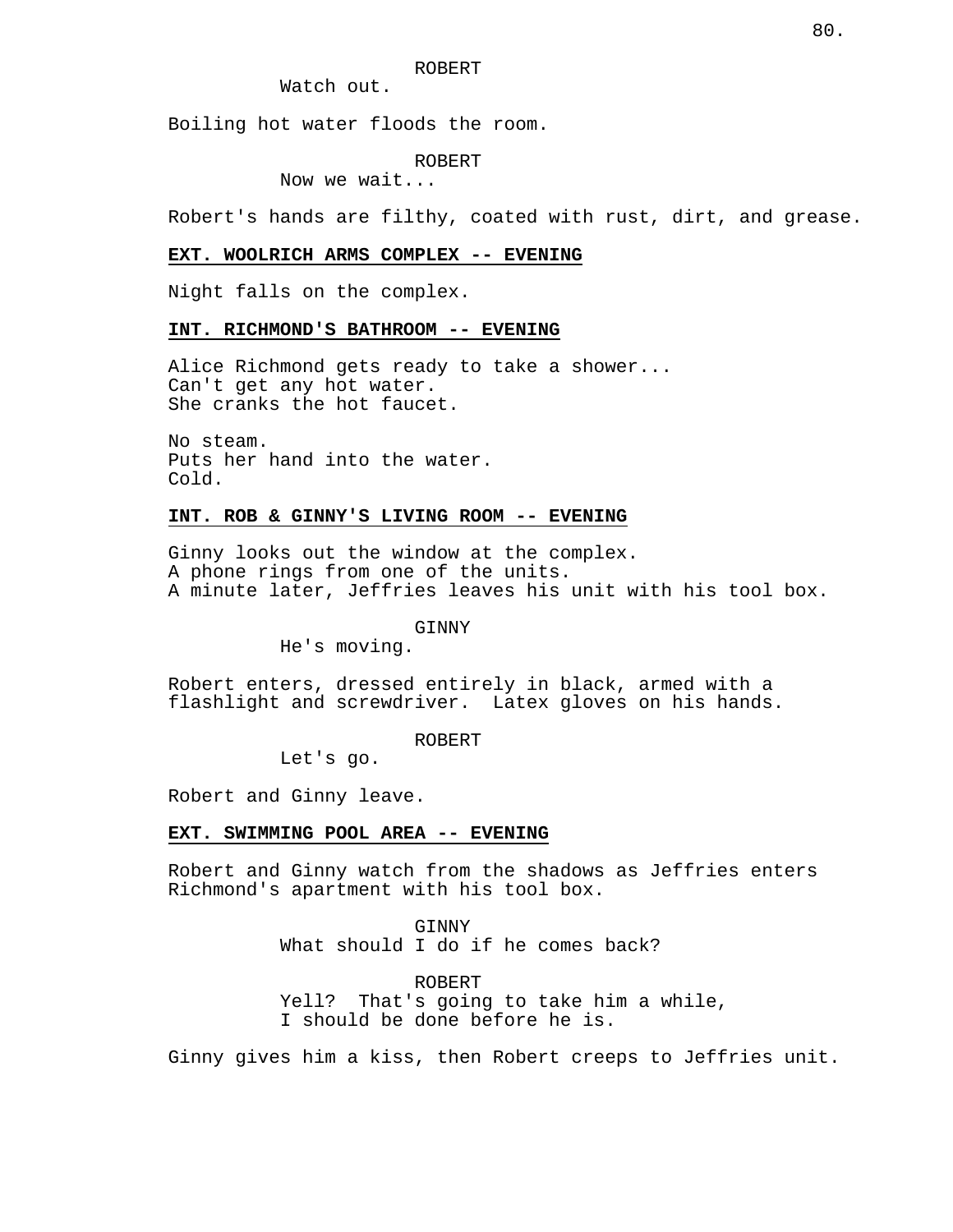#### **EXT. JEFFRIES' APARTMENT -- EVENING**

Robert uses the screwdriver to jimmy open the door.

#### **INT. RICHMOND'S BATHROOM -- EVENING**

Jeffries turns off the water.

#### JEFFRIES

Must be the water heater.

Alice Richmond holds her robe tightly closed, no peeking.

# **EXT. SERVICE ROOM -- EVENING**

Water from under the door.

## JEFFRIES

Damn.

Unlocks the door, enters the service room.

## **INT. JEFFRIES' APARTMENT -- EVENING**

Robert enters Jeffries' apartment, relocks the door. Rugged, masculine furnishings.

Robert clicks on the flashlight, searches for clues.

Looks under the sofa cushions, nothing. Opens all of the drawers of a desk: work related papers. Searches the entire living room and gets zilch.

# **INT. SERVICE ROOM -- EVENING**

Jeffries takes one look at the water heater and frowns.

JEFFRIES How the hell did that happen?

Turns off the water and opens his tool box.

# **EXT. SWIMMING POOL AREA -- EVENING**

Ginny looks from the service room where Jeffries is working, across the complex to Jeffries unit where Robert is searching.

#### **INT. JEFFRIES' APARTMENT -- EVENING**

IN THE KITCHEN

Robert opens kitchen cupboards, pulling out cereal boxes and shaking them. Looking for anything out of place.

ROBERT

(sotto) Where do you hide your secrets?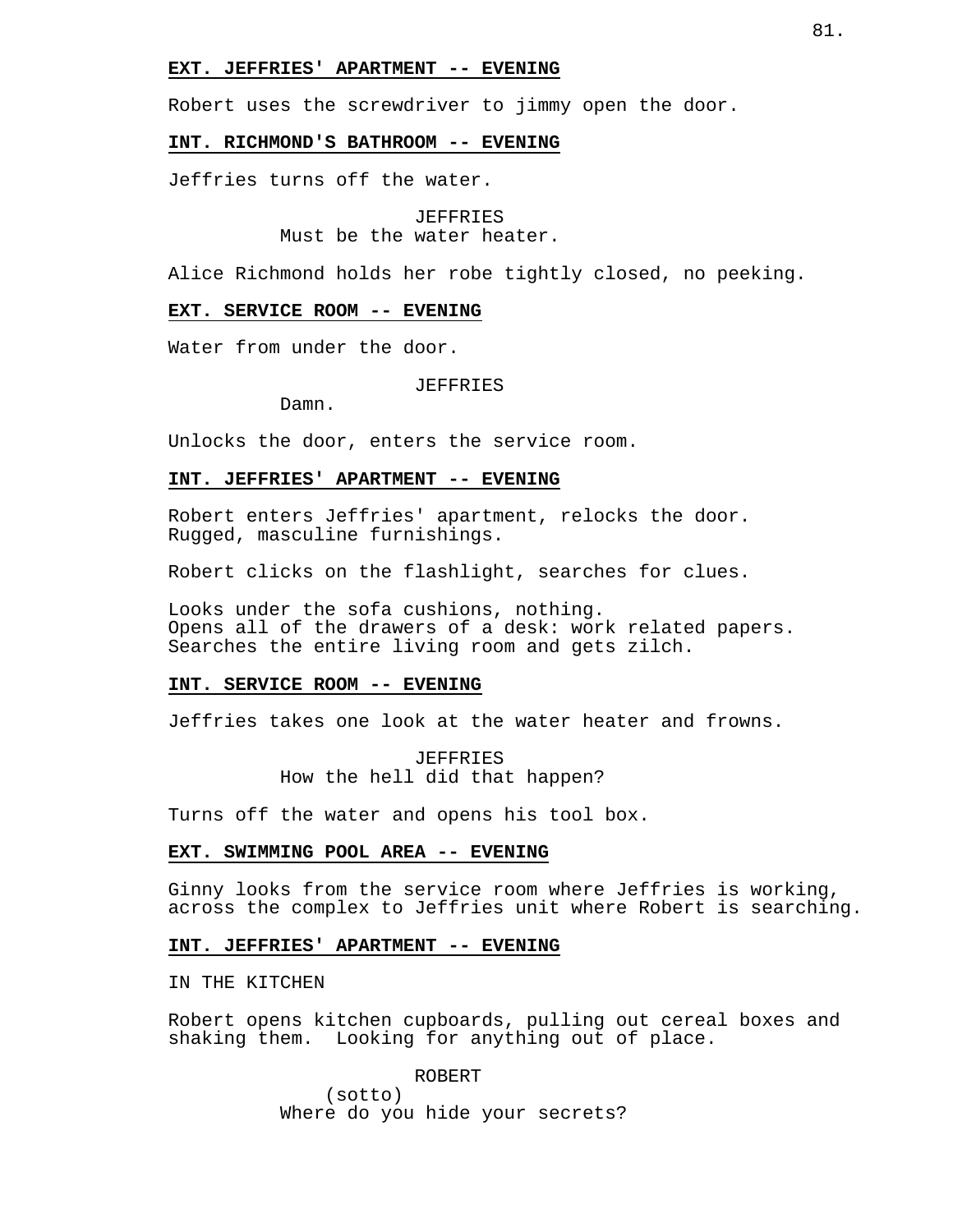He searches every cupboard and drawer in the kitchen, finds nothing, leaves the kitchen...

Bolts back in and opens the refrigerator door. He examines everything, giving some items a shake. Nothing.

The freezer is filled with foil wrapped packages. One labeled: Helen. A body part?

## ROBERT

Oh my God.

He carefully unwraps it, afraid of what it might be. Red liquid drips onto he floor. Drip. Drip. Drip.

Robert pulls back the foil to reveal...

#### ROBERT

Lasagna.

Rewraps it and tosses it back in the freezer, shuts the door.

# **INT. SERVICE ROOM -- EVENING**

Jeffries keeps fixing the water heater. Suspicious of the break.

# **EXT. SWIMMING POOL AREA -- EVENING**

Ginny keeps watch.

#### **INT. JEFFRIES' APARTMENT -- EVENING**

IN THE BEDROOM

Robert searches the closet, wastebaskets, under the bed. A night stand has a secret door.

> ROBERT What have we here?

Skin magazines. Bondage, some S&M material. Robert flips through one of them, frowns, replaces them.

IN THE BATHROOM

Robert searches the medicine cabinet, looks under the sink, in the toilet flush tank. Finds nothing criminal.

# **INT. SERVICE ROOM -- EVENING**

Jeffries almost has the water heater fixed.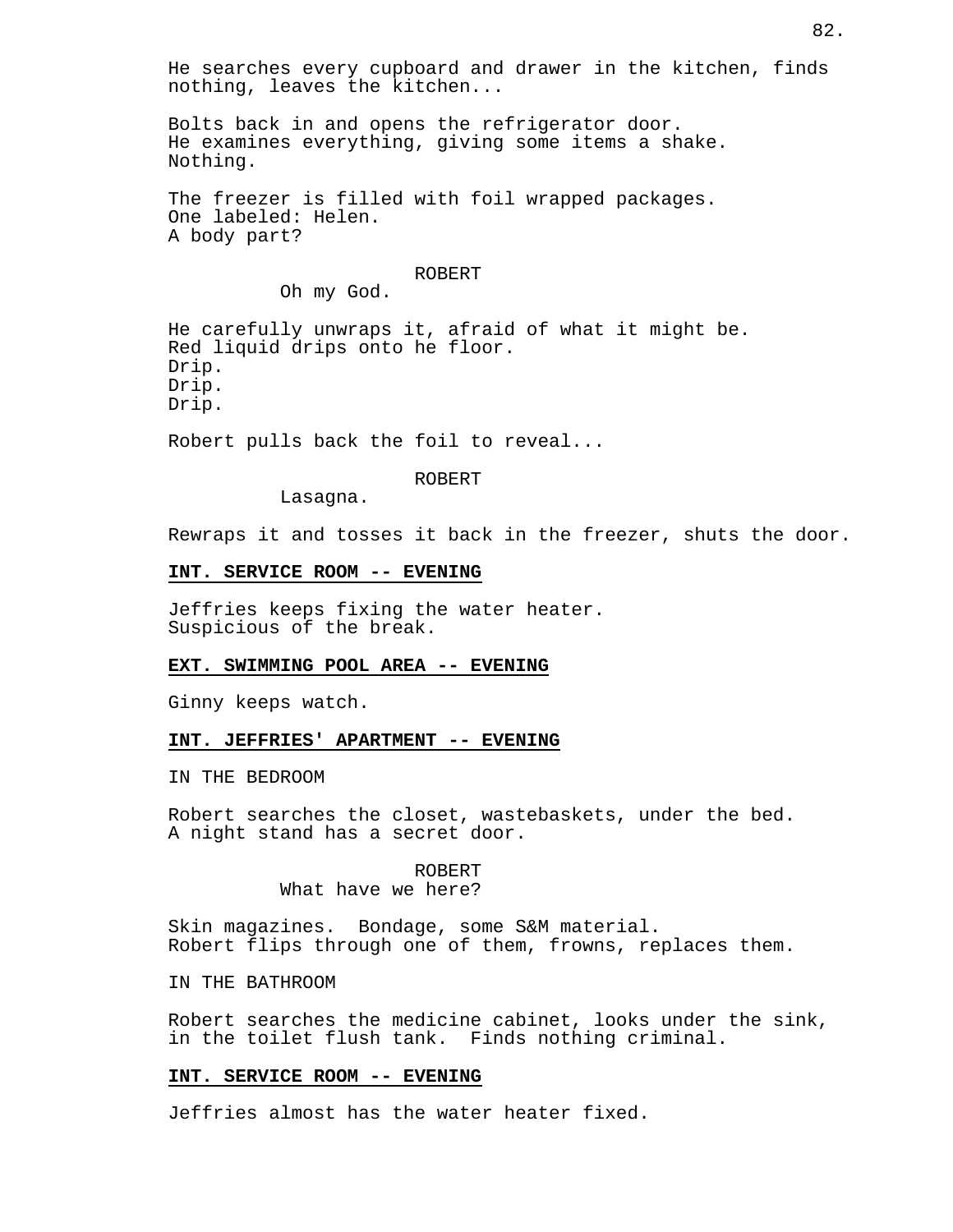## **EXT. SWIMMING POOL AREA -- EVENING**

Ginny looks from the Service Room across to Jeffries' unit.

#### **INT. JEFFRIES' APARTMENT -- EVENING**

Robert leaves the bedroom, down the hall to the living room...

Stops. The hall is at least five feet too long. In the center of the hall is an old fashioned wall heater... But there's a central air vent on the floor.

Robert takes a closer look at the wall heater. Plays with the control knob on the side. Instead of turning on the heater, it unhooks the unit from the wall. The wall heater is a DOOR!

#### ROBERT

Bingo.

Robert shines his flashlight inside.

#### **INT. SERVICE ROOM -- EVENING**

Jeffries finishes fixing the water heater, turns on the water. No leaks.

He starts putting away his tools.

#### **INT. JEFFRIES' SECRET ROOM -- EVENING**

Is filled with "trophies" from the tenants. Everywhere Robert shines the flashlight he finds more evidence.

ROBERT

Damn.

Vials of drugs stolen from Nurse Byron Crane. Sheets of hieroglyphics from Professor Fremont. Tennis rackets and sales brochures from Chambers. Neon bar lights and booze bottles from Arbogast. Religious paraphernalia from the Millers. A billy club, weapons, badge, and a uniform from Doyle. Robert and Ginny's shattered wedding photo.

#### ROBERT

Jesus.

And a pile of things from Helen: dark glasses, her bathing suit, suntan lotion, cigarettes, and photos... Lots of photos.

A shrine made of candid photos shot through the peep holes. Stolen panties hang on pushpins, adding to the collage.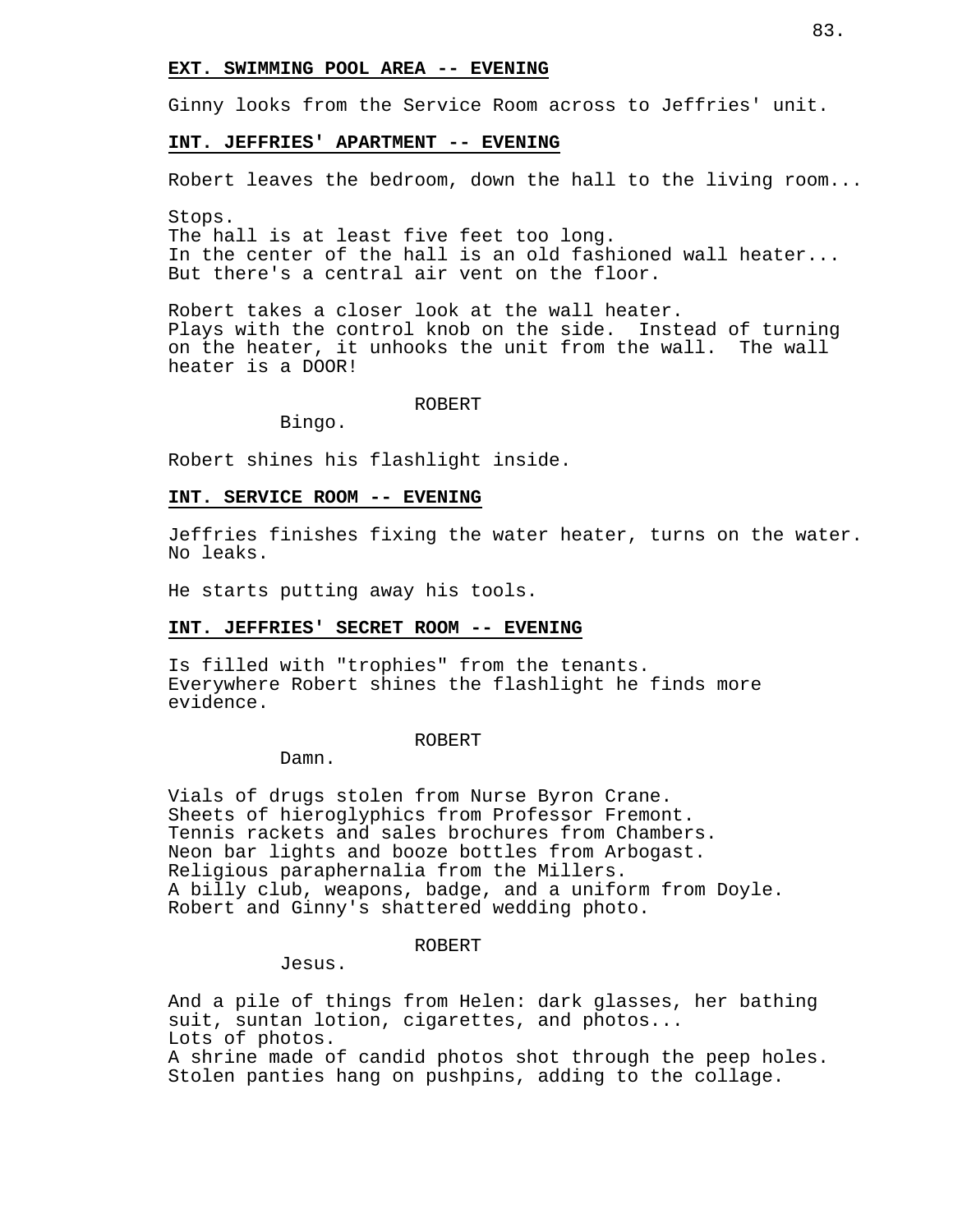A second shrine of photos for Alice Richmond. Eye patches and stolen panties... Weird!

A third shrine to murder victim Ana Preston.

The last shrine contains candid photos of Ginny taken through the peep holes, and several pairs of stolen panties.

#### ROBERT

Oh my God.

# **INT. SERVICE ROOM -- EVENING**

Jeffries closes his tool box, leaves the service room.

#### **EXT. SWIMMING POOL AREA -- EVENING**

Ginny watches Jeffries lock the service door behind him.

#### GINNY

Oh no.

Jeffries starts down the hall. Ginny looks across the complex at Jeffries' unit. Robert is still inside.

Jeffries stops at Alice Richmond's door, knocks.

Ginny steps closer to Jeffries' unit, whispers loudly:

# **GINNY**

Robert! Robert!

Robert can't hear her.

But Jeffries turns his head away from Alice Richmond, looks out across the complex. Listening.

Ginny clings to the shadows near the edge of the pool, Jeffries looks right at her... but doesn't see her.

#### **EXT. WOOLRICH ARMS COMPLEX -- EVENING**

Jeffries turns back to Alice Richmond.

JEFFRIES The water heater was broken. Should be fine, now, but I'd give it ten - fifteen minutes to fill with hot water.

# **EXT. SWIMMING POOL AREA -- EVENING**

Ginny tries whisper-shouting again.

GINNY He's coming, Robert!. Get out!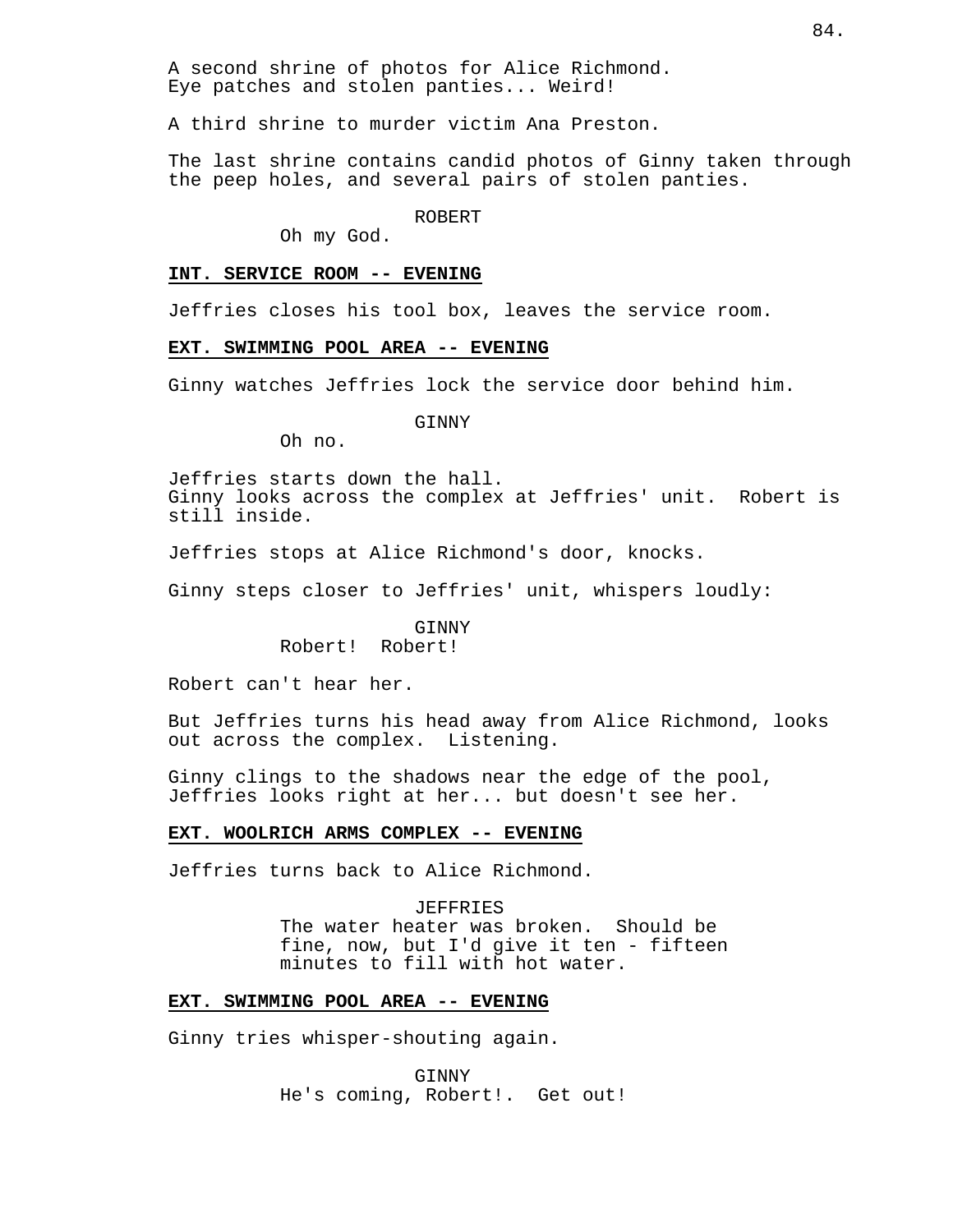Robert doesn't hear her, but Jeffries turns his head again.

## **INT. JEFFRIES' SECRET ROOM -- EVENING**

Robert tears all of Ginny's photos off the wall, rips her panties off the push pins. Anger building.

In the flashlight beam: A door in back of the secret room.

Robert stops tearing up photos, opens the door.

# **INT. SERVICE PASSAGE -- EVENING**

Another service passage, dotted by pinpoints of light from the peep holes. Robert shines the flashlight down the passage. It runs the length of the building.

## **EXT. WOOLRICH ARMS COMPLEX -- EVENING**

Alice Richmond closes her door. Jeffries grabs his tools, ambles down the hall to the stairs.

## **EXT. SWIMMING POOL AREA -- EVENING**

Ginny looks from Jeffries trotting down the stairs to the closed door to his unit... Robert still inside!

## **INT. JEFFRIES' APARTMENT -- EVENING**

Robert steps out of the secret room, closes the wall heater.

## **EXT. WOOLRICH ARMS COMPLEX -- EVENING**

Jeffries bounces away from the stairs, decides to cut through the swimming pool area on the way back to his apartment...

# **EXT. SWIMMING POOL AREA -- EVENING**

Heading right at Ginny! She rolls under the gate into...

## **EXT. PATIO AREA -- EVENING**

Just as Jeffries cuts through the pool area...

## **EXT. SWIMMING POOL AREA -- EVENING**

Passing within a few feet of where Ginny hides near the fence.

#### **EXT. JEFFRIES' APARTMENT -- EVENING**

Jeffries strolls up to his apartment door, unlocks it. Then notices the jimmy marks.

Sets his tool box down, opens it, pulls out a big claw hammer.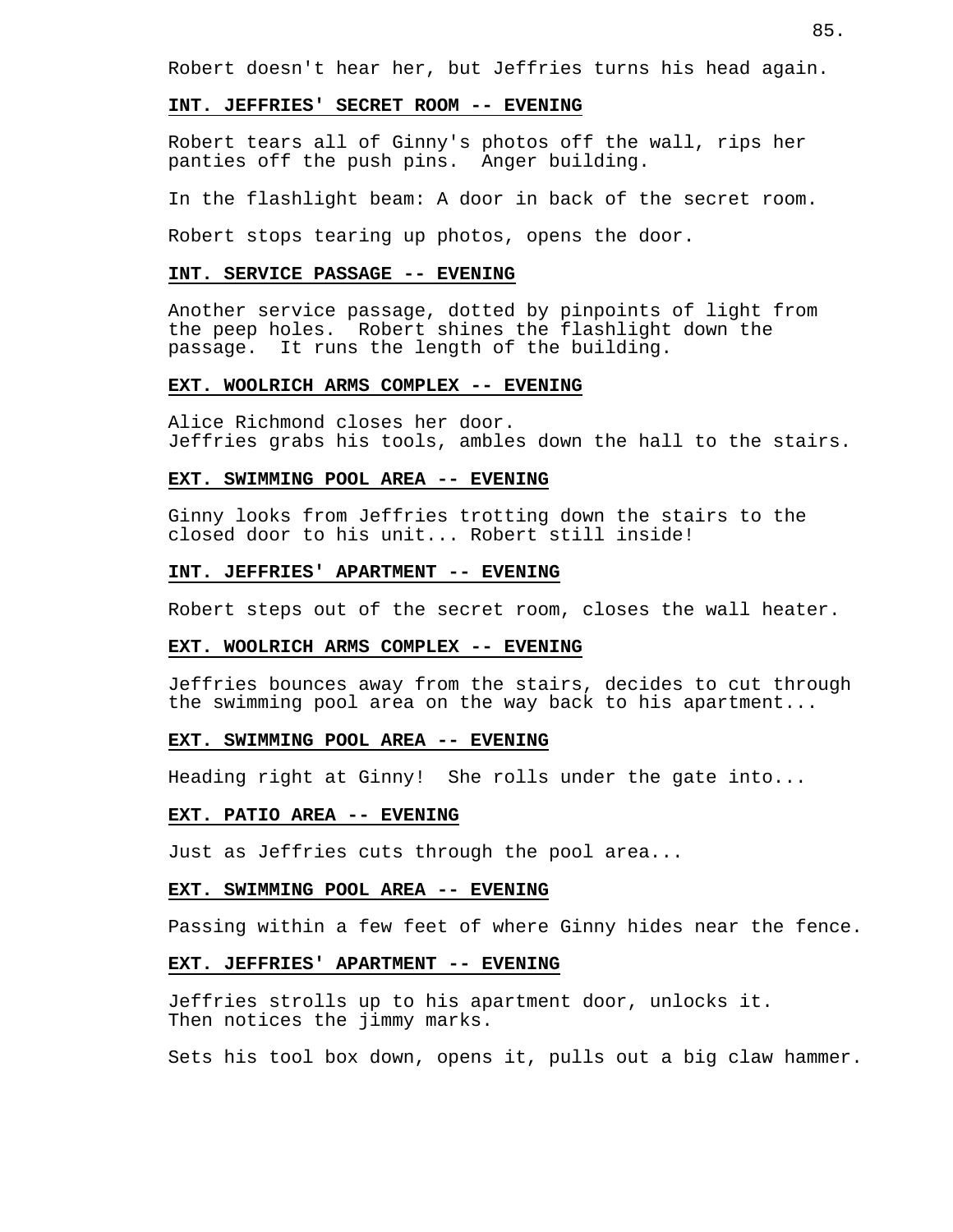## **EXT. PATIO AREA -- EVENING**

Ginny sees Jeffries push open his door, hammer raised.

GINNY

ROBERT!

Her voice echoes through the complex.

# **EXT. JEFFRIES' APARTMENT -- EVENING**

Jeffries turns, looks RIGHT AT HER.

JEFFRIES Good evening Mrs. Townsend.

# **EXT. PATIO AREA -- EVENING**

Caught.

GINNY Mr. Jeffries... Have you seen my husband?

JEFFRIES He isn't working late tonight?

GINNY No. Not tonight.

## **EXT. JEFFRIES' APARTMENT -- EVENING**

JEFFRIES If I see him, I'll tell him you're looking for him.

Jeffries enters his apartment, hammer raised. Knows who jimmied his door, who will be the next victim of an accident.

The door closes behind Jeffries. Cutting off all hope Ginny has of seeing her husband again.

## **INT. JEFFRIES' APARTMENT -- EVENING**

Jeffries flicks on the lights, hammer ready.

JEFFRIES You can come out now, Mr. Townsend. The game is over.

He goes from room to room flicking on the lights.

## **EXT. PATIO AREA -- EVENING**

Ginny watches in terror as lights flick on in every one of Jeffries' windows.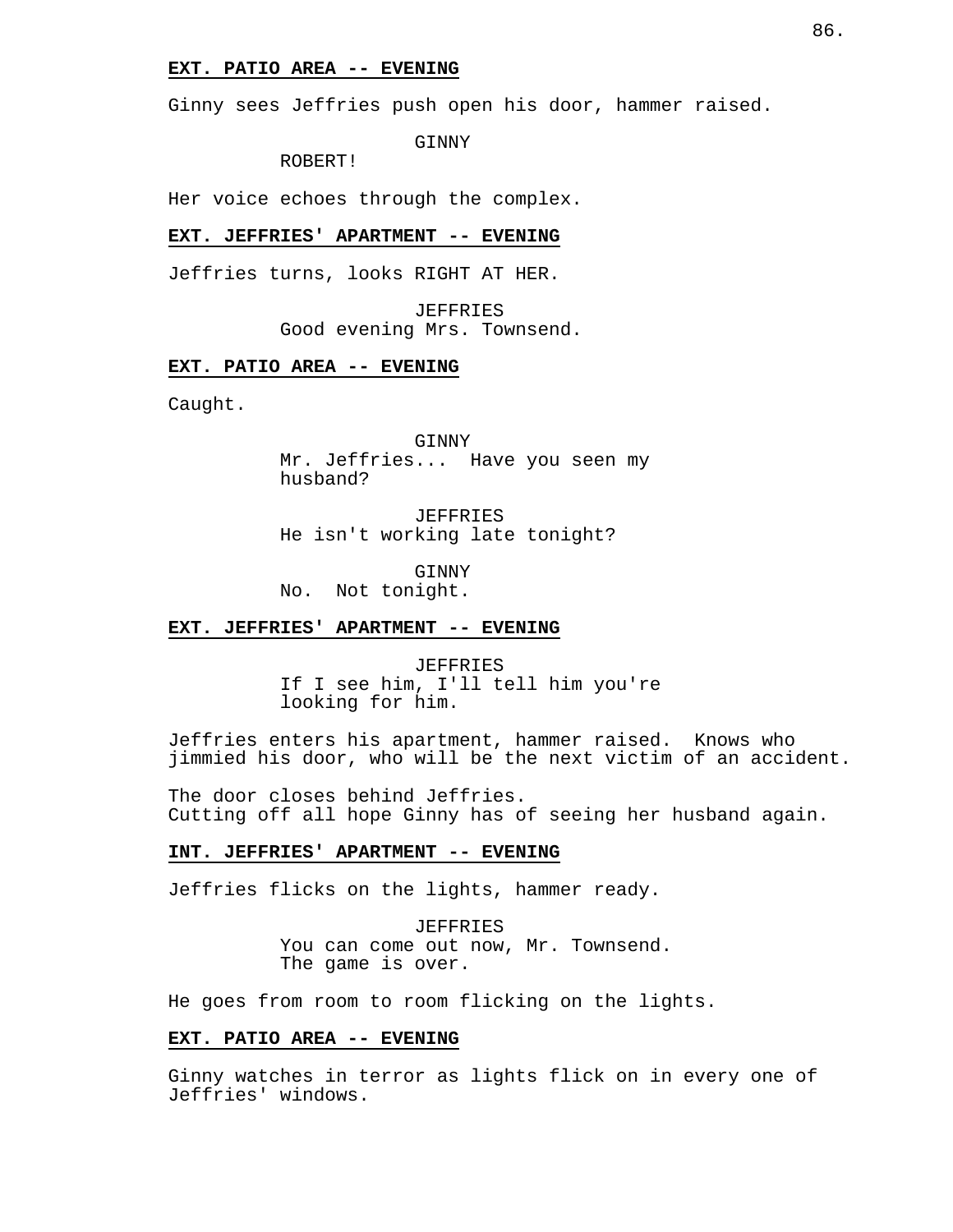Knows that Robert will be caught... killed.

## **EXT. JEFFRIES' APARTMENT -- EVENING**

The bedroom window glides open. Robert knocks out the screen as he rolls out. Quickly pops the screen back in place SECONDS before the bedroom light flicks on.

# **EXT. PATIO AREA -- EVENING**

Ginny sees that Robert has escaped... Or has he?

Jeffries crosses RIGHT TO THE WINDOW!

## **EXT. JEFFRIES' APARTMENT -- EVENING**

Robert hugs the base of the window as Jeffries LOOKS OUT. Only inches between the two men.

When Jeffries looks down Robert squeezes against the wall.

# **EXT. PATIO AREA -- EVENING**

Ginny sees Jeffries looking down at where Robert hides. Will he spot her husband?

Ginny waves at Jeffries, distracting him. Jeffries glares at her as he slides his window closed.

Ginny buries her face in her hands, catching her breath. That was a close one.

Someone creeps behind Ginny. A hand grabs her shoulder, spins her around!

ROBERT

He's the one.

When Ginny returns to the ground, Robert continues.

ROBERT Stalking a dozen people and he doesn't even have to leave the building.

#### GINNY

He knows where we live, when we're home and when we're away, and he has keys to our apartment.

Ginny looks at Jeffries' unit.

**GINNY** You're sure it's him?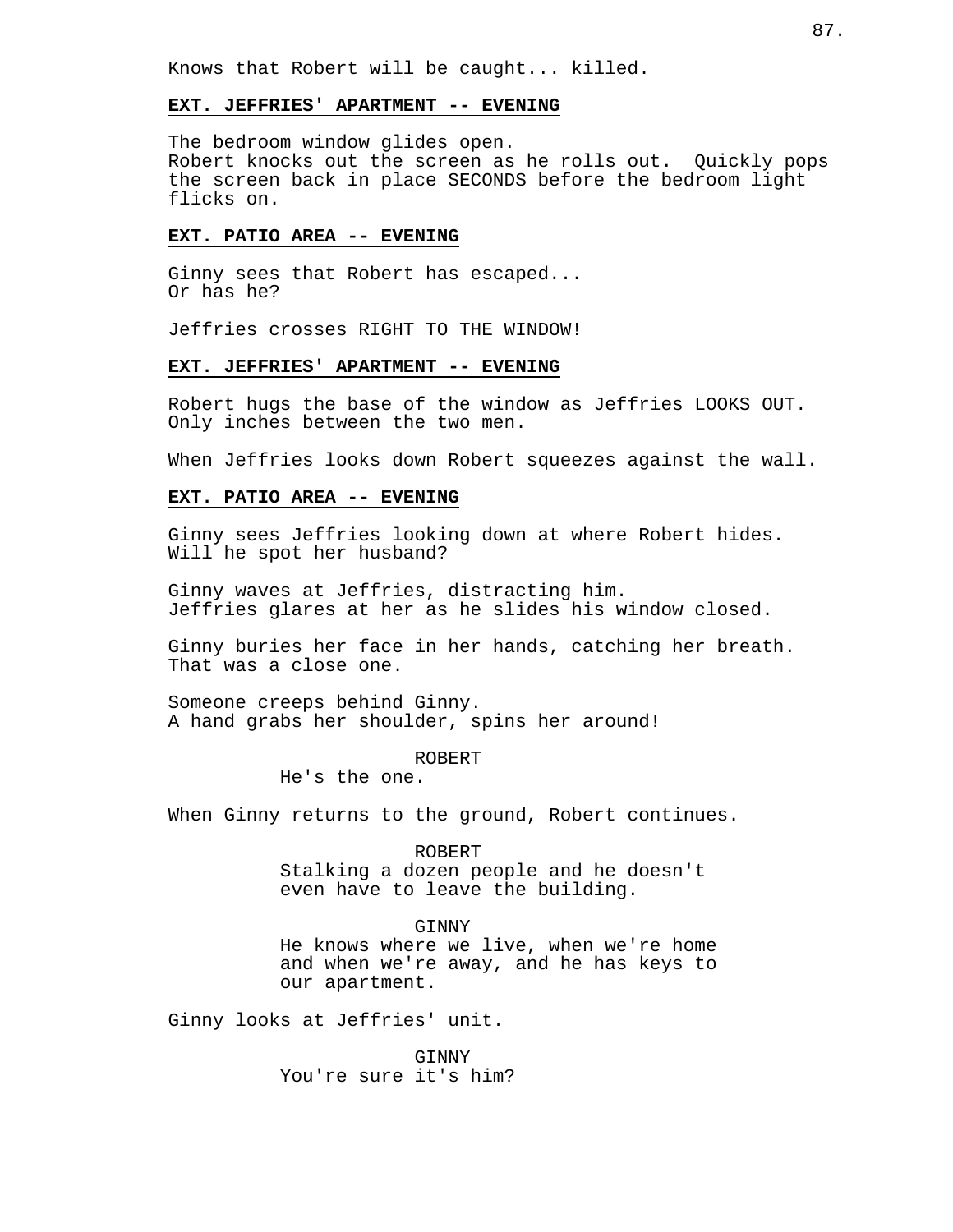#### ROBERT

He has a trophy room in there, Gin. Stolen stuff from the tenants. Mrs. Richmond's eye patches, drugs, hieroglyphics, weapons, underwear... Shrines to Helen, Anna Preston...

#### GINNY

Shrines?

ROBERT (reluctant) Photos and personal items. Candid photos, taken through the peep holes.

GINNY

Pictures of me?

ROBERT You don't want to know about this.

GINNY

We're together on this, remember? Equal partners. You can tell me.

ROBERT He had photos of you. Nude photos. Some of your panties. Personal stuff. (beat) He's obsessed with you.

Ginny nods slowly, really creeped out.

# GINNY

I kissed him.

ROBERT

I tore up the pictures. Didn't want him looking at them again.

GINNY

Thanks.

#### ROBERT

He's going to know I was there. Know that we're on to him.

Ginny looks back at Jeffries' apartment. Every light is on, door still closed tight.

#### GINNY

He's still in there. Hasn't tried to run. Maybe he doesn't know, yet.

ROBERT

He's going into that secret room sometime. When he does...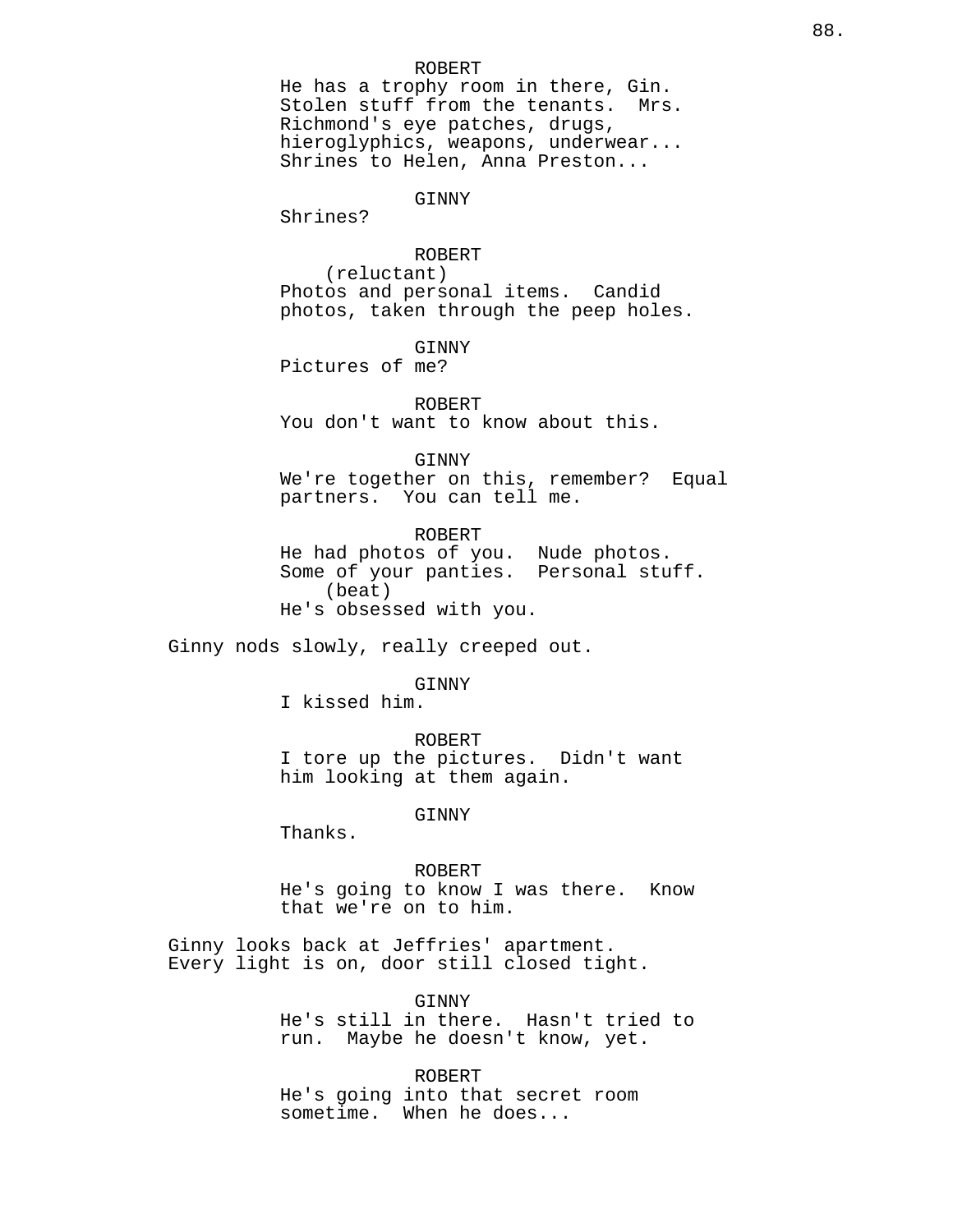Jeffries will kill them.

GINNY What's our plan?

ROBERT You have that detective's phone number?

**GINNY** 

Elwood?

ROBERT We go back to the apartment. Call him. Get him out here before Jeffries destroys the evidence.

Ginny nods, keeps an eye on Jeffries' door as they creep across the patio to their unit. Looking for shadows on the curtains, signs that Jeffries might look out, discover them.

# **EXT. WOOLRICH ARMS COMPLEX -- NIGHT**

Night is falling fast. When Robert and Ginny reach the stairway, it's dark.

They creep up the stairs, keeping an eye on Jeffries' door. It remains closed. He hasn't discovered... yet.

Down the hall, past a half dozen closed doors... Finally to their own door. Robert unlocks it, they enter.

# **INT. ROB & GINNY'S LIVING ROOM -- NIGHT**

Robert locks and bolts the door behind them. Puts on the chain. Grabs a chair from the kitchen, wedges it under the knob.

ROBERT

There.

Ginny brings Detective Elwood's card from the kitchen.

GINNY

Here.

Robert and Ginny hold each other for a moment. Finally safe.

They kiss, snuggle, taking strength from each other.

ROBERT

Keep an eye on his door while I call.

Ginny looks through parted curtains at Jeffries' door.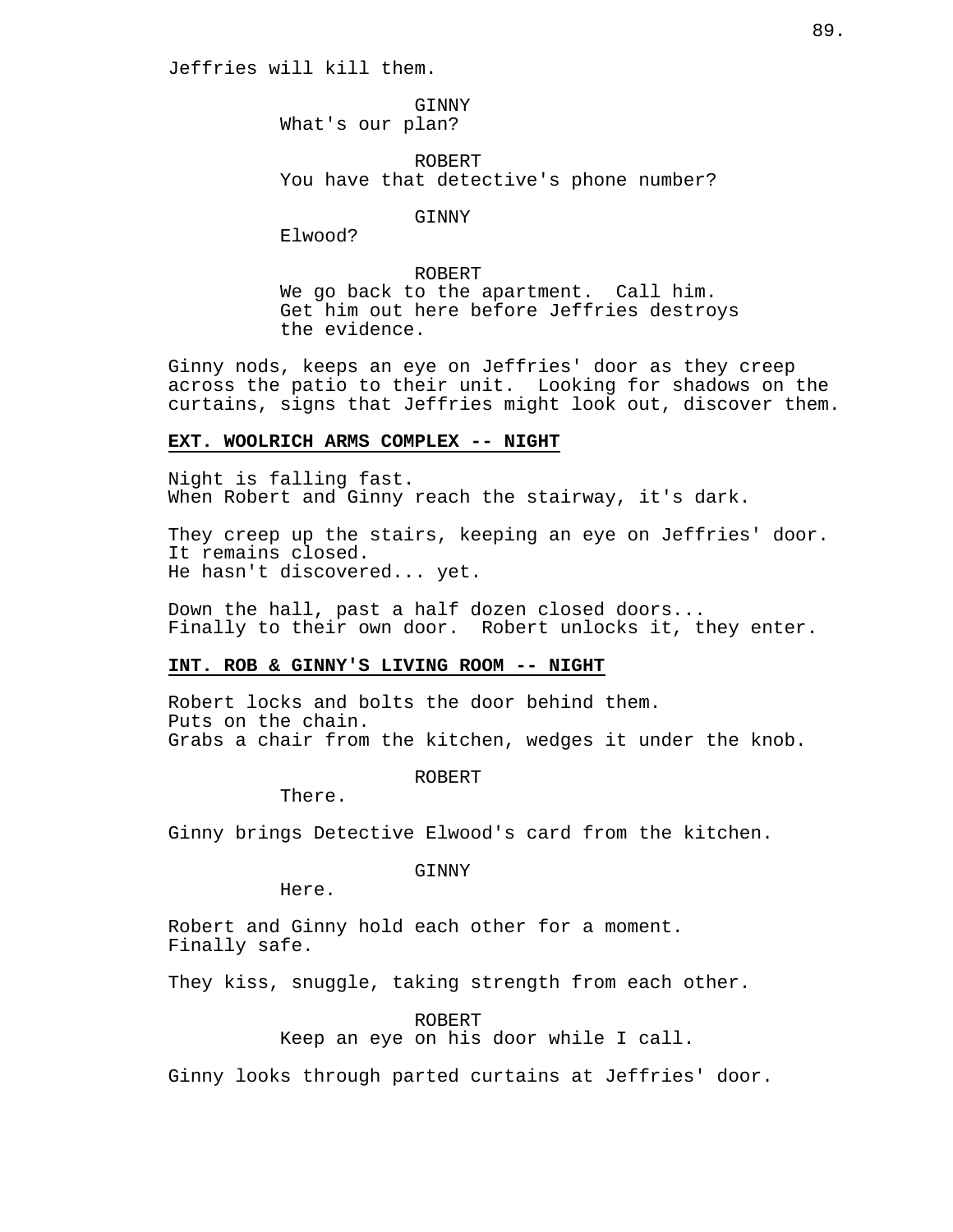GINNY What if he leaves before Elwood gets here?

ROBERT Just hope he doesn't.

Robert picks up the phone, dials from the business card, puts the handset to his ear. Hears nothing. Taps the hang up bar a couple of times. The phone is dead.

ROBERT

Ginny?

WHAM!

Jeffries steps out of the dark hall and SLAMS his hammer into Robert's head, knocking him down and out.

Ginny turns from the window, screams when she sees Jeffries. Runs to the front door, tries to open it. Locked.

Jeffries tosses the hammer aside, pulls a roll of duct tape from his tool belt, pulls off a strip.

> JEFFRIES Your husband forgot to mention the back way out of my place.

Ginny pulls the chair from under the knob, THROWS it at him.

Jeffries ducks, the chair flies by harmlessly. He laughs.

JEFFRIES Minute I saw the jimmy marks on my door, I knew he found my treasures. Knew he'd want to call the police.

Ginny fumbles with the locks, the dead bolt, the chain. Gets the door open!

Jeffries kicks it closed.

JEFFRIES I can't let that happen.

Ginny gets ready to scream... ...Jeffries slaps the strip of tape over her mouth.

JEFFRIES

Shhhh! Take it easy.

She fights, slamming hands against his chest. He grabs her wrists, uses brute force to pull her hands away. Then begins dancing through the room with her.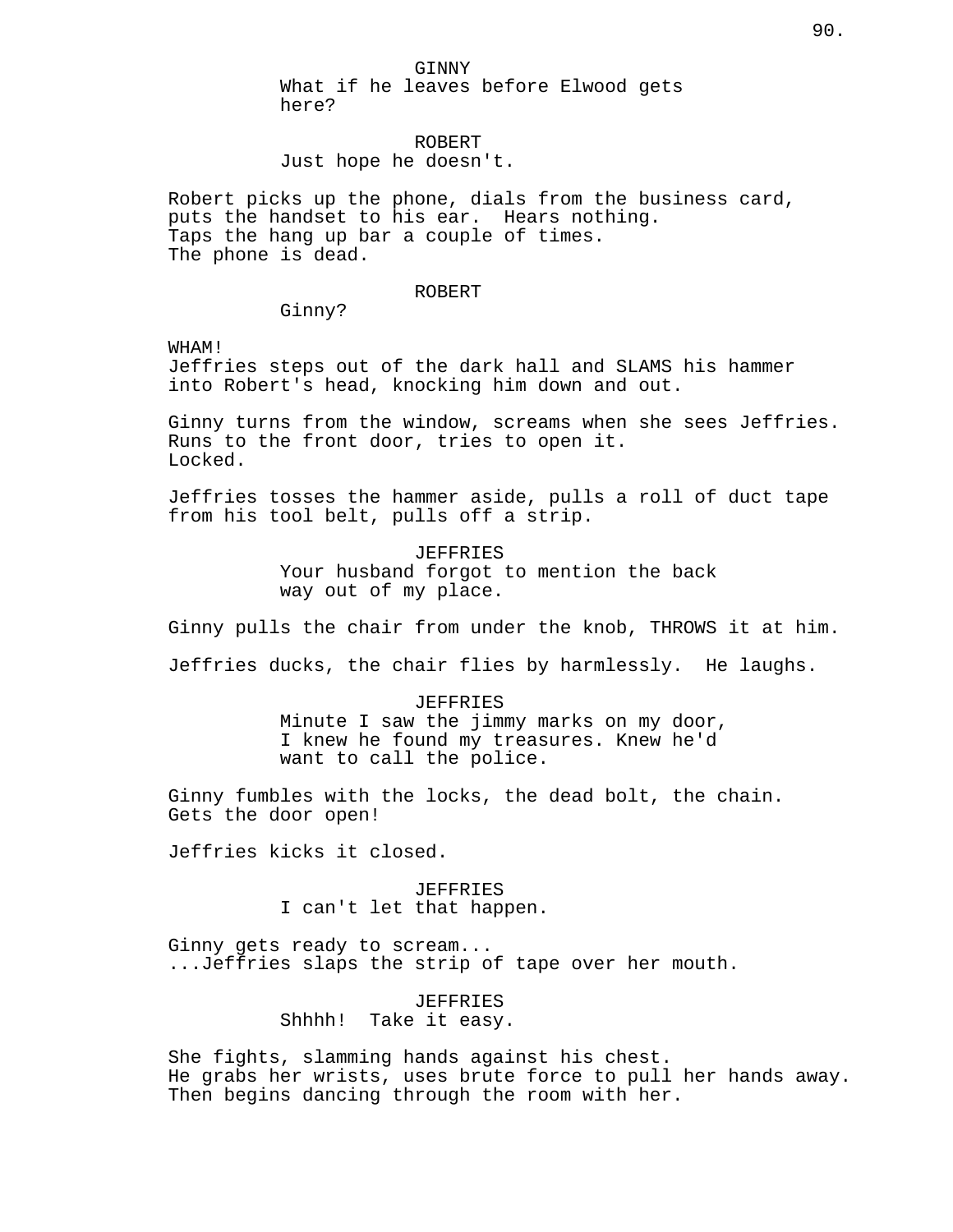# JEFFRIES (hums the Motown song) I like dancing with you, Ginny.

He swings her out, dips her, spins her... She's his prisoner.

# JEFFRIES You're a good partner.

He pulls her hands close together, tapes her wrists together, backs her to the sofa and sets her down with a flourish.

> **JEFFRIES** You'll have to wait here while Robert has his accident. (terror in her eyes) Taking a walk by the pool, tripped, hit his head, drowned.

Jeffries grabs Robert by the belt, lifts him like luggage. Carries him out the front door.

Ginny watches in terror as the door closes behind them. Then the lock and dead bolt locks from the outside, Jeffries using his pass keys to trap her inside the apartment.

She tries screaming, can't. Tries pulling her hands apart, can't. Wants to save her husband, can't.

#### **EXT. WOOLRICH ARMS COMPLEX -- NIGHT**

Jeffries carries Robert down the stairs to the pool.

# **EXT. SWIMMING POOL AREA -- NIGHT**

Opens the gate, saunters through carrying Robert.

Stops at the edge of the pool, looks at the rippling water. Swings Robert back and tosses him into the pool.

Splash!

Watches the ripples for a moment before popping a Certs into his mouth and returning to the apartment for Ginny.

# **EXT. ROB & GINNY'S APARTMENT -- NIGHT**

Jeffries uses his pass keys to unlock and unbolt the door.

# **INT. ROB & GINNY'S LIVING ROOM -- NIGHT**

Ginny isn't on the sofa anymore.

JEFFRIES Come on, Ginny. Where are you going to go? Who's going to help you?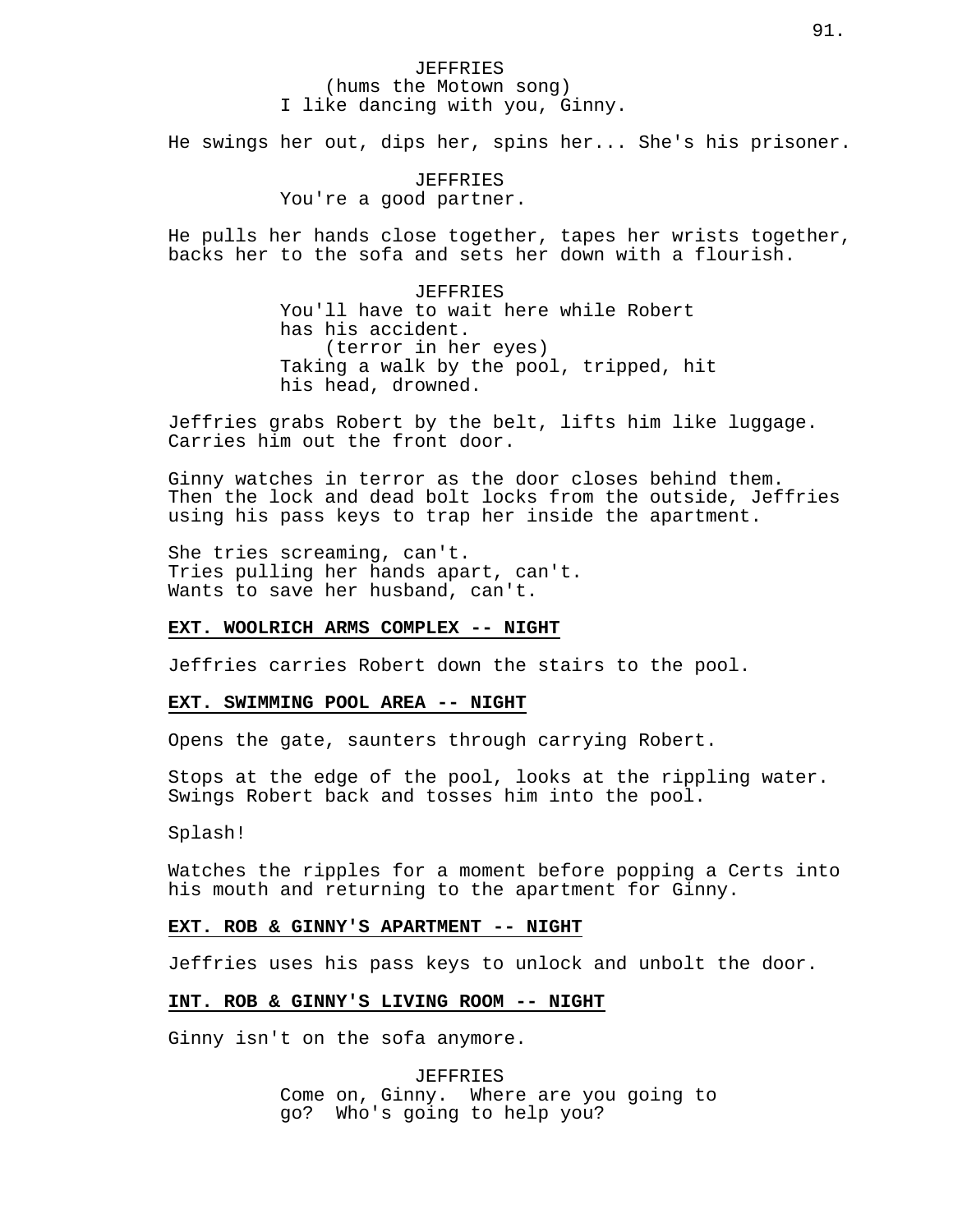Jeffries looks through the apartment for her.

## **INT. ROB & GINNY'S KITCHEN -- NIGHT**

She isn't in the kitchen or dining area.

# **INT. ROB & GINNY'S MASTER BEDROOM -- NIGHT**

JEFFRIES

You in here waiting for me?

He searches the bedroom, throwing open the closet door. No sign of her.

# **INT. ROB & GINNY'S BATHROOM -- NIGHT**

Pokes his head inside the bathroom, she isn't there. Leaves.

Then bolts back inside and throws open the shower door! Empty.

# **INT. ROB & GINNY'S LIVING ROOM -- NIGHT**

JEFFRIES Where the hell are you?

Sees the spare bedroom door and smiles.

# **INT. ROB & GINNY'S BEDROOM -- NIGHT**

No furniture to hide behind, Ginny cowers in the corner.

JEFFRIES (smiles)

What are you doing in here?

He ambles over and jerks her to her feet, drags her out.

# **EXT. WOOLRICH ARMS COMPLEX -- NIGHT**

Jeffries muscles Ginny out of the apartment, down the stairs, across the complex to his apartment...

# **EXT. SWIMMING POOL AREA -- NIGHT**

Passing Robert floating face down in the pool. Motionless.

Ginny sees her husband, tries to scream. Can't because of the tape.

## **EXT. JEFFRIES' APARTMENT -- NIGHT**

When he unlocks the door, she escapes. Running to the next apartment door. Knocking on the door with her head.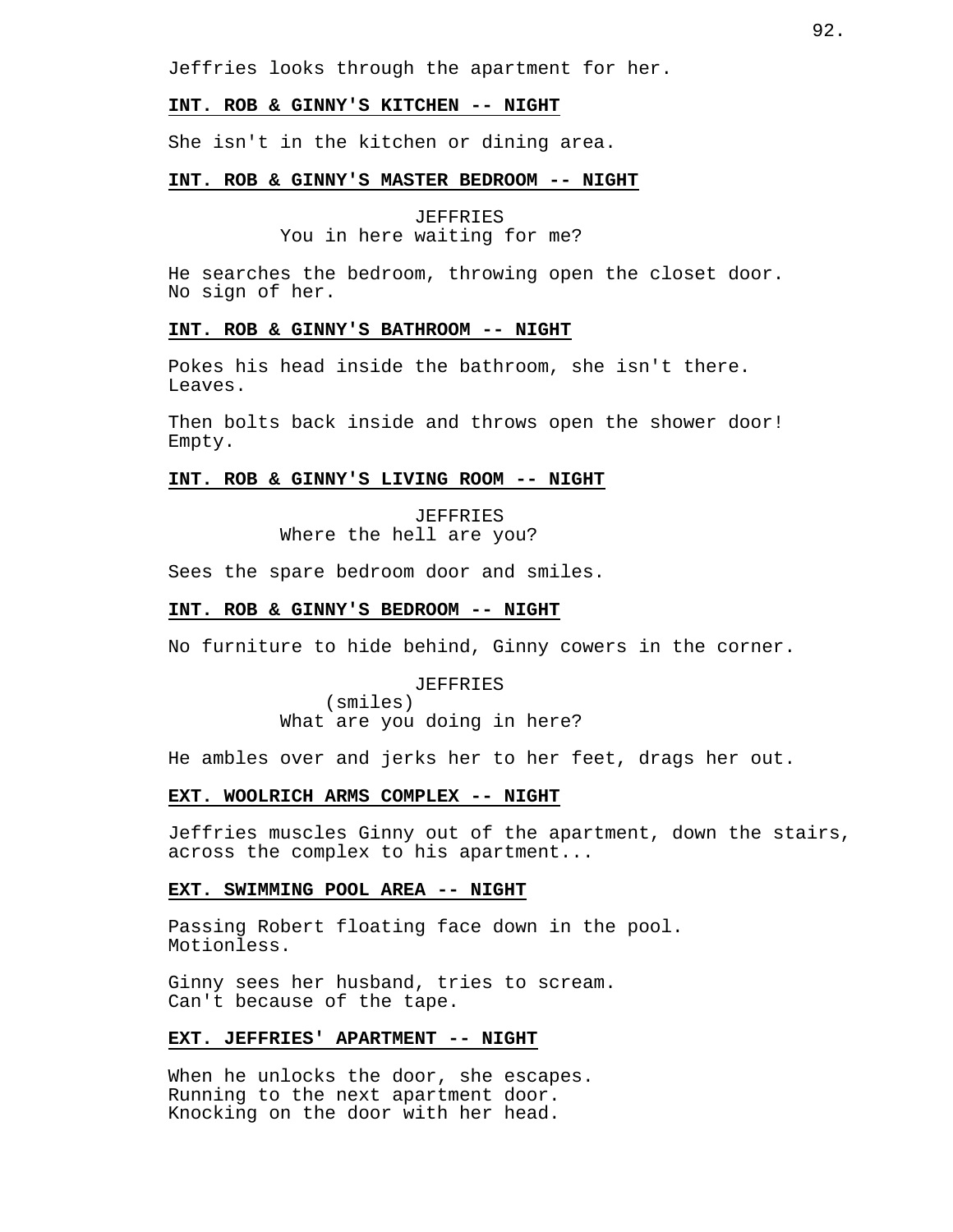Just a minute.

Jeffries opens his door, races to grab Ginny.

Yanks her away from the Miller's door... ...tosses her inside his apartment... ...closes the door behind them... ...SECONDS before Millers door opens.

Mrs. Miller, dressed in a bathrobe, looks outside. Right, then left. No one there. She closes her door, we hear the locks and deadbolt.

# **INT. JEFFRIES' APARTMENT -- NIGHT**

Ginny stumbles through the living room, nowhere to run.

JEFFRIES I like to nip these little problems in the bud before they get out of control and really cost me.

Jeffries grabs her, gently strokes her face.

JEFFRIES I like to think of my tenants as my family, but you're special, Ginny.

Kisses her forehead.

JEFFRIES Most people need a little work, real fixer uppers. So I give them a push.

Strokes her hair, as he guides her to the wall heater.

JEFFRIES Mr. and Mrs. Miller were having some marriage problems, so I helped them find religion... Left some things in their apartment. Gave them a nudge.

She struggles to escape, but he controls her.

**JEFFRIES** When they transferred Mr. Crane to the cancer ward, he became depressed. Stopped finding his job fulfilling. (twists heater knob) I worried about him. Put information in his apartment about this fellow who helped end a patient's suffering. Now he has a new direction in life.

Opens the wall heater/secret door, smiles at Ginny.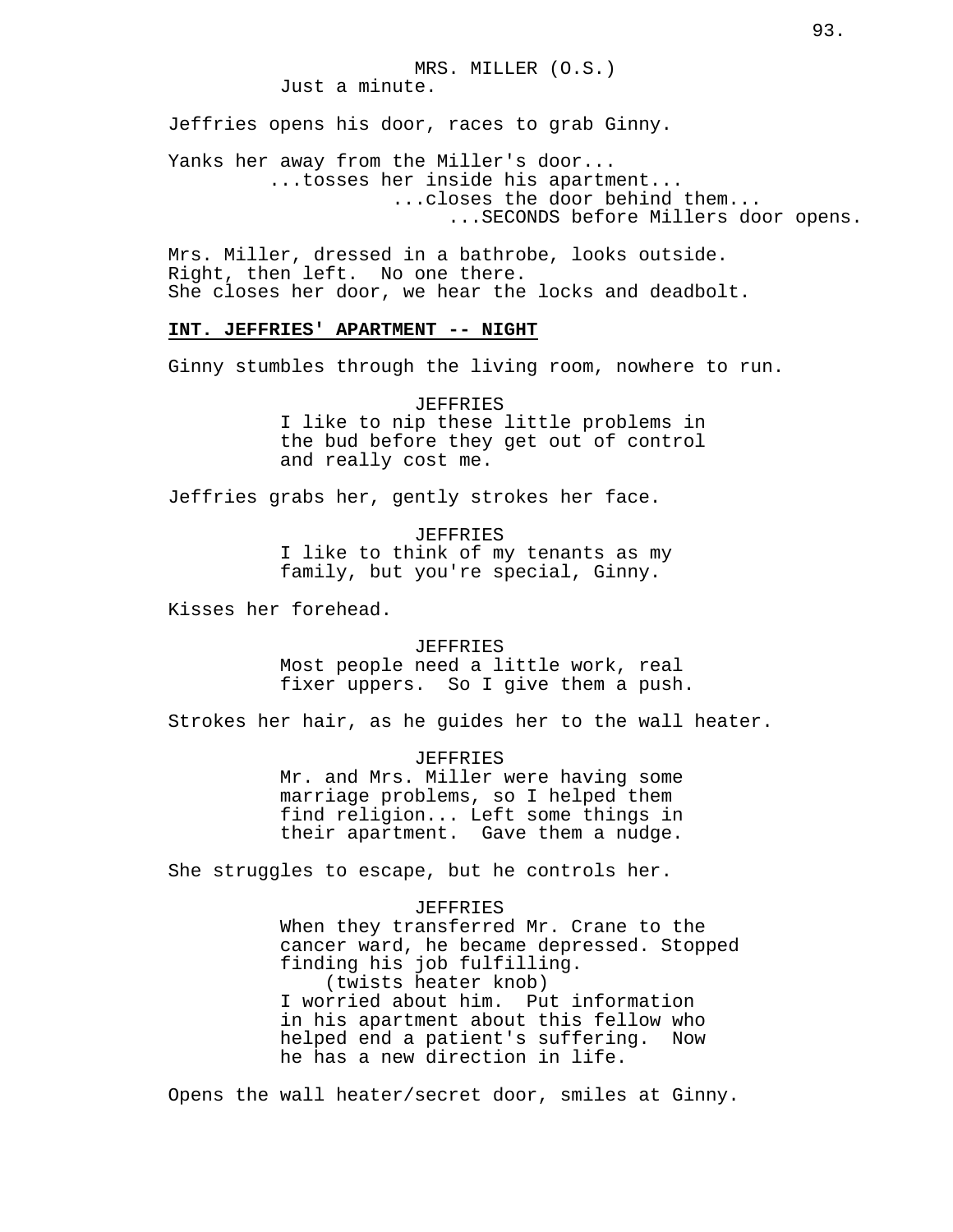#### JEFFRIES

I like making things, knowing they're mine. But the job is never finished.

Pulls a savage looking linoleum knife from his tool belt. Grabs her hands. Raises the knife. Cuts the tape binding her wrists together.

> JEFFRIES There. That's better, isn't it?

Jeffries forces her through the secret door.

# **INT. JEFFRIES' SECRET ROOM -- NIGHT**

He pushes Ginny to the desecrated shrine.

JEFFRIES

Look what your husband did to you. I build things, and he tears them down.

The candid photos shock her. Her privacy completely violated.

JEFFRIES Why do you let him treat you like that? Tear you apart?

Jeffries picks up pieces of photos, tries to reassemble Ginny. None of the pieces match, creating a distorted Ginny.

## JEFFRIES

No respect.

Ginny sees the shattered wedding photo from the mantle. Shards of glass cutting Robert's image. He's dead.

> JEFFRIES I'll treat you better. I'm not a smart man, but I know what love is.

He pulls her close, lino knife in hand.

Ginny lets him kiss her taped mouth. One hand keeps the lino knife away from her, the other massages his groin.

> JEFFRIES I knew you'd understand. (licks the tape) Anna Preston moved out right after her husband's accident. Didn't even give me a chance.

When Ginny gets a big enough target, she savagely knees it. Jeffries screams and goes down into the shrine.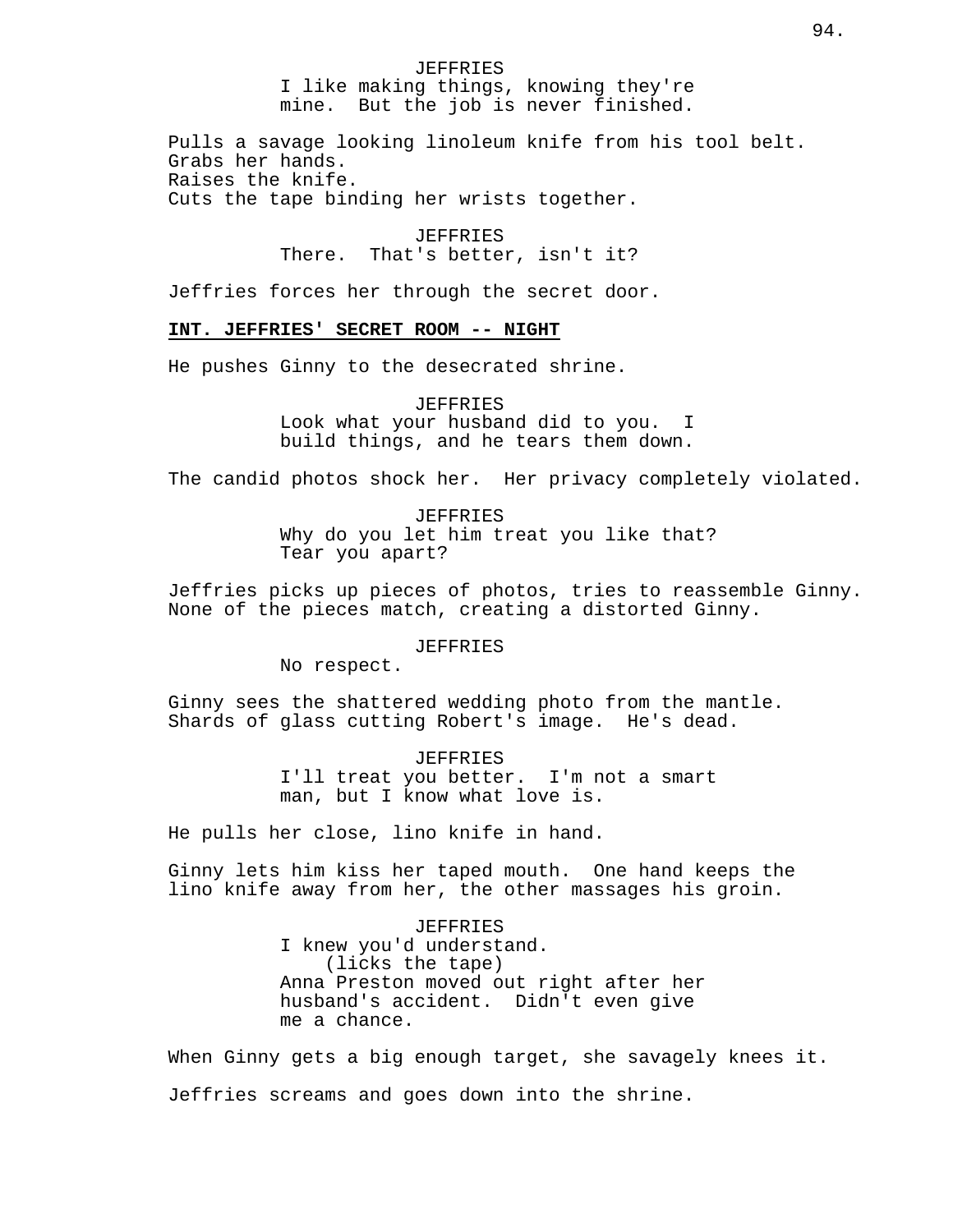Ginny kicks him in the stomach, runs to the secret room's back door. Tries tearing the tape off her mouth, can't.

She reaches the door, turns the knob, pushes. Nothing happens. The door won't open.

Jeffries crawls to his feet, mad, lino knife glittering.

Ginny throws her shoulder against the door. It won't budge.

Jeffries growls, charges her.

JEFFRIES You little bitch.

Ginny tries PULLING on the door. Gets it open. Squeezes through JUST as Jeffries reaches the door.

## **INT. SERVICE PASSAGE -- NIGHT**

Ginny tries to pull the door closed, but Jeffries reaches through the opening and grabs her. Clawing at her face.

> JEFFRIES After all I did for you?

Ginny tries to yank the door closed.

But it's too late. Jeffries is halfway through the door.

Ginny stops pulling and PUSHES with brute force.

The door hits him in the face, but he doesn't go down. He keeps pushing on the door, muscling it open.

Ginny yanks the door, crushing his arm.

JEFFRIES (O.S.)

Damn.

Jeffries removes his arm, using both hands to pull the door.

They push back and forth with the door. Jeffries trying to get in, Ginny keeping him out. Like a tug of war.

Several times Jeffries gets a hand through to terrorize her. Gouging at her face or ripping at her clothes.

Ginny pulls the door, but can't get it closed.

Jeffries pulls the door open wider, gaining control.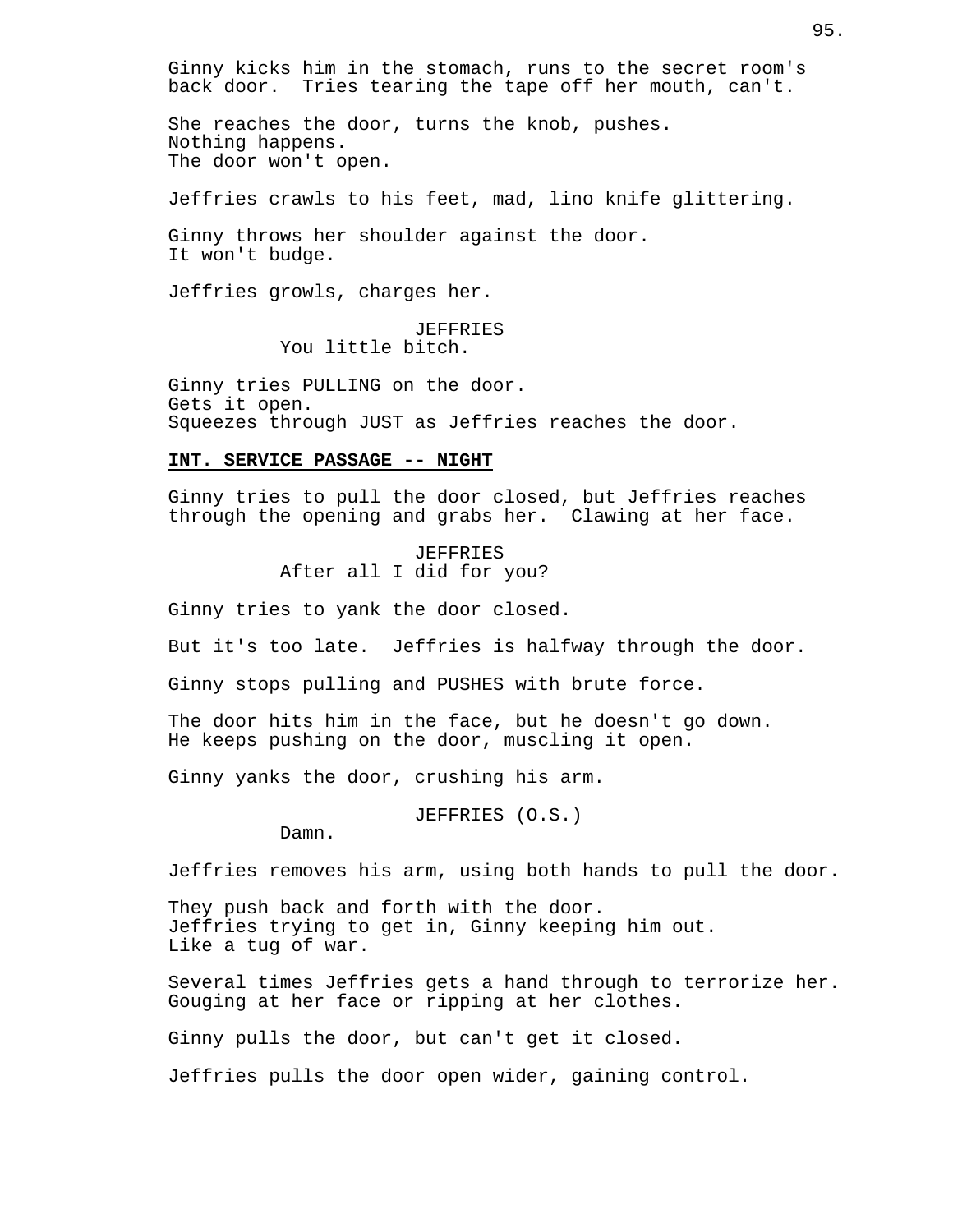Jeffries almost has enough space to squeeze into the hall. He reaches in to grab Ginny's face.

She bites him. Jeffries screams, withdraws his arm. Ginny YANKS the door closed, flips the lock, runs.

# **INT. JEFFRIES' SECRET ROOM -- NIGHT**

Jeffries pulls out his pass keys, unlocks the door. Easy.

# **INT. SERVICE PASSAGE -- NIGHT**

Ginny runs for the pinpoints of light, trying to find help.

Light floods behind her as Jeffries opens the door and gives chase, linoleum knife glittering.

JEFFRIES

Where can you run?

The service passage is a twisted maze, filled with dead ends.

JEFFRIES This is MY complex.

Ginny tops at a point of light, can see Mr. and Mrs. Miller in their bedroom, tries to scream.

Her mouth is taped.

Doesn't have time to pull off the tape... Jeffries is coming!

Ginny bolts down the dark passage, turning a corner.

Jeffries only a dozen feet behind her. Gaining.

Ginny looks over her shoulder to see how close he is, loses her footing and falls on her face.

Jeffries laughs, lino knife glittering. Closer. Closer.

Ginny scrambles to her feet, runs for her life. Jeffries only a few feet behind her.

Ginny passes pinpoints of light, but doesn't have time to stop and pound the walls. Jeffries is RIGHT BEHIND HER!

She rips the tape off her mouth, turns a corner, runs. Manages to get a half dozen feet ahead of Jeffries before she hits the dead end. She's run the length of the complex.

Jeffries turns the corner, laughs when he sees her. Trapped.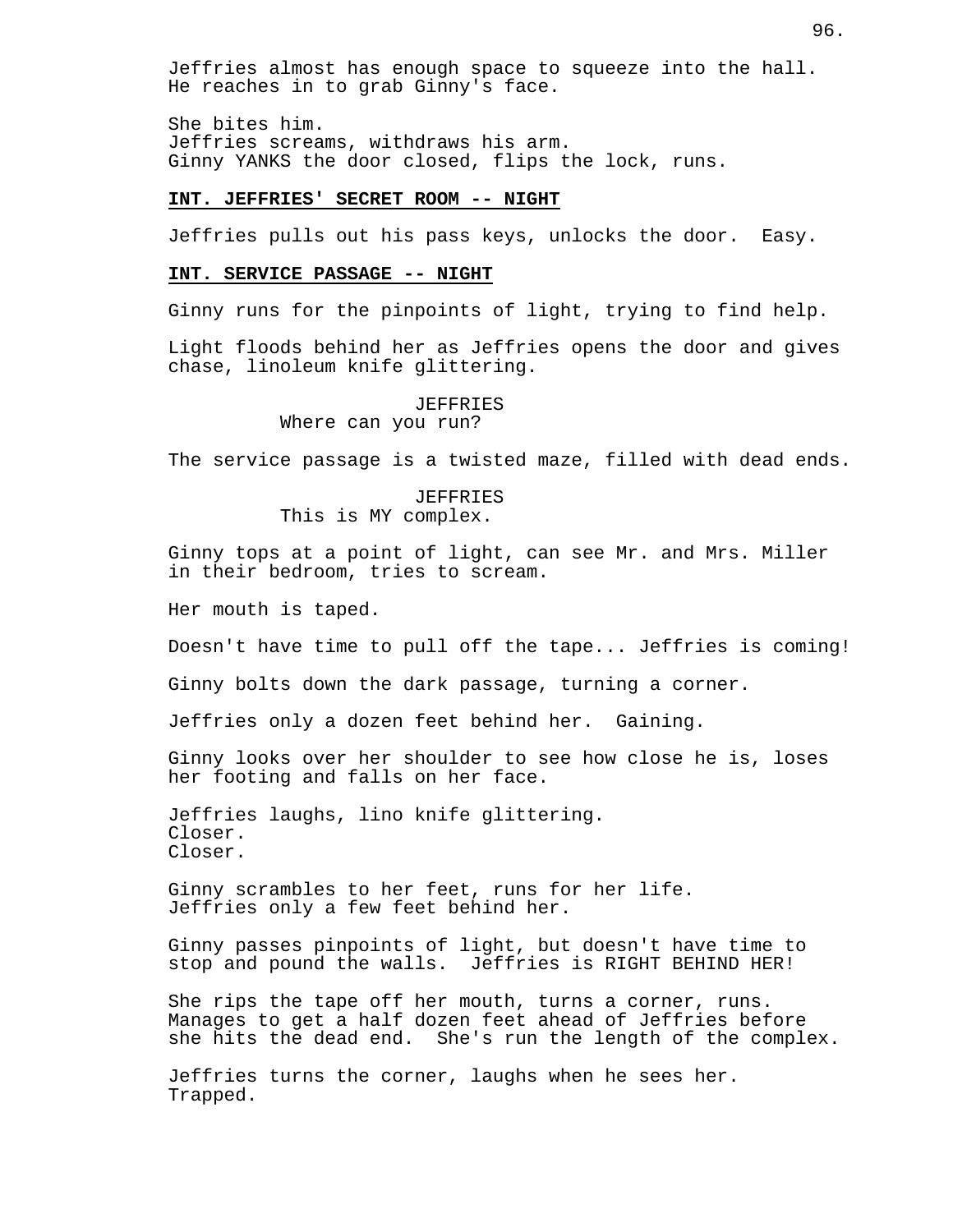Ginny realizes the 2x4s nailed to the wall are a ladder. Starts climbing.

The second floor's secret passage is directly overhead.

Jeffries gets to the ladder.

Ginny scrambles up, trying to escape. He grabs her left foot.

#### JEFFRIES

Gotcha.

Tries to yank her off the ladder. Ginny holds on, fingers digging into the 2x4s.

Jeffries yanks harder on her foot, almost pulling her down.

GINNY

Let. Go.

Jeffries pulls harder, she loses her hand holds. Falls.

Grabs the next rung with both hands and hangs on. But Jeffries is RIGHT UNDERNEATH HER.

So she kicks him in the face. Hard.

Jeffries lets go and crumbles to the floor.

Ginny climbs up to the second floor.

# **INT. SERVICE PASSAGE -- NIGHT**

Ginny runs for a pinpoint of light, pounding the wall and screaming, but she's still trapped in the passage.

Jeffries scrambles up the ladder.

Then she hears the sound of a water heater going on. Sees the flickering blue flame. Runs to it.

# **INT. SERVICE ROOM -- NIGHT**

Ginny squeezes out of the passage into a service room. Electric meters, water heater, main cable box.

And a door leading out!

She can hear Jeffries scrambling down the passage. Close.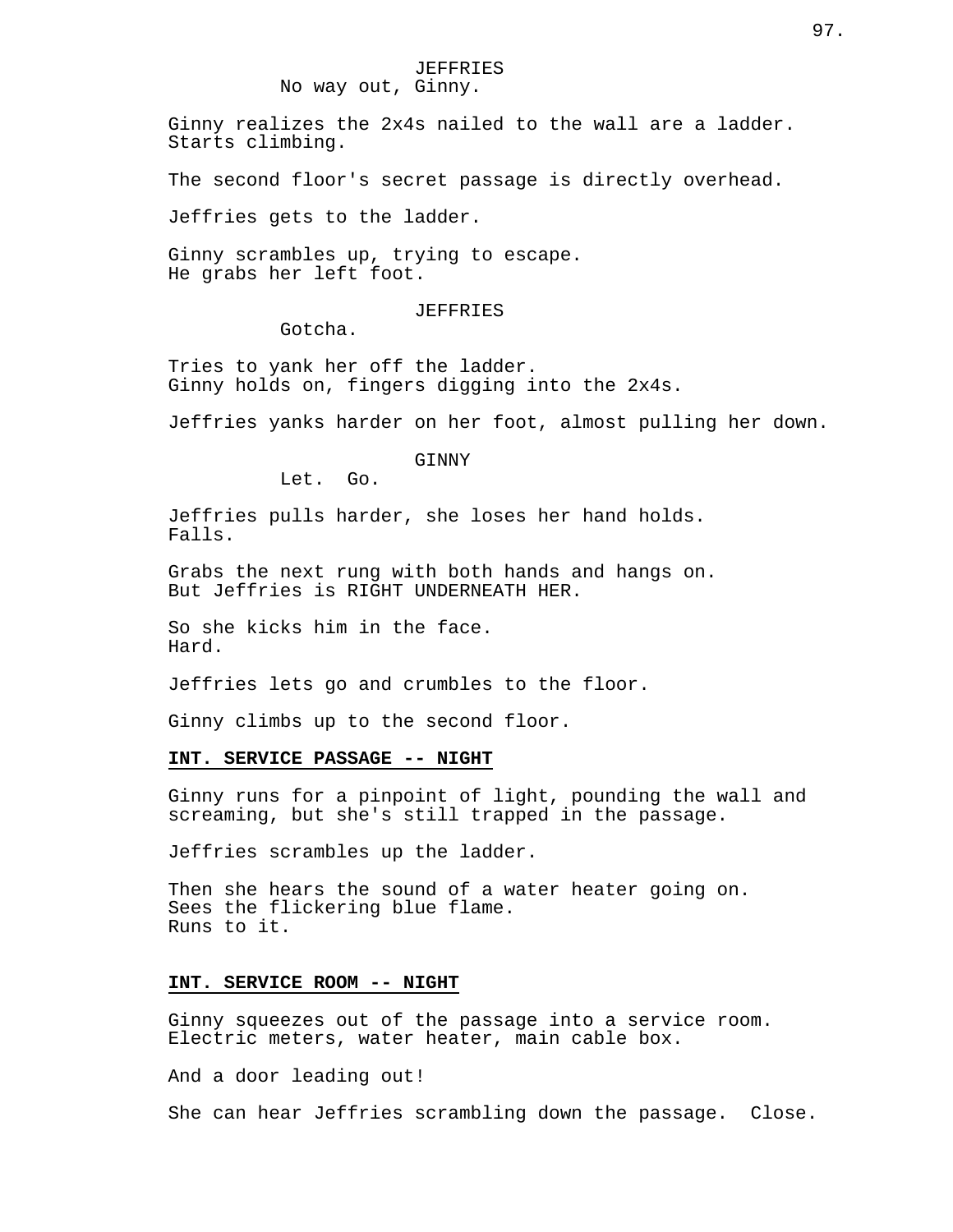Ginny SLAMS open the door, runs outside.

# **EXT. WOOLRICH ARMS COMPLEX -- NIGHT**

Ginny runs down the hall to a door and pounds on it.

# GINNY

Help! Help me!

All of the lights in the unit go off.

She runs to the next door and begins pounding.

GINNY Please help me! Help!

Arbogast looks out his window at her. They lock eyes. She bangs on the window, pleading. Arbogast disappears behind the curtain, turns off the lights.

Jeffries BLASTS out of the service door, knife glittering.

JEFFRIES

There you are.

Ginny stops pounding and starts running. Bolting to the stairs.

> JEFFRIES No one will help you. They value their privacy. Want to be left alone.

Jeffries gives chase, running like a mad man.

Ginny stumbles down the stairs. Trips. Falls down a few steps, but grabs the bannister. Gets to the bottom of the stairs, runs to her apartment.

Jeffries only a dozen feet behind her.

# **EXT. SWIMMING POOL AREA -- NIGHT**

Runs past the pool, almost tripping over Helen's lounge. Gets to the other side of the pool. No sign of Jeffries. She has escaped!

Wham! She runs right into his arms! He grabs her, holds her close. She screams. Struggles. Can't get away!

> ROBERT It's okay. It's me.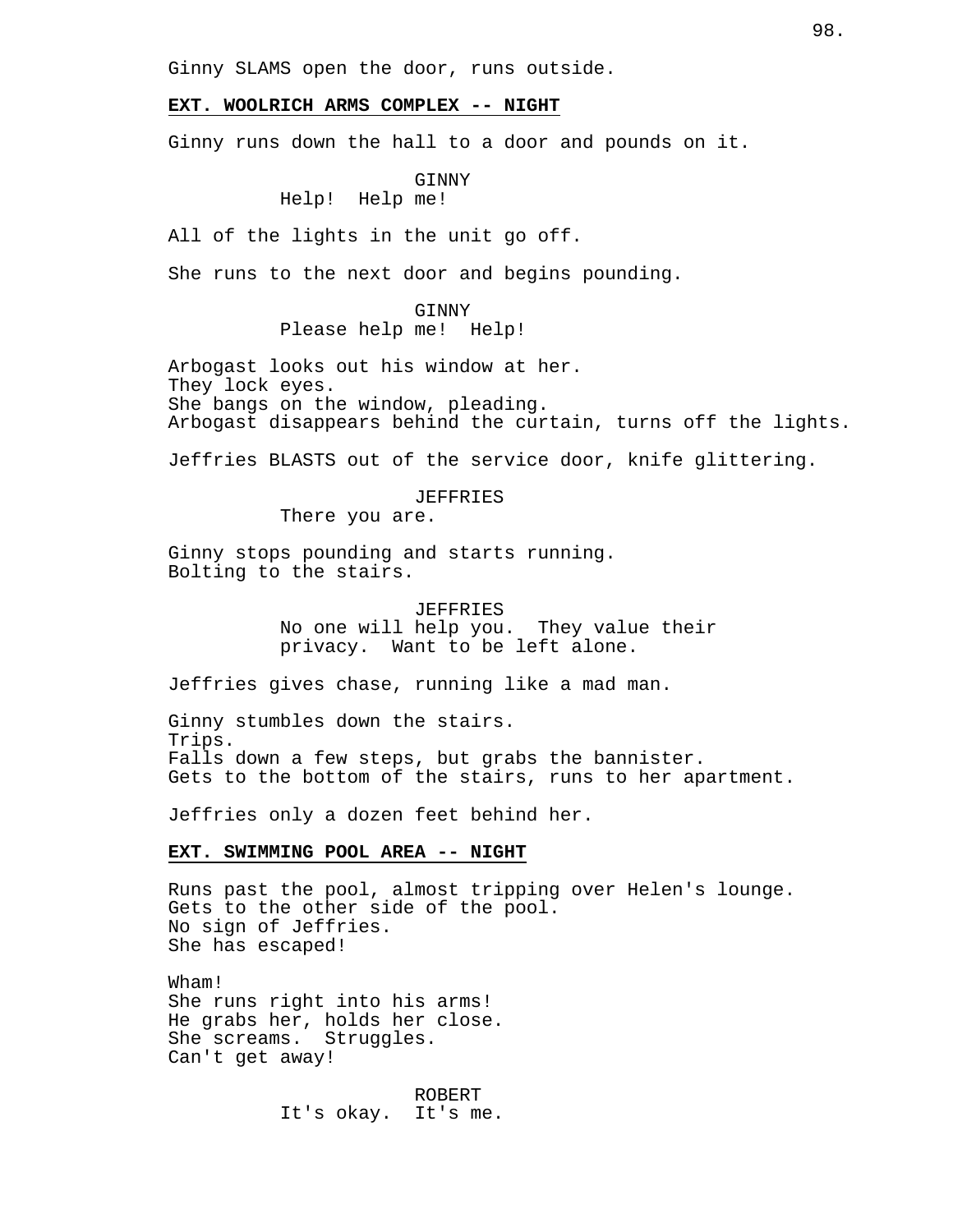Ginny realizes her captor is Robert. He's alive, dripping wet, holding Jeffries' discarded hammer.

GINNY

Robert.

They kiss, holding each other, giving each other strength. A moment.

Then Jeffries appears on the opposite side of the pool.

JEFFRIES You're supposed to be dead.

ROBERT (to Ginny) Let's try this again. I'll keep him busy, you phone Detective Elwood.

GINNY I can't leave you...

ROBERT Trust me. I can handle it.

She backs away from the pool slowly, runs to the apartment.

Jeffries advances, linoleum knife glittering in the moonlight.

ROBERT Get out of our lives. Leave us alone. Last chance.

#### JEFFRIES

This is my complex. You're my tenant. I own you, I control you. (closer) This complex is my life's work. I'm not going to let some office idiot ruin it. (closer) You're a wimpy, spineless, excuse for a man... A wrong turn in evolution... (lifts knife) But all of that is about to end.

When Jeffries is only a few feet away, Robert lifts his weapon.

> ROBERT I've got the tools to fix this.

Jeffries pounces, knife swinging. Robert blocks with the claw hammer. CLANG!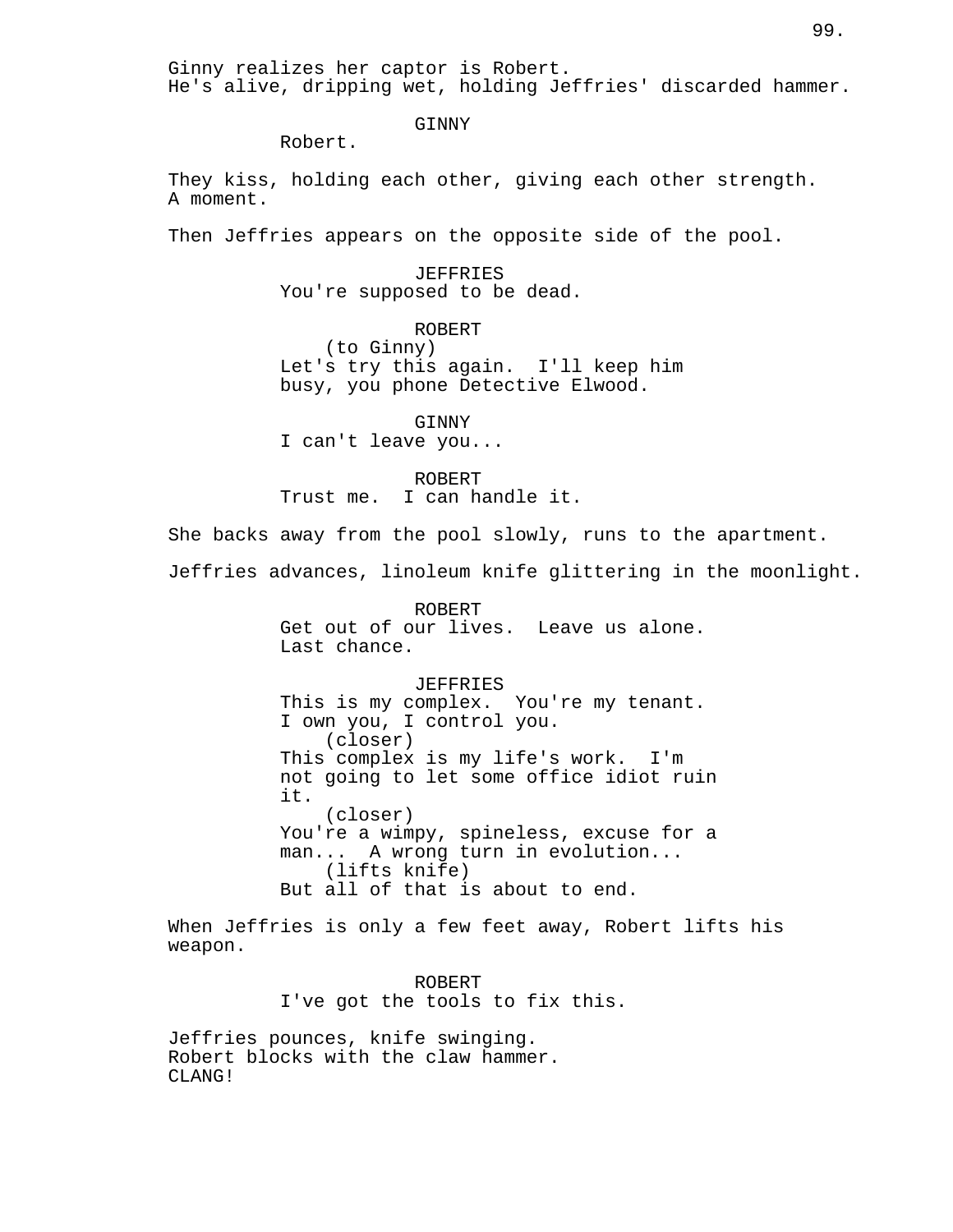Jeffries swings the lino knife again and again, each time Robert blocks it with the hammer. CLANG! CLANG!

A crazy parody of a Errol Flynn/Basil Rathbone sword fight.

Jeffries swings low, slicing Robert's shirt. Robert lands the hammer on the maniac's shoulder.

CLANG! WOOSH! CLANG! They parry, thrust, lunge, block.

Robert SLAMS the hammer into the knife, knocking it out of Jeffries' hand. Disarming him.

# **INT. ROB & GINNY'S KITCHEN -- NIGHT**

Ginny dials the phone, shaking.

# **EXT. SWIMMING POOL AREA -- NIGHT**

Jeffries pulls another weapon from his tool belt: Pliers.

Robert swings the hammer at his head. Jeffries ducks, comes up with the pliers, GRABS Rob's hand.

Misses. Swing. Snap. Swing. Snap.

Contact! The pliers bite into Robert's hand. He screams. Fingers bent backwards.

> JEFFRIES The right tool for the job.

Robert ignores the pain, swings the hammer.

WHAM! Hits Jeffries in the head and knocks him off his feet.

Jeffries goes sprawling on the pool-side tile.

Robert shakes blood back into his bent fingers.

Then Jeffries kicks his legs out from under him.

Robert goes down, dropping the hammer.

The two men grapple at the edge of the pool. Jeffries pushing Robert's head under water, drowning him.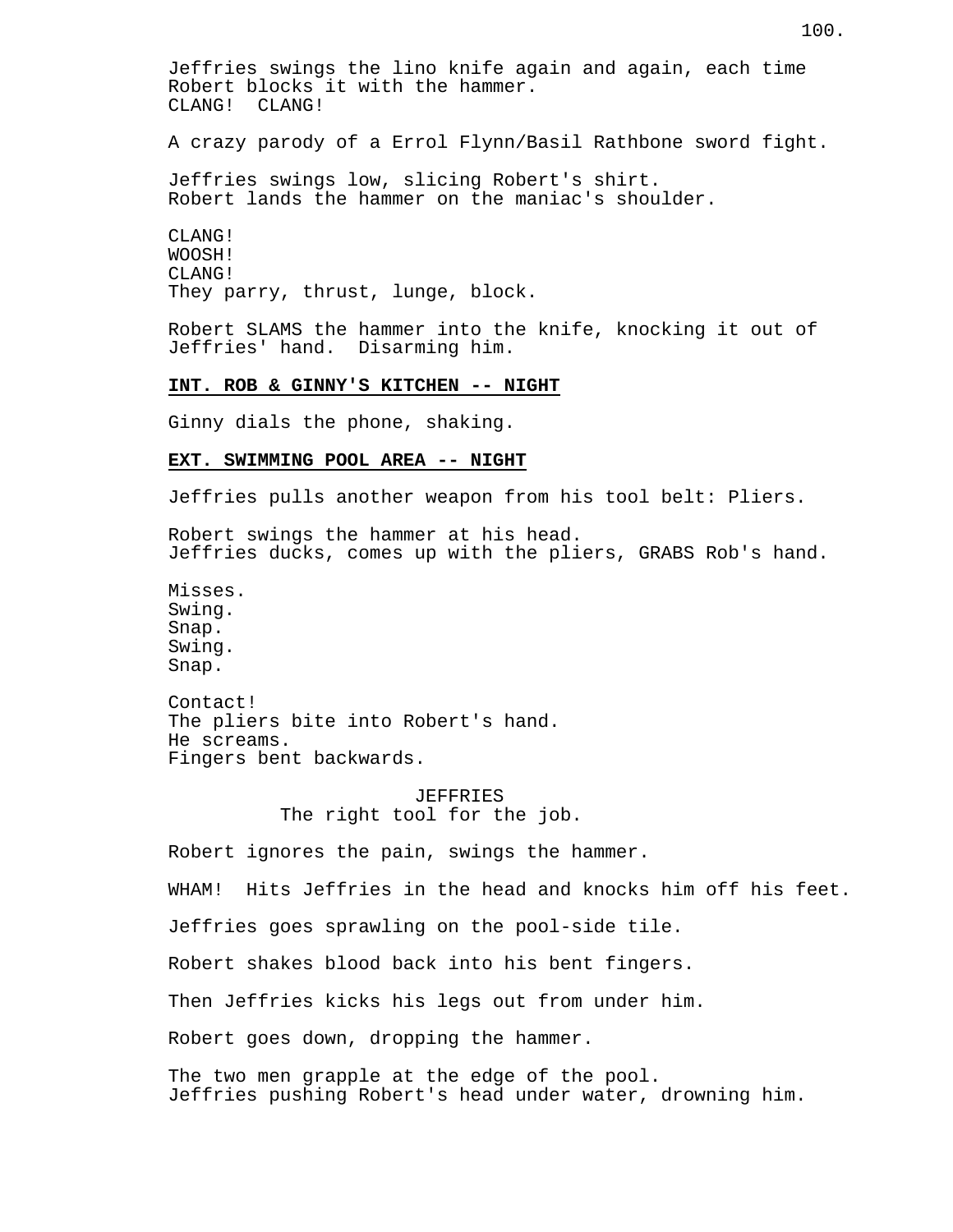Arms flailing, Robert is about to die. Turning blue.

> JEFFRIES That's better. Just let go.

Robert SLAMS a hand into Jeffries face. Does it again. Again.

Jeffries lets go, Robert comes up for air. Deep, greedy breaths.

> JEFFRIES You son of a bitch.

Pulls a screwdriver from his tool belt, stabs at Robert.

Robert moves his head, the screwdriver sparks on cement.

Jeffries pulls the screwdriver high over head, stabs down!

Robert grabs Jeffries' hands, keeping the screwdriver away from his face. Inches away.

> JEFFRIES Sooner or later you'll get the point.

Jeffries pushes the screwdriver closer to Robert's left eye. Robert pushes the screwdriver away. Back and forth. Closer.

The blade almost touching his eye. Robert struggling to push it away. Jeffries muscling it closer to Robert's left eye. Closer. Almost touching!

**INT. ROB & GINNY'S KITCHEN -- NIGHT**

Ginny finally gets through to Elwood.

GINNY He's down there trying to kill my husband. You've got to come NOW!

## **EXT. SWIMMING POOL AREA -- NIGHT**

Robert moves his head out of the way, lets go of Jeffries' hands, allowing the screwdriver to SLAM into the cement. Sparking.

Robert knocks Jeffries off of him, crawls away. Jeffries grabs his leg and pulls him back.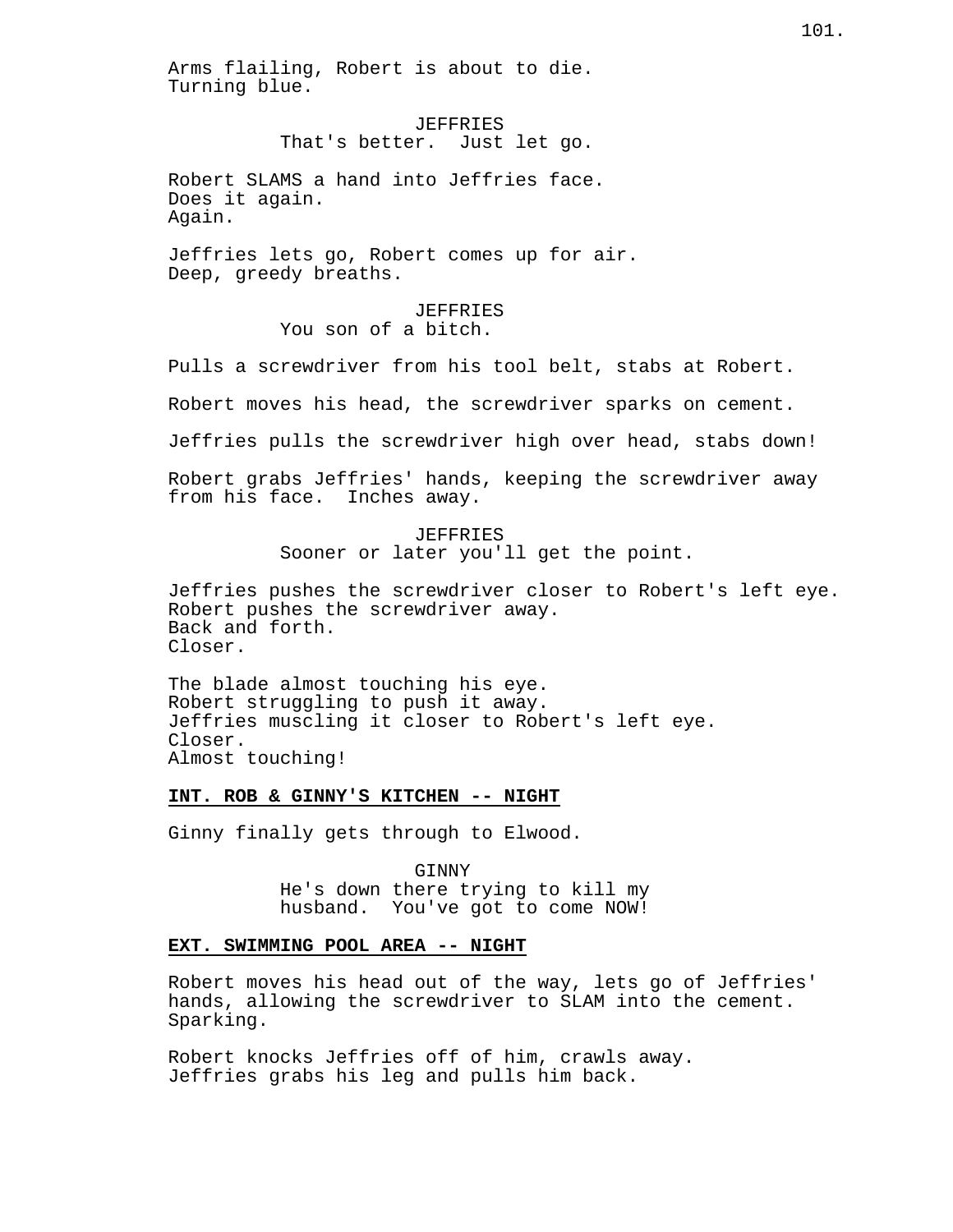# JEFFRIES I'm not finished.

Robert kicks him in the face. Crawls away. Doesn't get far.

Robert has crawled into the pool side fence. Trapped.

Jeffries pounces, straddles him, pulls the cordless drill from his tool belt and squeezes the trigger a few times. Growl. Growl.

# JEFFRIES This should do the trick.

Jeffries jambs the electric drill at Robert's right eye.

The grinding drill bit will pass right through his eye, into the brain, killing Robert.

Robert holds the drill away with both hands...

Ginny runs down the stairs to the pool. On the other side of the pool, Jeffries presses the drill closer to Robert's eye. She's too far away to stop it.

Her foot hits something. The fallen hammer.

# GINNY

Robert!

She kicks the hammer along the side of the pool - almost going over the side and into the water a couple of times.

Robert lets go of Jeffries with one hand. Reaches down and scoops the sliding hammer. Swings it!

SECONDS before the drill would have pierced Robert's eye, the hammer SLAMS Jeffries in the head with enough force to knock him a half dozen feet into the pool.

The electric drill hits the water and short circuits.

Jeffries hits the water and sinks in a cloud of red. The claw end of the hammer sticking out of his head.

> ROBERT Now you're finished.

Robert staggers to his feet, stands tall. Dirty, ragged, torn up. A savage. A man.